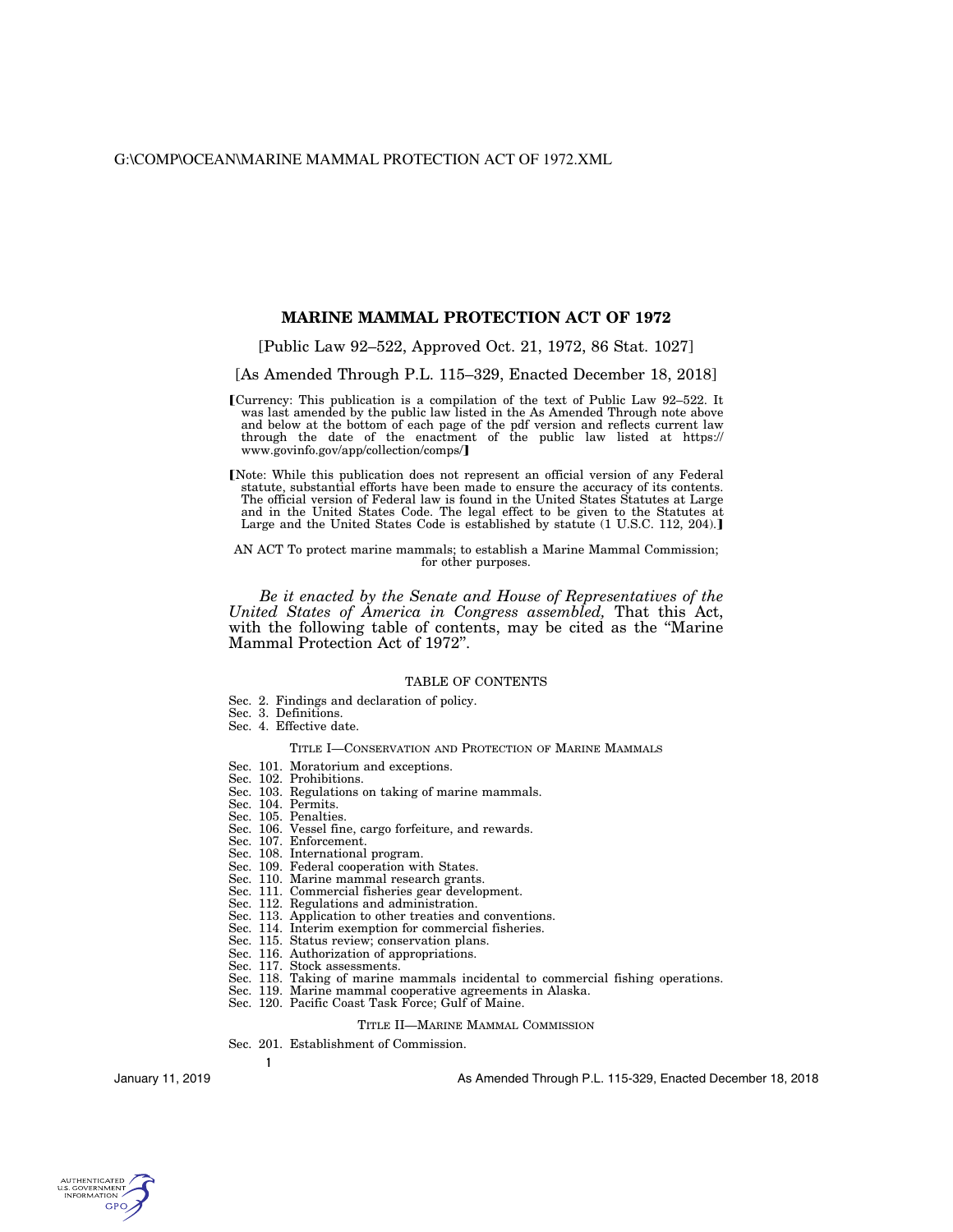**Sec. 2 MARINE MAMMAL PROTECTION ACT OF 1972 2** 

- Sec. 202. Duties of Commission.
- Sec. 203. Committee of Scientific Advisors on Marine Mammals.
- Sec. 204. Commission reports.
- Sec. 205. Coordination with other Federal agencies.
- Sec. 206. Administration of Commission.
- Sec. 207. Authorization of appropriations.

#### TITLE III—INTERNATIONAL DOLPHIN CONSERVATION PROGRAM

- Sec. 301. Findings and policy.
- Sec. 302. International Dolphin Conservation Program.
- Sec. 303. Regulatory authority of the Secretary.
- Sec. 304. Research.
- Sec. 305. Reports by the Secretary.
- Sec. 306. Permits. Sec. 307. Prohibitions.
- 

#### TITLE IV—MARINE MAMMAL HEALTH AND STRANDING RESPONSE

- Sec. 401. Establishment of program.
- Sec. 402. Determination; data collection and dissemination.
- Sec. 403. Stranding response agreements.
- Sec. 404. Unusual mortality event response.
- Sec. 405. Unusual mortality event activity funding.
- Sec. 406. Liability.
- Sec. 407. National Marine Mammal Tissue Bank and tissue analysis.
- Sec. 408. John H. Prescott Marine Mammal Rescue Assistance Grant Program.
- Sec. 409. Authorization of appropriations.
- Sec. 410. Definitions.

#### TITLE V—POLAR BEARS

- Sec. 501. Definitions.
- Sec. 502. Prohibitions.
- Sec. 503. Administration.
- Sec. 504. Cooperative management agreement; authority to delegate enforcement authority.
- Sec. 505. Commission appointments; compensation, travel expenses, and claims.
- Sec. 506. Votes taken by the United States Section on matters before the Commission.
- Sec. 507. Implementation of actions taken by the Commission.
- Sec. 508. Application with other titles of Act.
- Sec. 509. Authorization of appropriations.

#### FINDINGS AND DECLARATION OF POLICY

SEC. 2.  $[16 \text{ U.S.C. } 1361]$  The Congress finds that—

(1) certain species and population stocks of marine mammals are, or may be, in danger of extinction or depletion as a result of man's activities;

(2) such species and population stocks should not be permitted to diminish beyond the point at which they cease to be a significant functioning element in the ecosystem of which they are a part, and, consistent with this major objective, they should not be permitted to diminish below their optimum sustainable population. Further measures should be immediately taken to replenish any species or population stock which has already diminished below that population. In particular, efforts should be made to protect essential habitats, including the rookeries, mating grounds, and areas of similar significance for each species of marine mammal from the adverse effect of man's actions;

(3) there is inadequate knowledge of the ecology and population dynamics of such marine mammals and of the factors

As Amended Through P.L. 115-329, Enacted December 18, 2018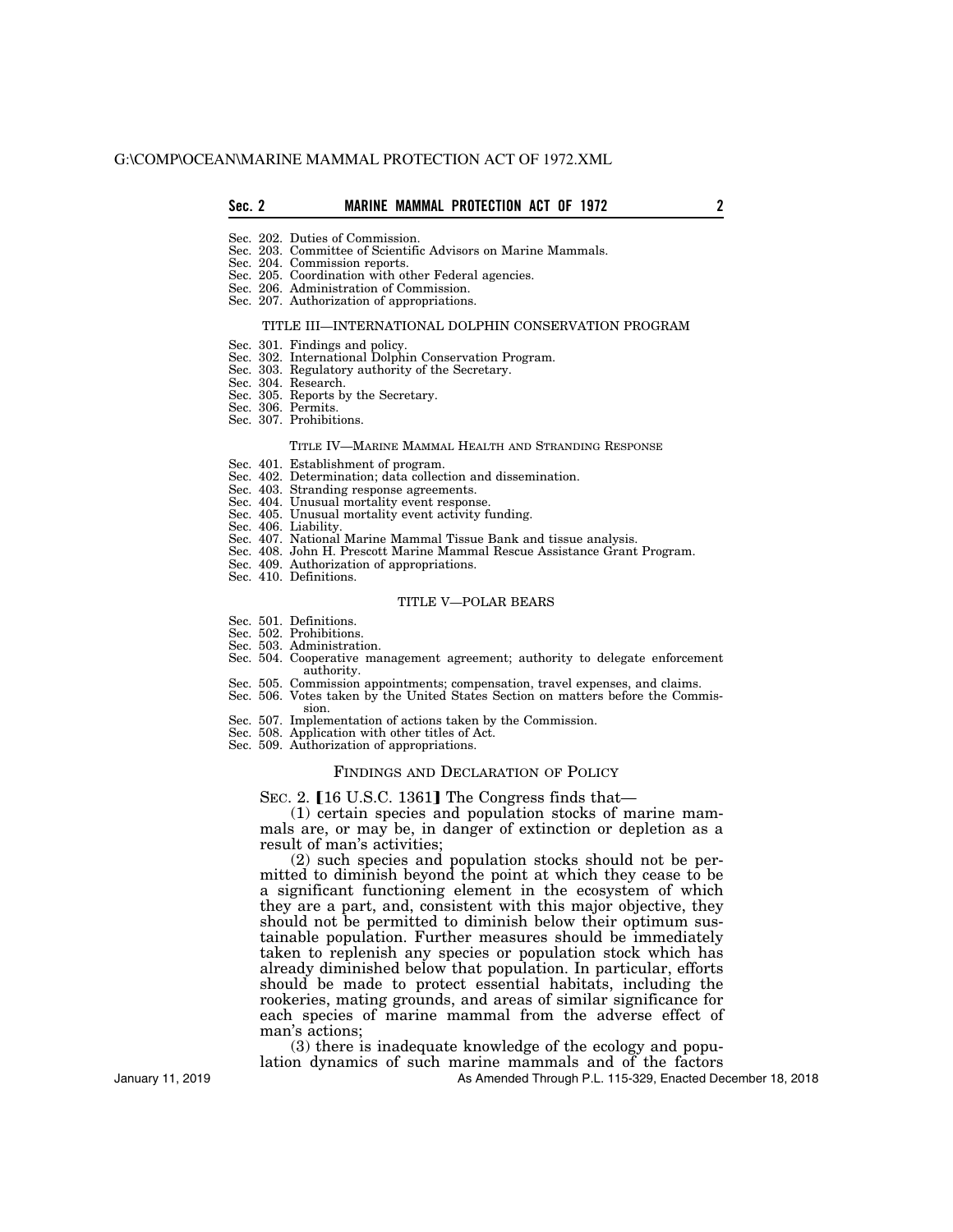which bear upon their ability to reproduce themselves successfully;

(4) negotiations should be undertaken immediately to encourage the development of international arrangements for research on, and conservation of, all marine mammals;

(5) marine mammals and marine mammal products either—

(A) move in interstate commerce, or

(B) affect the balance of marine ecosystems in a manner which is important to other animals and animal products which move in interstate commerce,

and that the protection and conservation of marine mammals and their habitats is therefore necessary to insure the continuing availability of those products which move in interstate commerce; and

(6) marine mammals have proven themselves to be resources of great international significance, esthetic and recreational as well as economic, and it is the sense of the Congress that they should be protected and encouraged to develop to the greatest extent feasible commensurate with sound policies of resource management and that the primary objective of their management should be to maintain the health and stability of the marine ecosystem. Whenever consistent with this primary objective, it should be the goal to obtain an optimum sustainable population keeping in mind the carrying capacity of the habitat.

## **DEFINITIONS**

SEC. 3.  $[16 \text{ U.S.C. } 1362]$  For the purposes of this Act—

(1) The term ''depletion'' or ''depleted'' means any case in which—

(A) the Secretary, after consultation with the Marine Mammal Commission and the Committee of Scientific Advisors on Marine Mammals established under title II of this Act, determines that a species or population stock is below its optimum sustainable population;

(B) a State, to which authority for the conservation and management of a species or population stock is transferred under section 109, determines that such species or stock is below its optimum sustainable population; or

(C) a species or population stock is listed as an endangered species or a threatened species under the Endangered Species Act of 1973.

(2) The terms ''conservation'' and ''management'' mean the collection and application of biological information for the purposes of increasing and maintaining the number of animals within species and populations of marine mammals at their optimum sustainable population. Such terms include the entire scope of activities that constitute a modern scientific resource program, including, but not limited to, research, census, law enforcement, and habitat acquisition and improvement. Also included within these terms, when and where appropriate, is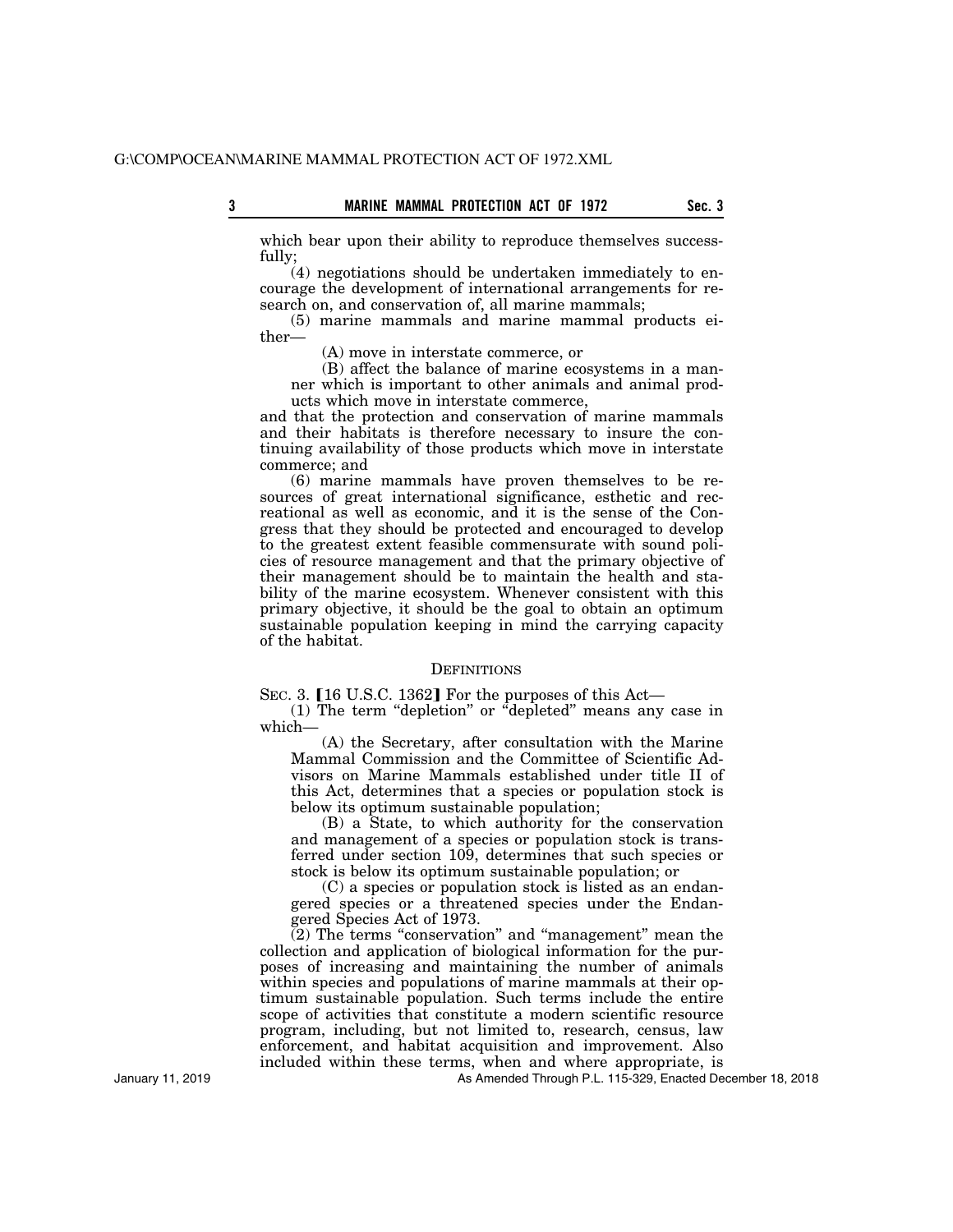the periodic or total protection of species or populations as well as regulated taking.

(3) The term ''district court of the United States'' includes the District Court of Guam, District Court of the Virgin Islands, District Court of Puerto Rico, District Court of the Canal Zone, and, in the case of American Samoa and the Trust Territory of the Pacific Islands, the District Court of the United States for the District of Hawaii.

(4) The term ''humane'' in the context of the taking of a marine mammal means that method of taking which involves the least possible degree of pain and suffering practicable to the mammal involved.

(5) The term ''intermediary nation'' means a nation that exports yellowfin tuna or yellowfin tuna products to the United States and that imports yellowfin tuna or yellowfin tuna products that are subject to a direct ban on importation into the United States pursuant to section  $101(a)(2)(B)$ .

(6) The term ''marine mammal'' means any mammal which (A) is morphologically adapted to the marine environment (including sea otters and members of the orders Sirenia, Pinnipedia and Cetacea), or (B) primarily inhabits the marine environment (such as the polar bear); and, for the purposes of this Act, includes any part of any such marine mammal, including its raw, dressed, or dyed fur or skin.

 $(7)$  The term "marine mammal product" means any item of merchandise which consists, or is composed in whole or in part, of any marine mammal.

(8) The term ''moratorium'' means a complete cessation of the taking of marine mammals and a complete ban on the importation into the United States of marine mammals and marine mammal products, except as provided in this Act.

(9) The term ''optimum sustainable population'' means, with respect to any population stock, the number of animals which will result in the maximum productivity of the population or the species, keeping in mind the carrying capacity of the habitat and the health of the ecosystem of which they form a constituent element.

(10) The term ''person'' includes (A) any private person or entity, and (B) any officer, employee, agent, department, or instrumentality of the Federal Government, of any State or political subdivision thereof, or of any foreign government.

(11) The term ''population stock'' or ''stock'' means a group of marine mammals of the same species or smaller taxa in a common spatial arrangement, that interbreed when mature.

(12)(A) Except as provided in subparagraph (B), the term ''Secretary'' means—

(i) The Secretary of the department in which the National Oceanic and Atmospheric Administration is operating, as to all responsibility, authority, funding, and duties under this Act with respect to members of the order Cetacea and members, other than walruses, of the order Pinnipedia, and

As Amended Through P.L. 115-329, Enacted December 18, 2018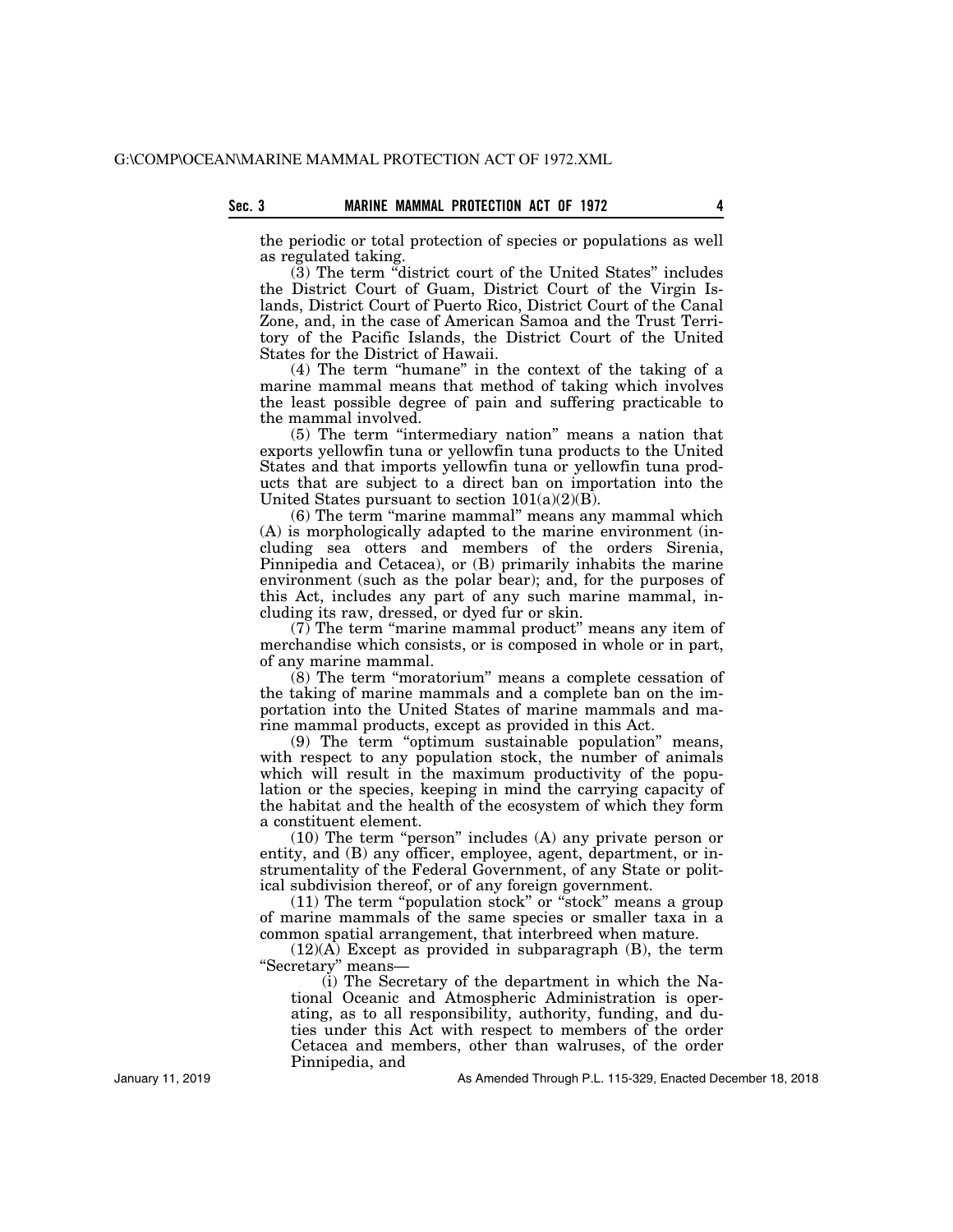(ii) The Secretary of the Interior as to all responsibility, authority, funding, and duties under this Act with respect to all other marine mammals covered by this Act. (B) in 1 section 118 and title IV (other than section 408)

the term ''Secretary'' means the Secretary of Commerce.

(13) The term ''take'' means to harass, hunt, capture, or kill, or attempt to harass, hunt, capture, or kill any marine mammal.

(14) The term ''United States'' includes the several States, the District of Columbia, the Commonwealth of Puerto Rico, the Virgin Islands of the United States, American Samoa, Guam, and Northern Mariana Islands.

(15) The term ''waters under the jurisdiction of the United States'' means—

(A) the territorial sea of the United States;

(B) the waters included within a zone, contiguous to the territorial sea of the United States, of which the inner boundary is a line coterminous with the seaward boundary of each coastal State, and the other boundary is a line drawn in such a manner that each point on it is 200 nautical miles from the baseline from which the territorial sea is measured; and

(C) the areas referred to as eastern special areas in Article 3(1) of the Agreement between the United States of America and the Union of Soviet Socialist Republics on the Maritime Boundary, signed June 1, 1990; in particular, those areas east of the maritime boundary, as defined in that Agreement, that lie within 200 nautical miles of the baselines from which the breadth of the territorial sea of Russia is measured but beyond 200 nautical miles of the baselines from which the breadth of the territorial sea of the United States is measured, except that this subparagraph shall not apply before the date on which the Agreement between the United States and the Union of Soviet Socialist Republics on the Maritime Boundary, signed June 1, 1990, enters into force for the United States.

(16) The term "fishery" means-

(A) one or more stocks of fish which can be treated as a unit for purposes of conservation and management and which are identified on the basis of geographical, scientific, technical, recreational, and economic characteristics; and

(B) any fishing for such stocks.

 $(17)$  The term "competent regional organization"-

(A) for the tuna fishery in the eastern tropical Pacific Ocean, means the Inter-American Tropical Tuna Commission; and

(B) in any other case, means an organization consisting of those nations participating in a tuna fishery, the purpose of which is the conservation and management of that fishery and the management of issues relating to that fishery.

January 11, 2019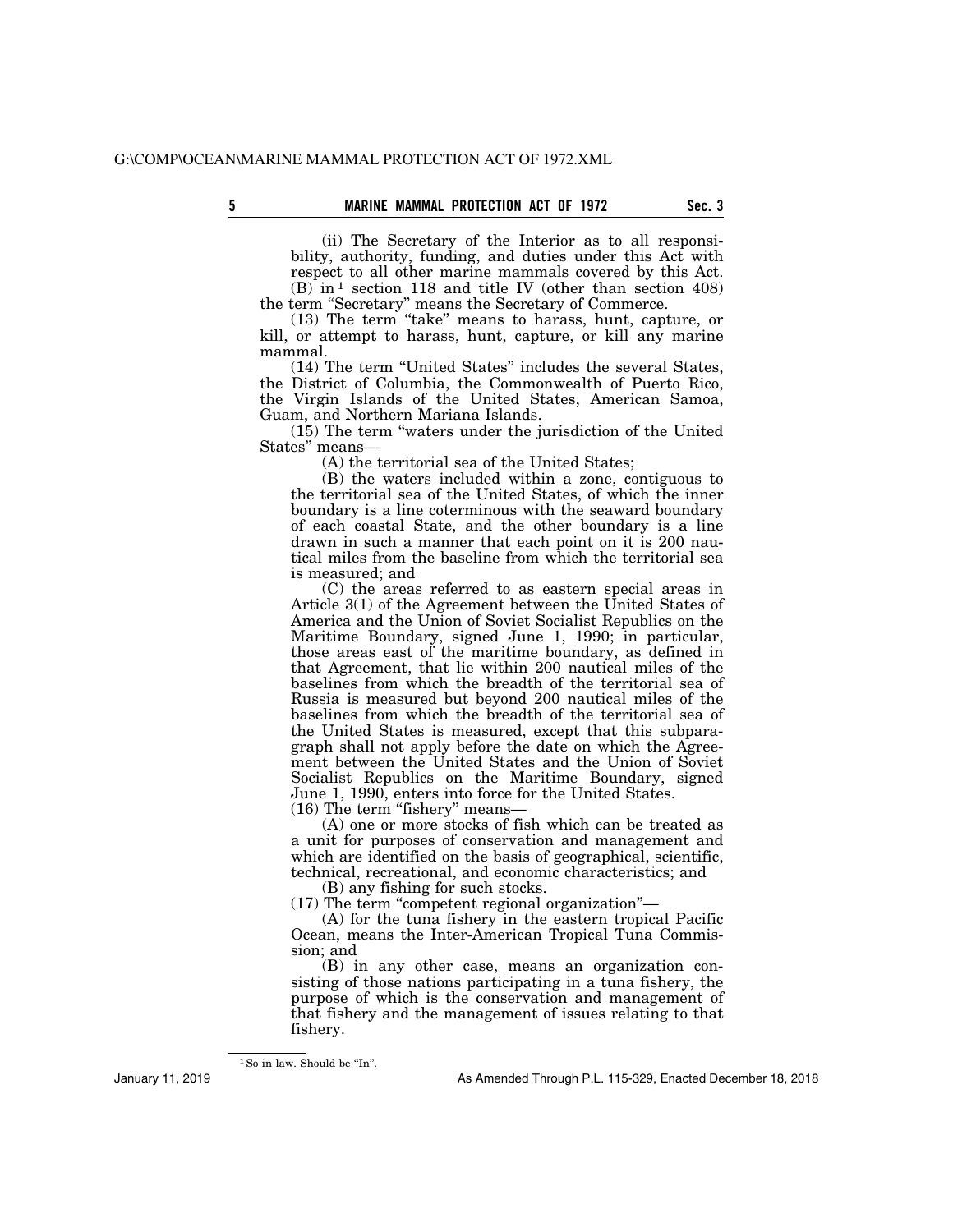$(18)(A)$  The term "harassment" means any act of pursuit, torment, or annoyance which—

(i) has the potential to injure a marine mammal or marine mammal stock in the wild; or

(ii) has the potential to disturb a marine mammal or marine mammal stock in the wild by causing disruption of behavioral patterns, including, but not limited to, migration, breathing, nursing, breeding, feeding, or sheltering.

(B) In the case of a military readiness activity (as defined in section 315(f) of Public Law  $107-314$ ; 16 U.S.C. 703 note) or a scientific research activity conducted by or on behalf of the Federal Government consistent with section  $104(c)(3)$ , the term ''harassment'' means—

(i) any act that injures or has the significant potential to injure a marine mammal or marine mammal stock in the wild; or

(ii) any act that disturbs or is likely to disturb a marine mammal or marine mammal stock in the wild by causing disruption of natural behavioral patterns, including, but not limited to, migration, surfacing, nursing, breeding, feeding, or sheltering, to a point where such behavioral patterns are abandoned or significantly altered.

(C) The term "Level A harassment" means harassment described in subparagraph  $(A)(i)$  or, in the case of a military readiness activity or scientific research activity described in subparagraph (B), harassment described in subparagraph  $(B)(i)$ .

(D) The term "Level B harassment" means harassment described in subparagraph  $(A)(ii)$  or, in the case of a military readiness activity or scientific research activity described in subparagraph  $(\check{B})$ , harassment described in subparagraph  $(B)(ii)$ .

(19) The term ''strategic stock'' means a marine mammal stock—

(A) for which the level of direct human-caused mortality exceeds the potential biological removal level;

(B) which, based on the best available scientific information, is declining and is likely to be listed as a threatened species under the Endangered Species Act of 1973 within the foreseeable future; or

(C) which is listed as a threatened species or endangered species under the Endangered Species Act of 1973 (16 U.S.C. 1531 et seq.), or is designated as depleted under this Act.

(20) The term ''potential biological removal level'' means the maximum number of animals, not including natural mortalities, that may be removed from a marine mammal stock while allowing that stock to reach or maintain its optimum sustainable population. The potential biological removal level is the product of the following factors:

(A) The minimum population estimate of the stock.

(B) One-half the maximum theoretical or estimated net productivity rate of the stock at a small population size.

January 11, 2019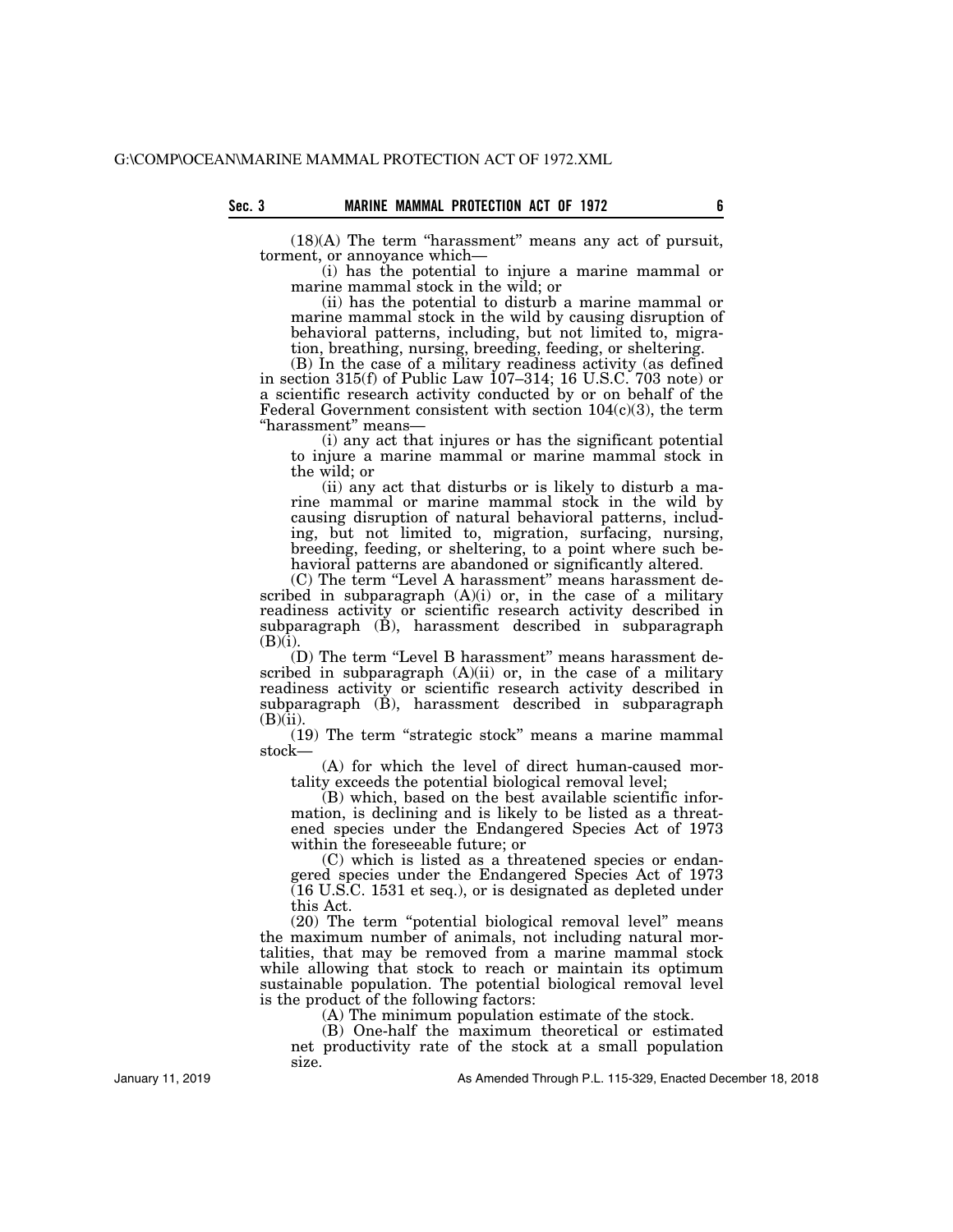(C) A recovery factor of between 0.1 and 1.0.

(21) The term ''Regional Fishery Management Council'' means a Regional Fishery Management Council established under section 302 of the Magnuson Fishery Conservation and Management Act.

 $(22)$  The term "bona fide research" means scientific research on marine mammals, the results of which—

(A) likely would be accepted for publication in a referred scientific journal;

(B) are likely to contribute to the basic knowledge of marine mammal biology or ecology; or

(C) are likely to identify, evaluate, or resolve conservation problems.

(23) The term ''Alaska Native organization'' means a group designated by law or formally chartered which represents or consists of Indians, Aleuts, or Eskimos residing in Alaska.

(24) The term "take reduction plan" means a plan developed under section 118.

 $(25)$  The term "take reduction team" means a team established under section 118.

(26) The term "net productivity rate" means the annual per capita rate of increase in a stock resulting from additions due to reproduction, less losses due to mortality.

 $(27)$  The term "minimum population estimate" means an estimate of the number of animals in a stock that—

(A) is based on the best available scientific information on abundance, incorporating the precision and variability associated with such information; and

(B) provides reasonable assurance that the stock size is equal to or greater than the estimate.

(28) The term ''International Dolphin Conservation Program'' means the international program established by the agreement signed in LaJolla, California, in June, 1992, as formalized, modified, and enhanced in accordance with the Declaration of Panama.

(29) The term ''Declaration of Panama'' means the declaration signed in Panama City, Republic of Panama, on October 4, 1995.

# EFFECTIVE DATE

SEC. 4. The provisions of this Act shall take effect upon the expiration of the sixty-day period following the date of its enactment.

# TITLE I—CONSERVATION AND PROTECTION OF MARINE MAMMALS

## MORATORIUM AND EXCEPTIONS

SEC. 101. [16 U.S.C. 1371] (a) There shall be a moratorium on the taking and importation of marine mammals and marine mammal products, commencing on the effective date of this Act, during which time no permit may be issued for the taking of any marine mammal and no marine mammal or marine mammal product may be imported into the United States except in the following cases:

As Amended Through P.L. 115-329, Enacted December 18, 2018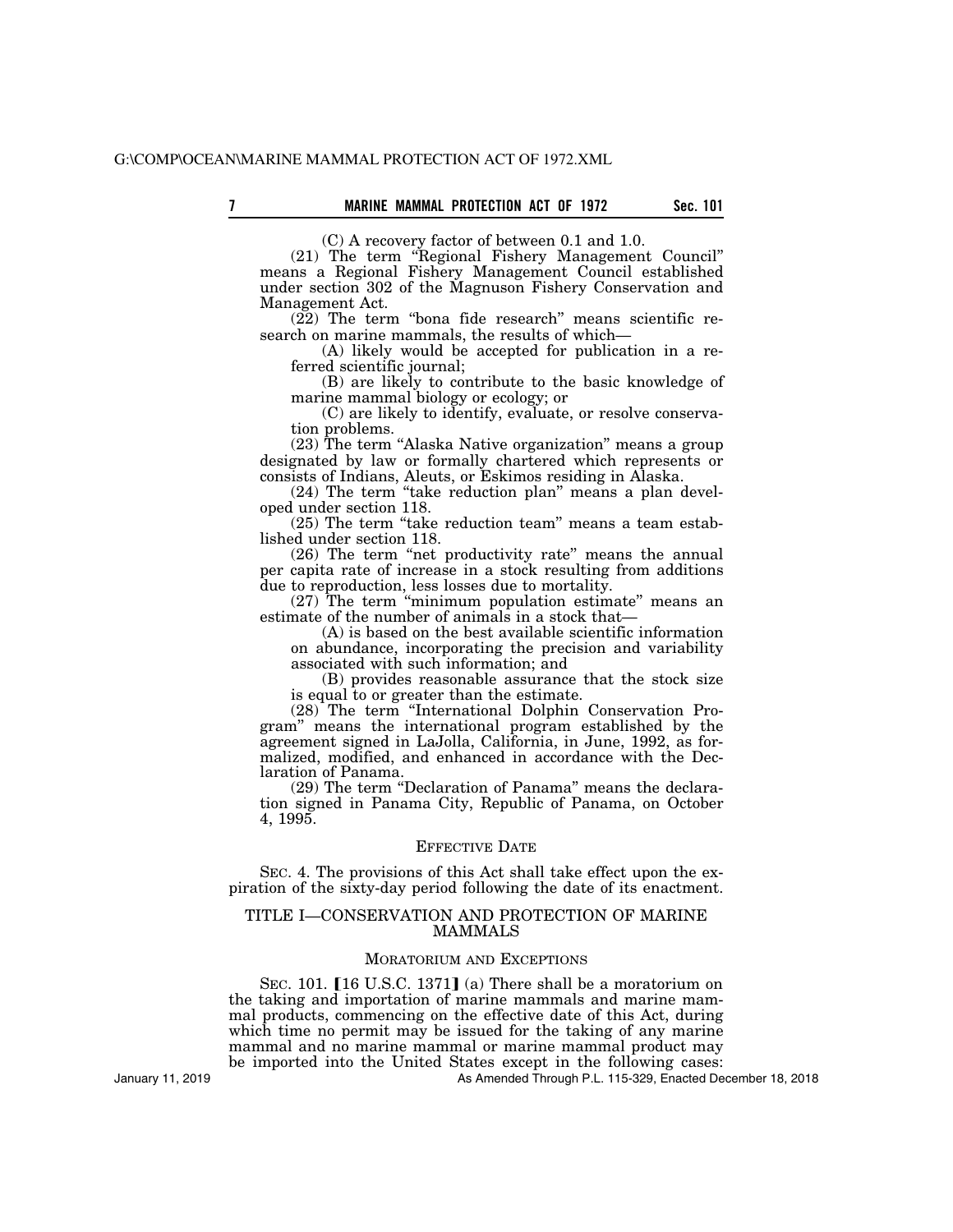# **Sec. 101 MARINE MAMMAL PROTECTION ACT OF 1972 8**

(1) Consistent with the provisions of section 104, permits may be issued by the Secretary for taking, and importation for purposes of scientific research, public display, photography for educational or commercial purposes, or enhancing the survival or recovery of a species or stock, or for importation of polar bear parts (other than internal organs) taken in sport hunts in Canada. Such permits, except permits issued under section  $104(c)(5)$ , may be issued if the taking or importation proposed to be made is first reviewed by the Marine Mammal Commission and the Committee of Scientific Advisors on Marine Mammals established under title II. The Commission and Committee shall recommend any proposed taking or importation, other than importation under section  $104(c)(5)$ , which is consistent with the purposes and policies of section 2 of this Act. If the Secretary issues such a permit for importation, the Secretary shall issue to the importer concerned a certificate to that effect in such form as the Secretary of the Treasury prescribes, and such importation may be made upon presentation of the certificate to the customs officer concerned.

(2) Marine mammals may be taken incidentally in the course of commercial fishing operations and permits may be issued therefor under section 104 subject to regulations prescribed by the Secretary in accordance with section 103, or in lieu of such permits, authorizations may be granted therefor under section 118, subject to regulations prescribed under that section by the Secretary without regard to section 103. Such authorizations may be granted under title III with respect to purse seine fishing for yellowfin tuna in the eastern tropical Pacific Ocean, subject to regulations prescribed under that title by the Secretary without regard to section 103. In any event it shall be the immediate goal that the incidental kill or incidental serious injury of marine mammals permitted in the course of commercial fishing operations be reduced to insignificant levels approaching a zero mortality and serious injury rate. The Secretary of the Treasury shall ban the importation of commercial fish or products from fish which have been caught with commercial fishing technology which results in the incidental kill or incidental serious injury of ocean mammals in excess of United States standards. For purposes of applying the preceding sentence, the Secretary—

(A) shall insist on reasonable proof from the government of any nation from which fish or fish products will be exported to the United States of the effects on ocean mammals of the commercial fishing technology in use for such fish or fish products exported from such nation to the United States;

(B) in the case of yellowfin tuna harvested with purse seine nets in the eastern tropical Pacific Ocean, and products therefrom, to be exported to the United States, shall require that the government of the exporting nation provide documentary evidence that—

(i)(I) the tuna or products therefrom were not banned from importation under this paragraph before

As Amended Through P.L. 115-329, Enacted December 18, 2018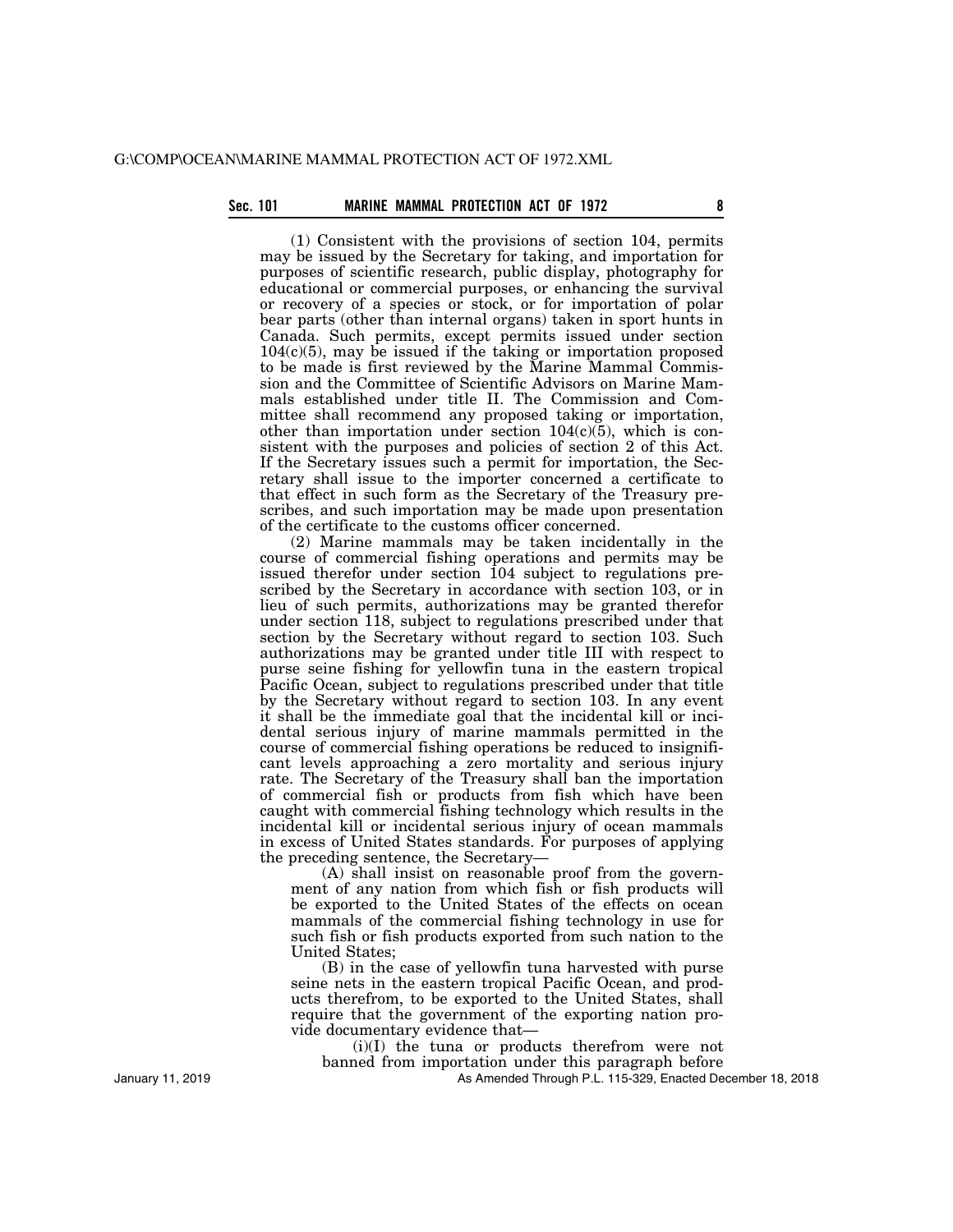the effective date of section 4 of the International Dolphin Conservation Program Act; or

(II) the tuna or products therefrom were harvested after the effective date of section 4 of the International Dolphin Conservation Program Act by vessels of a nation which participates in the International Dolphin Conservation Program, and such harvesting nation is either a member of the Inter-American Tropical Tuna Commission or has initiated  $($ and within  $6$  months thereafter completed) all steps required of applicant nations, in accordance with article V, paragraph 3 of the Convention establishing the Inter-American Tropical Tuna Commission, to become a member of that organization;

(ii) such nation is meeting the obligations of the International Dolphin Conservation Program and the obligations of membership in the Inter-American Tropical Tuna Commission, including all financial obligations; and

(iii) the total dolphin mortality limits, and perstock per-year dolphin mortality limits permitted for that nation's vessels under the International Dolphin Conservation Program do not exceed the limits determined for 1997, or for any year thereafter, consistent with the objective of progressively reducing dolphin mortality to a level approaching zero through the setting of annual limits and the goal of eliminating dolphin mortality, and requirements of the International Dolphin Conservation Program;

(C) shall not accept such documentary evidence if—

(i) the government of the harvesting nation does not provide directly or authorize the Inter-American Tropical Tuna Commission to release complete and accurate information to the Secretary in a timely manner—

(I) to allow determination of compliance with the International Dolphin Conservation Program; and

(II) for the purposes of tracking and verifying compliance with the minimum requirements established by the Secretary in regulations promulgated under subsection (f) of the Dolphin Protection Consumer Information Act (16 U.S.C.  $1385(f)$ ; or

(ii) after taking into consideration such information, findings of the Inter-American Tropical Tuna Commission, and any other relevant information, including information that a nation is consistently failing to take enforcement actions on violations which diminish the effectiveness of the International Dolphin Conservation Program, the Secretary, in consultation with the Secretary of State, finds that the harvesting nation is not in compliance with the International Dolphin Conservation Program.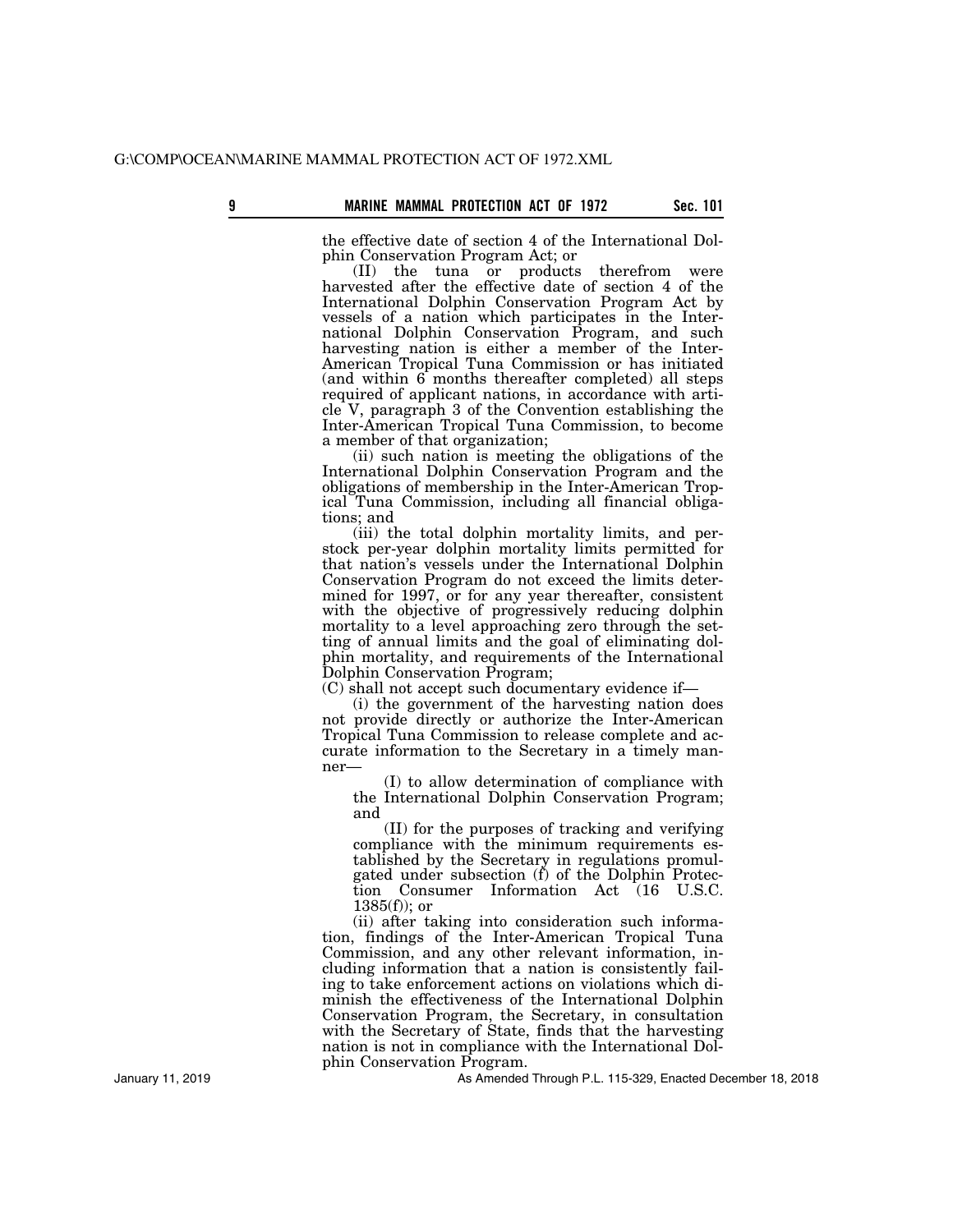(D) shall require the government of any intermediary nation to certify and provide reasonable proof to the Secretary that it has not imported, within the preceding six months, any yellowfin tuna or yellowfin tuna products that are subject to a direct ban on importation to the United States under subparagraph (B);

(E) shall, six months after importation of yellowfin tuna or tuna products has been banned under this section, certify such fact to the President, which certification shall be deemed to be a certification for the purposes of section 8(a) of the Fishermen's Protective Act of 1967 (22 U.S.C.  $1978(a)$  for as long as such ban is in effect; and

 $(F)(i)$  except as provided in clause (ii), in the case of fish or products containing fish harvested by a nation whose fishing vessels engage in high seas driftnet fishing, shall require that the government of the exporting nation provide documentary evidence that the fish or fish product was not harvested with a large-scale driftnet in the South Pacific Ocean after July 1, 1991, or in any other water of the high seas after January 1, 1993, and

(ii) in the case of tuna or a product containing tuna harvested by a nation whose fishing vessels engage in high seas driftnet fishing, shall require that the government of the exporting nation provide documentary evidence that the tuna or tuna product was not harvested with a largescale driftnet anywhere on the high seas after July 1, 1991.

For purposes of subparagraph (F), the term "driftnet" has the meaning given such term in section 4003 of the Driftnet Impact Monitoring, Assessment, and Control Act of 1987 (16 U.S.C. 1822 note), except that, until January 1, 1994, the term ''driftnet'' does not include the use in the northeast Atlantic Ocean of gillnets with a total length not to exceed five kilometers if the use is in accordance with regulations adopted by the European Community pursuant to the October 28, 1991, decision by the Council of Fisheries Ministers of the Community.

(3)(A) The Secretary, on the basis of the best scientific evidence available and in consultation with the Marine Mammal Commission, is authorized and directed, from time to time, having due regard to the distribution, abundance, breeding habits, and times and lines of migratory movements of such marine mammals, to determine when, to what extent, if at all, and by what means, it is compatible with this Act to waive the requirements of this section so as to allow taking, or importing of any marine mammal, or any marine mammal product, and to adopt suitable regulations, issue permits, and make determinations in accordance with sections 102, 103, 104, and 111 of this title permitting and governing such taking and importing, in accordance with such determinations: Provided, however, That the Secretary, in making such determinations, must be assured that the taking of such marine mammal is in accord with sound principles of resource protection and conservation as provided in the purposes and policies of this Act: Provided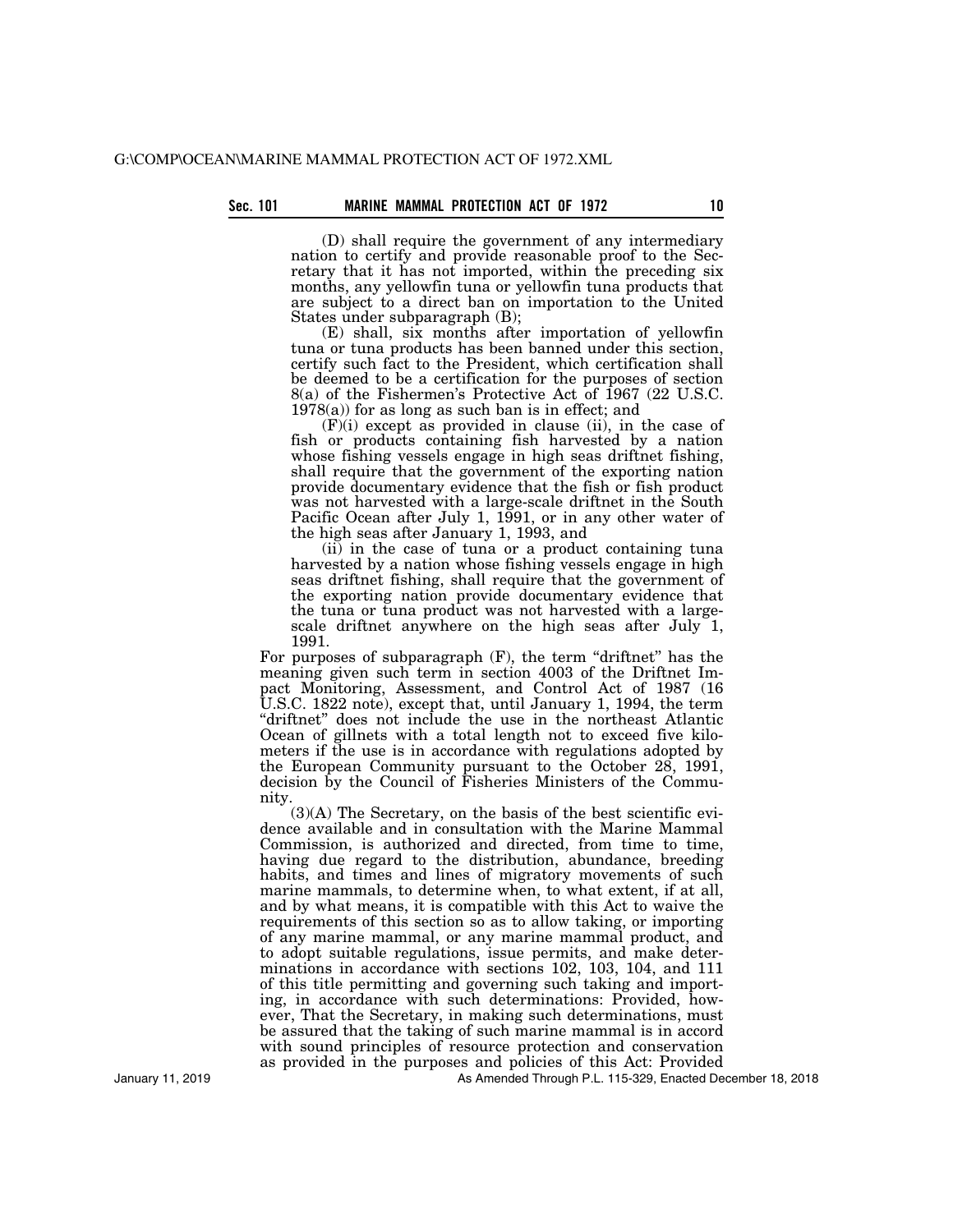further, however, That no marine mammal or no marine mammal product may be imported into the United States unless the Secretary certifies that the program for taking marine mammals in the country of origin is consistent with the provisions and policies of this Act. Products of nations not so certified may not be imported into the United States for any purpose, including processing for exportation.

(B) Except for scientific research purposes, photography for educational or commercial purposes, or enhancing the survival or recovery of a species or stock as provided for in paragraph (1) of this subsection, or as provided for under paragraph (5) of this subsection, during the moratorium no permit may be issued for the taking of any marine mammal which has been designated by the Secretary as depleted, and no importation may be made of any such mammal.

 $(4)(A)$  Except as provided in subparagraphs  $(B)$  and  $(C)$ , the provisions of this Act shall not apply to the use of measures—

(i) by the owner of fishing gear or catch, or an employee or agent of such owner, to deter a marine mammal from damaging the gear or catch;

(ii) by the owner of other private property, or an agent, bailee, or employee of such owner, to deter a marine mammal from damaging private property;

(iii) by any person, to deter a marine mammal from endangering personal safety; or

(iv) by a government employee, to deter a marine mammal from damaging public property,

so long as such measures do not result in the death or serious injury of a marine mammal.

(B) The Secretary shall, through consultation with appropriate experts, and after notice and opportunity for public comment, publish in the Federal Register a list of guidelines for use in safely deterring marine mammals. In the case of marine mammals listed as endangered species or threatened species under the Endangered Species Act of 1973, the Secretary shall recommend specific measures which may be used to nonlethally deter marine mammals. Actions to deter marine mammals consistent with such guidelines or specific measures shall not be a violation of this Act.

(C) If the Secretary determines, using the best scientific information available, that certain forms of deterrence have a significant adverse effect on marine mammals, the Secretary may prohibit such deterrent methods, after notice and opportunity for public comment, through regulation under this Act.

(D) The authority to deter marine mammals pursuant to subparagraph (A) applies to all marine mammals, including all stocks designated as depleted under this Act.

 $(5)(A)(i)$  Except as provided by clause (ii), upon request therefor by citizens of the United States who engage in a specified activity (other than commercial fishing) within a specified geographical region, the Secretary shall allow, during periods of not more than five consecutive years each, the incidental, but not intentional, taking by citizens while engaging in that

As Amended Through P.L. 115-329, Enacted December 18, 2018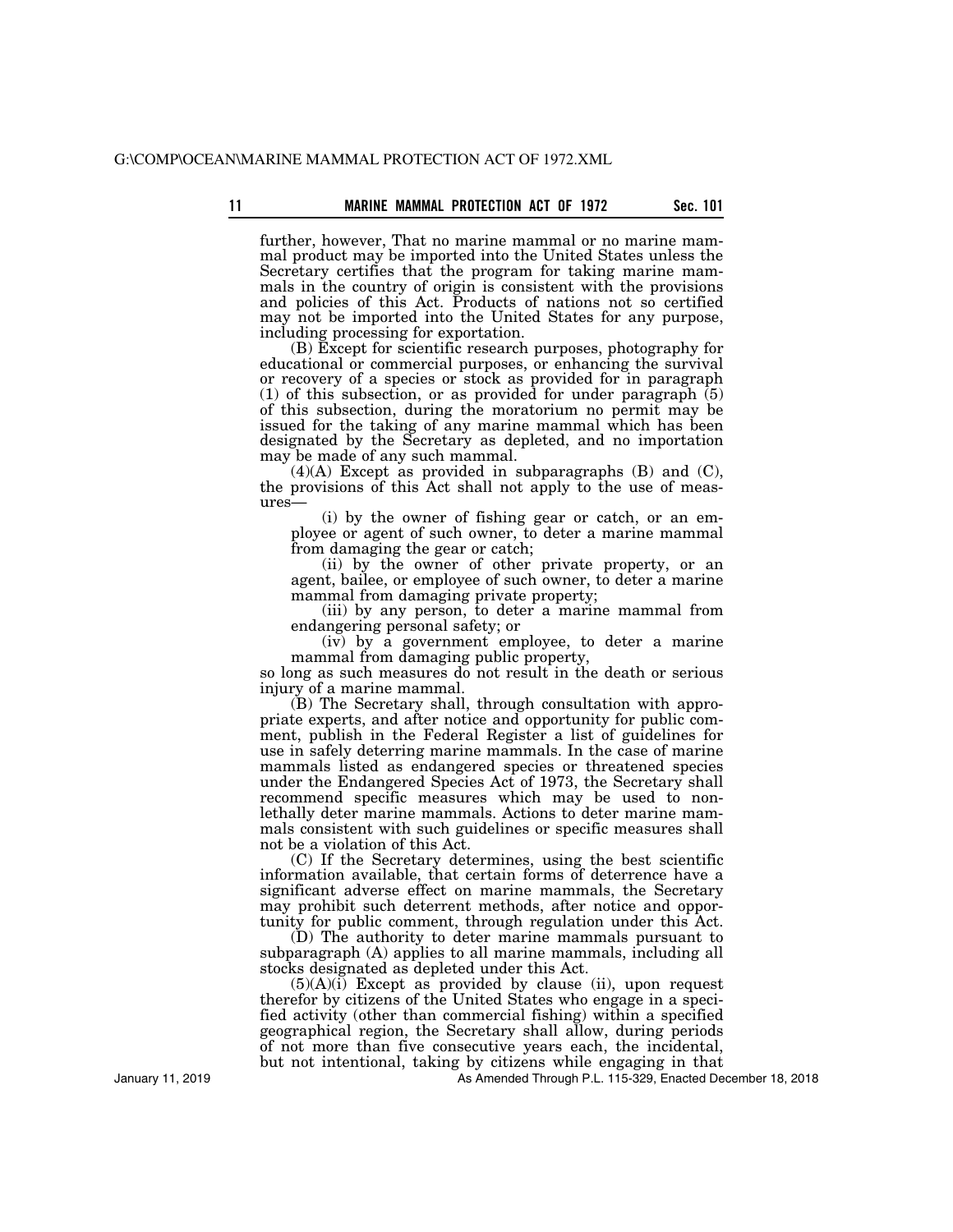## Sec. 101 **MARINE MAMMAL PROTECTION ACT OF 1972** 12

activity within that region of small numbers of marine mammals of a species or population stock if the Secretary, after notice (in the Federal Register and in newspapers of general circulation, and through appropriate electronic media, in the coastal areas that may be affected by such activity) and opportunity for public comment—

(I) finds that the total of such taking during each fiveyear (or less) period concerned will have a negligible impact on such species or stock and will not have an unmitigable adverse impact on the availability of such species or stock for taking for subsistence uses pursuant to subsection (b) or section 109(f) or, in the case of a cooperative agreement under both this Act and the Whaling Convention Act of 1949, pursuant to section 112(c); and

(II) prescribes regulations setting forth

(aa) permissible methods of taking pursuant to such activity, and other means of effecting the least practicable adverse impact on such species or stock and its habitat, paying particular attention to rookeries, mating grounds, and areas of similar significance, and on the availability of such species or stock for subsistence uses; and

(bb) requirements pertaining to the monitoring and reporting of such taking.

 $(ii)$ <sup>2</sup> In the case of a military readiness activity (as defined in section 315(f) of the Bob Stump National Defense Authorization Act for Fiscal Year 2003 (Public Law 107–314; 16 U.S.C. 703 note), clause (i) shall be applied—

(I) in the matter preceding clause (I), by substituting "seven consecutive years" for "five consecutive years"; and

 $(II)$  in clause  $(I)$ , by substituting "seven-year" for "fivevear'

(iii) For a military readiness activity (as defined in section 315(f) of Public Law 107–314; 16 U.S.C. 703 note), a determination of ''least practicable adverse impact on such species or stock'' under clause (i)(II)(aa) shall include consideration of personnel safety, practicality of implementation, and impact on the effectiveness of the military readiness activity. Before making the required determination, the Secretary shall consult with the Department of Defense regarding personnel safety, practicality of implementation, and impact on the effectiveness of the military readiness activity.

(iv) Notwithstanding clause (i), for any authorization affecting a military readiness activity (as defined in section 315(f) of Public Law 107–314; 16 U.S.C. 703 note), the Secretary shall publish the notice required by such clause only in the Federal Register.

(B) The Secretary shall withdraw, or suspend for a time certain (either on an individual or class basis, as appropriate) the permission to take marine mammals under subparagraph (A) pursuant to a specified activity within a specified geo-

January 11, 2019

<sup>&</sup>lt;sup>2</sup>Margin for clause (ii) (as added by section 316(3) of division A of Public Law 115–232) is so in law.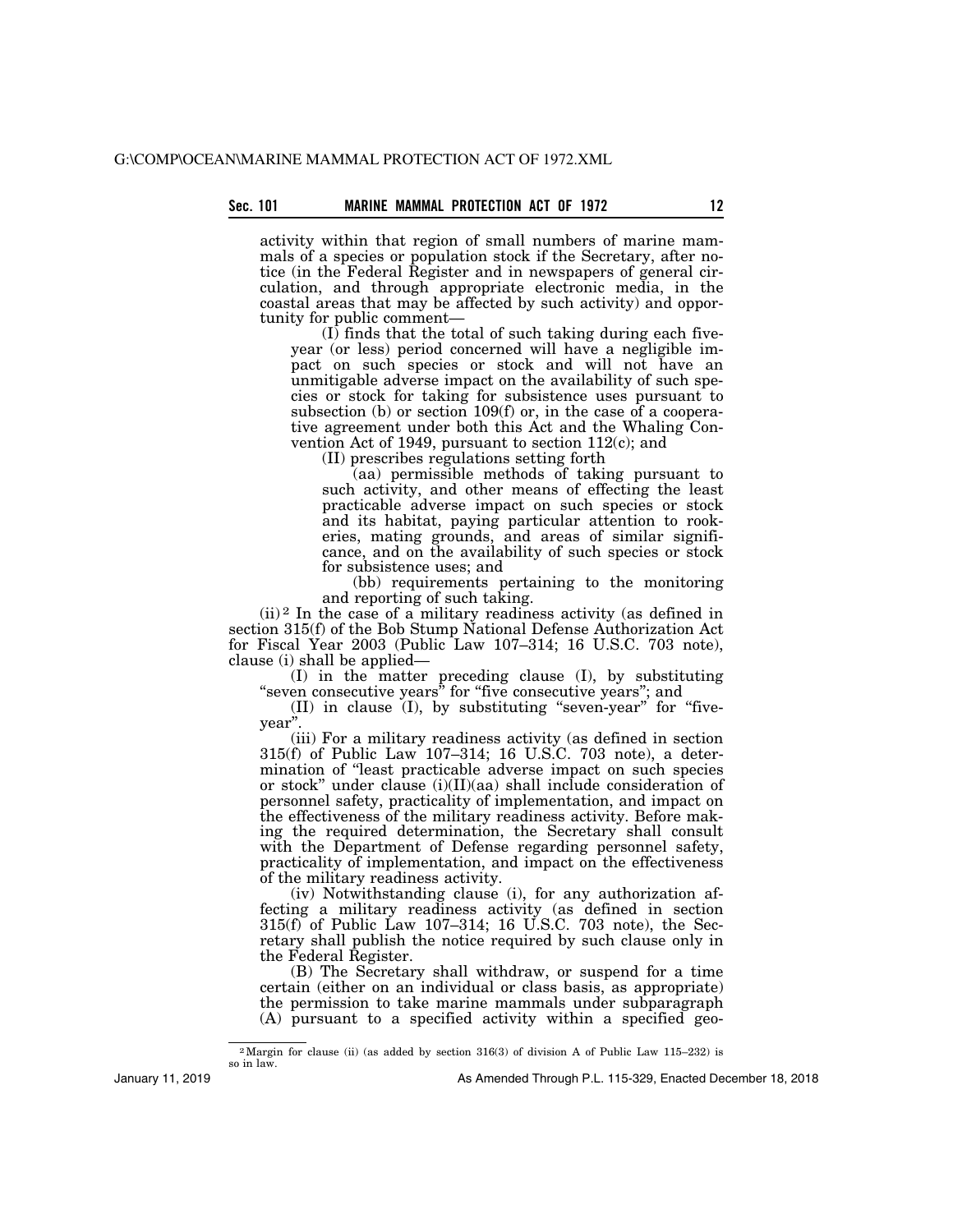graphical region if the Secretary finds, after notice and opportunity for public comment (as required under subparagraph (A) unless subparagraph  $(C)(i)$  applies), that—

(i) the regulations prescribed under subparagraph (A) regarding methods of taking, monitoring, or reporting are not being substantially complied with by a person engaging in such activity; or

(ii) the taking allowed under subparagraph (A) pursuant to one or more activities within one or more regions is having, or may have, more than a negligible impact on the species or stock concerned.

 $(C)(i)$  The requirement for notice and opportunity for public comment in subparagraph (B) shall not apply in the case of a suspension of permission to take if the Secretary determines that an emergency exists which poses a significant risk to the well-being of the species or stock concerned.

(ii) Sections 103 and 104 shall not apply to the taking of marine mammals under the authority of this paragraph.

(D)(i) Upon request therefor by citizens of the United States who engage in a specified activity (other than commercial fishing) within a specific geographic region, the Secretary shall authorize, for periods of not more than 1 year, subject to such conditions as the Secretary may specify, the incidental, but not intentional, taking by harassment of small numbers of marine mammals of a species or population stock by such citizens while engaging in that activity within that region if the Secretary finds that such harassment during each period concerned—

(I) will have a negligible impact on such species or stock, and

(II) will not have an unmitigable adverse impact on the availability of such species or stock for taking for subsistence uses pursuant to subsection (b), or section 109(f) or pursuant to a cooperative agreement under section 119.

(ii) The authorization for such activity shall prescribe, where applicable—

 $\overline{I}$ ) permissible methods of taking by harassment pursuant to such activity, and other means of effecting the least practicable impact on such species or stock and its habitat, paying particular attention to rookeries, mating grounds, and areas of similar significance, and on the availability of such species or stock for taking for subsistence uses pursuant to subsection (b) or section 109(f) or pursuant to a cooperative agreement under section 119,

(II) the measures that the Secretary determines are necessary to ensure no unmitigable adverse impact on the availability of the species or stock for taking for subsistence uses pursuant to subsection (b) or section 109(f) or pursuant to a cooperative agreement under section 119, and

(III) requirements pertaining to the monitoring and reporting of such taking by harassment, including requirements for the independent peer review of proposed monitoring plans or other research proposals where the pro-

As Amended Through P.L. 115-329, Enacted December 18, 2018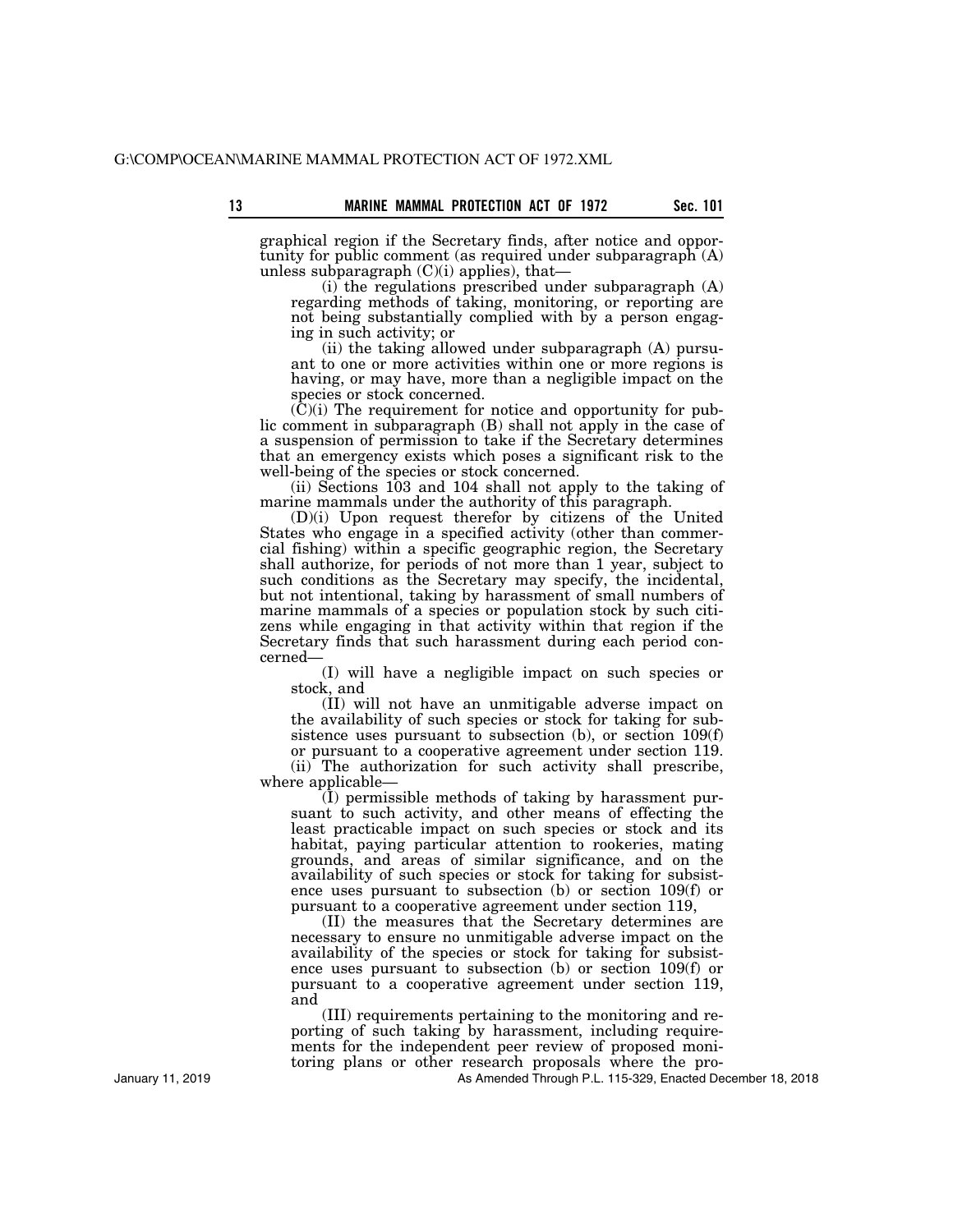#### **Sec. 101 MARINE MAMMAL PROTECTION ACT OF 1972 14**

posed activity may affect the availability of a species or stock for taking for subsistence uses pursuant to subsection (b) or section 109(f) or pursuant to a cooperative agreement under section 119.

(iii) The Secretary shall publish a proposed authorization not later than 45 days after receiving an application under this subparagraph and request public comment through notice in the Federal Register, newspapers of general circulation, and appropriate electronic media and to all locally affected communities for a period of 30 days after publication. Not later than 45 days after the close of the public comment period, if the Secretary makes the findings set forth in clause (i), the Secretary shall issue an authorization with appropriate conditions to meet the requirements of clause (ii).

(iv) The Secretary shall modify, suspend, or revoke an authorization if the Secretary finds that the provisions of clauses 3 (i) or (ii) are not being met.

(v) A person conducting an activity for which an authorization has been granted under this subparagraph shall not be subject to the penalties of this Act for taking by harassment that occurs in compliance with such authorization.

(vi) For a military readiness activity (as defined in section 315(f) of Public Law 107–314; 16 U.S.C. 703 note), a determination of ''least practicable adverse impact on such species or stock'' under clause (i)(I) shall include consideration of personnel safety, practicality of implementation, and impact on the effectiveness of the military readiness activity. Before making the required determination, the Secretary shall consult with the Department of Defense regarding personnel safety, practicality of implementation, and impact on the effectiveness of the military readiness activity.

(vii) Notwithstanding clause (iii), for any authorization affecting a military readiness activity (as defined in section 315(f) of Public Law 107–314; 16 U.S.C. 703 note), the Secretary shall publish the notice required by such clause only in the Federal Register.

(E)(i) During any period of up to 3 consecutive years, the Secretary shall allow the incidental, but not the intentional, taking by persons using vessels of the United States or vessels which have valid fishing permits issued by the Secretary in accordance with section 204(b) of the Magnuson Fishery Conservation and Management Act (16 U.S.C. 1824(b)), while engaging in commercial fishing operations, of marine mammals from a species or stock designated as depleted because of its listing as an endangered species or threatened species under the Endangered Species Act of 1973 (16 U.S.C. 1531 et seq.) if the Secretary, after notice and opportunity for public comment, determines that—

(I) the incidental mortality and serious injury from commercial fisheries will have a negligible impact on such species or stock;

January 11, 2019

 $3$  So in law. Probably should be "clause". See section  $4(a)(5)$  of the Marine Mammal Protection Act Amendments of 1994 (P.L. 103–238; 108 Stat. 534).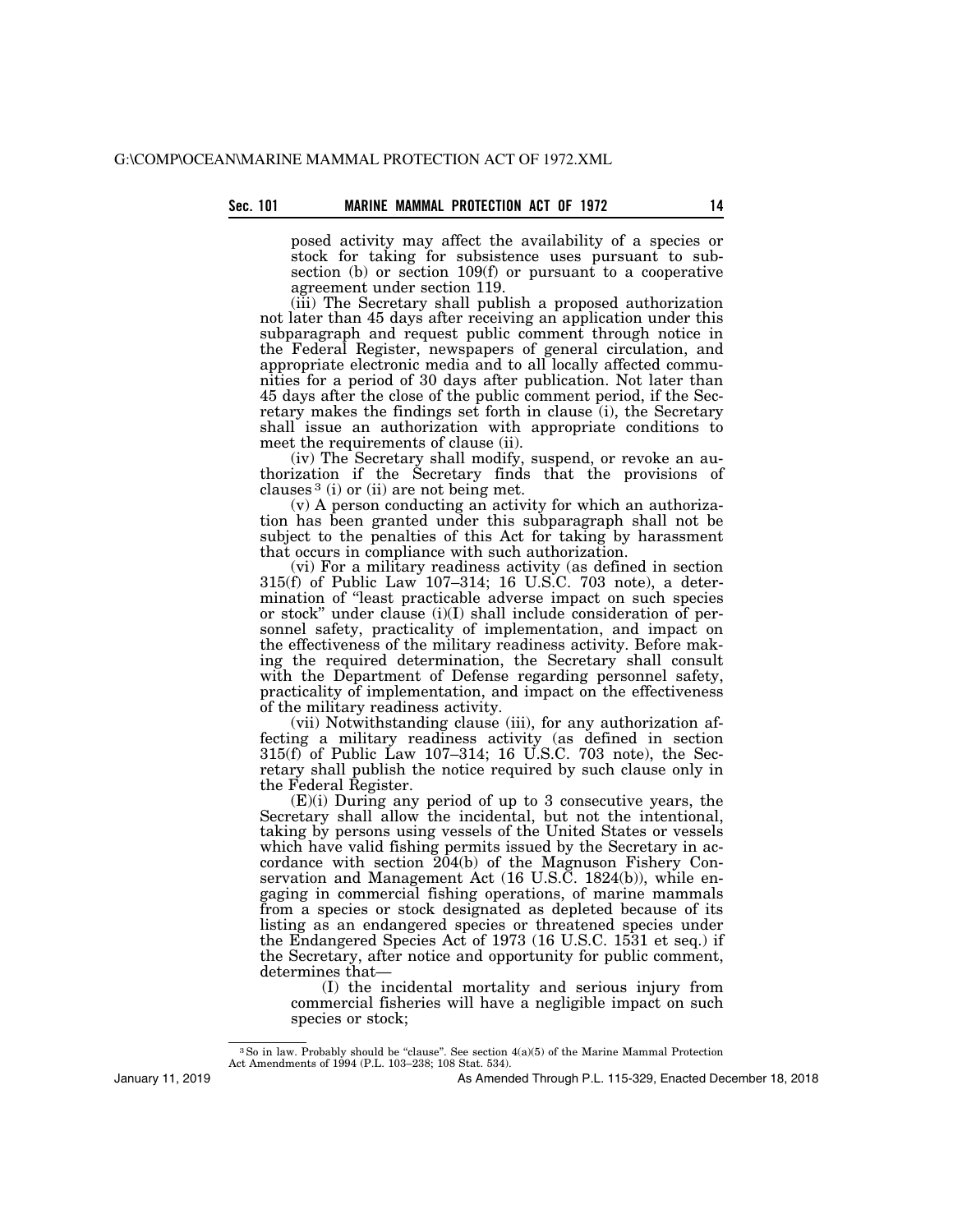(II) a recovery plan has been developed or is being developed for such species or stock pursuant to the Endangered Species Act of 1973; and

(III) where required under section 118, a monitoring program is established under subsection (d) of such section, vessels engaged in such fisheries are registered in accordance with such section, and a take reduction plan has been developed or is being developed for such species or stock.

(ii) Upon a determination by the Secretary that the requirements of clause (i) have been met, the Secretary shall publish in the Federal Register a list of those fisheries for which such determination was made, and, for vessels required to register under section 118, shall issue an appropriate permit for each authorization granted under such section to vessels to which this paragraph applies. Vessels engaged in a fishery included in the notice published by the Secretary under this clause which are not required to register under section 118 shall not be subject to the penalties of this Act for the incidental taking of marine mammals to which this paragraph applies, so long as the owner or master of such vessel reports any incidental mortality or injury of such marine mammals to the Secretary in accordance with section 118.

(iii) If, during the course of the commercial fishing season, the Secretary determines that the level of incidental mortality or serious injury from commercial fisheries for which a determination was made under clause (i) has resulted or is likely to result in an impact that is more than negligible on the endangered or threatened species or stock, the Secretary shall use the emergency authority granted under section 118 to protect such species or stock, and may modify any permit granted under this paragraph as necessary.

(iv) The Secretary may suspend for a time certain or revoke a permit granted under this subparagraph only if the Secretary determines that the conditions or limitations set forth in such permit are not being complied with. The Secretary may amend or modify, after notice and opportunity for public comment, the list of fisheries published under clause (ii) whenever the Secretary determines there has been a significant change in the information or conditions used to determine such list.

(v) Sections 103 and 104 shall not apply to the taking of marine mammals under the authority of this subparagraph.

(vi) This subparagraph shall not govern the incidental taking of California sea otters and shall not be deemed to amend or repeal the Act of November 7, 1986 (Public Law 99–625; 100 Stat. 3500).

(F) Notwithstanding the provisions of this subsection, any authorization affecting a military readiness activity (as defined in section 315(f) of Public Law 107–314; 16 U.S.C. 703 note) shall not be subject to the following requirements:

(i) In subparagraph (A), ''within a specified geographical region'' and ''within that region of small numbers''.

As Amended Through P.L. 115-329, Enacted December 18, 2018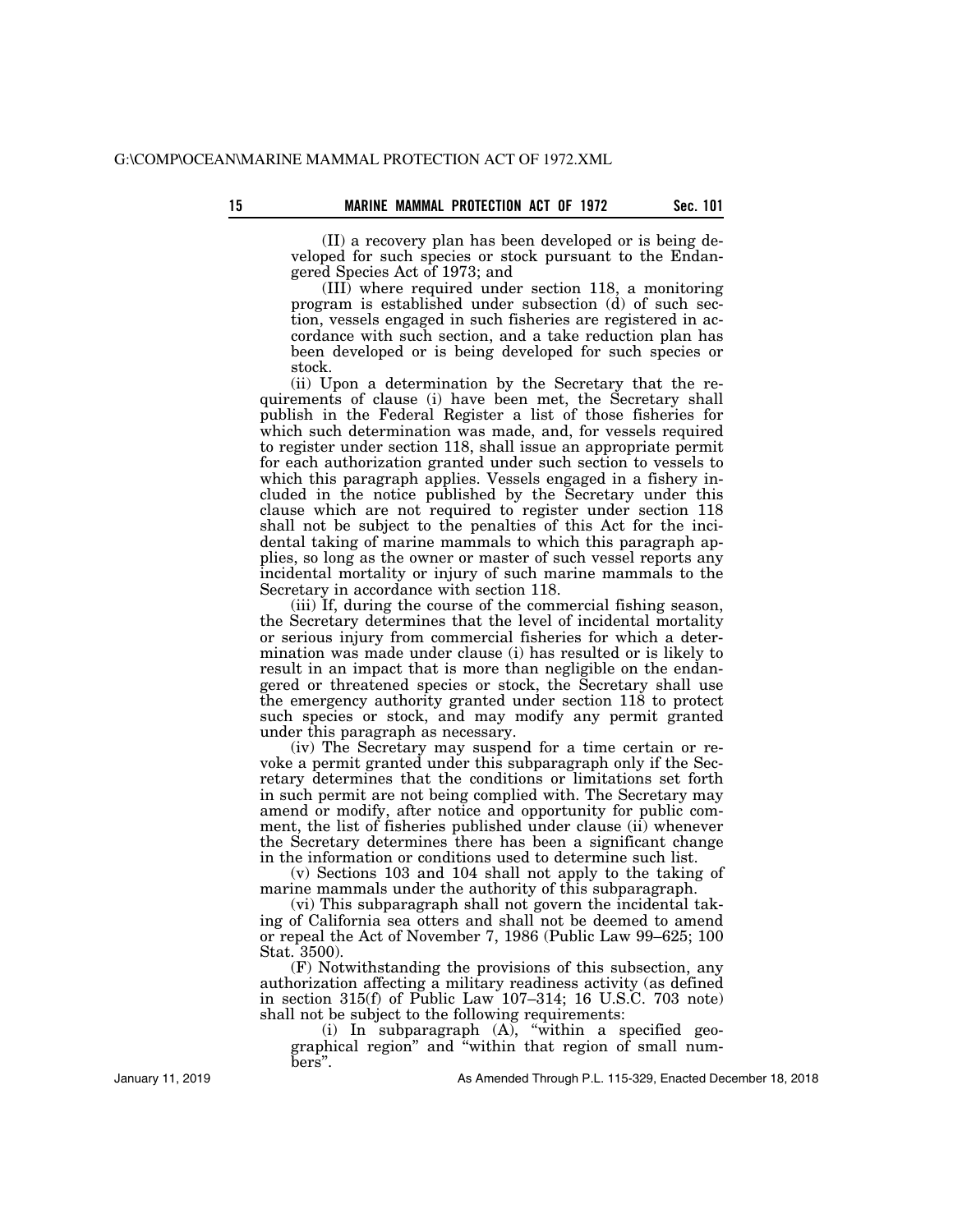(ii) In subparagraph (B), ''within a specified geographical region'' and ''within one or more regions''.

(iii) In subparagraph (D), ''within a specific geographic region", "of small numbers", and "within that region".

 $(6)$  $(A)$  A marine mammal product may be imported into the United States if the product—

(i) was legally possessed and exported by any citizen of the United States in conjunction with travel outside the United States, provided that the product is imported into the United States by the same person upon the termination of travel;

(ii) was acquired outside of the United States as part of a cultural exchange by an Indian, Aleut, or Eskimo residing in Alaska; or

(iii) is owned by a Native inhabitant of Russia, Canada, or Greenland and is imported for noncommercial purposes in conjunction with travel within the United States or as part of a cultural exchange with an Indian, Aleut, or Eskimo residing in Alaska.

(B) For the purposes of this paragraph, the term—

(i) ''Native inhabitant of Russia, Canada, or Greenland'' means a person residing in Russia, Canada, or Greenland who is related by blood, is a member of the same clan or ethnological grouping, or shares a common heritage with an Indian, Aleut, or Eskimo residing in Alaska; and

(ii) "cultural exchange" means the sharing or exchange of ideas, information, gifts, clothing, or handicrafts between an Indian, Aleut, or Eskimo residing in Alaska and a Native inhabitant of Russia, Canada, or Greenland, including rendering of raw marine mammal parts as part of such exchange into clothing or handicrafts through carving, painting, sewing, or decorating.

(b) Except as provided in section 109, the provisions of this Act shall not apply with respect to the taking of any marine mammal by any Indian, Aleut, or Eskimo who resides in Alaska and who dwells on the coast of the North Pacific Ocean or the Arctic Ocean if such taking—

(1) is for subsistence purposes; or

(2) is done for purposes of creating and selling authentic native articles of handicrafts and clothing: Provided, That only authentic native articles of handicrafts and clothing may be sold in interstate commerce: And provided further, That any edible portion of marine mammals may be sold in native villages and towns in Alaska or for native consumption. For the purposes of this subsection, the term ''authentic native articles of handicrafts and clothing'' means items composed wholly or in some significant respect of natural materials, and which are produced, decorated, or fashioned in the exercise of traditional native handicrafts without the use of panto-graphs, multiple carvers, or other mass copying devices. Traditional native handicrafts include, but are not limited to weaving, carving, stitching, sewing, lacing, beading, drawing, and painting; and

(3) in each case, is not accomplished in a wasteful manner.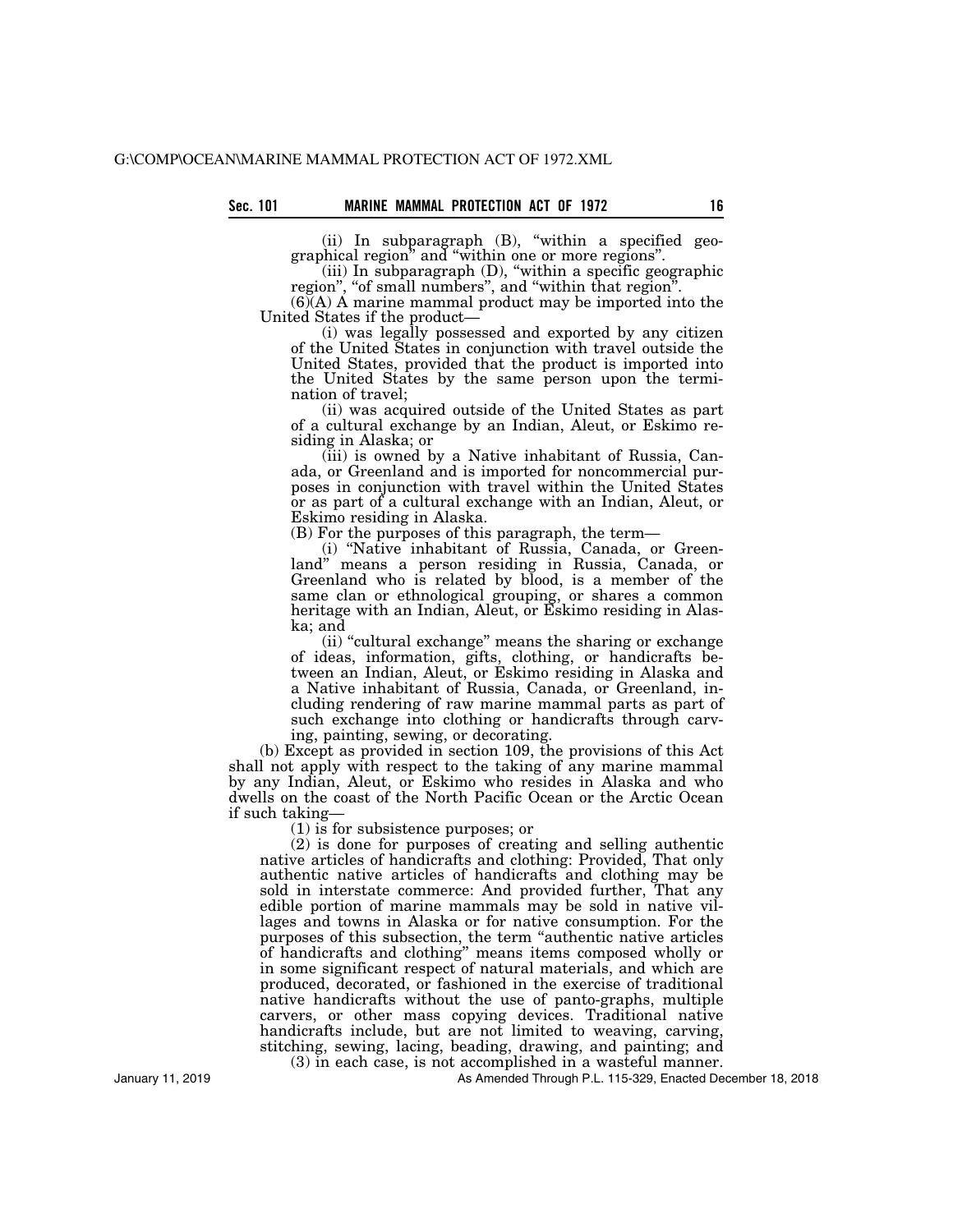## **17** MARINE MAMMAL PROTECTION ACT OF 1972 Sec. 101

Notwithstanding the preceding provisions of this subsection, when, under this Act, the Secretary determines any species or stock of marine mammal subject to taking by Indians, Aleuts, or Eskimos to be depleted, he may prescribe regulations upon thetaking of such marine mammals by any Indian, Aleut, or Eskimo described in this subsection. Such regulations may be established with reference to species or stocks, geographical description of the area included, the season for taking, or any other factors related to the reason for establishing such regulations and consistent with the purposes of this Act. Such regulations shall be prescribed after notice and hearing required by section 103 of this title and shall be removed as soon as the Secretary determines that the need for their imposition has disappeared. In promulgating any regulation or making any assessment pursuant to a hearing or proceeding under this subsection or section  $117(b)(2)$ , or in making any determination of depletion under this subsection or finding regarding unmitigable adverse impacts under subsection (a)(5) that affects stocks or persons to which this subsection applies, the Secretary shall be responsible for demonstrating that such regulation, assessment, determination, or finding is supported by substantial evidence on the basis of the record as a whole. The preceding sentence shall only be applicable in an action brought by one or more Alaska Native organizations representing persons to which this subsection applies.

(c) It shall not be a violation of this Act to take a marine mammal if such taking is imminently necessary in self-defense or to save the life of a person in immediate danger, and such taking is reported to the Secretary within 48 hours. The Secretary may seize and dispose of any carcass.

(d) GOOD SAMARITAN EXEMPTION.—It shall not be a violation of this Act to take a marine mammal if—

(1) such taking is imminently necessary to avoid serious injury, additional injury, or death to a marine mammal entangled in fishing gear or debris;

(2) reasonable care is taken to ensure the safe release of the marine mammal, taking into consideration the equipment, expertise, and conditions at hand;

(3) reasonable care is exercised to prevent any further injury to the marine mammal; and

(4) such taking is reported to the Secretary within 48 hours.

(e) ACT NOT TO APPLY TO INCIDENTAL TAKINGS BY UNITED STATES CITIZENS EMPLOYED ON FOREIGN VESSELS OUTSIDE THE UNITED STATES EEZ.—The provisions of this Act shall not apply to a citizen of the United States who incidentally takes any marine mammal during fishing operations outside the United States exclusive economic zone (as defined in section 3 of the Magnuson-Stevens Fishery Conservation and Management Act (16 U.S.C. 1802)) when employed on a foreign fishing vessel of a harvesting nation which is in compliance with the International Dolphin Conservation Program.

(f) EXEMPTION OF ACTIONS NECESSARY FOR NATIONAL DE-FENSE.—(1) The Secretary of Defense, after conferring with the Secretary of Commerce, the Secretary of the Interior, or both, as appropriate, may exempt any action or category of actions undertaken

As Amended Through P.L. 115-329, Enacted December 18, 2018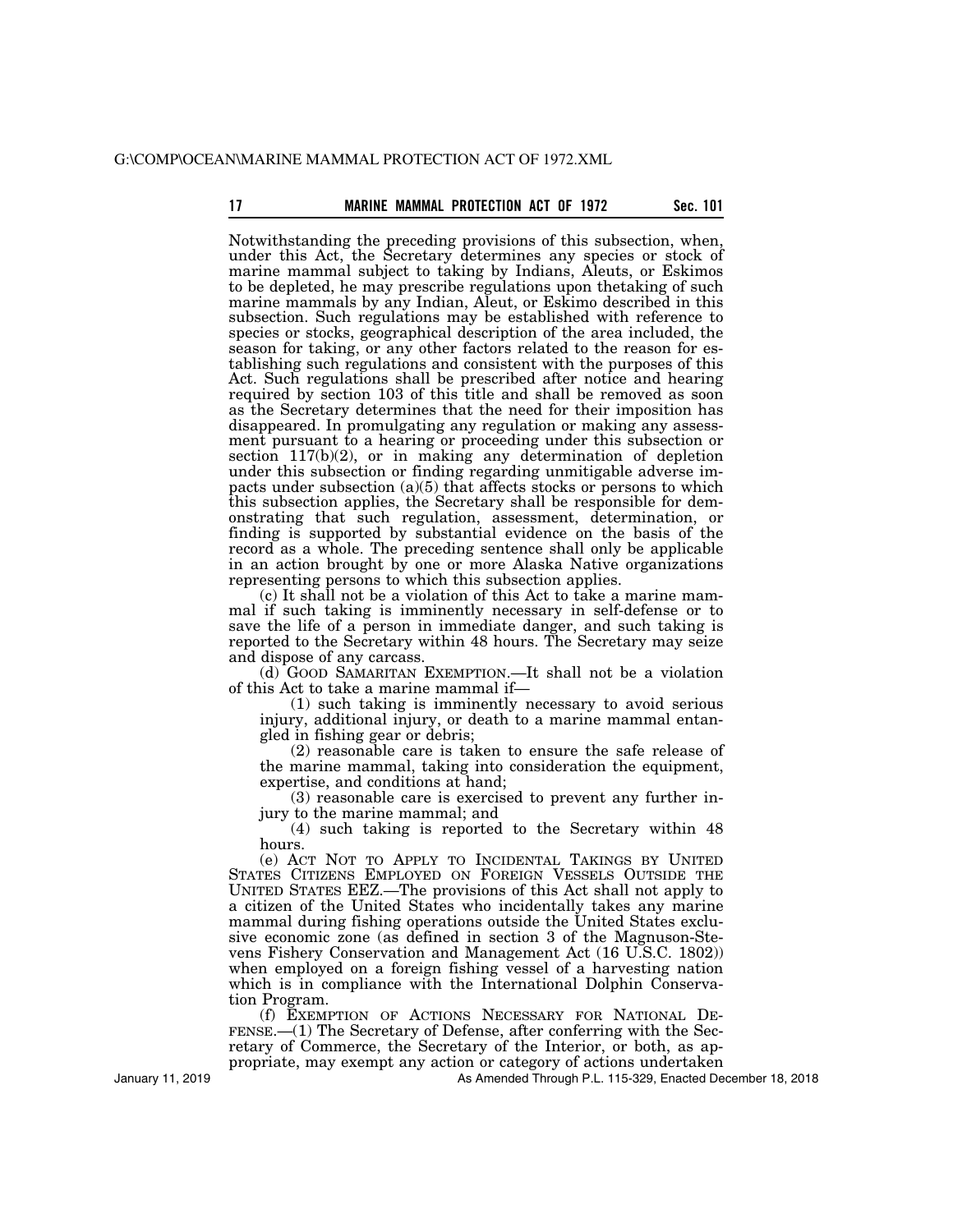by the Department of Defense or its components from compliance with any requirement of this Act, if the Secretary determines that it is necessary for national defense.

(2) An exemption granted under this subsection—

(A) subject to subparagraph (B), shall be effective for a period specified by the Secretary of Defense; and

(B) shall not be effective for more than 2 years.

(3)(A) The Secretary of Defense may issue additional exemptions under this subsection for the same action or category of actions, after—

(i) conferring with the Secretary of Commerce, the Secretary of the Interior, or both as appropriate; and

(ii) making a new determination that the additional exemption is necessary for national defense.

(B) Each additional exemption under this paragraph shall be effective for a period specified by the Secretary of Defense, of not more than 2 years.

(4) Not later than 30 days after issuing an exemption under paragraph (1) or an additional exemption under paragraph (3), the Secretary of Defense shall submit to the Committee on Armed Services of the House of Representatives and the Committee on Armed Services of the Senate notice describing the exemption and the reasons therefor. The notice may be provided in classified form if the Secretary of Defense determines that use of the classified form is necessary for reasons of national security.

#### **PROHIBITIONS**

SEC.  $102.$  [16 U.S.C. 1372] (a) Except as provided in sections 101, 103, 104, 109, 111, 113, 114, and 118 of this title and title IV<sup>4</sup>, it is unlawful–

(1) for any person subject to the jurisdiction of the United States or any vessel or other conveyance subject to the jurisdiction of the United States to take any marine mammal on the high seas;

(2) except as expressly provided for by an international treaty, convention, or agreement to which the United States is a party and which was entered into before the effective date of this title or by any statute implementing any such treaty, convention, or agreement—

(A) for any person or vessel or other conveyance to take any marine mammal in waters or on lands under the jurisdiction of the United States; or

(B) for any person to use any port, harbor, or other place under the jurisdiction of the United States to take or import marine mammals or marine mammal products; and (3) for any person, with respect to any marine mammal

taken in violation of this title, to possess that mammal or any product from that mammal;

January 11, 2019

<sup>&</sup>lt;sup>4</sup> Error in amendment made by section  $24(c)(9)$  of the Marine Mammal Protection Act Amendments of 1994 (P.L. 103–238, 108 Stat. 566). Section 13(c) of such Act amended section 102(a) by striking "and 114 of this title or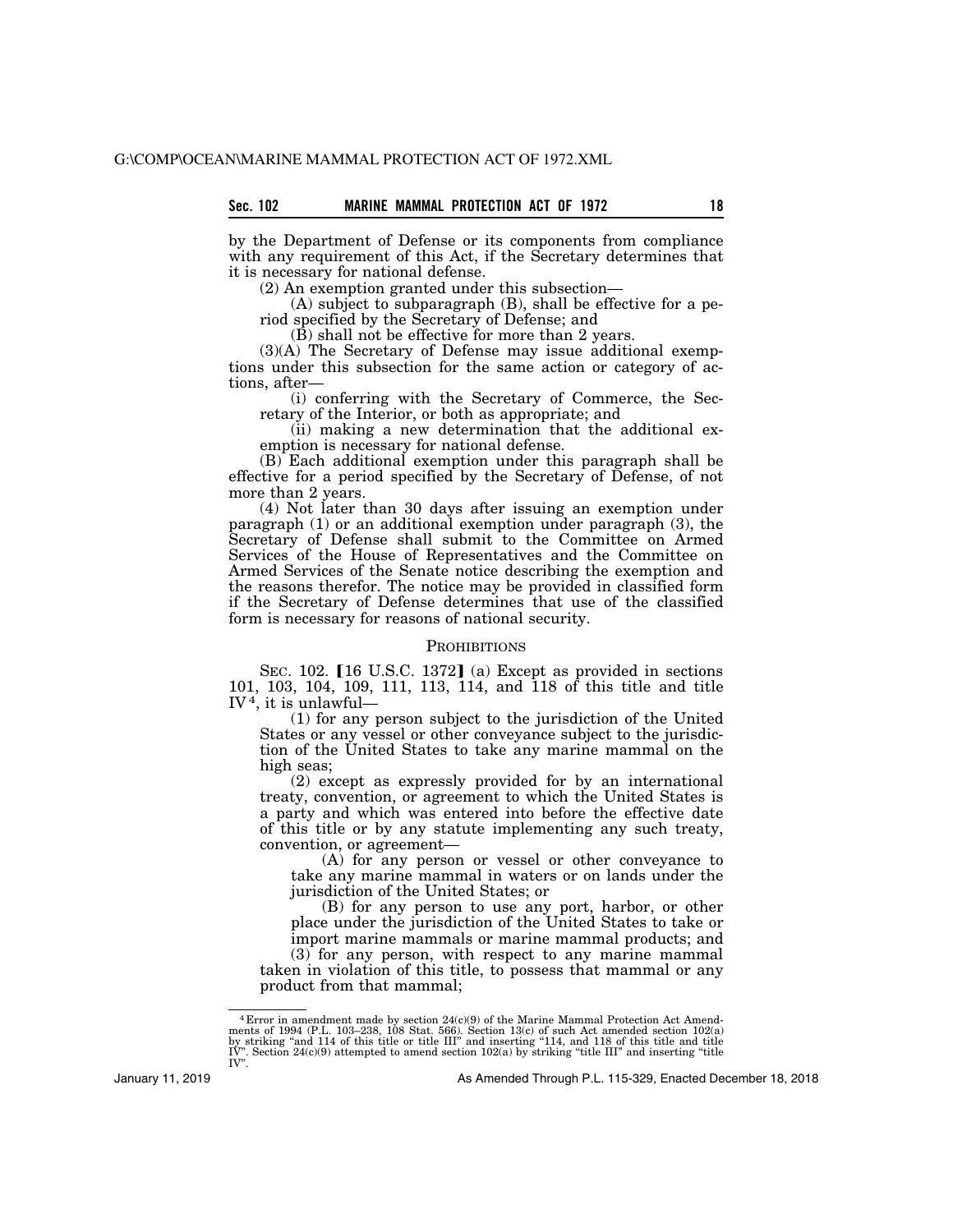(4) for any person to transport, purchase, sell, export, or offer to purchase, sell, or export any marine mammal or marine mammal product—

(A) that is taken in violation of this Act; or

(B) for any purpose other than public display, scientific research, or enhancing the survival of a species or stock as provided for under subsection<sup>5</sup> 104(c); and

(5) for any person to use, in a commercial fishery, any means or methods of fishing in contravention of any regulations or limitations, issued by the Secretary for that fishery to achieve the purposes of this Act.

(b) Except pursuant to a permit for scientific research, or for enhancing the survival or recovery of a species or stock, issued under section  $104(c)$  of this title, it is unlawful to import into the United States any marine mammal if such mammal was—

(1) pregnant at the time of taking;

(2) nursing at the time of taking, or less than eight months old, whichever occurs later;

(3) taken from a species or population stock which the Secretary has, by regulation published in the Federal Register, designated as a depleted species or stock; or

(4) taken in a manner deemed inhumane by the Secretary. Notwithstanding the provisions of paragraphs (1) and (2), the Secretary may issue a permit for the importation of a marine mammal, if the Secretary determines that such importation is necessary for the protection or welfare of the animal.

(c) It is unlawful to import into the United States any of the following:

 $(1)$  Any marine mammal which was—

(A) taken in violation of this title; or

(B) taken in another country in violation of the law of that country.

(2) Any marine mammal product if—

(A) the importation into the United States of the marine mammal from which such product is made is unlawful under paragraph (1) of this subsection; or

(B) the sale in commerce of such product in the country of origin of the product is illegal; 6

(3) Any fish, whether fresh, frozen, or otherwise prepared, if such fish was caught in a manner which the Secretary has proscribed for persons subject to the jurisdiction of the United States, whether or not any marine mammals were in fact taken incident to the catching of the fish.

(d) Subsections (b) and (c) of this section shall not apply—

(1) in the case of marine mammals or marine mammal products, as the case may be, to which subsection (b)(3) of this section applies, to such items imported into the United States before the date on which the Secretary publishes notice in the Federal Register of his proposed rulemaking with respect to the designation of the species or stock concerned as depleted; or

January 11, 2019

 $5$ So in law. Probably should be "section". See section  $5(a)(2)(C)$  of the Marine Mammal Protection Act Amendments of 1994 (P.L. 103–238, 108 Stat. 537).

<sup>&</sup>lt;sup>6</sup>So in law. The semicolon probably should be a period.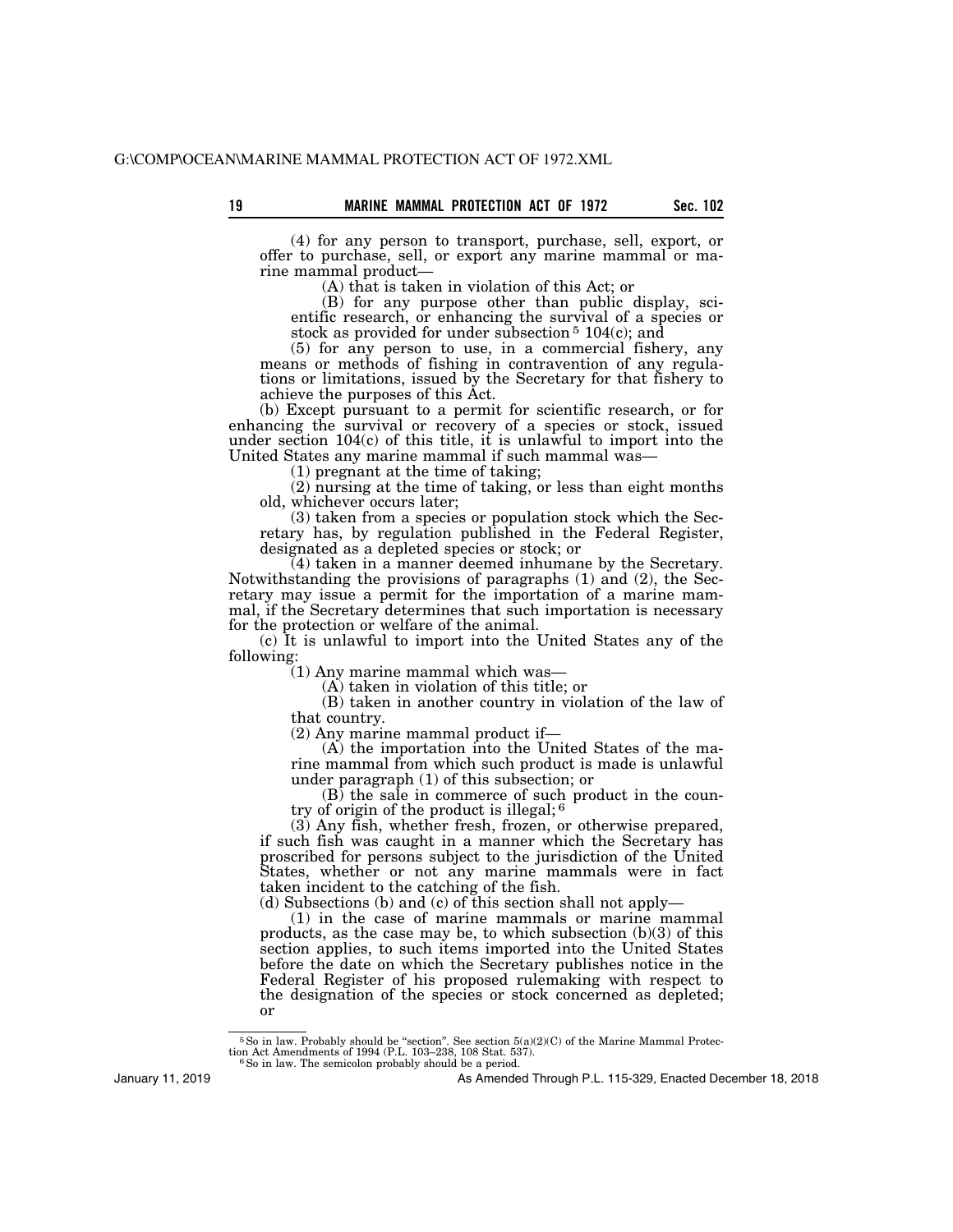## **Sec. 103 MARINE MAMMAL PROTECTION ACT OF 1972 20**

(2) in the case of marine mammals or marine mammal products to which subsection  $(c)(1)(B)$  or  $(c)(2)(B)$  of this section applies, to articles imported into the United States before the effective date of the foreign law making the taking or sale, as the case may be, of such marine mammals or marine mammal products unlawful.

 $\bar{e}$ ) This Act shall not apply with respect to any marine mammal taken before the effective date of this Act, or to any marine mammal product consisting of, or composed in whole or in part of, any marine mammal taken before such date.

(f) It is unlawful for any person or vessel or other conveyance to take any species of whale incident to commercial whaling in waters subject to the jurisdiction of the United States.

#### REGULATIONS ON TAKING OF MARINE MAMMALS

SEC. 103. [16 U.S.C. 1373] (a) The Secretary, on the basis of the best scientific evidence available and in consultation with the Marine Mammal Commission, shall prescribe such regulations with respect to the taking and importing of animals from each species of marine mammal (including regulations on the taking and importing of individuals within population stocks) as he deems necessary and appropriate to insure that such taking will not be to the disadvantage of those species and population stocks and will be consistent with the purposes and policies set forth in section 2 of this Act.

(b) In prescribing such regulations, the Secretary shall give full consideration to all factors which may affect the extent to which such animals may be taken or imported, including but not limited to the effect of such regulations on—

(1) existing and future levels of marine mammal species and population stocks;

 $(2)$  existing international treaty and agreement obligations of the United States;

(3) the marine ecosystem and related environmental considerations;

(4) the conservation, development, and utilization of fishery resources; and

(5) the economic and technological feasibility of implementation.

(c) The regulations prescribed under subsection (a) of this section for any species or population stock of marine mammal may include, but are not limited to, restrictions with respect to—

(1) the number of animals which may be taken or imported in any calendar year pursuant to permits issued under section 104 of this title;

(2) the age, size, or sex (or any combination of the foregoing) of animals which may be taken or imported, whether or not a quota prescribed under paragraph  $(1)$  of this subsection applies with respect to such animals;

(3) the season or other period of time within which animals may be taken or imported;

(4) the manner and locations in which animals may be taken or imported; and

As Amended Through P.L. 115-329, Enacted December 18, 2018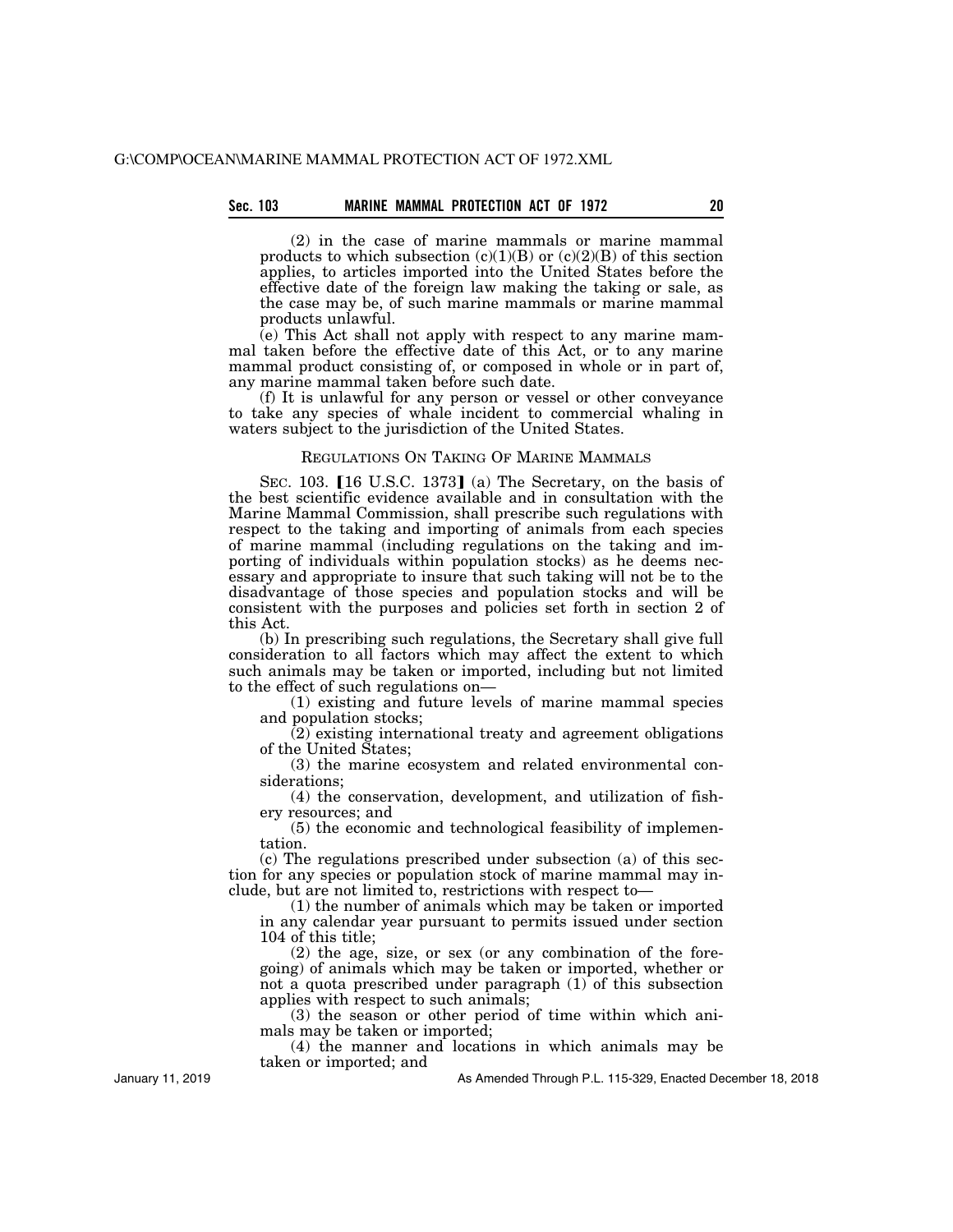(5) fishing techniques which have been found to cause undue fatalities to any species of marine mammal in a fishery. (d) Regulations prescribed to carry out this section with respect

to any species or stock of marine mammals must be made on the record after opportunity for an agency hearing on both the Secretary's determination to waive the moratorium pursuant to section  $101(a)(3)(A)$  of this title and on such regulations, except that, in addition to any other requirements imposed by law with respect to agency rulemaking, the Secretary shall publish and make available to the public either before or concurrent with the publication of notice in the Federal Register of his intention to prescribe regulations under this section—

(1) a statement of the estimated existing levels of the species and population stocks of the marine mammal concerned;

(2) a statement of the expected impact of the proposed regulations on the optimum sustainable population of such species or population stock;

 $(3)$  a statement describing the evidence before the Secretary upon which he proposes to base such regulations; and

(4) any studies made by or for the Secretary or any recommendations made by or for the Secretary or the Marine Mammal Commission which relate to the establishment of such regulations.

(e) Any regulation prescribed pursuant to this section shall be periodically reviewed, and may be modified from time to time in such manner as the Secretary deems consistent with and necessary to carry out the purposes of this Act.

(f) Within six months after the effective date of this Act and every twelve months thereafter, the Secretary shall report to the public through publication in the Federal Register and to the Congress on the current status of all marine mammal species and population stocks subject to the provisions of this Act. His report shall describe those actions taken and those measures believed necessary, including where appropriate, the issuance of permits pursuant to this title to assure the well-being of such marine mammals.

#### PERMITS

SEC. 104.  $[16 \text{ U.S.C. } 1374]$  (a) The Secretary may issue permits which authorize the taking or importation of any marine mammal. Permits for the incidental taking of marine mammals in the course of commercial fishing operations may only be issued as specifically provided for in sections<sup>7</sup>  $101(a)(5)$  or 306, or subsection (h) of this section.

(b) Any permit issued under this section shall—

(1) be consistent with any applicable regulation established by the Secretary under section 103 of this title, and

(2) specify

(A) the number and kind of animals which are authorized to be taken or imported,

January 11, 2019

<sup>7</sup>So in law. Probably should be ''section''. See section 5(b)(1) of the Marine Mammal Protection Act Amendments of 1994 (P.L. 103–238, 108 Stat. 537).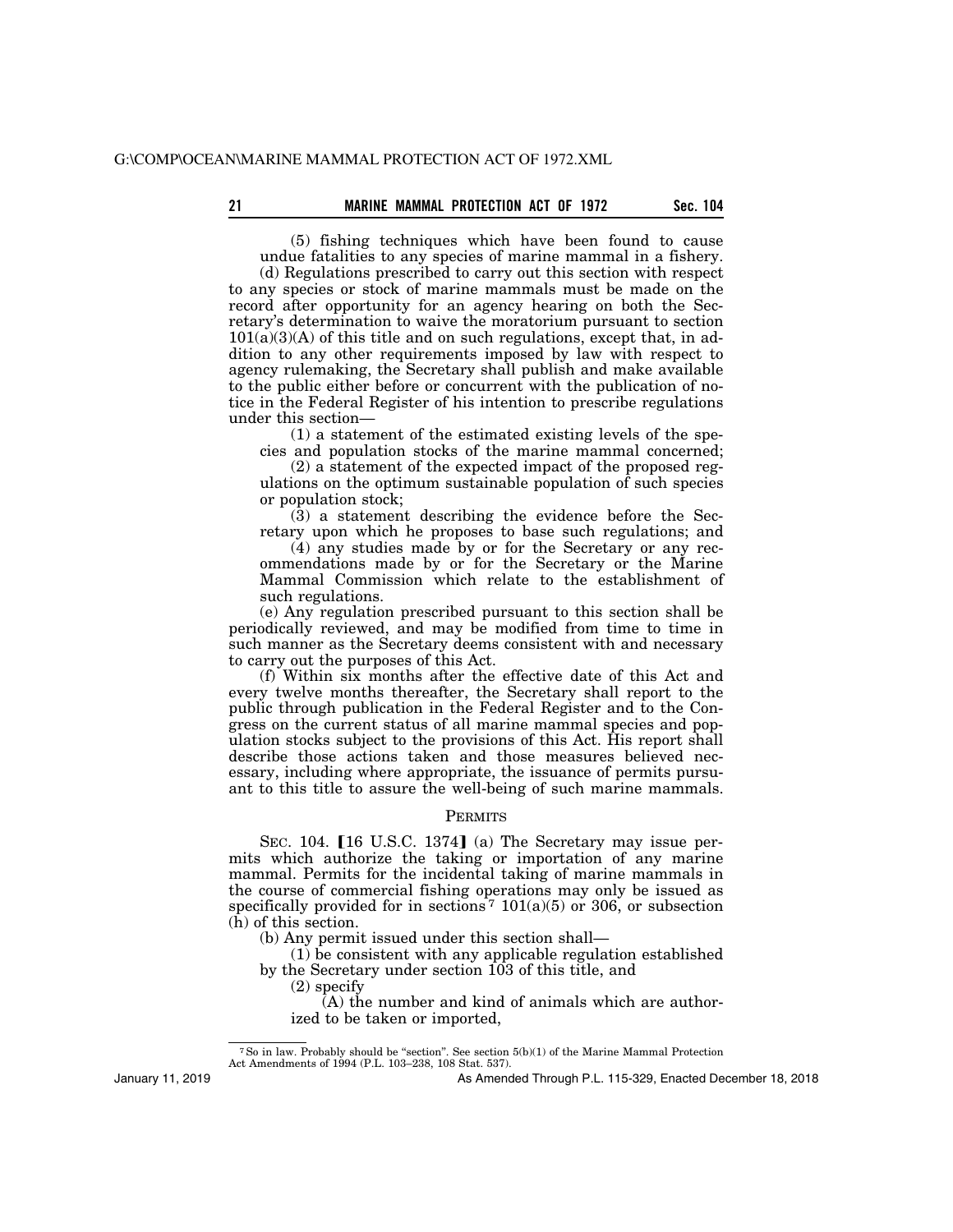## **Sec. 104 MARINE MAMMAL PROTECTION ACT OF 1972 22**

(B) the location and manner (which manner must be determined by the Secretary to be humane) in which they may be taken, or from which they may be imported,

(C) the period during which the permit is valid, and

(D) any other terms or conditions which the Secretary deems appropriate.

In any case in which an application for a permit cites as a reason for the proposed taking the overpopulation of a particular species or population stock, the Secretary shall first consider whether or not it would be more desirable to transplant a number of animals (but not to exceed the number requested for taking in the application) of that species or stock to a location not then inhabited by such species or stock but previously inhabited by such species or stock.

(c)(1) Any permit issued by the Secretary which authorizes the taking or importation of a marine mammal for purposes of scientific research, public display, or enhancing the survival or recovery of a species or stock shall specify, in addition to the conditions required by subsection (b) of this section, the methods of capture, supervision, care, and transportation which must be observed pursuant to such taking or importation. Any person authorized to take or import a marine mammal for purposes of scientific research, public display, or enhancing the survival or recovery of a species or stock shall furnish to the Secretary a report on all activities carried out by him pursuant to that authority.

 $(2)^{8}(A)$  A permit may be issued to take or import a marine mammal for the purpose of public display only to a person which the Secretary determines—

(i) offers a program for education or conservation purposes that is based on professionally recognized standards of the public display community;

(ii) is registered or holds a license issued under 7 U.S.C. 2131 et seq.; and

(iii) maintains facilities for the public display of marine mammals that are open to the public on a regularly scheduled basis and that access to such facilities is not limited or restricted other than by charging of an admission fee.

(B) A permit under this paragraph shall grant to the person to which it is issued the right, without obtaining any additional permit or authorization under this Act, to—

(i) take, import, purchase, offer to purchase, possess, or transport the marine mammal that is the subject of the permit; and

(ii) sell, export, or otherwise transfer possession of the marine mammal, or offer to sell, export, or otherwise transfer possession of the marine mammal—

(I) for the purpose of public display, to a person that meets the requirements of clauses (i), (ii), and (iii) of subparagraph  $(\bar{A})$ ;

January 11, 2019

<sup>8</sup>Margins so in law. Section 5(b)(2)(B) of the Marine Mammal Protection Act Amendments of 1994 (P.L. 103–238, 108 Stat. 537) amended paragraph (2) by striking the existing paragraph and inserting this text.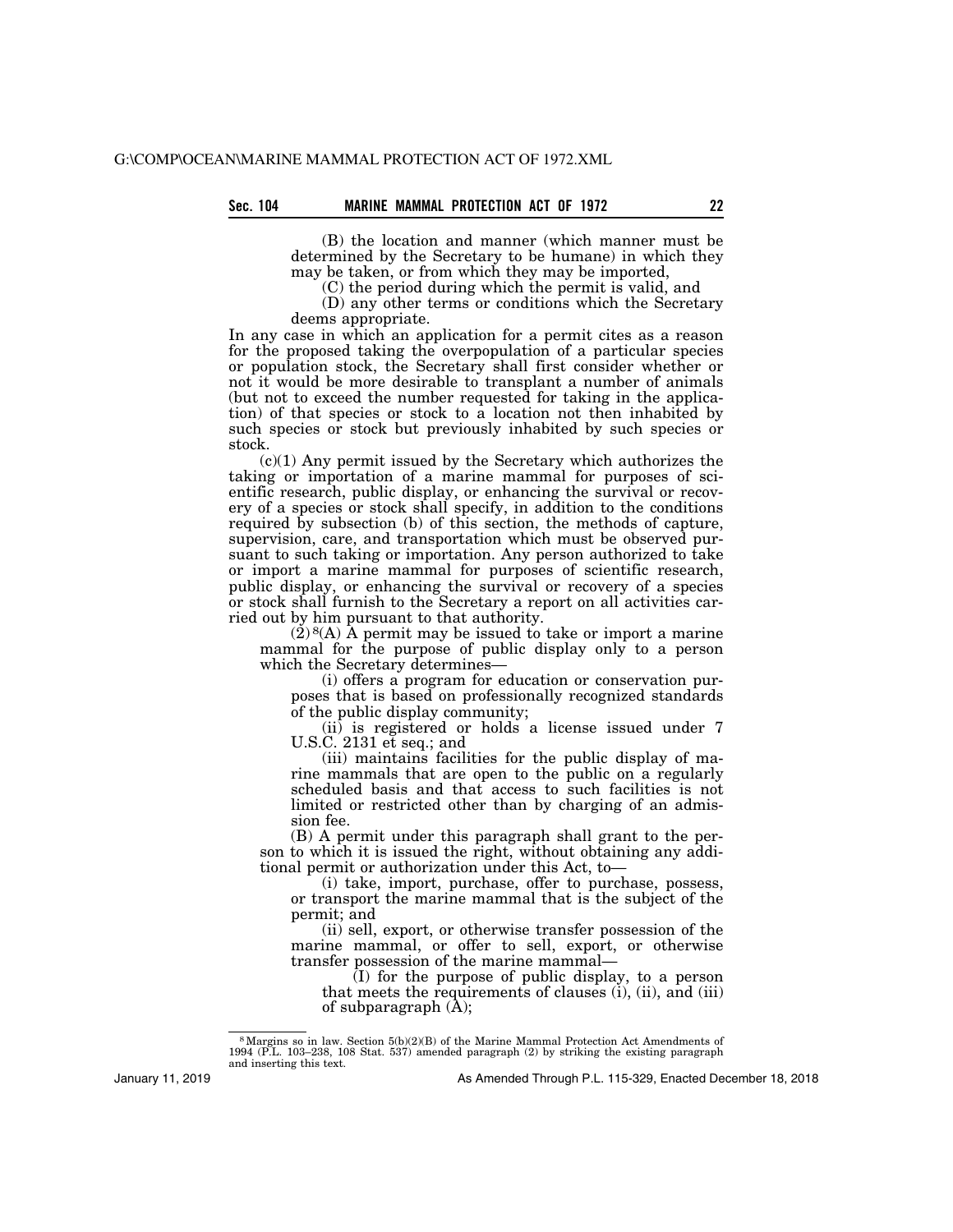(II) for the purpose of scientific research, to a person that meets the requirements of paragraph (3); or

(III) for the purpose of enhancing the survival or recovery of a species or stock, to a person that meets the requirements of paragraph (4).

(C) A person to which a marine mammal is sold or exported or to which possession of a marine mammal is otherwise transferred under the authority of subparagraph (B) shall have the rights and responsibilities described in subparagraph (B) with respect to the marine mammal without obtaining any additional permit or authorization under this Act. Such responsibilities shall be limited to—

(i) for the purpose of public display, the responsibility to meet the requirements of clauses  $(i)$ ,  $(ii)$ , and  $(iii)$  of subparagraph (A),

(ii) for the purpose of scientific research, the responsibility to meet the requirements of paragraph (3), and

(iii) for the purpose of enhancing the survival or recovery of a species or stock, the responsibility to meet the requirements of paragraph (4).

(D) If the Secretary—

(i) finds in concurrence with the Secretary of Agriculture, that a person that holds a permit under this paragraph for a marine mammal, or a person exercising rights under subparagraph (C), no longer meets the requirements of subparagraph  $(A)(ii)$  and is not reasonably likely to meet those requirements in the near future, or

(ii) finds that a person that holds a permit under this paragraph for a marine mammal, or a person exercising rights under subparagraph (C), no longer meets the requirements of subparagraph (A) (i) or (iii) and is not reasonably likely to meet those requirements in the near future,

the Secretary may revoke the permit in accordance with section 104(e), seize the marine mammal, or cooperate with other persons authorized to hold marine mammals under this Act for disposition of the marine mammal. The Secretary may recover from the person expenses incurred by the Secretary for that seizure.

(E) No marine mammal held pursuant to a permit issued under subparagraph (A), or by a person exercising rights under subparagraph  $(C)$ , may be sold, purchased, exported, or transported unless the Secretary is notified of such action no later than 15 days before such action, and such action is for purposes of public display, scientific research, or enhancing the survival or recovery of a species or stock. The Secretary may only require the notification to include the information required for the inventory established under paragraph (10).

 $(3)$ <sup>9</sup>(A) The Secretary may issue a permit under this paragraph for scientific research purposes to an applicant which

January 11, 2019

<sup>&</sup>lt;sup>9</sup>Margins so in law. Section  $5(b)(2)(C)$  of the Marine Mammal Protection Act Amendments of 1994 (P.L. 103–238, 108 Stat. 538) amended paragraph (3) by striking the existing paragraph and inserting this text.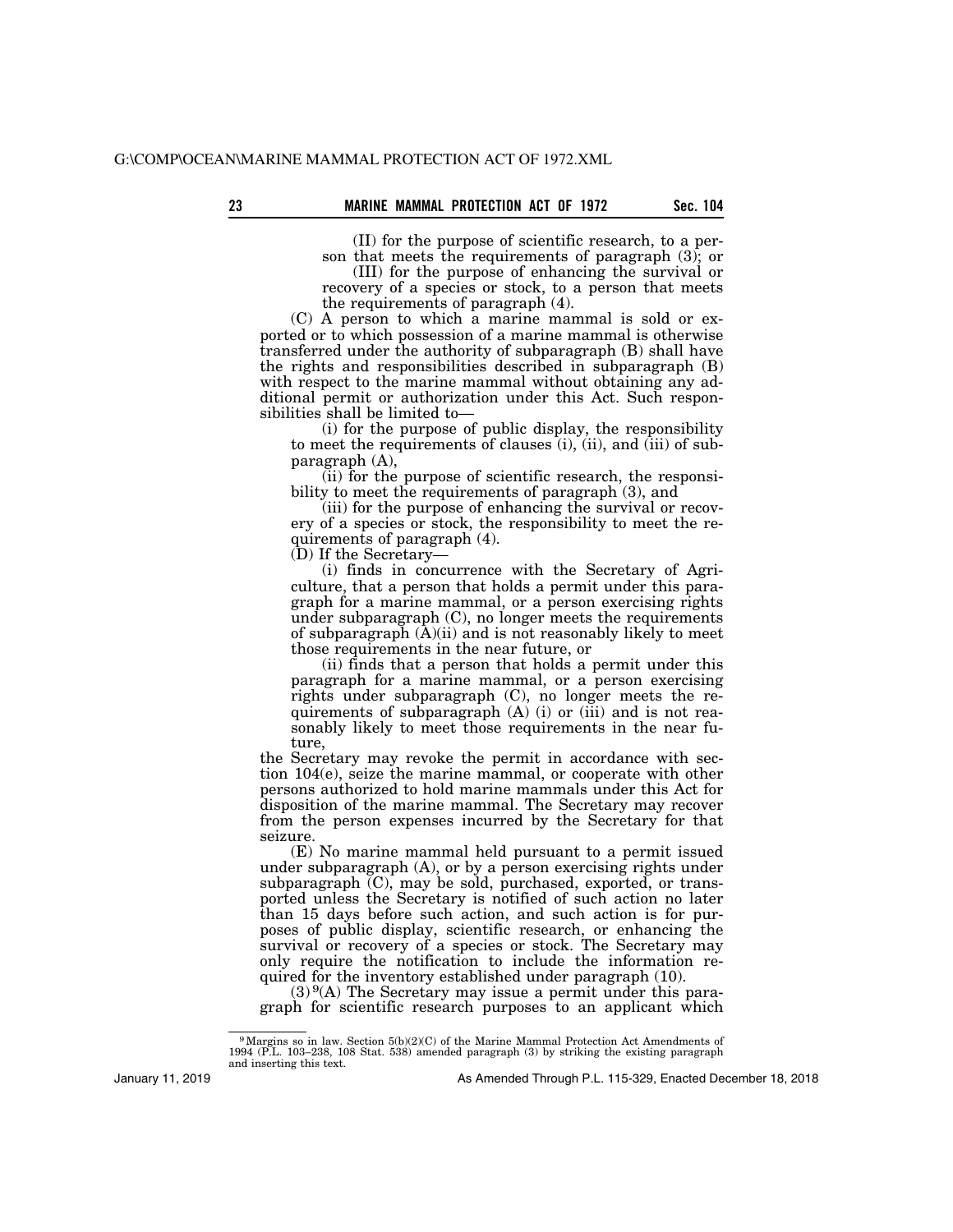#### **Sec. 104 MARINE MAMMAL PROTECTION ACT OF 1972 24**

submits with its permit application information indicating that the taking is required to further a bona fide scientific purpose. The Secretary may issue a permit under this paragraph before the end of the public review and comment period required under subsection (d)(2) if delaying issuance of the permit could result in injury to a species, stock, or individual, or in loss of unique research opportunities.

(B) No permit issued for purposes of scientific research shall authorize the lethal taking of a marine mammal unless the applicant demonstrates that a nonlethal method of conducting the research is not feasible. The Secretary shall not issue a permit for research which involves the lethal taking of a marine mammal from a species or stock that is depleted, unless the Secretary determines that the results of such research will directly benefit that species or stock, or that such research fulfills a critically important research need.

(C) Not later than 120 days after the date of enactment of the Marine Mammal Protection Act Amendments of 1994, the Secretary shall issue a general authorization and implementing regulations allowing bona fide scientific research that may result only in taking by Level B harassment of a marine mammal. Such authorization shall apply to persons which submit, by 60 days before commencement of such research, a letter of intent via certified mail to the Secretary containing the following:

(i) The species or stocks of marine mammals which may be harassed.

(ii) The geographic location of the research.

(iii) The period of time over which the research will be conducted.

(iv) The purpose of the research, including a description of how the definition of bona fide research as established under this Act would apply.

(v) Methods to be used to conduct the research.

Not later than 30 days after receipt of a letter of intent to conduct scientific research under the general authorization, the Secretary shall issue a letter to the applicant confirming that the general authorization applies, or, if the proposed research is likely to result in the taking (including Level A harassment) of a marine mammal, shall notify the applicant that subparagraph (A) applies.

 $(4)(\overline{A})$  A permit may be issued for enhancing the survival or recovery of a species or stock only with respect to a species or stock for which the Secretary, after consultation with the Marine Mammal Commission and after notice and opportunity for public comment, has first determined that—

(i) taking or importation is likely to contribute significantly to maintaining or increasing distribution or numbers necessary to ensure the survival or recovery of the species or stock; and

(ii) taking or importation is consistent (I) with any conservation plan adopted by the Secretary under section 115(b) of this title or any recovery plan developed under section 4(f) of the Endangered Species Act of 1973 for the species or stock, or (II) if there is no conservation or recovery plan in place,

As Amended Through P.L. 115-329, Enacted December 18, 2018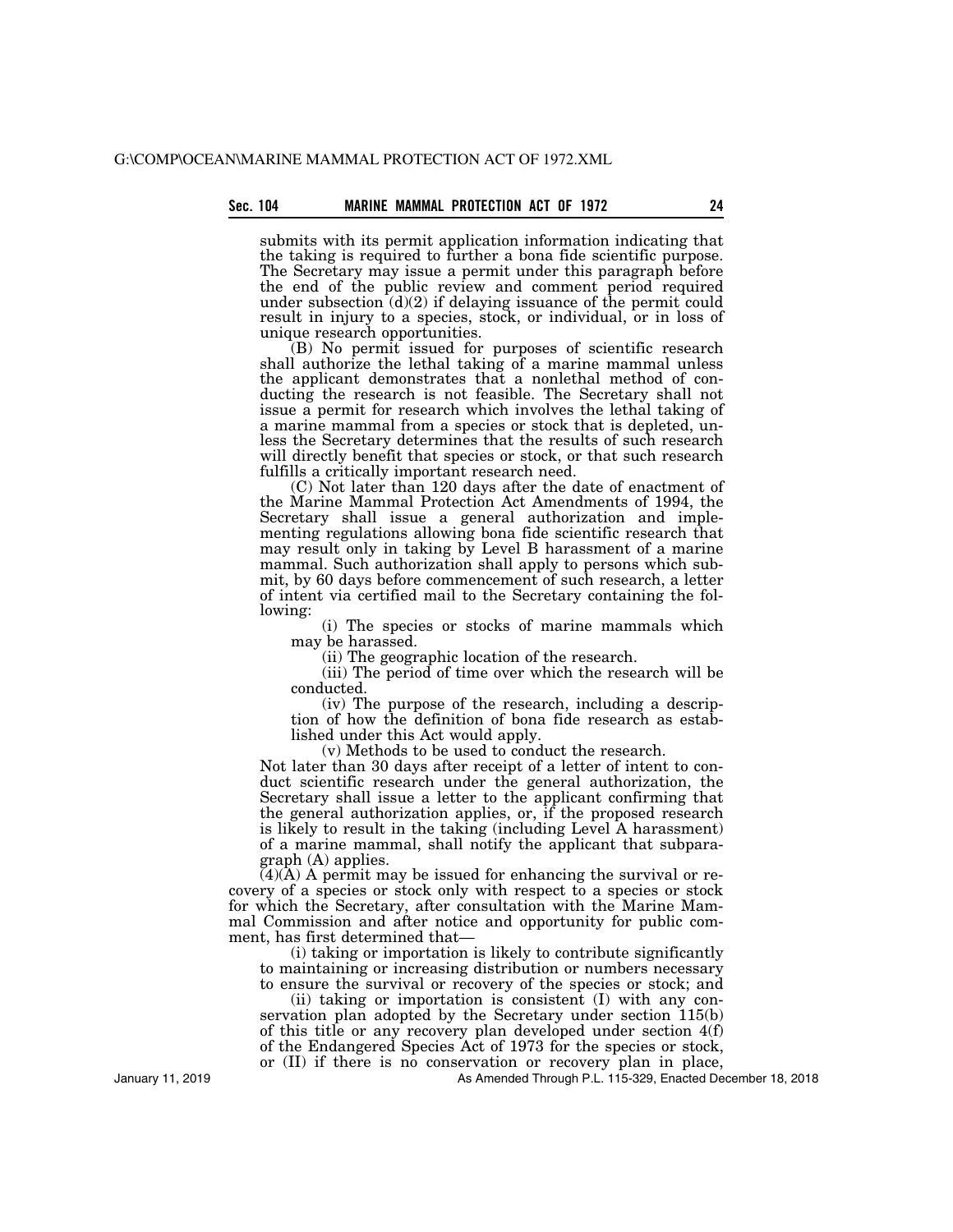with the Secretary's evaluation of actions required to enhance the survival or recovery of the species or stock in light to the factors that would be addressed in a conservation plan or a recovery plan.

(B) A permit issued in accordance with this paragraph may allow the captive maintenance of a marine mammal from a depleted species or stock only if the Secretary—

(i) determines that captive maintenance is likely to contribute to the survival or recovery of the species or stock by maintaining a viable gene pool, increasing productivity, providing biological information, or establishing animal reserves;

(ii) determines that the expected benefit to the affected species or stock outweighs the expected benefit of alternatives which do not require removal of animals from the wild; and

(iii) requires that the marine mammal or its progeny be returned to the natural habitat of the species or stock as soon as feasible, consistent with the objectives of any applicable conservation plan or recovery plan, or of any evaluation by the Secretary under subparagraph (A).

The Secretary may allow the public display of such a marine mammal only if the Secretary determines that such display is incidental to the authorized maintenance and will not interfere with the attainment of the survival or recovery objectives.

 $(5)^{10}(A)$  The Secretary may issue a permit for the importation of polar bear parts (other than internal organs) taken in sport hunts in Canada to an applicant which submits with its permit application proof that the polar bear was legally harvested in Canada by the applicant. Such a permit shall be issued if the Secretary, in consultation with the Marine Mammal Commission and after notice and opportunity for public comment, finds that—

(i) Canada has a monitored and enforced sport hunting program consistent with the purposes of the Agreement on the Conservation of Polar Bears;

(ii) Canada has a sport hunting program based on scientifically sound quotas ensuring the maintenance of the affected population stock at a sustainable level;

(iii) the export and subsequent import are consistent with the provisions of the Convention on International Trade in Endangered Species of Wild Fauna and Flora and other international agreements and conventions; and

(iv) the export and subsequent import are not likely to contribute to illegal trade in bear parts.

(B) The Secretary shall establish and charge a reasonable fee for permits issued under this paragraph. All fees collected under this paragraph shall be available to the Secretary until expended for use in developing and implementing cooperative research and management programs for the conservation of polar bears in Alaska and Russia pursuant to section 113(d).

(C)(i) The Secretary shall undertake a scientific review of the impact of permits issued under this paragraph on the polar

January 11, 2019

 $10$  Margins so in law. Section  $5(b)(2)(D)$  of the Marine Mammal Protection Act Amendments

of 1994 (P.L. 103–238, 108 Stat. 539) added paragraphs (5) through (10).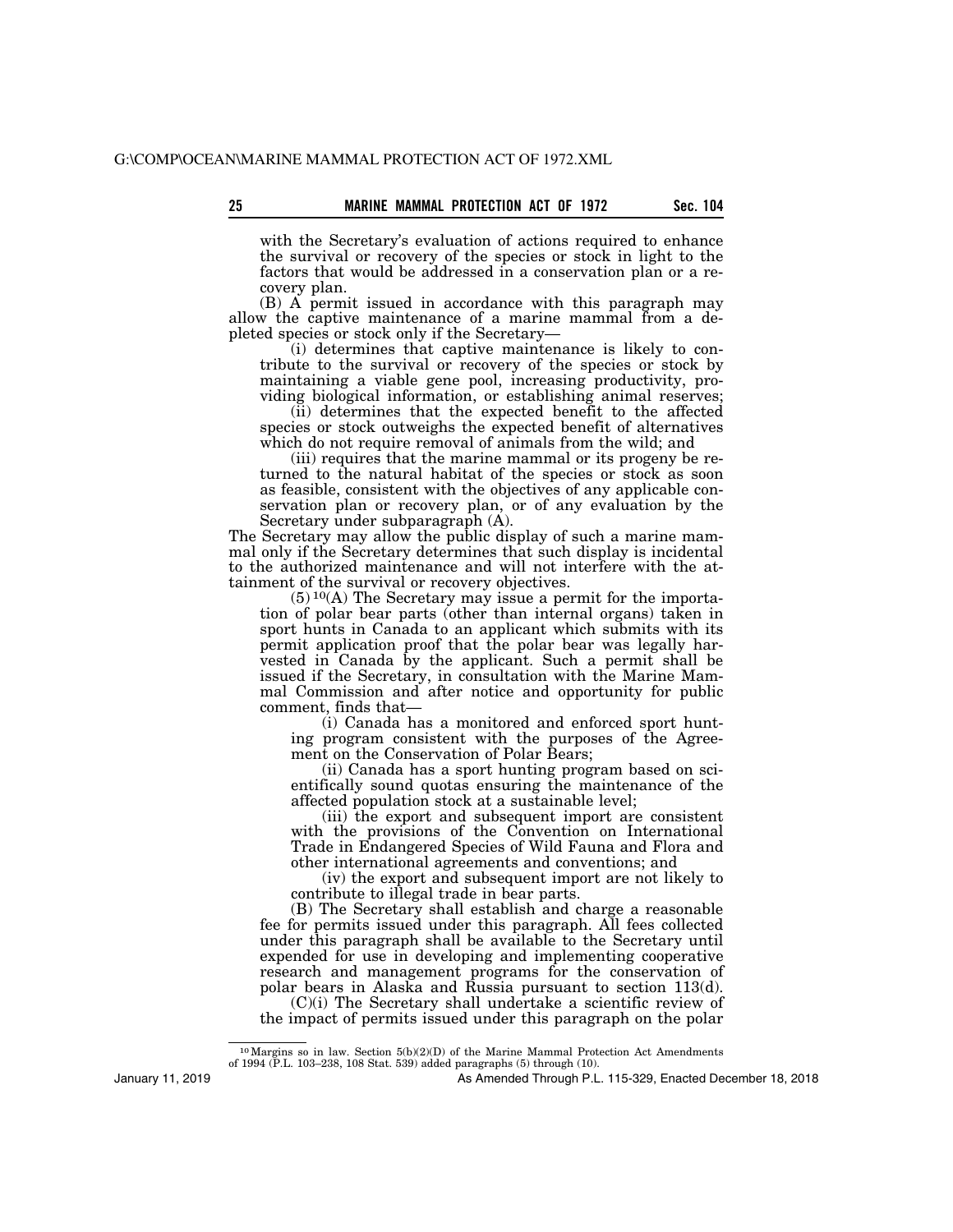### **Sec. 104 MARINE MAMMAL PROTECTION ACT OF 1972 26**

bear population stocks in Canada within 2 years after the date of enactment of this paragraph. The Secretary shall provide an opportunity for public comment during the course of such review, and shall include a response to such public comment in the final report on such review.

(ii) The Secretary shall not issue permits under this paragraph after September 30, 1996, if the Secretary determines, based on the scientific review, that the issuance of permits under this paragraph is having a significant adverse impact on the polar bear population stocks in Canada. The Secretary may review such determination annually thereafter, in light of the best scientific information available, and shall complete the review not later than January 31 in any year a review is undertaken. The Secretary may issue permits under this paragraph whenever the Secretary determines, on the basis of such annual review, that the issuance of permits under this paragraph is not having a significant adverse impact on the polar bear population stocks in Canada.

(D) The Secretary of the Interior shall, expeditiously after the expiration of the applicable 30 day period under subsection  $(d)(2)$ , issue a permit for the importation of polar bear parts (other than internal organs) from polar bears taken in sport hunts in Canada before the date of enactment of the Marine Mammal Protection Act Amendments of 1994 11, to each applicant who submits, with the permit application, proof that the polar bear was legally harvested in Canada by the applicant. The Secretary shall issue such permits without regard to the provisions of subparagraphs  $(A)$  and  $(C)(ii)$  of this paragraph, subsection  $(d)(3)$  of this section, and sections 101 and 102. This subparagraph shall not apply to polar bear parts that were imported before the effective date of this subparagraph.

(6) A permit may be issued for photography for educational or commercial purposes involving marine mammals in the wild only to an applicant which submits with its permit application information indicating that the taking will be limited to Level B harassment, and the manner in which the products of such activities will be made available to the public.

(7) Upon request by a person for a permit under paragraph (2), (3), or (4) for a marine mammal which is in the possession of any person authorized to possess it under this Act and which is determined under guidance under section 402(a) not to be releasable to the wild, the Secretary shall issue the permit to the person requesting the permit if that person—

 $(A)$  meets the requirements of clauses (i), (ii), and (iii) of paragraph  $(2)(A)$ , in the case of a request for a permit under paragraph (2);

(B) meets the requirements of paragraph (3), in the case of a request for a permit under that paragraph; or

As Amended Through P.L. 115-329, Enacted December 18, 2018

<sup>11</sup>Section 149 of the Department of the Interior and Related Agencies Appropriations Act, 2004 (Public Law 108–108; 117 Stat. 1281) provides:

SEC. 149. Section 104 (16 U.S.C. 1374) is amended in subsection (c)(5)(D) by striking "the date of the Marine Mammal Protection Act Amendments of 1994" and inserting "February 18, 1997".

The amendment could not be executed. It should have included the short title of the Act and the second occurrence of the word ''the'' in the matter to be struck should not appear.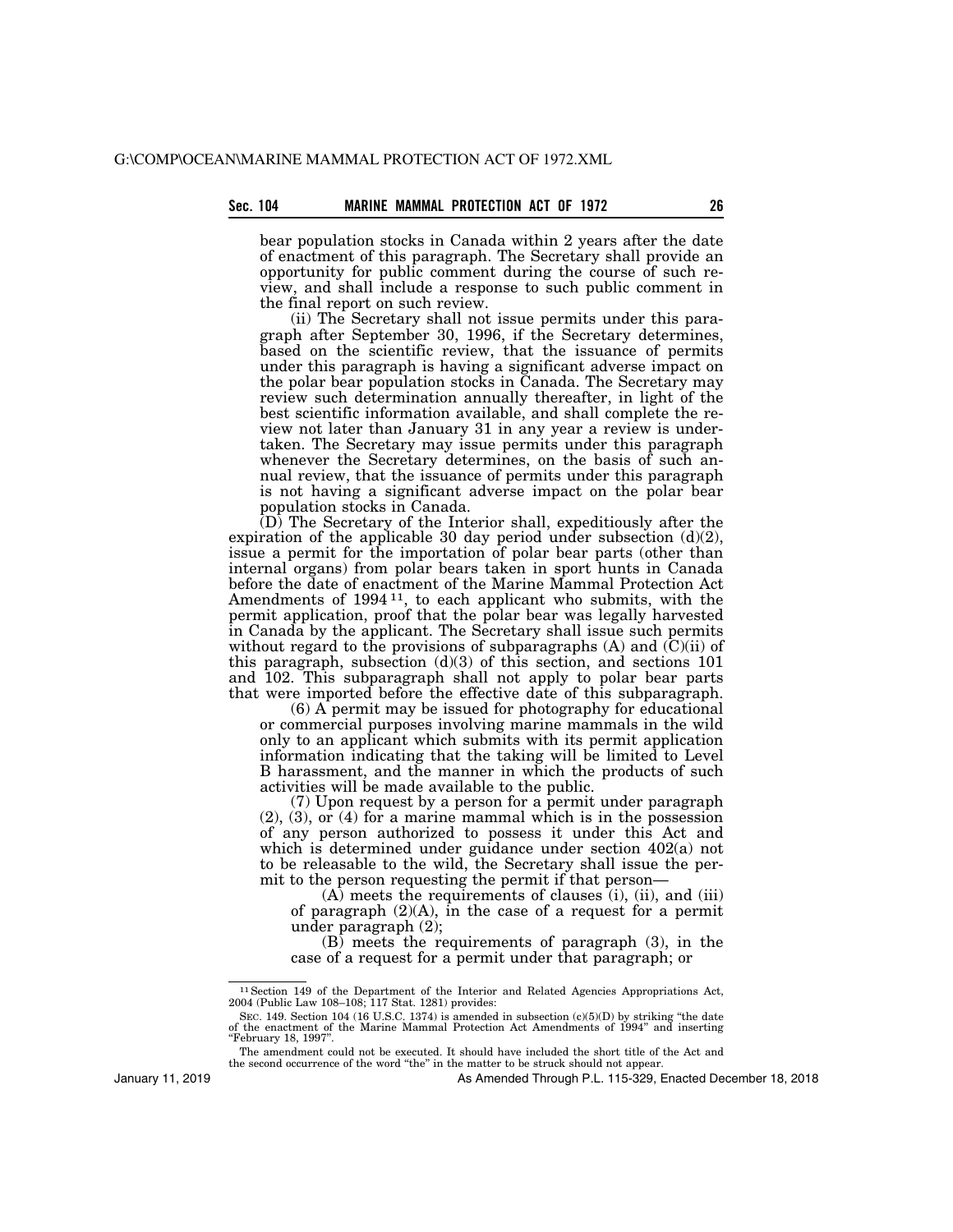(C) meets the requirements of paragraph (4), in the case of a request for a permit under that paragraph.

(8)(A) No additional permit or authorization shall be required to possess, sell, purchase, transport, export, or offer to sell or purchase the progeny of marine mammals taken or imported under this subsection, if such possession, sale, purchase, transport, export, or offer to sell or purchase is—

(i) for the purpose of public display, and by or to, respectively, a person which meets the requirements of clauses (i), (ii), and (iii) of paragraph  $(2)(A)$ ;

(ii) for the purpose of scientific research, and by or to, respectively, a person which meets the requirements of paragraph (3); or

(iii) for the purpose of enhancing the survival or recovery of a species or stock, and by or to, respectively, a person which meets the requirements of paragraph (4).

(B)(i) A person which has a permit under paragraph (2), or a person exercising rights under paragraph (2)(C), which has possession of a marine mammal that gives birth to progeny shall—

(I) notify the Secretary of the birth of such progeny within 30 days after the date of birth; and

(II) notify the Secretary of the sale, purchase, or transport of such progeny no later than 15 days before such action.

(ii) The Secretary may only require notification under clause (i) to include the information required for the inventory established under paragraph (10).

(C) Any progeny of a marine mammal born in captivity before the date of the enactment of the Marine Mammal Protection Act Amendments of 1994 and held in captivity for the purpose of public display shall be treated as though born after that date of enactment.

(9) No marine mammal may be exported for the purpose of public display, scientific research, or enhancing the survival or recovery of a species or stock unless the receiving facility meets standards that are comparable to the requirements that a person must meet to receive a permit under this subsection for that purpose.

(10) The Secretary shall establish and maintain an inventory of all marine mammals possessed pursuant to permits issued under paragraph  $(2)(A)$ , by persons exercising rights under paragraph (2)(C), and all progeny of such marine mammals. The inventory shall contain, for each marine mammal, only the following information which shall be provided by a person holding a marine mammal under this Act:

(A) The name of the marine mammal or other identification.

(B) The sex of the marine mammal.

(C) The estimated or actual birth date of the marine mammal.

(D) The date of acquisition or disposition of the marine mammal by the permit holder.

As Amended Through P.L. 115-329, Enacted December 18, 2018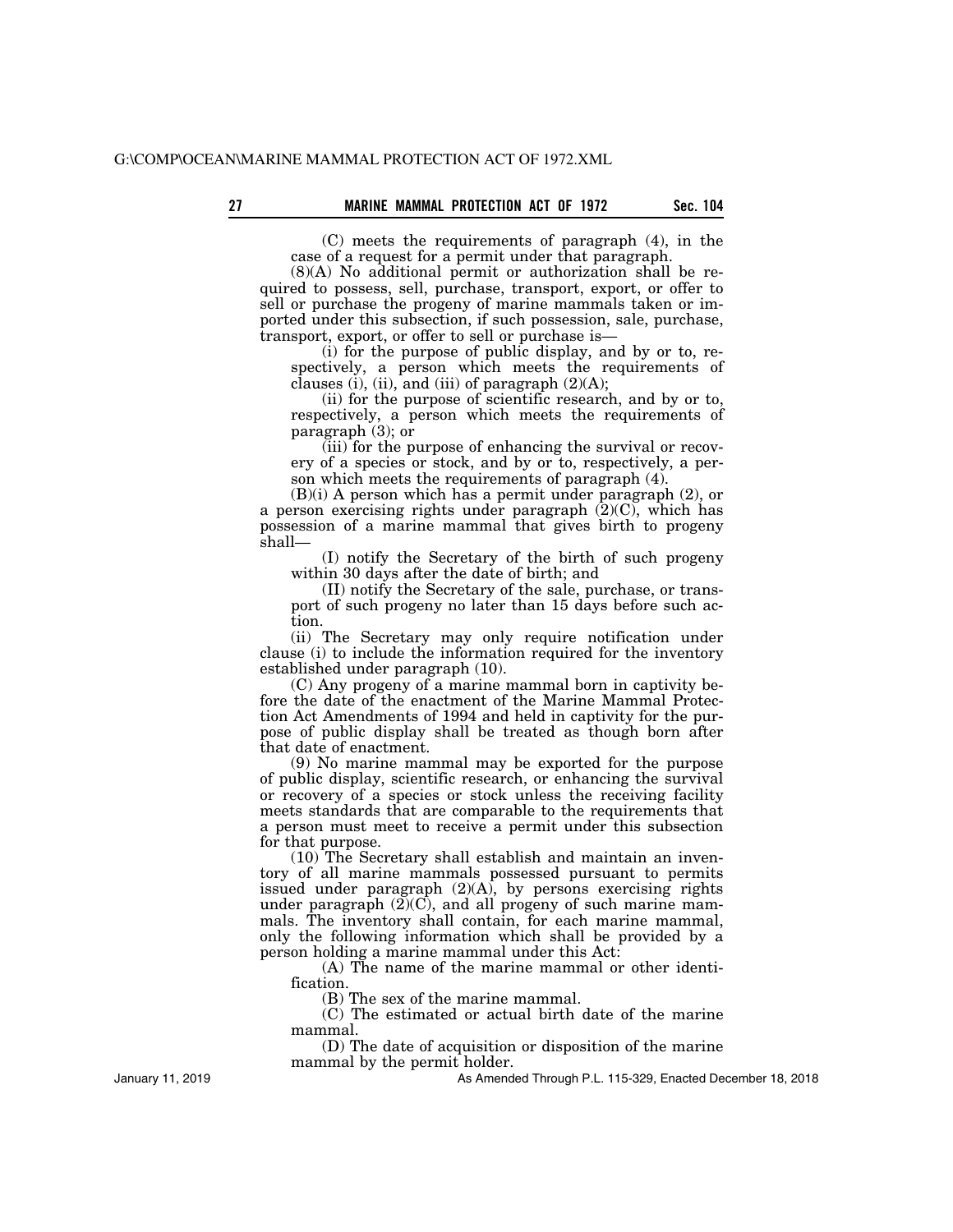| MARINE MAMMAL PROTECTION ACT OF 1972<br>Sec. 104 |  |
|--------------------------------------------------|--|
|--------------------------------------------------|--|

(E) The source from whom the marine mammal was acquired including the location of the take from the wild, if applicable.

(F) If the marine mammal is transferred, the name of the recipient.

(G) A notation if the animal was acquired as the result of a stranding.

(H) The date of death of the marine mammal and the cause of death when determined.

 $(d)(1)$  The Secretary shall prescribe such procedures as are necessary to carry out this section, including the form and manner in which application for permits may be made.

(2) The Secretary shall publish notice in the Federal Register of each application made for a permit under this section. Such notice shall invite the submission from interested parties, within thirty days after the date of the notice, of written data or views, with respect to the taking or importation proposed in such application.

(3) The applicant for any permit under this section must demonstrate to the Secretary that the taking or importation of any marine mammal under such permit will be consistent with the purposes of this Act and the applicable regulations established under section 103 of this title.

(4) If within thirty days after the date of publication of notice pursuant to paragraph (2) of this subsection with respect to any application for a permit any interested party or parties request a hearing in connection therewith, the Secretary may, within sixty days following such date of publication, afford to such party or parties an opportunity for such a hearing.

(5) As soon as practicable (but not later than thirty days) after the close of the hearing or, if no hearing is held, after the last day on which data, or views, may be submitted pursuant to paragraph  $(2)$  of this subsection, the Secretary shall  $(\overline{A})$  issue a permit containing such terms and conditions as he deems appropriate, or (B) shall deny issuance of a permit. Notice of the decision of the Secretary to issue or to deny any permit under this paragraph must be published in the Federal Register within ten days after the date of issuance or denial.

(6) Any applicant for a permit, or any party opposed to such permit, may obtain judicial review of the terms and conditions of any permit issued by the Secretary under this section or of his refusal to issue such a permit. Such review, which shall be pursuant to chapter 7 of Title 5, United States Code, may be initiated by filing a petition for review in the United States district court for the district wherein the applicant for a permit resides, or has his principal place of business, or in the United States District Court for the District of Columbia, within sixty days after the date on which such permit is issued or denied.

 $(e)(1)$  The Secretary may modify, suspend, or revoke in whole or part any permit issued by him under this section—

 $(A)$  in order to make any such permit consistent with any change made after the date of issuance of such permit with respect to any applicable regulation prescribed under section 103 of this title,

January 11, 2019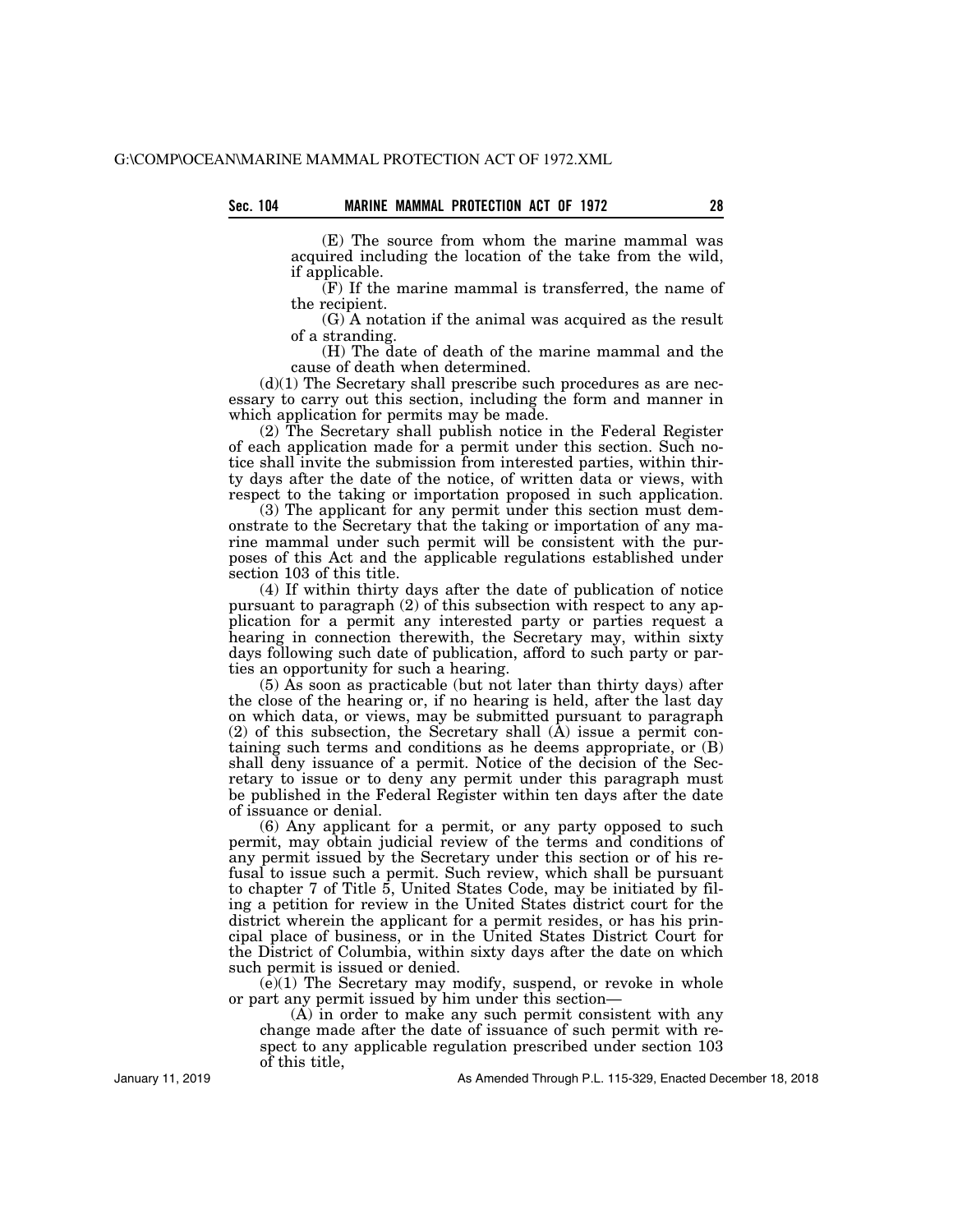(B) in any case in which a violation of the terms and conditions of the permit is found, or

(C) if, in the case of a permit under subsection (c)(5) authorizing importation of polar bear parts, the Secretary, in consultation with the appropriate authority in Canada, determines that the sustainability of Canada's polar bear population stocks are being adversely affected or that sport hunting may be having a detrimental effect on maintaining polar bear population stocks throughout their range.

(2) Whenever the Secretary shall propose any modification, suspension, or revocation of a permit under this subsection, the permittee shall be afforded opportunity, after due notice, for a hearing by the Secretary with respect to such proposed modification, suspension, or revocation. Such proposed action by the Secretary shall not take effect until a decision is issued by him after such hearing. Any action taken by the Secretary after such a hearing is subject to judicial review on the same basis as is any action taken by him with respect to a permit application under paragraph (5) of subsection (d) of this section.

(3) Notice of the modification, suspension, or revocation of any permit by the Secretary shall be published in the Federal Register within ten days from the date of the Secretary's decision.

(f) Any permit issued under this section must be in the possession of the person to whom it is issued (or an agent of such person) during—

(1) the time of the authorized or taking importation;

(2) the period of any transit of such person or agent which is incident to such taking or importation; and

(3) any other time while any marine mammal taken or imported under such permit is in the possession of such person or agent.

A duplicate copy of the issued permit must be physically attached to the container, package, enclosure, or other means of containment, in which the marine mammal is placed for purposes of storage, transit, supervision, or care.

(g) The Secretary shall establish and charge a reasonable fee for permits issued under this section.

(h) GENERAL PERMITS.—

(1) Consistent with the regulations prescribed pursuant to section 103 of this title and to the requirements of section 101 of this title, the Secretary may issue an annual permit to a United States purse seine fishing vessel for the taking of such marine mammals, and shall issue regulations to cover the use of any such annual permits.

(2) Such annual permits for the incidental taking of marine mammals in the course of commercial purse seine fishing for yellowfin tuna in the eastern tropical Pacific Ocean shall be governed by section 306 of this Act, subject to the regulations issued pursuant to section 303 of this Act.

#### **PENALTIES**

SEC. 105.  $[16 \text{ U.S.C. } 1375]$  (a)(1) Any person who violates any provision of this title or of any permit or regulation issued there-

As Amended Through P.L. 115-329, Enacted December 18, 2018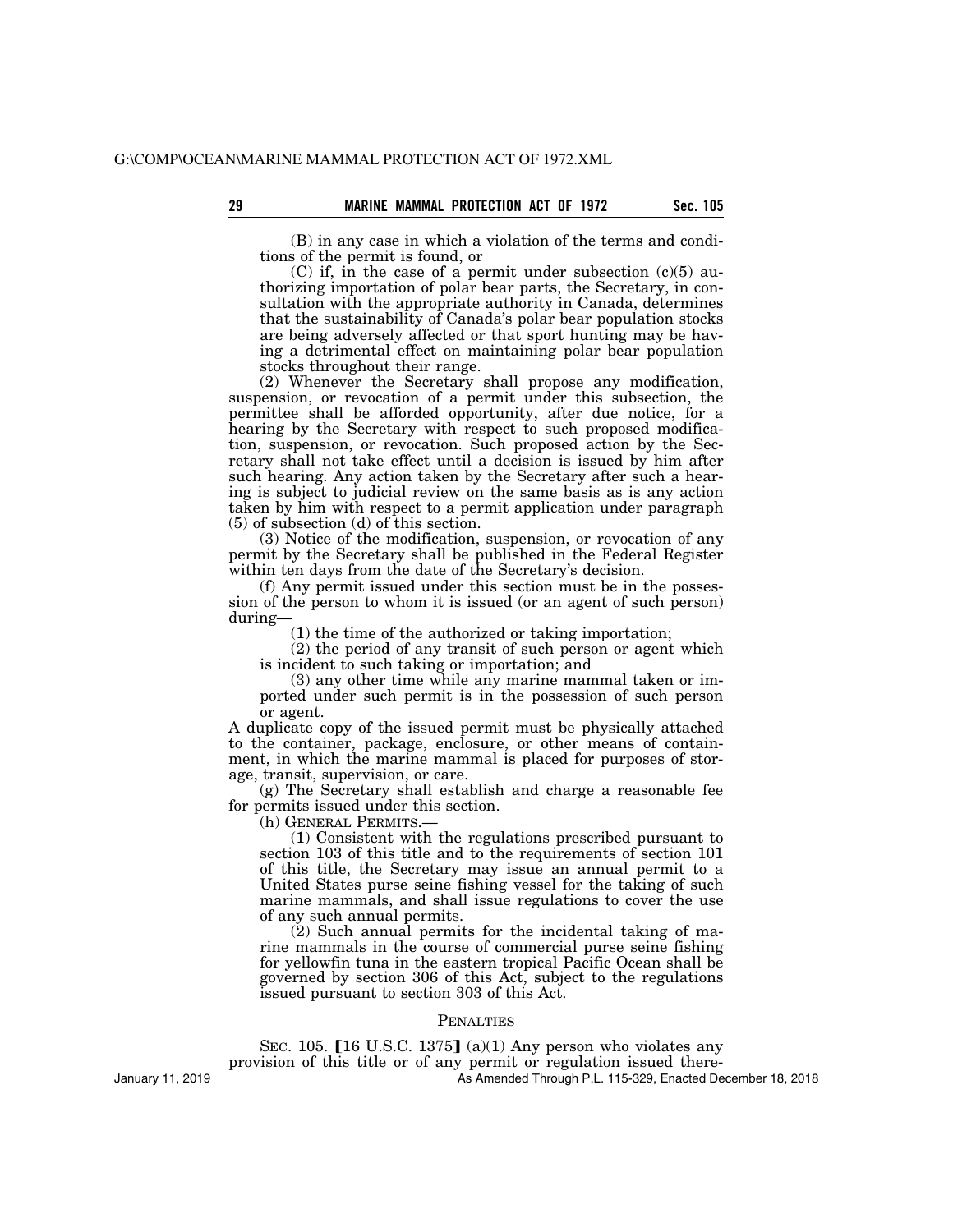## **Sec. 106 MARINE MAMMAL PROTECTION ACT OF 1972 30**

under, except as provided in section 118, may be assessed a civil penalty by the Secretary of not more than \$10,000 for each such violation. No penalty shall be assessed unless such person is given notice and opportunity for a hearing with respect to such violation. Each unlawful taking or importation shall be a separate offense. Any such civil penalty may be remitted or mitigated by the Secretary for good cause shown. Upon any failure to pay a penalty assessed under this subsection, the Secretary may request the Attorney General to institute a civil action in a district court of the United States for any district in which such person is found, resides, or transacts business to collect the penalty and such court shall have jurisdiction to hear and decide any such action.

(2) In any case involving an alleged unlawful importation of a marine mammal or marine mammal product, if such importation is made by an individual for his own personal or family use (which does not include importation as an accommodation to others or for sale or other commercial use), the Secretary may, in lieu of instituting a proceeding under paragraph (1), allow the individual to abandon the mammal or product, under procedures to be prescribed by the Secretary, to the enforcement officer at the port of entry.

(b) Any person who knowingly violates any provision of this title or of any permit or regulation issued thereunder (except as provided in section 118) shall, upon conviction, be fined not more than \$20,000 for each such violation, or imprisoned for not more than one year, or both.

[16 U.S.C. 1375]

## VESSEL FINE, CARGO FORFEITURE, AND REWARDS

SEC. 106.  $[16 \text{ U.S.C. } 1376]$  (a) Any vessel or other conveyance subject to the jurisdiction of the United States that is employed in any manner in the unlawful taking of any marine mammal shall have its entire cargo or the monetary value thereof subject to seizure and forfeiture. All provisions of law relating to the seizure, judicial forfeiture, and condemnation of cargo for violation of the customs laws, the disposition of such cargo, and the proceeds from the sale thereof, and the remission or mitigation of any such forfeiture, shall apply with respect to the cargo of any vessel or other conveyanceseized in connection with the unlawful taking of a marine mammal insofar as such provisions of law are applicable and not inconsistent with the provisions of this title.

(b) Any vessel subject to the jurisdiction of the United States that is employed in any manner in the unlawful taking of any marine mammal shall be liable for a civil penalty of not more than \$25,000. Such penalty shall be assessed by the district court of the United States having jurisdiction over the vessel. Clearance of a vessel against which a penalty has been assessed, from a port of the United States, may be withheld until such penalty is paid, or until a bond or otherwise satisfactory surety is posted. Such penalty shall constitute a maritime lien on such vessel which may be recovered by action in rem in the district court of the United States having jurisdiction over the vessel.

As Amended Through P.L. 115-329, Enacted December 18, 2018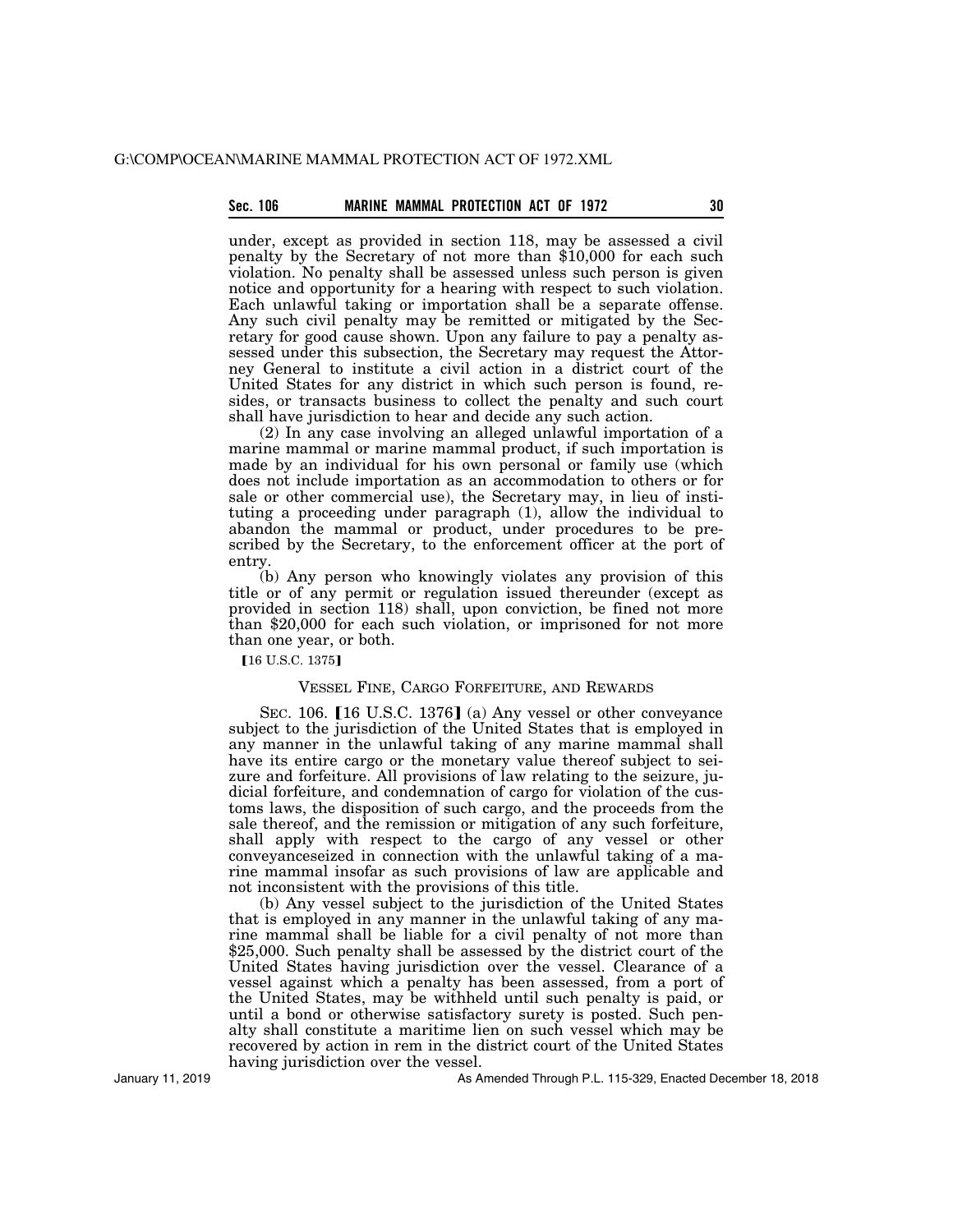## **31 MARINE MAMMAL PROTECTION ACT OF 1972** Sec. 107

(c) Upon the recommendation of the Secretary, the Secretary of the Treasury is authorized to pay an amount equal to one-half of the fine incurred but not to exceed \$2,500 to any person who furnishes information which leads to a conviction for a violation of this title. Any officer or employee of the United States or of any State or local government who furnishes information or renders service in the performance of his official duties shall not be eligible for payment under this section.

#### ENFORCEMENT

SEC. 107. [16 U.S.C. 1377] (a) Except as otherwise provided in this title, the Secretary shall enforce the provisions of this title. The Secretary may utilize, by agreement, the personnel, services, and facilities of any other Federal agency for purposes of enforcing this title.

(b) The Secretary may also designate officers and employees of any State or of any possession of the United States to enforce the provisions of this title. When so designated, such officers and employees are authorized to function as Federal law enforcement agents for these purposes, but they shall not be held and considered as employees of the United States for the purposes of any laws administered by the Director of the Office of Personnel Management.

(c) The judges of the district courts of the United States and the United States magistrates may, within their respective jurisdictions, upon proper oath or affirmation showing probable cause, issue such warrants or other process, including warrants or other process issued in admiralty proceedings in United States district courts, as may be required for enforcement of this title and any regulations issued thereunder.

(d) Any person authorized by the Secretary to enforce this title may execute any warrant or process issued by any officer or court of competent jurisdiction for the enforcement of this title. Such person so authorized may, in addition to any other authority conferred by law—

(1) with or without warrant or other process, arrest any person committing in his presence or view a violation of this title or the regulations issued thereunder;

(2) with a warrant or other process, or without a warrant if he has reasonable cause to believe that a vessel, other conveyance, or container subject to the jurisdiction of the United States or any person on board is in violation of any provision of this title or the regulations issued thereunder, search such vessel or conveyance  $1^2$  and arrest such person;

(3) seize the cargo of any vessel or other conveyance subject to the jurisdiction of the United States used or employed

January 11, 2019

 $12$  So in law. The reference to "vessel or conveyance" in paragraph (2) perhaps was intended to read "vessel, conveyance, or container". Section 902(c) of Public Law 109–479 provides as follows:

<sup>(</sup>c) TREATMENT OF CONTAINERS.—Section 107(d)(2) of the Marine Mammal Protection Act of 1972 (16 U.S.C. 1377(d)(2)) is amended by striking "vessel or other conveyance" each place it appears and inserting "vessel, other conveyance, or container".

The amendment was executed to the only occurence of such phrase as it appeared in paragraph (2).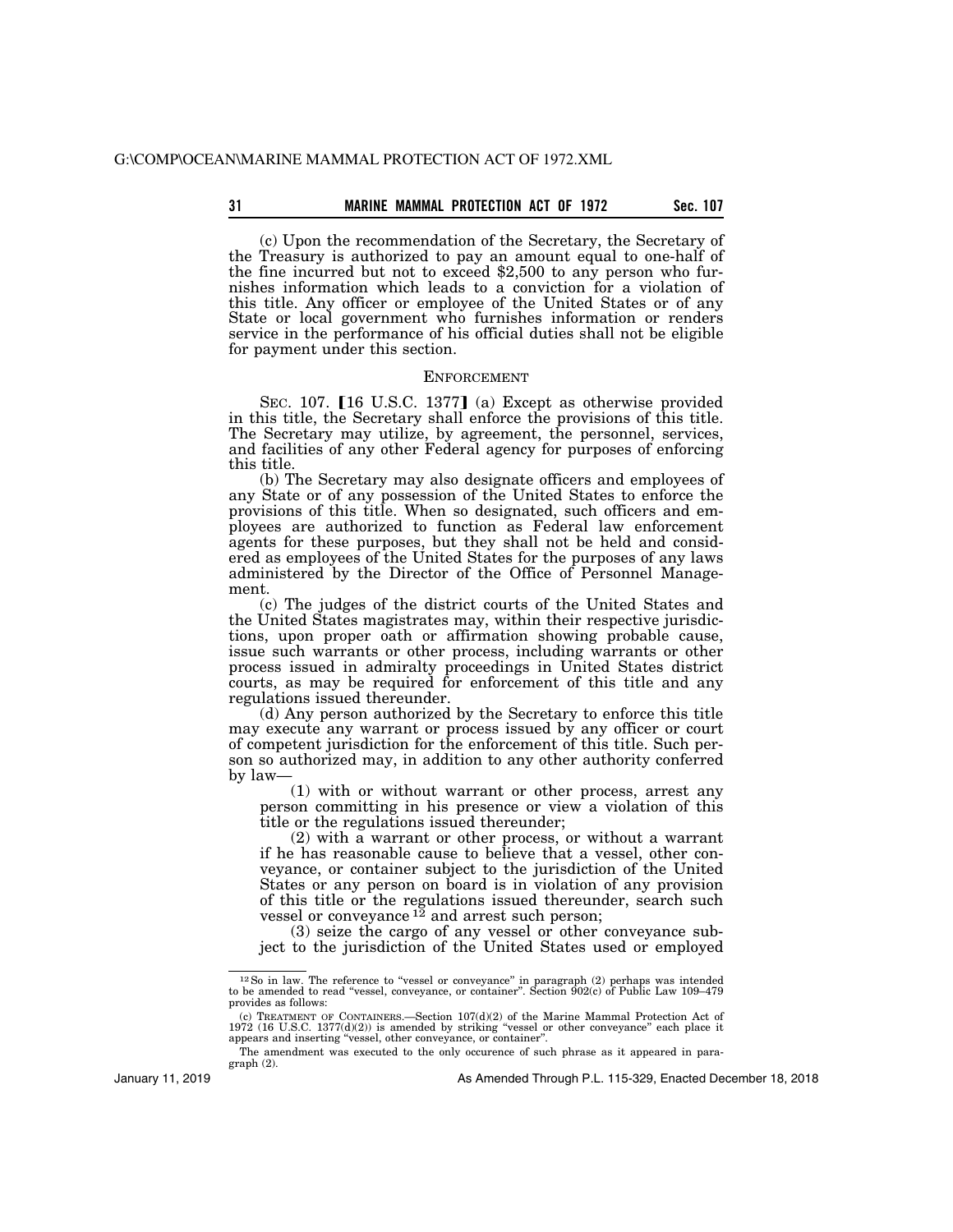# **Sec. 107 MARINE MAMMAL PROTECTION ACT OF 1972 32**

contrary to the provisions of this title or the regulations issued hereunder or which reasonably appears to have been so used or employed; and

 $(4)$  seize, whenever and wherever found, all marine mammals and marine mammal products taken or retained in violation of this title or the regulations issued thereunder and shall dispose of them in accordance with regulations prescribed by the Secretary.

 $(e)(1)$  Whenever any cargo or marine mammal or marine mammal product is seized pursuant to this section, the Secretary shall expedite any proceedings commenced under section 105(a) or (b) of this title. All marine mammals or marine mammal products or other cargo so seized shall be held by any person authorized by the Secretary pending disposition of such proceedings. The owner or consignee of any such marine mammal or marine mammal product or other cargo so seized shall, as soon as practicable following such seizure, be notified of that fact in accordance with regulations established by the Secretary.

(2) The Secretary may, with respect to any proceeding under section  $105(a)$  or (b) of this title, in lieu of holding any marine mammal or marine mammal product or other cargo, permit the person concerned to post bond or other surety satisfactory to the Secretary pending the disposition of such proceeding.

(3)(A) Upon the assessment of a penalty pursuant to section 105(a) of this title, all marine mammals and marine mammal products or other cargo seized in connection therewith may be proceeded against in any court of competent jurisdiction and forfeited to the Secretary for disposition by him in such manner as he deems appropriate.

(B) Upon conviction for violation of section 105(b) of this title, all marine mammals and marine mammal products seized in connection therewith shall be forfeited to the Secretary for disposition by him in such manner as he deems appropriate. Any other property or item so seized may, at the discretion of the court, be forfeited to the United States or otherwise disposed of.

(4) If with respect to any marine mammal or marine mammal product or other cargo so seized—

(A) a civil penalty is assessed under section 105(a) of this title and no judicial action is commenced to obtain the forfeiture of such mammal or product within thirty days after such assessment, such marine mammal or marine mammal product or other cargo shall be immediately returned to the owner or the consignee; or

(B) no conviction results from an alleged violation of section 105(b) of this title, such marine mammal or marine mammal product or other cargo shall immediately be returned to the owner or consignee if the Secretary does not, with thirtydays after the final disposition of the case involving such alleged violation, commence proceedings for the assessment of a civil penalty under section 105(a) of this title.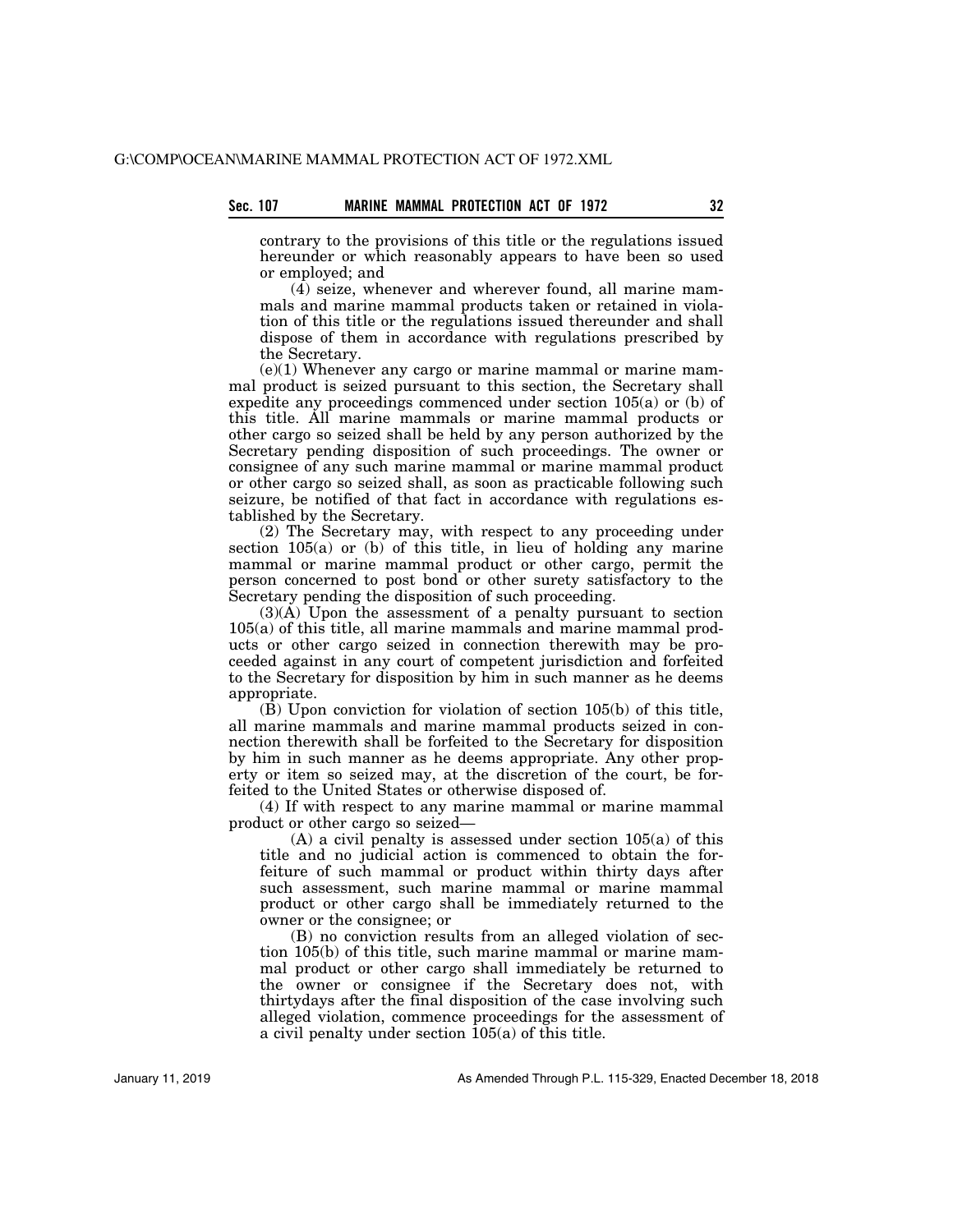## INTERNATIONAL PROGRAM

SEC. 108.  $[16 \text{ U.S.C. } 1378]$  (a) The Secretary, through the Secretary of State, shall—

(1) initiate negotiations as soon as possible for the development of bilateral or multinational agreements with other nations for the protection and conservation of all marine mammals covered by this Act;

(2) initiate—

(A) negotiations as soon as possible with all foreign governments which are engaged in, or which have persons or companies engaged in, commercial fishing operations which are found by the Secretary to be unduly harmful to any species or population stock of marine mammal, for the purpose of entering into bilateral and multilateral treaties with such countries to protect marine mammals, with the Secretary of State to prepare a draft agenda relating to this matter for discussion at appropriate international meetings and forums;

(B) discussions with foreign governments whose vessels harvest yellowfin tuna with purse seines in the eastern tropical Pacific Ocean, for the purpose of concluding, through the Inter-American Tropical Tuna Commission or such other bilateral or multilateral institutions as may be appropriate, international arrangements for the conservation of marine mammals taken incidentally in the course of harvesting such tuna, which should include provisions for (i) cooperative research into alternative methods of locating and catching yellowfin tuna which do not involve the taking of marine mammals, (ii) cooperative research on the status of affected marine mammal population stocks, (iii) reliable monitoring of the number, rate, and species of marine mammals taken by vessels of harvesting nations, (iv) limitations on incidental take levels based upon the best scientific information available, and (v) the use of the best marine mammal safety techniques and equipment that are economically and technologically practicable to reduce the incidental kill and serious injury of marine mammals to insignificant levels approaching a zero mortality and serious injury rate;

(C) negotiations to revise the Convention for the Establishment of an Inter-American Tropical Tuna Commission (1 U.S.T. 230; TIAS 2044) which will incorporate—

(i) the conservation and management provisions agreed to by the nations which have signed the Declaration of Panama and in the Straddling Fish Stocks and Highly Migratory Fish Stocks Agreement, as opened for signature on December 4, 1995; and

(ii) a revised schedule of annual contributions to the expenses of the Inter-American Tropical Tuna Commission that is equitable to participating nations; and

(D) discussions with those countries participating, or likely to participate, in the International Dolphin Con-

As Amended Through P.L. 115-329, Enacted December 18, 2018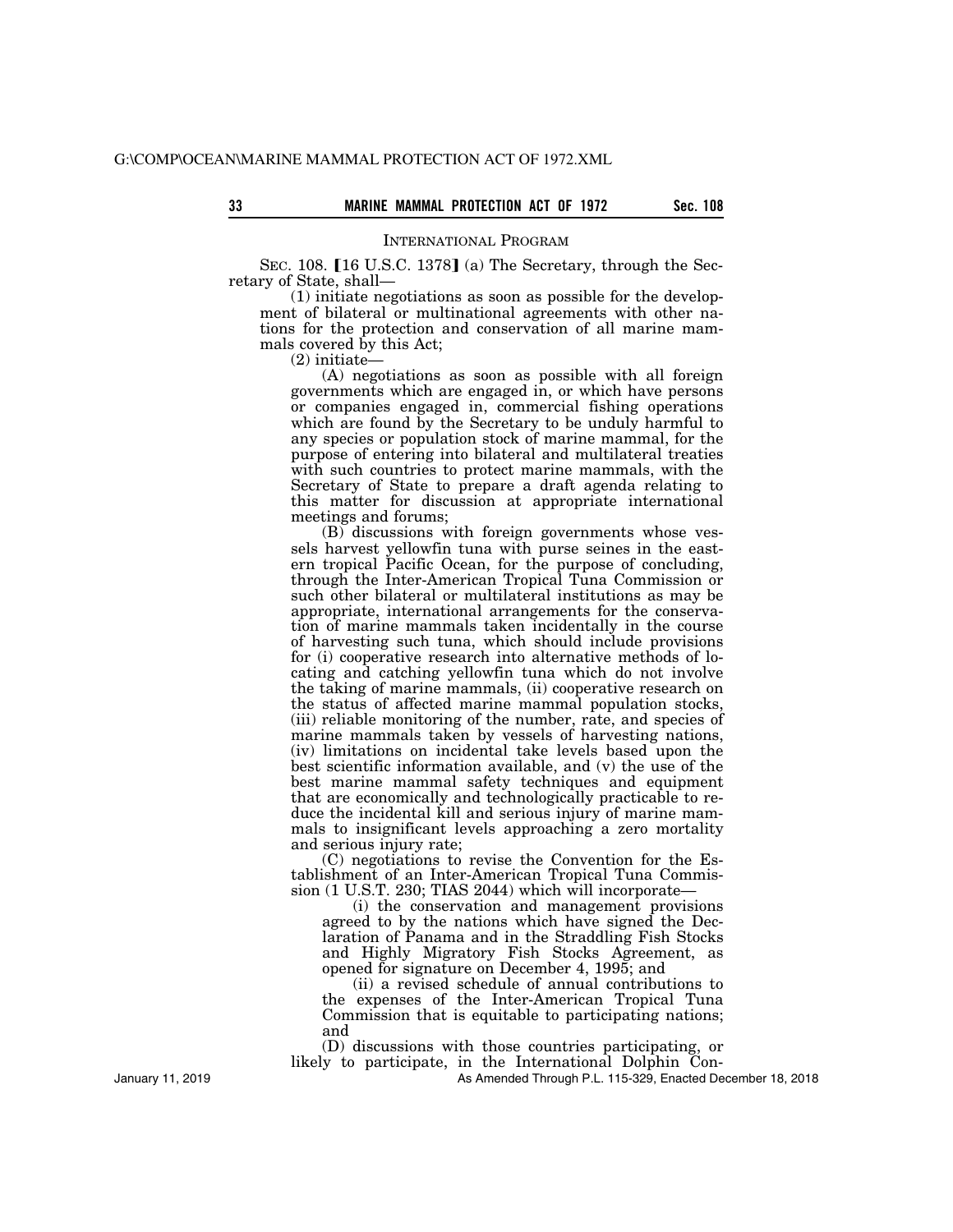### **Sec. 108 MARINE MAMMAL PROTECTION ACT OF 1972 34**

servation Program, for the purpose of identifying sources of funds needed for research and other measures promoting effective protection of dolphins, other marine species, and the marine ecosystem;

(3) encourage such other agreements to promote the purposes of this Act with other nations for the protection of specific ocean and land regions which are of special significance to the health and stability of marine mammals;

(4) initiate the amendment of any existing international treaty for the protection and conservation of any species of marine mammal to which the United States is a party in order to make such treaty consistent with the purposes and policies of this Act;

(5) seek the convening of any international ministerial meeting on marine mammals before July 1, 1973, for the purposes of (A) the negotiation of a binding international convention for the protection and conservation of all marine mammals, and  $(B)$  the implementation of paragraph  $(3)$  of this section; and

(6) provide to the Congress by not later than one year after the date of the enactment of this Act a full report on the results of his efforts under this section.

(b)(1) In addition to the foregoing, the Secretary shall—

(A) in consultation with the Marine Mammal Commission established by section 201 of this Act, undertake a study of the North Pacific fur seals to determine whether herds of such seals subject to the jurisdiction of the United States are presently at their optimum sustainable population and what population trends are evident; and

(B) in consultation with the Secretary of State, promptly undertake a comprehensive study of the provisions of this Act, as they relate to North Pacific fur seals, and the provisions of the North Pacific Fur Seal Convention signed on February 9, 1957, as extended (hereafter referred to in this subsection as the ''Convention''), to determine what modifications, if any, should be made to the provisions of the Convention, or of this Act, or both, to make the Convention and this Act consistent with each other.

The Secretary shall complete the studies required under this paragraph not later than one year after the date of enactment of this Act and shall immediately provide copies thereof to Congress.

(2) If the Secretary finds—

(A) as a result of the study required under paragraph (1)(A) of this subsection, that the North Pacific fur seal herds are below their optimum sustainable population and are not trending upward toward such level, or have reached their optimum sustainable population but are commencing a downward trend, and believes the herds to be in danger of depletion; or

(B) as a result of the study required under paragraph (1)(B) of this subsection, that modifications of the Convention are desirable to make it and this Act consistent;

he shall, through the Secretary of State, immediately initiate negotiations to modify the Convention so as to (i) reduce or halt the taking of seals to the extent required to assure that such herds attain

As Amended Through P.L. 115-329, Enacted December 18, 2018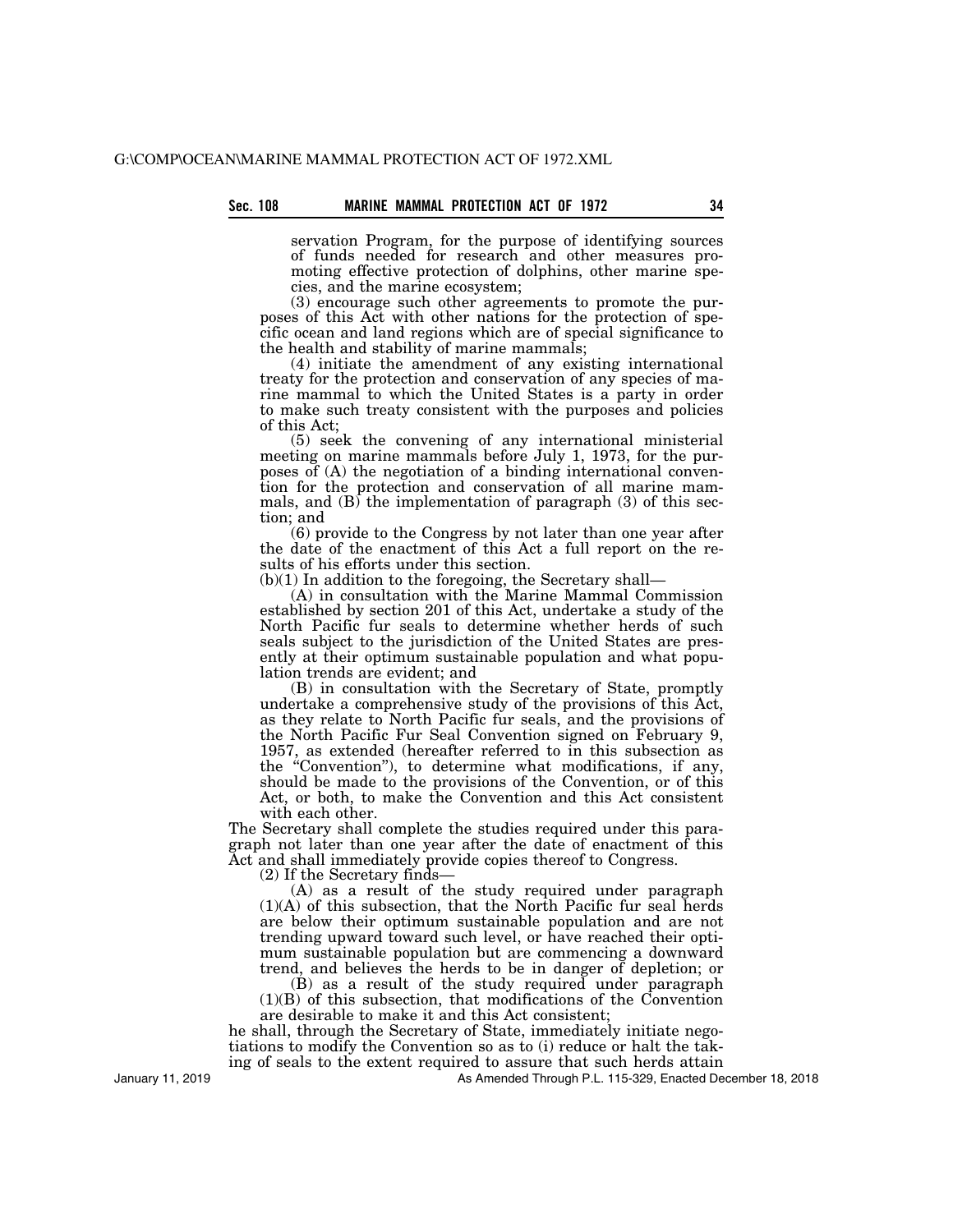and remain at their optimum sustainable population, or (ii) make the Convention and this Act consistent; or both, as the case may be. If negotiations to so modify the Convention are unsuccessful, the Secretary shall, through the Secretary of State, take such steps as may be necessary to continue the existing Convention beyond its present termination date so as to continue to protect and conserve the North Pacific fur seals and to prevent a return to pelagic sealing.

(c) The Secretary shall include a description of the annual results of discussions initiated and conducted pursuant to subsection  $(a)(2)(B)$ , as well as any proposals for further action to achieve the purposes of that subsection, in the report required under section 103(f) of this title.

#### FEDERAL COOPERATION WITH STATES

SEC. 109.  $[16 \text{ U.S.C. } 1379]$  (a) No State may enforce, or attempt to enforce, any State law or regulation relating to the taking of any species (which term for purposes of this section includes any population stock) of marine mammal within the State unless the Secretary has transferred authority for the conservation and management of that species (hereinafter referred to in this section as "management authority") to the State under subsection  $(b)(1)$ .

 $(b)$ (1) Subject to paragraph (2) and subsection (f), the Secretary shall transfer management authority for a species of marine mammal to a State if the Secretary finds, after notice and opportunity for public comment, that the State has developed and will implement a program for the conservation and management of the species that—

(A) is consistent with the purposes, policies, and goals of this Act and with international treaty obligations;

(B) requires that all taking of the species be humane;

(C) does not permit the taking of the species unless and until—

(i) the State has determined, under a process consistent with the standards set forth in subsection (c)—

(I) that the species is at its optimum sustainable population (hereinafter in this section referred to as ''OSP''), and

(II) the maximum number of animals of that species that may be taken without reducing the species below its OSP, and

(ii) the determination required under clause (i) is final and implemented under State law, and, if a cooperative allocation agreement for the species is required under subsection  $(d)(1)$ , such an agreement is implemented;

(D) does not permit the taking of a number of animals of the species that exceeds the maximum number determined pursuant to subparagraph  $(C)(i)(II)$ , and, in the case of taking for subsistence uses (as defined in subsection  $(f)(2)$ ), does not permit the taking of a number of animals that would be inconsistent with the maintenance of the species at its OSP;

(E) does not permit the taking of the species for scientific research, public display, or enhancing the survival or recovery

As Amended Through P.L. 115-329, Enacted December 18, 2018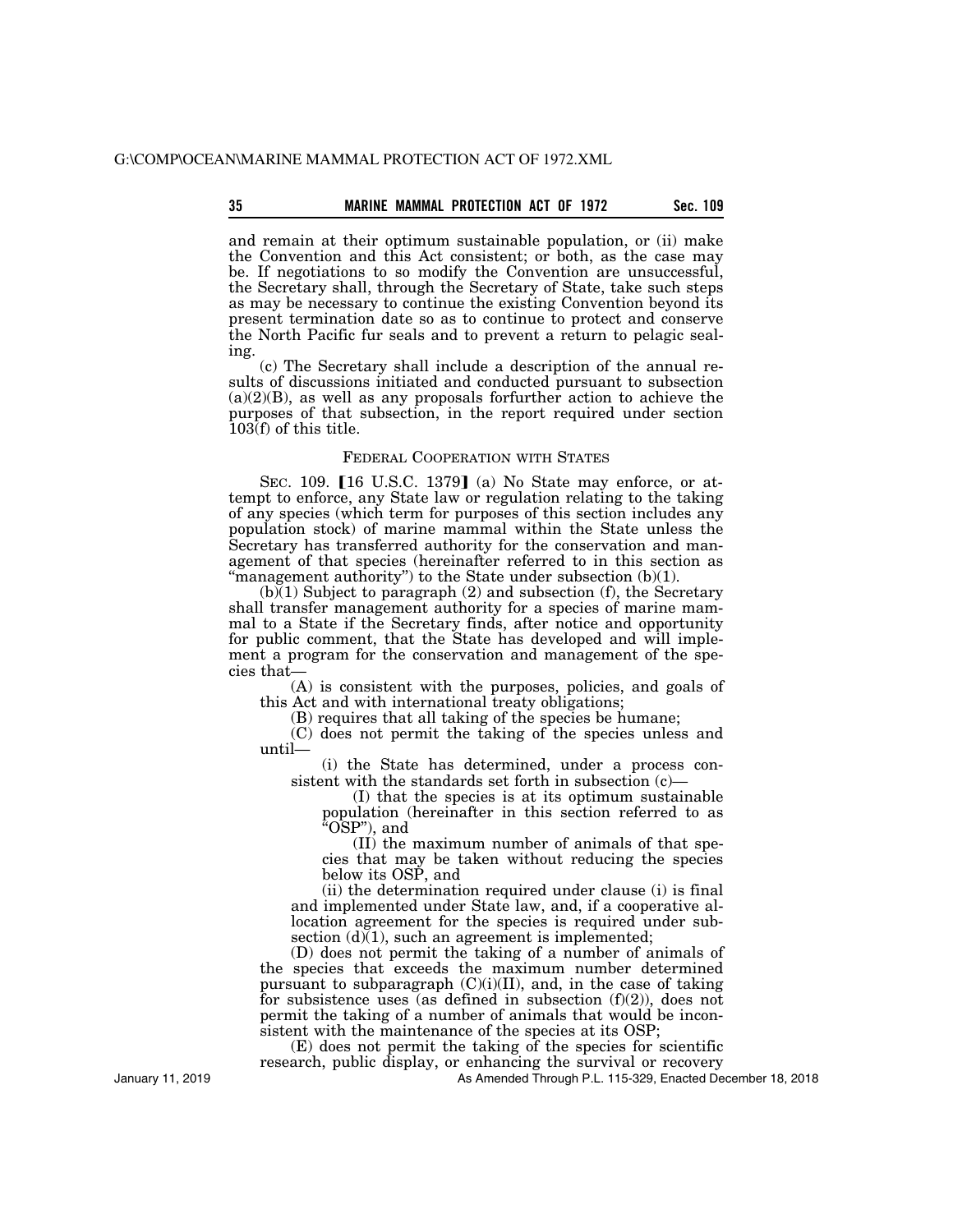## **Sec. 109 MARINE MAMMAL PROTECTION ACT OF 1972 36**

of a species or stock, except for taking for such purposes that is undertaken by, or on behalf of, the State;

(F) provides procedures for acquiring data, and evaluating such data and other new evidence, relating to the OSP of the species, and the maximum take that would maintain the species at that level, and, if required on the basis of such evaluation, for amending determinations under subparagraph  $(C)(i)$ ;

(G) provides procedures for the resolution of differences between the State and the Secretary that might arise during the development of a cooperative allocation agreement under subsection  $(d)(1)$ ; and

(H) provides for the submission of an annual report to the Secretary regarding the administration of the program during the reporting period.

(2) During the period between the transfer of management authority for a species to a State under paragraph (1) and the time at which the implementation requirements under paragraph  $(1)(C)(ii)$  are complied with—

(A) the State program shall not apply with respect to the taking of the species within the State for any purpose, or under any condition, provided for under section 101; and

(B) the Secretary shall continue to regulate, under this title, all takings of the species within the State.

(3) After the determination required under paragraph  $(1)(C)(i)$ regarding a species is final and implemented under State law and after a cooperative allocation agreement described in subsection  $(d)(1)$ , if required, is implemented for such species—

(A) such determination shall be treated, for purposes of applying this title beyond the territory of the State, as a determination made in accordance with section 103 and as an applicable waiver under section  $101(a)(3)$ ;

(B) the Secretary shall regulate, without regard to this section other than the allocations specified under such an agreement, the taking of the species—

(i) incidentally in the course of commercial fishing operations (whether provided for under section  $101(a)(2)$  or (4)), or in the course of other specified activities provided for under section  $101(a)(5)$ , in the zone described in section 3(14)(B), and

(ii) for scientific research, public display, or enhancing the survival or recovery of a species or stock (other than by, or on behalf of, the State), except that any taking authorized under a permit issued pursuant to section 101(a)(1) after the date of the enactment of the 1981 amendment to this sub- section allowing the removal of live animals from habitat within the State shall not be effective if the State agency disapproves, on or before the date of issuance of the permit, such taking as being inconsistent with the State program; and  $(C)$  section 101(b) shall not apply.

(c) The State process required under subsection  $(b)(1)(C)$  must comply with the following standards:

(1) The State agency with management authority for the species (hereinafter in this section referred to as the ''State

As Amended Through P.L. 115-329, Enacted December 18, 2018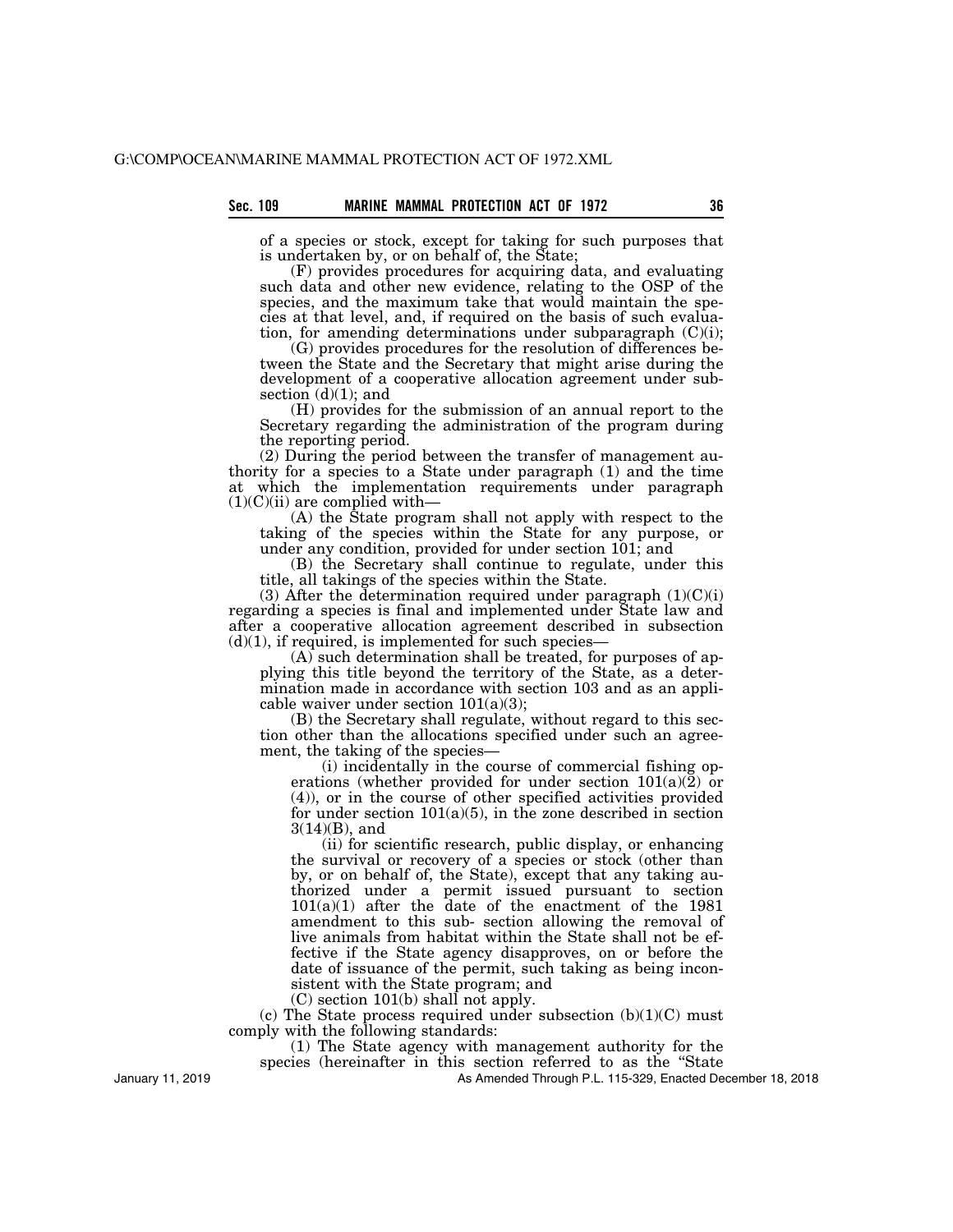agency'') must make an initial determination regarding the factors described in clause (i) of that subsection. The State agency must identify, and make available to the public under reasonable circumstances, the documentation supporting such initial determination. Unless request for a hearing under paragraph (2) regarding the initial determination is timely made, the initial determination shall be treated as final under State law.

(2) The State agency shall provide opportunity, at the request of any interested party, for a hearing with respect to the initial determination made by it under paragraph  $(1)$  at which interested parties may—

(A) present oral and written evidence in support of or against such determination; and

(B) cross-examine persons presenting evidence at the hearing.

The State agency must give public notice of the hearing and make available to the public within a reasonable time before commencing the hearing a list of the witnesses for the State and a general description of the documentation and other evidence that will be relied upon by such witnesses.

(3) The State agency, solely on the basis of the record developed at a hearing held pursuant to paragraph (2), must make a decision regarding its initial determination under paragraph (1) and shall include with the record a statement of the findings and conclusions, and the reason or basis therefor, on all material issues.

(4) Opportunity for judicial review of the decision made by the State agency on the record under paragraph (3), under scope of review equivalent to that provided for in section 706(2) (A) through (E) of Title 5, United States Code, must be available under State law. The Secretary may not initiate judicial review of any such decision.

 $(d)(1)$  If the range of a species with respect to which a determination under paragraph  $(\overline{1})(C)(i)$  of subsection (b) is made extends beyond the territorial waters of the State, the State agency and the Secretary (who shall first coordinate with the Marine Mammal Commission and the appropriate Regional Fishery Management Council established under section 302 of the Act of April 13, 1976 (16 U.S.C. 1852)) shall enter into a cooperative allocation agreement providing procedures for allocating, on a timely basis, such of the number of animals, as determined under paragraph  $(1)(C)(i)(II)$  of subsection (b), as may be appropriate with priority of allocation being given firstly to taking for subsistence uses in the case of the State of Alaska, and secondly to taking for purposes provided for under section 101(a) within the zone described in section  $3(14)(B)$ .

(2) If the State agency requests the Secretary to regulate the taking of a species to which paragraph (1) applies within the zone described in section 3(14)(B) for subsistence uses or for hunting, or both, in a manner consistent with the regulation by the State agency of such taking within the State, the Secretary shall adopt, and enforce within such zone, such of the State agency's regulatory provisions as the Secretary considers to be consistent with his administration of section 101(a) within such zone. The Secretary shall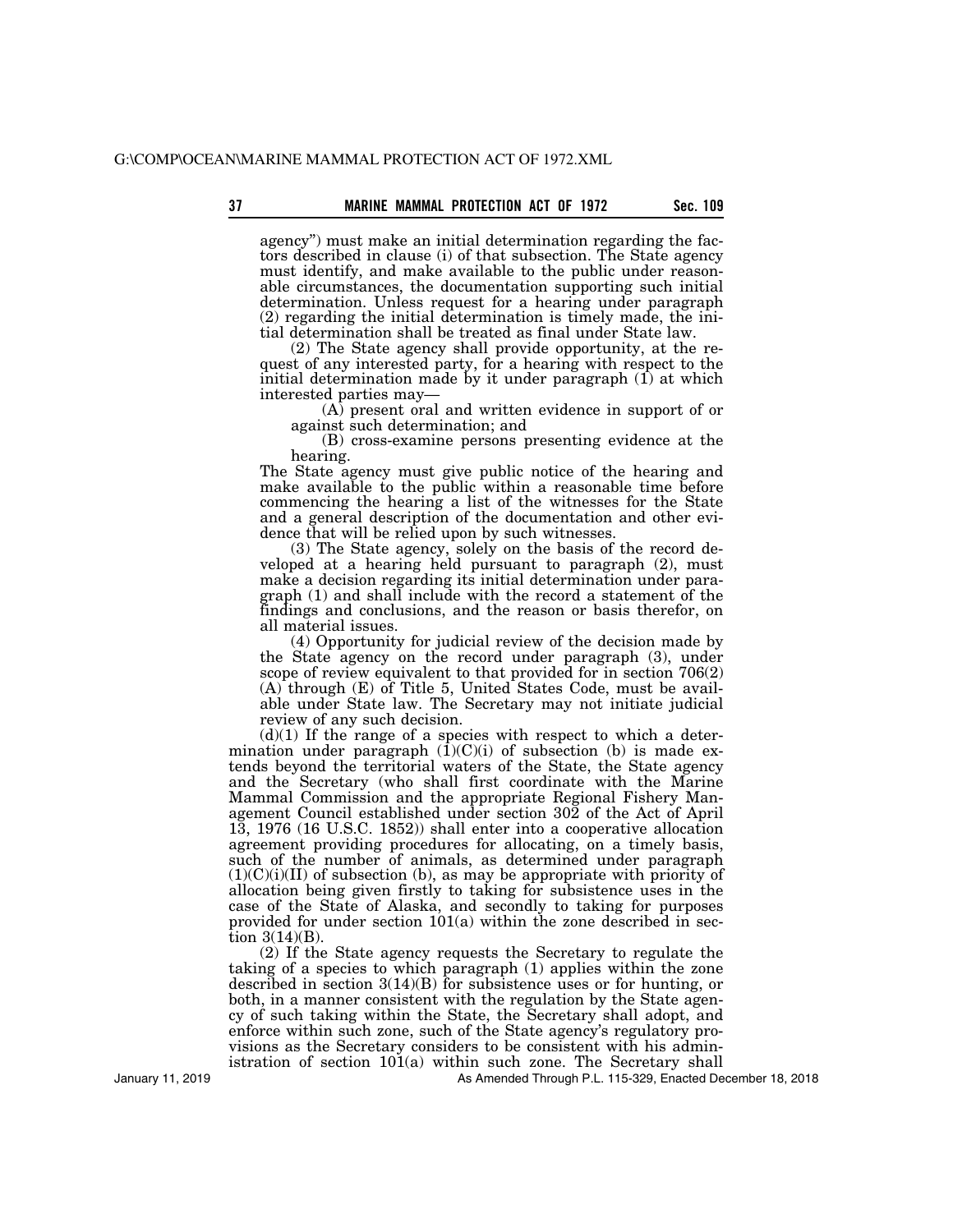## **Sec. 109 MARINE MAMMAL PROTECTION ACT OF 1972 38**

adopt such provisions through the issuance of regulations under section 553 of Title 5, United States Code, and with respect to such issuance theRegulatory Flexibility Act, the Paperwork Reduction Act, Executive Order No. 12291, dated February 17, 1981, and the thirty-day notice requirement in subsection (d) of such section 553 shall not apply. For purposes of sections 105, 106, and 107, such regulations shall be treated as having been issued under this title.

 $(e)(1)$  Subject to paragraph  $(2)$ , the Secretary shall revoke, after opportunity for a hearing, any transfer of management authority made to a State under subsection  $(b)(1)$  if the Secretary finds that the State program for the conservation and management of the species concerned is not being implemented, or is being implemented in a manner inconsistent with the provisions of this section or the provisions of the program. The Secretary shall also establish a procedure for the voluntary return by a State to the Secretary of species management authority that was previously transferred to the State under subsection (b)(1).

(2)(A) The Secretary may not revoke a transfer of management authority under paragraph (1) unless—

(i) The Secretary provides to the State a written notice of intent to revoke together with a statement, in detail, of those actions, or failures to act, on which such intent is based; and

(ii) during the ninety-day period after the date of the notice of intent to revoke—

(I) the Secretary provides opportunity for consultation between him and the State concerning such State actions or failures to act and the remedial measures that should be taken by the State, and

(II) the State does not take such remedial measures as are necessary, in the judgment of the Secretary, to bring its conservation and management program, or the administration or enforcement of the program, into compliance with the provisions of this section.

(B) When a revocation by the Secretary of a transfer of management authority to a State becomes final, or the State voluntarily returns management authority to the Secretary, the Secretary shall regulate the taking, and provide for the conservation and management, of the species within the State in accordance with the provisions of this Act (and in the case of Alaskan Natives, section  $101(b)$  and subsection (i) of this section shall apply upon such revocation or return of management authority).

(f)(1) The Secretary may not transfer management authority to the State of Alaska under subsection  $(b)(1)$  for any species of marine mammal unless—

(A) the State has adopted and will implement a statute and regulations that insure that the taking of the species for subsistence uses—

(i) is accomplished in a nonwasteful manner,

(ii) will be the priority consumptive use of the species, and

(iii) if required to be restricted, such restriction will be based upon—

(I) the customary and direct dependence upon the species as the mainstay of livelihood,

As Amended Through P.L. 115-329, Enacted December 18, 2018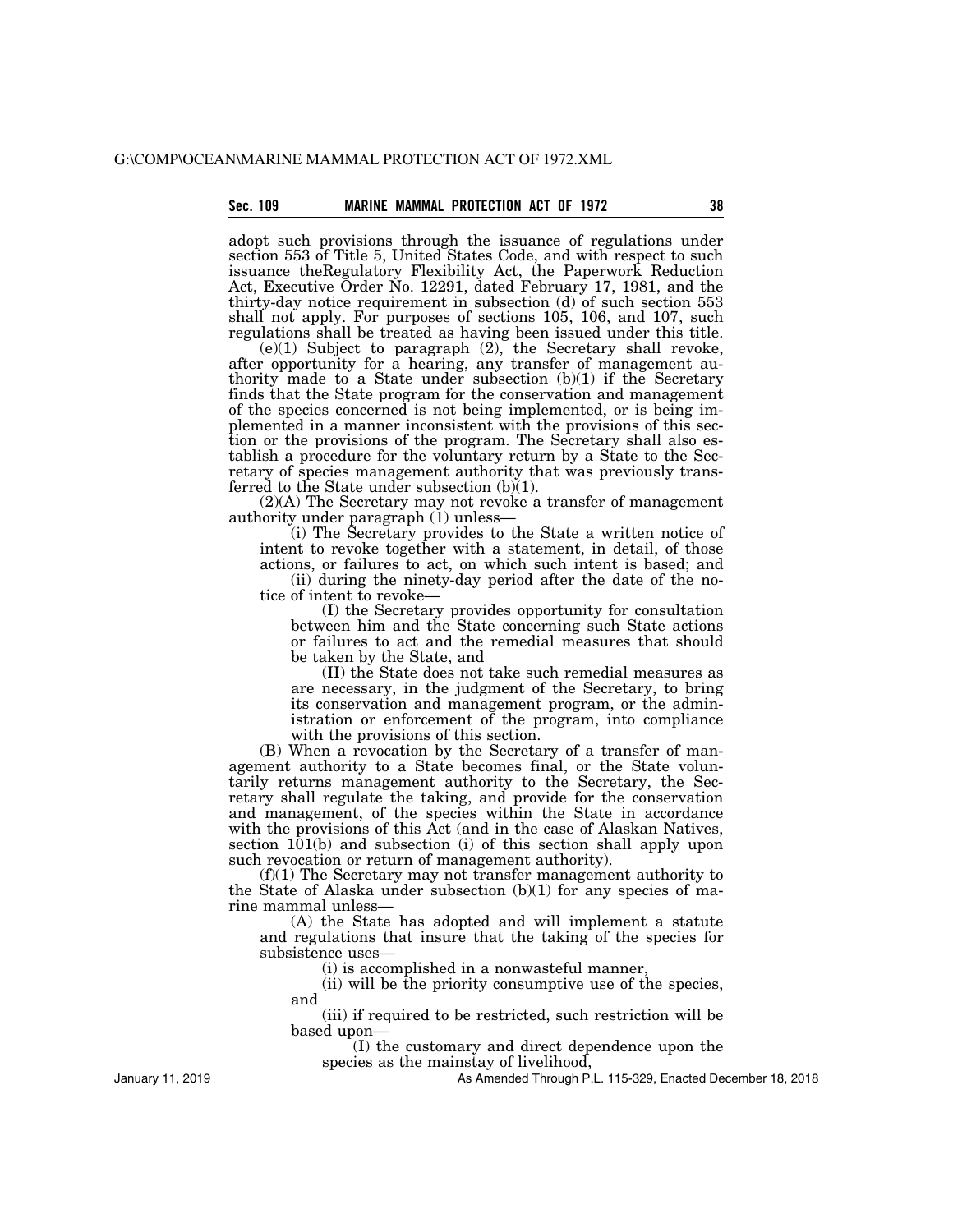(II) local residency, and

(III) the availability of alternative resources; and (B) the State has adopted a statute or regulation that requires that any consumptive use of marine mammal species, other than for subsistence uses, will be authorized during a regulatory year only if the appropriate agency first makes findings, based on an administrative record before it, that—

(i) such use will have no significant adverse impact upon subsistence uses of the species, and

(ii) the regulation of such use, including, but not limited to, licensing of marine mammal hunting guides and the assignment of guiding areas, will, to the maximum extent practicable, provide economic opportunities for the residents of the rural coastal villages of Alaska who engage in subsistence uses of that species.

(2) For purposes of paragraph (1), the term ''subsistence uses'' means the customary and traditional uses by rural Alaska residents of marine mammals for direct personal or family consumption as food, shelter, fuel, clothing, tools, or transportation; for the making and selling of handicraft articles out of nonedible byproducts of marine mammals taken for personal or family consumption; and for barter, or sharing for personal or family consumption. As used in this paragraph—

(A) The term "family" means all persons related by blood, marriage, or adoption, or any person living within a household on a permanent basis.

(B) The term "barter" means the exchange of marine mammals or their parts, taken for subsistence uses—

(i) for other wildlife or fish or their parts, or

(ii) for other food or for nonedible items other than money if the exchange is of a limited and noncommercial nature.

(g) Neither the transfer of management authority to a State under subsection  $(b)(1)$ , nor the revocation or voluntary return of such authority under subsection (e), shall be deemed to be an action for which an environmental impact statement is required under section 102 of the National Environmental Policy Act of 1969.

(h)(1) Nothing in this title or title IV shall prevent a Federal, State, or local government official or employee or a person designated under section 112(c) from taking, in the course of his or her duties as an official, employee, or designee, a marine mammal in a humane manner (including euthanasia) if such taking is for—

(A) the protection or welfare of the mammal,

(B) the protection of the public health and welfare, or

(C) the nonlethal removal of nuisance animals.

(2) Nothing in this title shall prevent the Secretary or a person designated under section 112(c) from importing a marine mammal into the United States if such importation is necessary to render medical treatment that is not otherwise available.

(3) In any case in which it is feasible to return to its natural habitat a marine mammal taken or imported under circumstances described in this subsection, steps to achieve that result shall be taken.

January 11, 2019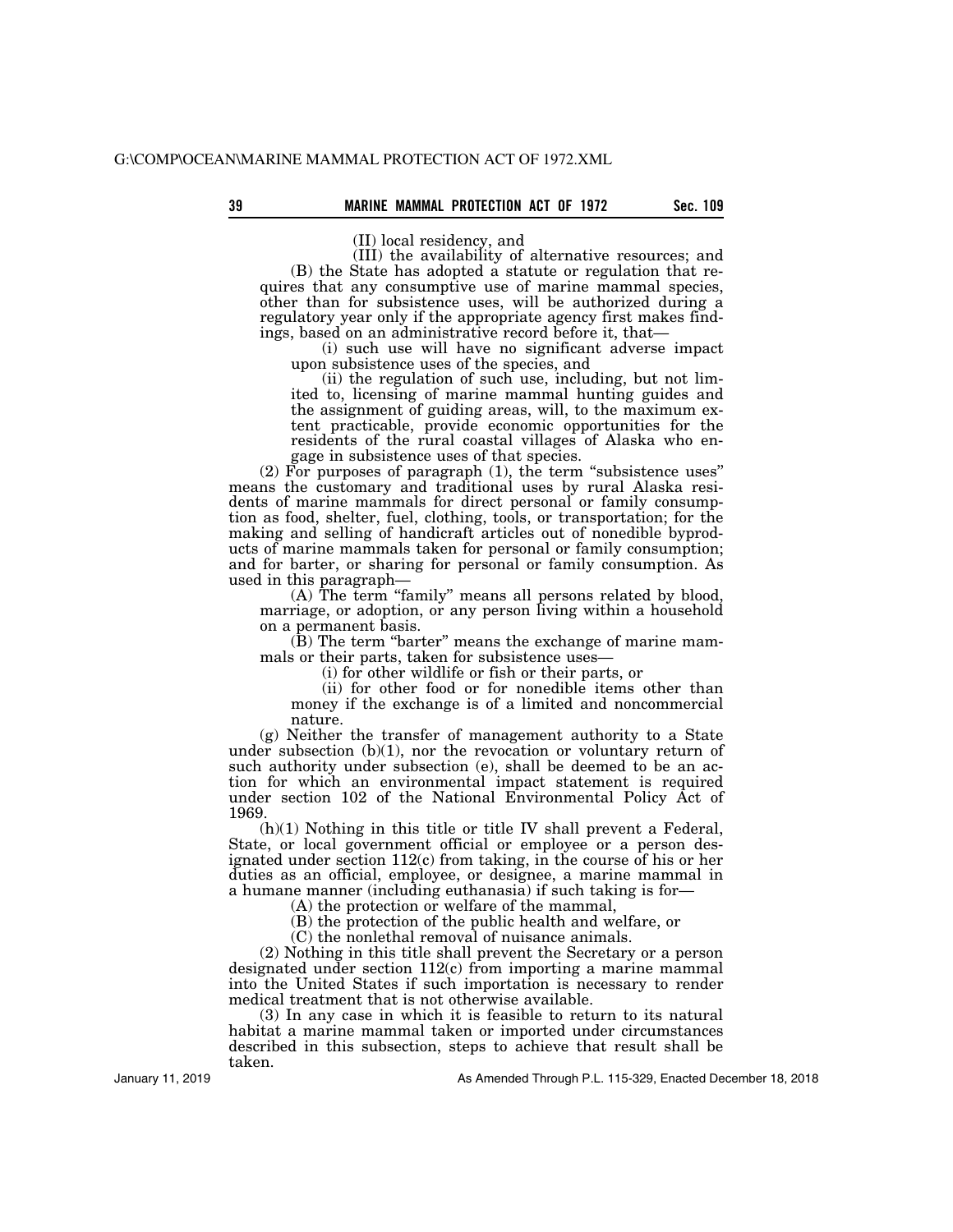#### **Sec. 110 MARINE MAMMAL PROTECTION ACT OF 1972 40**

(i) The Secretary may (after providing notice thereof in the Federal Register and in newspapers of general circulation, and through appropriate electronic media, in the affected area and providing opportunity for a hearing thereon in such area) prescribe regulations requiring the marking, tagging, and reporting of animals taken pursuant to section 101(b).

(j) The Secretary may make grants to States to assist them—

(1) in developing programs, to be submitted for approval under subsection (b), for the conservation and management of species of marine mammals; and

(2) in administering such programs if management authority for such species is transferred to the State under such subsection.

Grants made under this subsection may not exceed 50 per centum of the costs of developing a State program before Secretarial approval, or of administering the program thereafter.

(k) The Secretary is authorized and directed to enter into cooperative arrangements with the appropriate officials of any State for the delegation to such State of the administration and enforcement of this title: Provided, That any such arrangement shall contain such provisions as the Secretary deems appropriate to insure that the purposes and policies of this Act will be carried out.

(l)(1) There are authorized to be appropriated to the Department of the Interior, for the purposes of carrying out this section, not to exceed \$400,000 for each of the fiscal years ending September 30, 1979, September 30, 1980, and September 30, 1981.

(2) There are authorized to be appropriated to the Department of Commerce, for the purposes of carrying out this section, not to exceed \$225,000 for each of the fiscal years ending September 30, 1979, September 30, 1980, and September 30, 1981.

#### MARINE MAMMAL RESEARCH GRANTS

SEC. 110.  $[16 \text{ U.S.C. } 1380]$  (a) The Secretary is authorized to make grants, or to provide financial assistance in such other form as he deems appropriate, to any Federal or State agency, public or private institution, or other person for the purpose of assisting such agency, institution, or person to undertake research in subjects which are relevant to the protection and conservation of marine mammals. In carrying out this subsection, the Secretary shall undertake a program of, and shall provide financial assistance for, research into new methods of locating and catching yellowfin tuna without the incidental taking of marine mammals. The Secretary shall include a description of the annual results of research carried out under this section in the report required under section 103(f).

(b) Any grant or other financial assistance provided by the Secretary pursuant to this section shall be subject to such terms and conditions as the Secretary deems necessary to protect the interests of the United States and shall be made after review by the Marine Mammal Commission.

(c)(1) No later than 1 year after the date of enactment of the Marine Mammal Protection Act Amendments of 1994, the Secretary of Commerce shall convene a regional workshop for the Gulf of Maine to assess human-caused factors affecting the health and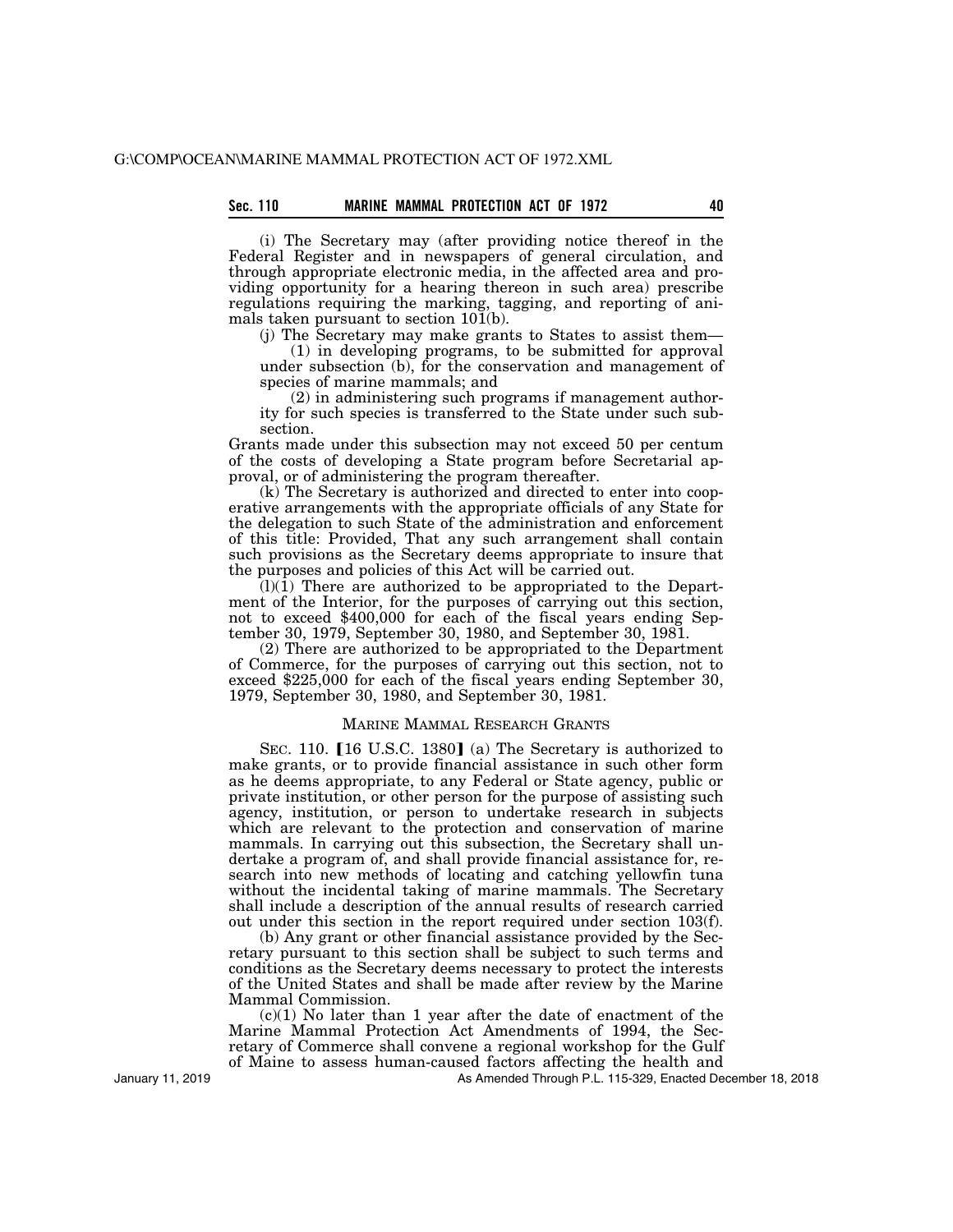stability of that marine ecosystem, of which marine mammals are a part. The workshop shall be conducted in consultation with the Marine Mammal Commission, the adjacent coastal States, individuals with expertise in marine mammal biology and ecology, representatives from environmental organizations, the fishing industry, and other appropriate persons. The goal of the workshop shall be to identify such factors, and to recommend a program of research and management to restore or maintain that marine ecosystem and its key components that—

(A) protects and encourages marine mammals to develop to the greatest extent feasible commensurate with sound policies of resource management;

(B) has as the primary management objective the maintenance of the health and stability of the marine ecosystems;

(C) ensures the fullest possible range of management options for future generations; and

(D) permits nonwasteful, environmentally sound development of renewable and nonrenewable resources.

(2) On or before December 31, 1995, the Secretary of Commerce shall submit to the Committee on Merchant Marine and Fisheries 13 of the House of Representatives and the Committee on Commerce, Science and Transportation of the Senate a report containing the results of the workshop under this subsection, proposed regulatory or research actions, and recommended legislative action.

 $(d)(1)$  The Secretary of Commerce, in consultation with the Secretary of the Interior, the Marine Mammal Commission, the State of Alaska, and Alaska Native organizations, shall, not later than 180 days after the date of enactment of the Marine Mammal Protection Act Amendments of 1994, undertake a scientific research program to monitor the health and stability of the Bering Sea marine ecosystem and to resolve uncertainties concerning the causes of population declines of marine mammals, sea birds, and other living resources of that marine ecosystem. The program shall address the research recommendations developed by previous workshops on Bering Sea living marine resources, and shall include research on subsistence uses of such resources and ways to provide for the continued opportunity for such uses.

(2) To the maximum extent practicable, the research program undertaken pursuant to paragraph (1) shall be conducted in Alaska. The Secretary of Commerce shall utilize, where appropriate, traditional local knowledge and may contract with a qualified Alaska Native organization to conduct such research.

(3) The Secretary of Commerce, the Secretary of the Interior, and the Commission shall address the status and findings of the research program in their annual reports to Congress required by sections 103(f) and 204 of this Act.

<sup>13</sup>The Committee on Merchant Marine and Fisheries of the House of Representatives was abolished by House Resolution No. 6, One Hundred Fourth Congress, Jan. 4, 1995. The former jurisdiction of such committee is divided among the Committee on Resources, the Committee on Transportation and Infrastructure, and the Committee on Armed Services of the House of Representatives.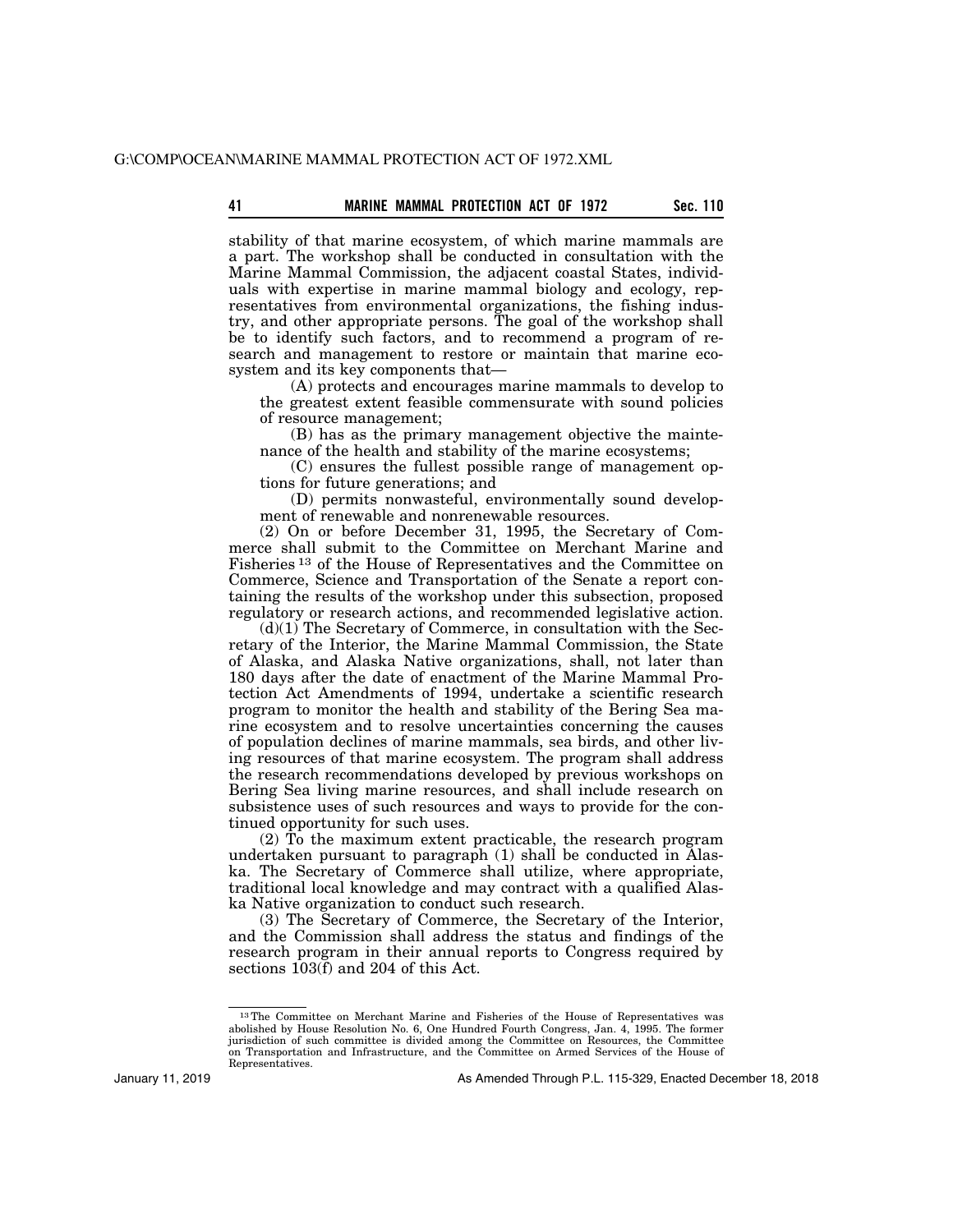## **Sec. 111 MARINE MAMMAL PROTECTION ACT OF 1972 42**

#### COMMERCIAL FISHERIES GEAR DEVELOPMENT

SEC. 111.  $[16 \text{ U.S.C. } 1381]$  (a) The Secretary of the department in which the National Oceanic and Atmospheric Administration is operating (hereafter referred to in this section as the ''Secretary'') is hereby authorized and directed to immediately undertake a program of research and development for the purpose of devising improved fishing methods and gear so as to reduce to the maximum extent practicable the incidental taking of marine mammals in connection with commercial fishing. At the end of the full twenty-four calendar month period following the date of the enactment of this Act, the Secretary shall deliver his report in writing to the Congress with respect to the results of such research and development. For the purposes of this section, there is hereby authorized to be appropriated the sum of \$1,000,000 for the fiscal year ending June 30, 1973, and the same amount for the next fiscal year. Funds appropriated for this section shall remain available until expended.

(b) The Secretary, after consultation with the Marine Mammal Commission, is authorized and directed to issue, as soon as practicable, such regulations, covering the twenty-four-month period referred to in section  $101(a)(2)$  of this title, as he deems necessary or advisable, to reduce to the lowest practicable level the taking of marine mammals incidental to commercial fishing operations. Such regulations shall be adopted pursuant to section 553 of Title 5, United States Code. In issuing such regulations, the Secretary shall take into account the results of any scientific research under subsection (a) of this section and, in each case, shall provide a reasonable time not exceeding four months for the persons affected to implement such regulations.

(c) Additionally, the Secretary and Secretary of State are directed to commence negotiations within the Inter-American Tropical Tuna Commission in order to effect essential compliance with the regulatory provisions of this Act so as to reduce to the maximum extent feasible the incidental taking of marine mammals by vessels involved in the tuna fishery. The Secretary and Secretary of State are further directed to request the Director of Investigations of the Inter-American Tropical Tuna Commission to make recommendations to all member nations of the Commission as soon as ispracticable as to the utilization of methods and gear devised under subsection (a) of this section.

(d) Furthermore, after timely notice and during the period of research provided in this section, duly authorized agents of the Secretary are hereby empowered to board and to accompany any commercial fishing vessel documented under the laws of the United States, there being space available, on a regular fishing trip for the purpose of conducting research or observing operations in regard to the development of improved fishing methods and gear as authorized by this section. Such research and observation shall be carried out in such manner as to minimize interference with fishing operations. The Secretary shall provide for the cost of quartering and maintaining such agents. No master, operator, or owner of such a vessel shall impair or in any way interfere with the research or ob-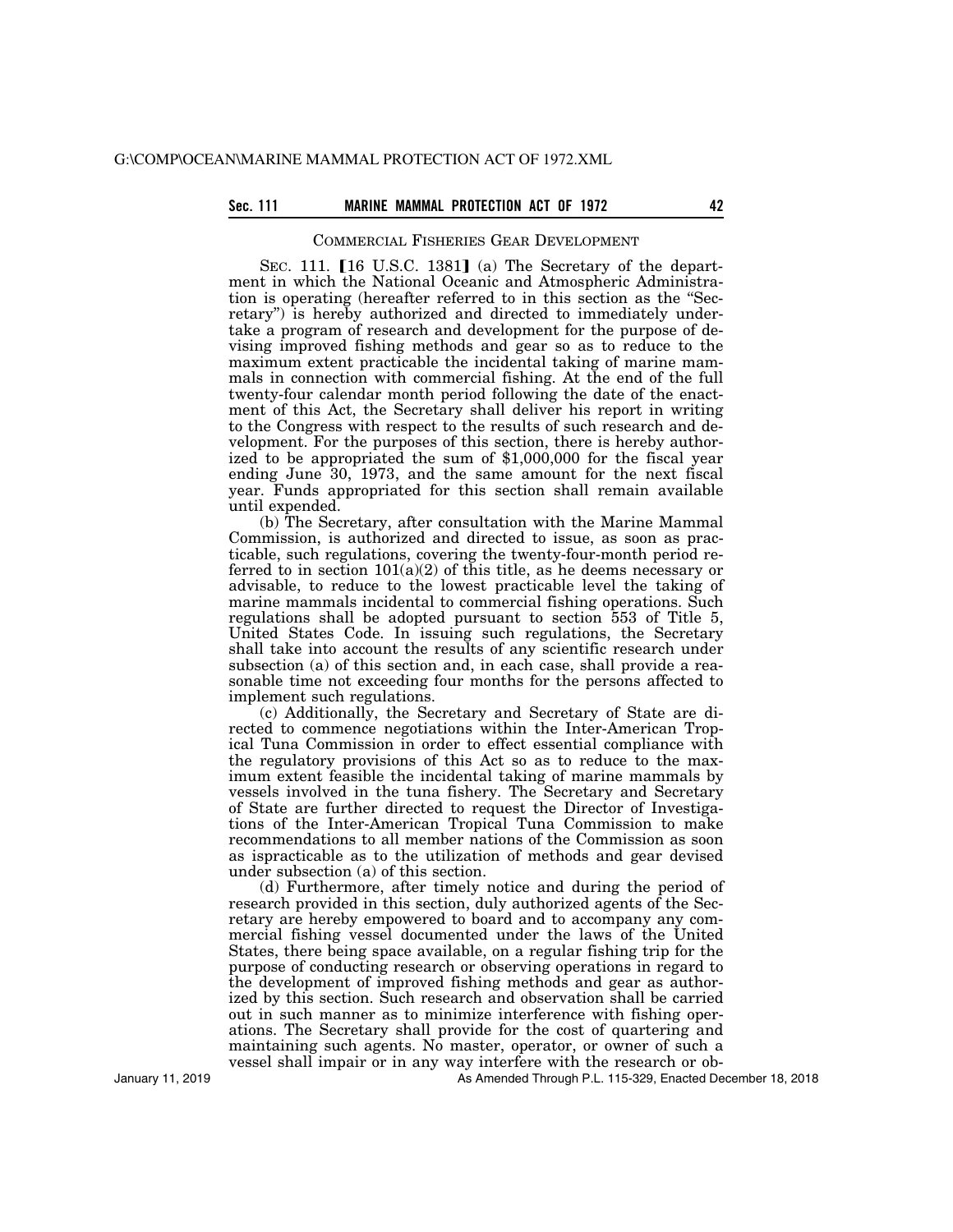servation being carried out by agents of the Secretary pursuant to this section.

#### REGULATIONS AND ADMINISTRATION

SEC. 112. [16 U.S.C. 1382] (a) The Secretary, in consultation with any other Federal agency to the extent that such agency may be affected, shall prescribe such regulations as are necessary and appropriate to carry out the purposes of this title.

(b) Each Federal agency is authorized and directed to cooperate with the Secretary, in such manner as may be mutually agreeable, in carrying out the purposes of this title.

(c) The Secretary may enter into such contracts, leases, cooperative agreements, or other transactions as may be necessary to carry out the purposes of this title or title IV and on such terms as he deems appropriate with any Federal or State agency, public or private institution, or other person.

(d) The Secretary shall review annually the operation of each program in which the United States participates involving the taking of marine mammals on land. If at any time the Secretary finds that any such program cannot be administered on lands owned by the United States or in which the United States has an interest in a manner consistent with the purposes of policies of this Act, he shall suspend the operation of that program and shall include in the annual report to the public and the Congress required under section 103(f) of this Act his reasons for such suspension, together with recommendations for such legislation as he deems necessary and appropriate to resolve the problem.

(e) If the Secretary determines, based on a stock assessment under section 117 or other significant new information obtained under this Act, that impacts on rookeries, mating grounds, or other areas of similar ecological significance to marine mammals may be causing the decline or impeding the recovery of a strategic stock, the Secretary may develop and implement conservation or management measures to alleviate those impacts. Such measures shall be developed and implemented after consultation with the Marine Mammal Commission and the appropriate Federal agencies and after notice and opportunity for public comment.

#### APPLICATION TO OTHER TREATIES AND CONVENTIONS

SEC. 113.  $[16 \text{ U.S.C. } 1383]$  (a) The provisions of this title shall be deemed to be in addition to and not in contravention of the provisions of any existing international treaty, convention, or agreement, or any statute implementing the same, which may otherwise apply to the taking of marine mammals. Upon a finding by the Secretary that the provisions of any international treaty, convention, or agreement, or any statute implementing the same has been made applicable to persons subject to the provisions of this title in order to effect essential compliance with the regulatory provisions of this Act so as to reduce to the lowest practicable level the taking of marine mammals incidental to commercial fishing operations, section 105 of this title may not apply to such persons.

(b) Not later than 1 year after the date of enactment of the Marine Mammal Protection Act Amendments of 1994, the Sec-

As Amended Through P.L. 115-329, Enacted December 18, 2018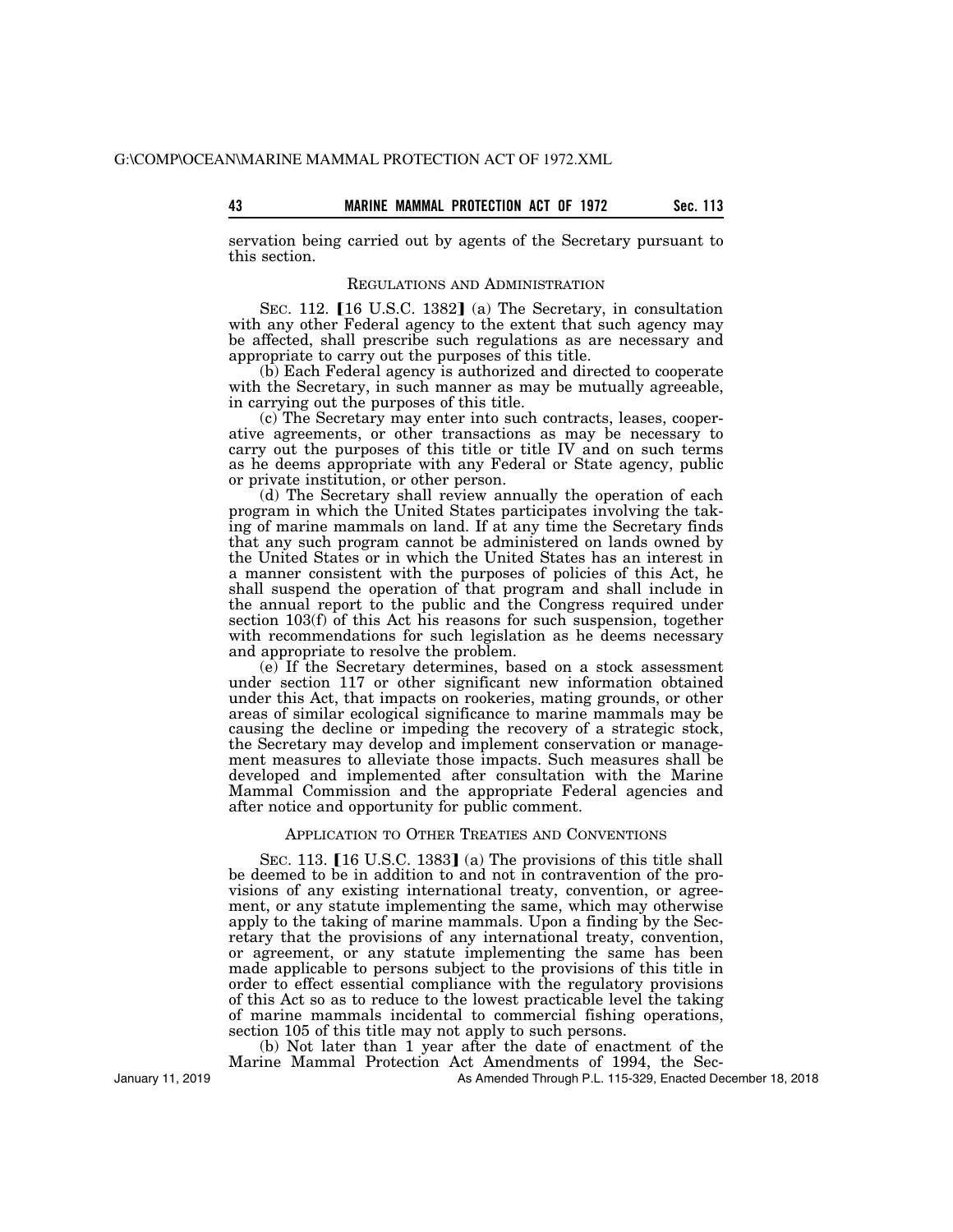## **Sec. 114 MARINE MAMMAL PROTECTION ACT OF 1972 44**

retary of the Interior shall, in consultation with the contracting parties, initiate a review of the effectiveness of the Agreement on the Conservation of Polar Bears, as provided for in Article IX of the Agreement, and establish a process by which future reviews shall be conducted.

(c) The Secretary of the Interior, in consultation with the Secretary of State and the Marine Mammal Commission, shall review the effectiveness of United States implementation of the Agreement on the Conservation of Polar Bears, particularly with respect to the habitat protection mandates contained in Article II. The Secretary shall report the results of this review to the Committee on Merchant Marine and Fisheries 14 of the House of Representatives and the Committee on Commerce, Science, and Transportation of the Senate not later than April 1, 1995.

(d) Not later than 6 months after the date of enactment of the Marine Mammal Protection Act Amendments of 1994, the Secretary of the Interior, acting through the Secretary of State and in consultation with the Marine Mammal Commission and the State of Alaska, shall consult with the appropriate officials of the Russian Federation on the development and implementation of enhanced cooperative research and management programs for the conservation of polar bears in Alaska and Russia. The Secretary shall report the results of this consultation and provide periodic progress reports on the research and management programs to the Committee on Merchant Marine and Fisheries<sup>14</sup> of the House of Representatives and the Committee on Commerce, Science and Transportation of the Senate.

#### INTERIM EXEMPTION FOR COMMERCIAL FISHERIES

SEC. 114. [16 U.S.C. 1383a] (a)(1) During the period beginning on the date of enactment of this section and until superseded by regulations prescribed under section 118, or until September 1, 1995, whichever is earlier, except as provided in paragraph (2), the provisions of this section, rather than sections 101, 103, and 104, shall govern the incidental taking of marine mammals in the course of commercial fishing operations by persons using vessels of the United States and vessels which have valid fishing permits issued by the Secretary in accordance with section 204(b) of the Magnuson Fishery Conservation and Management Act (16 U.S.C.  $1824(b)$ ). In any event it shall be the immediate goal that the incidental kill or serious injury of marine mammals permitted in the course of commercial fishing operations be reduced to insignificant levels approaching a zero mortality and serious injury rate.

(2) The provisions of this section other than subsection  $(e)(6)(A)$ shall not govern the incidental taking of marine mammals in the course of commercial yellowfin tuna fishing subject to section  $104(h)(2)$  of this title.

(b)(1) The Secretary shall, after consultation with the Marine Mammal Commission—

January 11, 2019

<sup>14</sup>The Committee on Merchant Marine and Fisheries of the House of Representatives was abolished by House Resolution No. 6, One Hundred Fourth Congress, Jan. 4, 1995. The former<br>jurisdiction of such committee is divided among the Committee on Resources, the Committee<br>on Transportation and Infrastructure, and Representatives.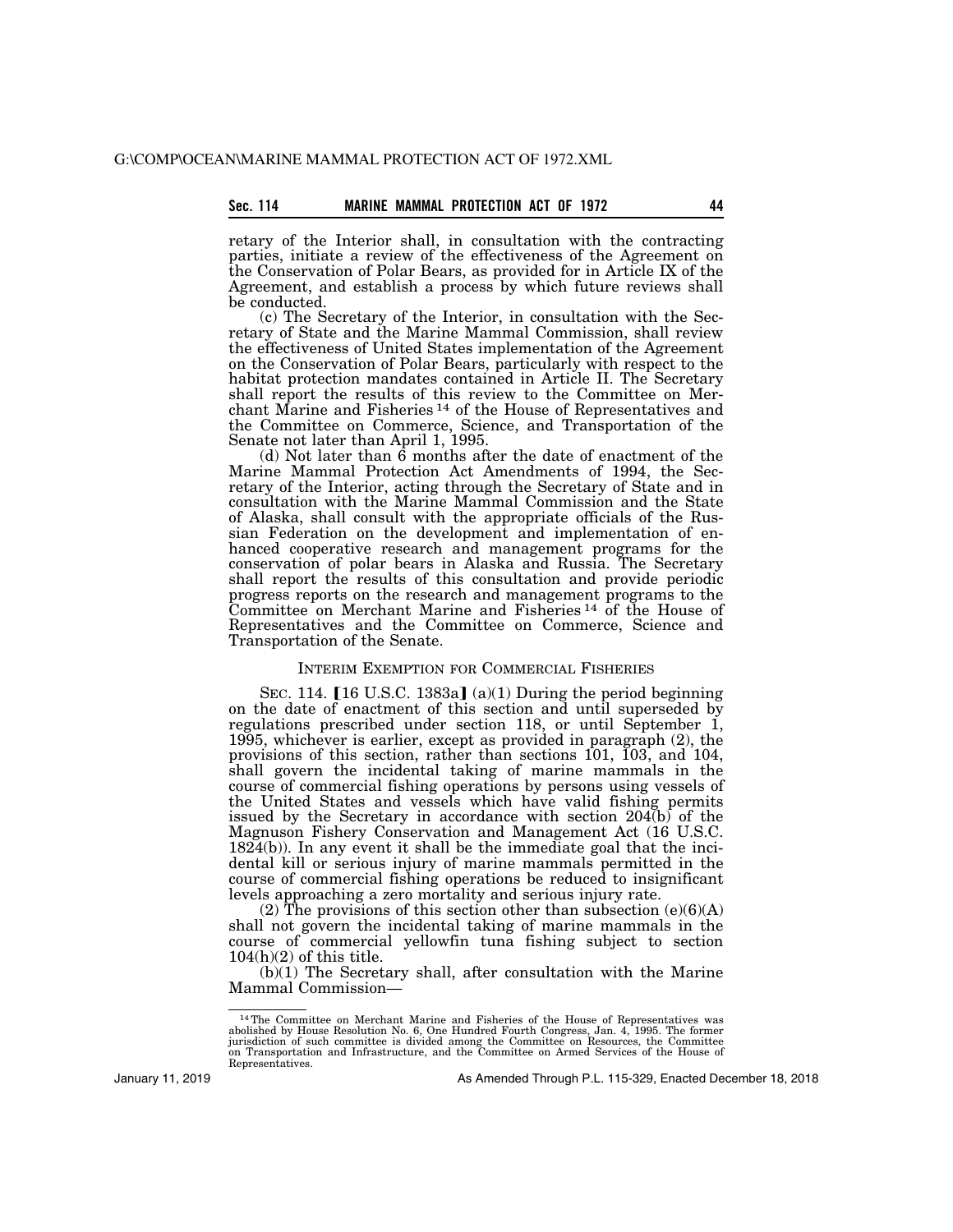(A) publish in the Federal Register, for public comment, not later than sixty days after the date of enactment of this section a proposed list of those fisheries, along with a statement of the marine mammals and the approximate number of vessels or persons involved in each such fishery, that have—

(i) frequent incidental taking of marine mammals;

(ii) occasional incidental taking of marine mammals; or

(iii) a remote likelihood of or no known incidental taking of marine mammals;

(B) publish in the Federal Register not later than one hundred and twenty days after the date of enactment of this section a final list of the fisheries and otherinformation required by paragraph (A), together with a summary of the provisions of this section and information sufficient to advise vessel owners on how to obtain an exemption and otherwise comply with the requirements of this section; and

(C) at least once each year thereafter, and at such other times as the Secretary considers appropriate, reexamine, based on information gathered from the program established under subsections (c), (d), (e), and (f), and other relevant sources and after notice and opportunity for public comment, the classification of fisheries and other determinations required under subparagraph (A) and publish in the Federal Register any necessary changes.

 $(2)(A)$  An exemption shall be granted by the Secretary in accordance with this section for a vessel engaged in a fishery identified under paragraph (1)(A) (i) or (ii), upon receipt by the Secretary of a completed registration form providing the name of the vessel owner, the name and description of the vessel, the fisheries in which it will be engaged, and such other information as the Secretary considers necessary. A decal or other physical evidence that the exemption is current and valid shall be issued by the Secretary at the time an exemption is granted, and so long as the exemption remains current and valid, shall be reissued annually thereafter.

(B) No exemption may be granted under this section to the owner of a vessel unless such vessel

(i) is a vessel of the United States; or

(ii) has a valid fishing permit issued by the Secretary in accordance with section 204(b) of the Magnuson Fishery Conservation and Management Act (16 U.S.C. 1824(b)).

(C) Notwithstanding any other provision of this title, exemptions granted under this section shall authorize the incidental taking of marine mammals, other than California sea otters, from any species or stock, including a population stock designated as depleted, but shall not authorize the intentional lethal taking of any Steller sea lion, any cetacean, or any marine mammals from a population stock designated as depleted.

(3)(A) Beginning two hundred and forty days after the date of enactment of this section, each owner of a vessel engaged in any fishery identified under paragraph (1)(A) (i) or (ii) shall, in order to engage lawfully in that fishery-

(i) have registered with the Secretary in order to obtain for

each such vessel owned an exemption for the purpose of inci-

As Amended Through P.L. 115-329, Enacted December 18, 2018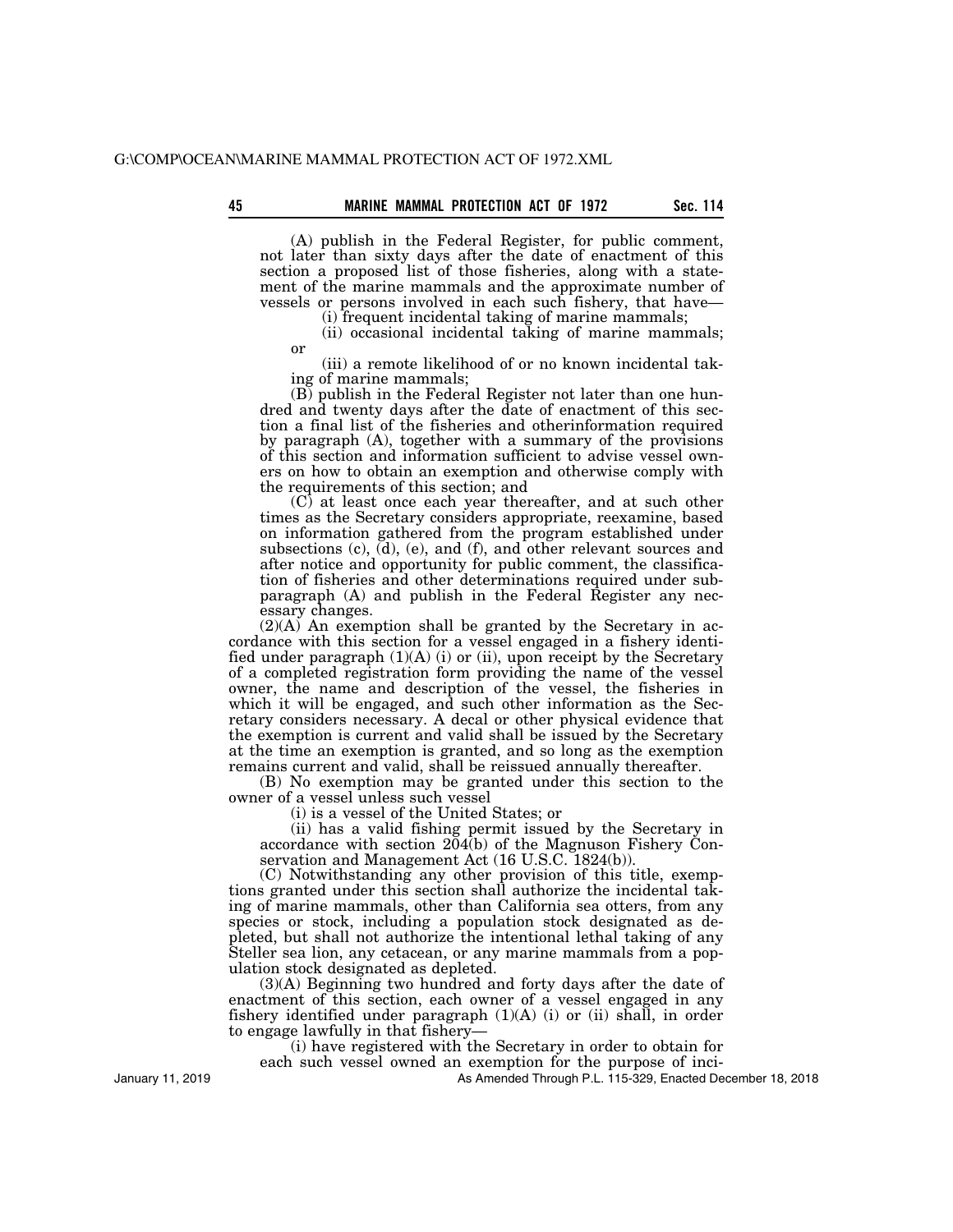dentally taking marine mammals in accordance with this section;

(ii) ensure that a decal or such other physical evidence of a current and valid exemption as the Secretary may require is displayed on or is in the possession of the master of each such vessel; and

(iii) report as required by subsection (c).

(B) Any owner of a vessel receiving an exemption under this section for any fishery identified under paragraph (1)(A)(i) shall, as a condition of that exemption, take on board a natural resource observer if requested to do so by the Secretary.

(C) An owner of a vessel engaged in a fishery identified under paragraph  $(1)(A)$  (i) or (ii) who-

(i) fails to obtain from the Secretary an exemption under this section;

(ii) fails to maintain a current and valid exemption; or

(iii) fails to ensure that a decal or other physical evidence of such exemption issued by the Secretary is displayed on or is in possession of the master of the vessel,

and the master of any such vessel engaged in such fishery, shall be deemed to have violated this title, and shall be subject to the penalties of this title except in the case of unknowing violations before January l, 1990.

(D) If the owner of a vessel has obtained and maintains a current and valid exemption from the Secretary under this section and meets the requirements set forth in this section, the owner of such vessel, and the master and crew members of the vessel, shall not be subject to the penalties set forth in this title for the incidental taking of marine mammals while such vessel is engaged in a fishery to which the exemption applies.

(E) Each owner of a vessel engaged in any fishery not identified in paragraph  $(1)(A)$  (i) or (ii), and the master and crew members of such a vessel, shall not be subject to the penalties set forth in this title for the incidental taking of marine mammals if such owner reports to the Secretary, in such form and manner as the Secretary may require, instances of lethal incidental taking in the course of that fishery.

(4) The Secretary shall suspend or revoke an exemption granted under this section and shall not issue a decal or other physical evidence of the exemption for any vessel until the owner of such vessel complies with the reporting requirements under subsection (c) and such requirements to take on board a natural resource observer under paragraph (3)(B) as are applicable to such vessel.

(5)(A) The Secretary shall develop, in consultation with the appropriate States, Regional Fishery Management Councils, and other interested parties, the means by which the granting and administration of exemptions under this section shall be integrated and coordinated, to the maximum extent practicable, with existing fishery licenses, registrations, and related programs.

(B) The Secretary shall utilize newspapers of general circulation, fishery trade associations, electronic media, and other means of advising commercial fishermen of the provisions of this section and the means by which they can comply with its requirements.

As Amended Through P.L. 115-329, Enacted December 18, 2018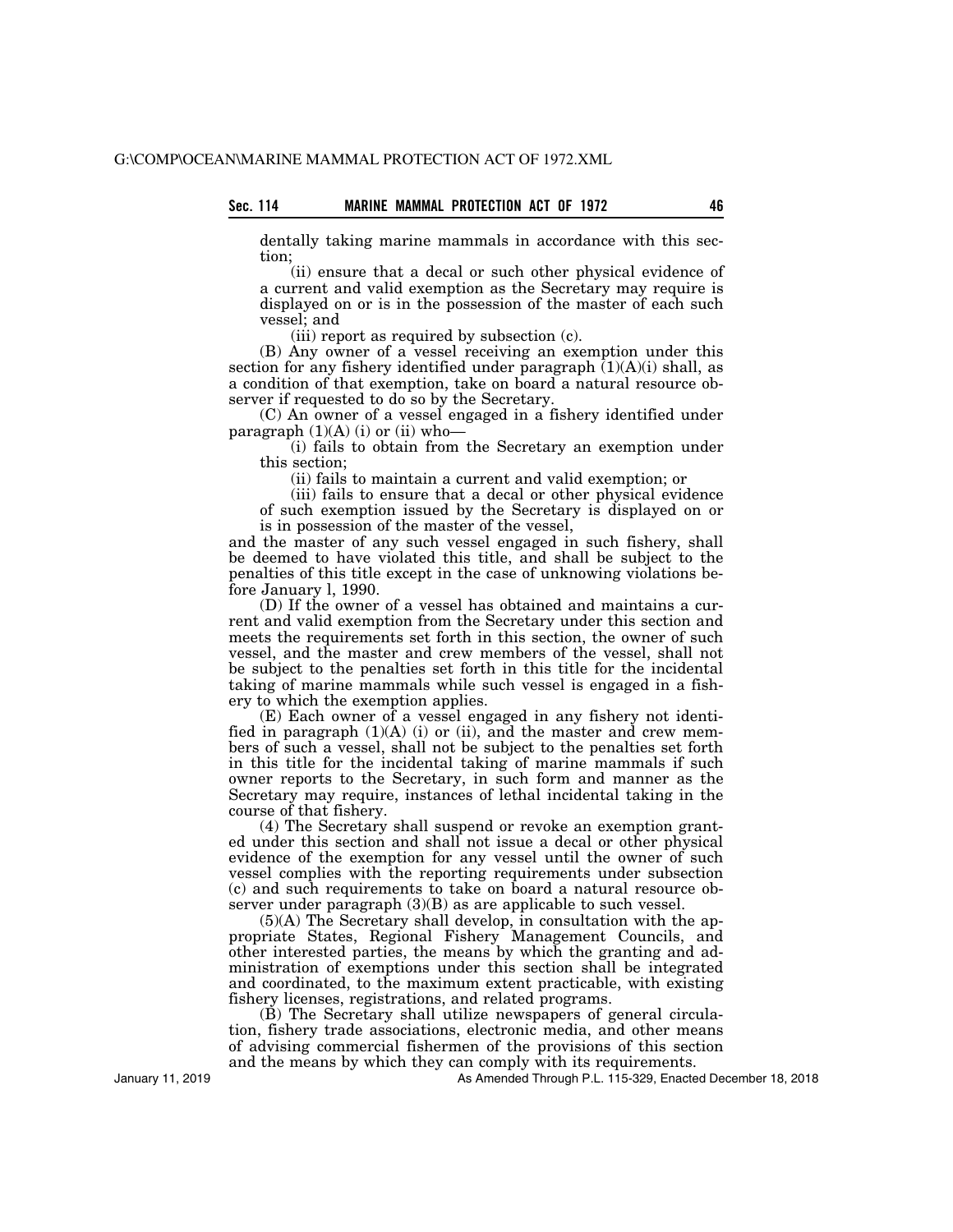(C) The Secretary is authorized to charge a fee for the granting of an exemption under this subsection. The level of fees charged under this subparagraph shallnot exceed the administrative costs incurred in granting an exemption. Fees collected under this subparagraph shall be available to the Under Secretary of Commerce for Oceans and Atmosphere for expenses incurred in the granting and administration of exemptions under this section.

(c) The owner of each vessel holding an exemption granted under subsection (b) of this section shall regularly compile information which shall be used in a report to be submitted to the Secretary at the close of the fishing season or annually, as the Secretary may prescribe. Such report shall be submitted in such form as the Secretary may require and shall include the following:

(1) the type of fishery engaged in by the owner's vessel;

(2) the date and approximate time of any incidental taking of a marine mammal, together with the area in which the incidental taking occurred, the fishing gear used at the time of the incidental taking, and the species of fish involved; and

(3) for each incidental taking, the number and species of marine mammals involved, whether the marine mammals were deterred from gear or catch, incidentally injured, incidentally

killed, or lethally removed to protect gear, catch, or human life. If there was no incidental taking of marine mammals during the reporting period, a report stating that fact shall be filed with the Secretary.

 $(d)(1)$  The Secretary shall establish a program to enhance the quality of and verify information received from reports submitted by owners of vessels who have been granted an exemption under subsection (b) of this section. The program shall include, but not be limited to—

(A) education efforts regarding the information that must be submitted;

(B) interviews with fishermen; and

(C) other such information gathering and verification activities that will enable the Secretary to determine reliably the nature, type, and extent of the incidental taking of marine mammals that occurs in a fishery.

Except to the extent authorized by the provisions of subsection (e), the program shall not include placement of observers aboard exempted vessels.

(2) Information obtained under this subsection shall be subject to the confidentiality provisions of subsection (j).

 $(e)(1)$  For each fishery identified under subsection  $(b)(1)(A)(i)$  of this section, the Secretary shall, after consultation with the appropriate Regional Fishery Management Councils, other Federal and State agencies, and other interested parties, and subject to paragraph  $(\vec{6})$ , place observers on board exempted vessels so as to monitor not less than 20 percent nor more than 35 percent of the fishing operations by vessels in the fishery to obtain statistically reliable information on the species and number of marine mammals incidentally taken in the fishery. If the Secretary determines that fewer than 20 percent of the fishing operations by vessels in the fishery will be monitored during the course of the fishing season, the Secretary shall implement the alternative observation program

As Amended Through P.L. 115-329, Enacted December 18, 2018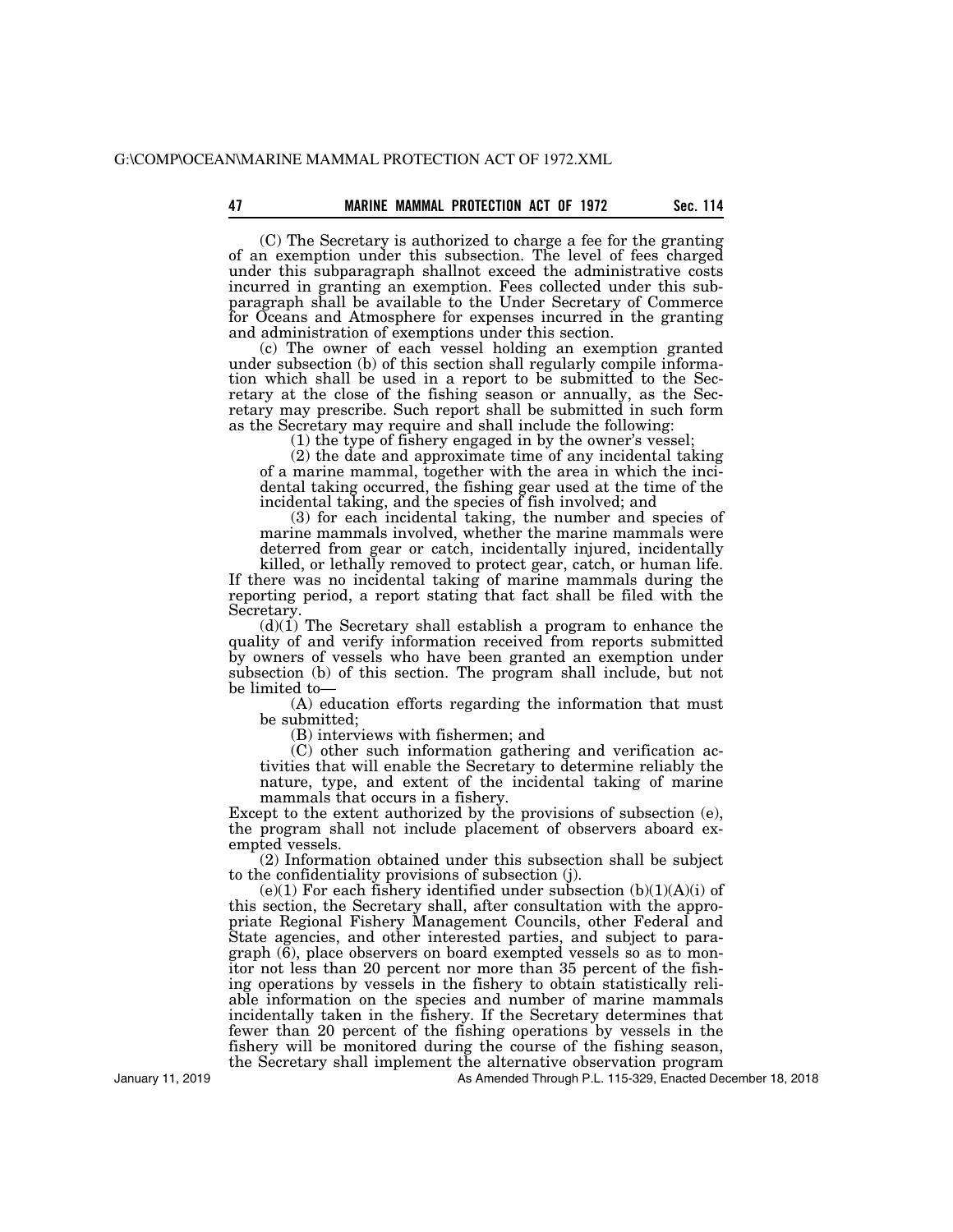described in subsection (f) to the extent necessary to supplement the observer program described in this subsection.

(2) When determining the distribution of observers among fisheries and between vessels in a particular fishery, the Secretary shall be guided by the following standards:

(A) the requirement to obtain the best scientific information available;

(B) the requirement that assignment of observers is fair and equitable among fisheries and among vessels in a fishery;

 $(C)$  consistent with paragraph  $(1)$ , the requirement that no individual person or vessel, or group of persons or vessels, be subject to excessive or overly burdensome observer coverage; and

(D) where practicable, the need to minimize costs and avoid duplication.

(3) If the Secretary finds that, for reasons beyond his or her control, the Secretary cannot assign observers to all the fisheries identified under subsection  $(b)(1)(A)(i)$  of this section at the level of observer coverage set forth in paragraph (1), the Secretary shall allocate available observers among such fisheries, consistent with paragraph (2), according to the following priority:

(A) those fisheries that incidentally take marine mammals from any population stock designated as depleted;

(B) those fisheries that incidentally take marine mammals from population stocks that the Secretary believes are declining;

(C) those fisheries other than those described in subparagraphs (A) and (B) in which the greatest incidental take of marine mammals occur; and

(D) any other fishery identified under subsection  $(b)(1)(A)(i)$ .

The Secretary may, with the consent of the vessel owner, station an observer on board a vessel engaged in a fishery not identified under subsection  $(b)(1)(A)(i)$ .

(4) Information gathered by observers shall be subject to the provisions of subsection (j). Consistent with the requirements of paragraph (1), the Secretary shall, if requested by the Appropriate Regional Fishery Management Council, or in the case of a State fishery, the State, require observers to collect additional information, including but not limited to the quantities, species, and physical condition of target and non- target fishery resources and, if requested by the Secretary of the Interior, seabirds.

(5) Notwithstanding the provisions of paragraph (4), the Secretary may decline to require observers to collect information described in such paragraph, if the Secretary finds in writing, following public notice and opportunity for comment, that such information will not contribute to the protection of marine mammals or the understanding of the marine ecosystem, including fishery resources and seabirds.

(6) The Secretary shall not be required to place an observer on a vessel in a fishery if the Secretary finds that—

(A) in a situation where harvesting vessels are delivering fish to a processing vessel and the catch is not taken on board

the harvesting vessel, statistically reliable information can be

As Amended Through P.L. 115-329, Enacted December 18, 2018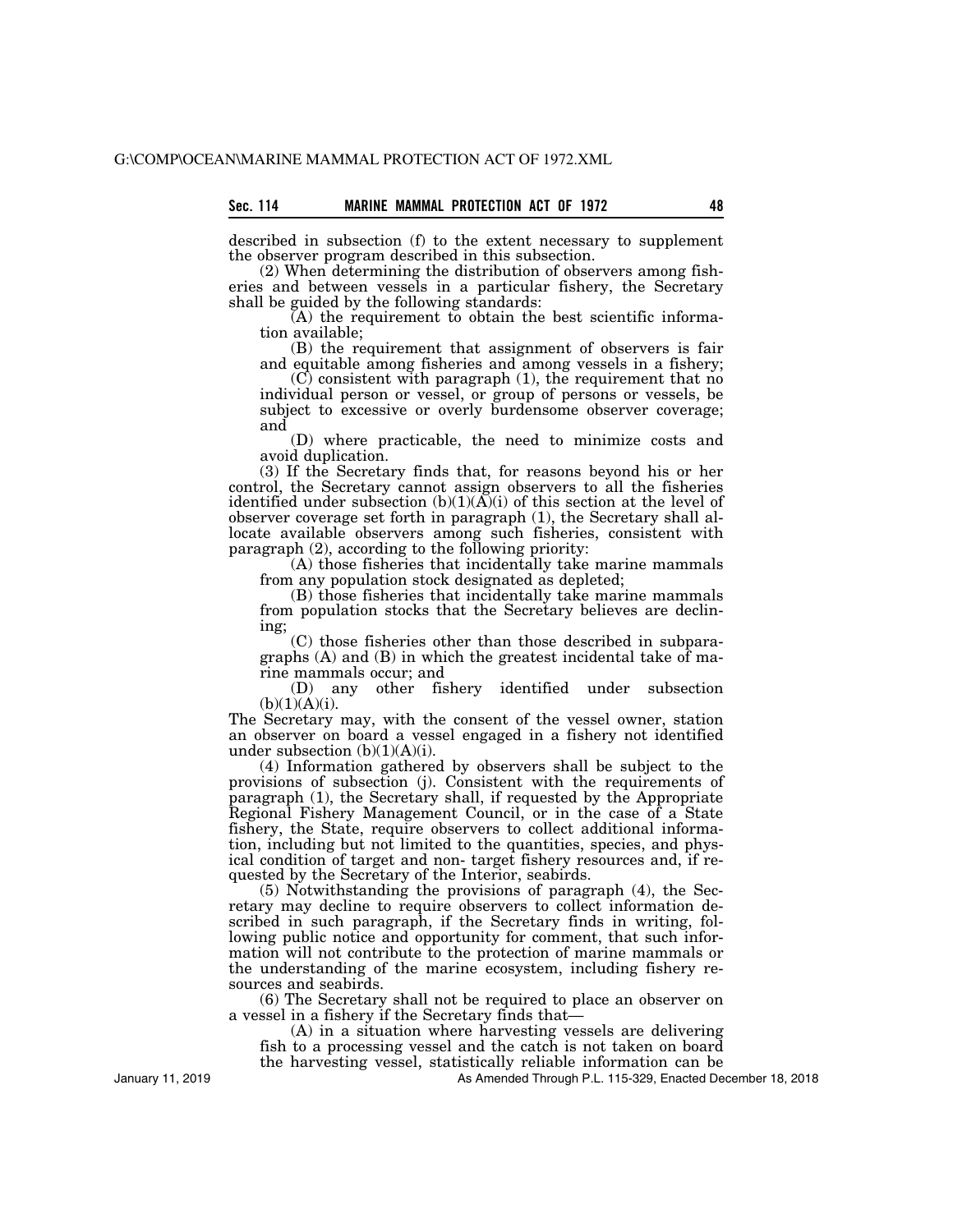obtained from an observer on board the processing vessel to which the fish are delivered;

(B) the facilities of a vessel for the quartering of an observer, or for carrying out observer functions, are so inadequate or unsafe that the health or safety of the observer or the safe operation of the vessel would be jeopardized; or

(C) for reasons beyond the control of the Secretary, an observer is not available.

(7)(A) An observer on a vessel (or the observer's personal representative) under the requirements of this section or section 104 that is ill, disabled, injured, or killed from service as an observer on that vessel may not bring a civil action under any law of the United States for that illness, disability, injury, or death against the vessel or vessel owner, except that a civil action may be brought against the vessel owner for the owner's willful misconduct.

(B) This paragraph does not apply if the observer is engaged by the owner, master, or individual in charge of a vessel to perform any duties in service to the vessel.

(8) There are authorized to be appropriated to the Department of Commerce for the purposes of carrying out this subsection not to exceed \$2,700,000 for fiscal year 1989 and not to exceed \$8,000,000 for each of the fiscal years 1990, 1991, 1992, and 1993.

(f)(1) The Secretary shall establish an alternative observation program to provide statistically reliable information on the species and number of marine mammals incidentally taken in those fisheries identified pursuant to subsection  $(b)(1)(A)(i)$  of this section for which the required level of observer coverage has not been met or for any other fisheries about which such reliable information is not otherwise available. The alternative program shall include, but not be limited to, direct observation of fishing activities from vessels, airplanes, or points on shore.

(2) Individuals engaged in the alternative observation program shall collect scientific information on the fisheries subject to observation, consistent with the requirements of paragraph (1) and subsection (e) (4) and (5). All information collected shall be subject to the provisions of subsection (j).

(g)(1) The Secretary shall review information regarding the incidental taking of marine mammals and evaluate the effects of such incidental taking on the affected population stocks of marine mammals.

(2) If the Secretary finds, based on the information received from the programs established under subsections (c), (d), (e), and (f), that the incidental taking of marine mammals in a fishery is having an immediate and significant adverse impact on a marine mammal population stock or, in the case of Steller sea lions and North Pacific fur seals, that more than 1,350 and 50, respectively, will be incidentally killed during acalendar year, the Secretary shall consult with appropriate Regional Fishery Management Councils and State fishery managers and prescribe emergency regulations to prevent to the maximum extent practicable any further taking. Any emergency regulations prescribed under this paragraph—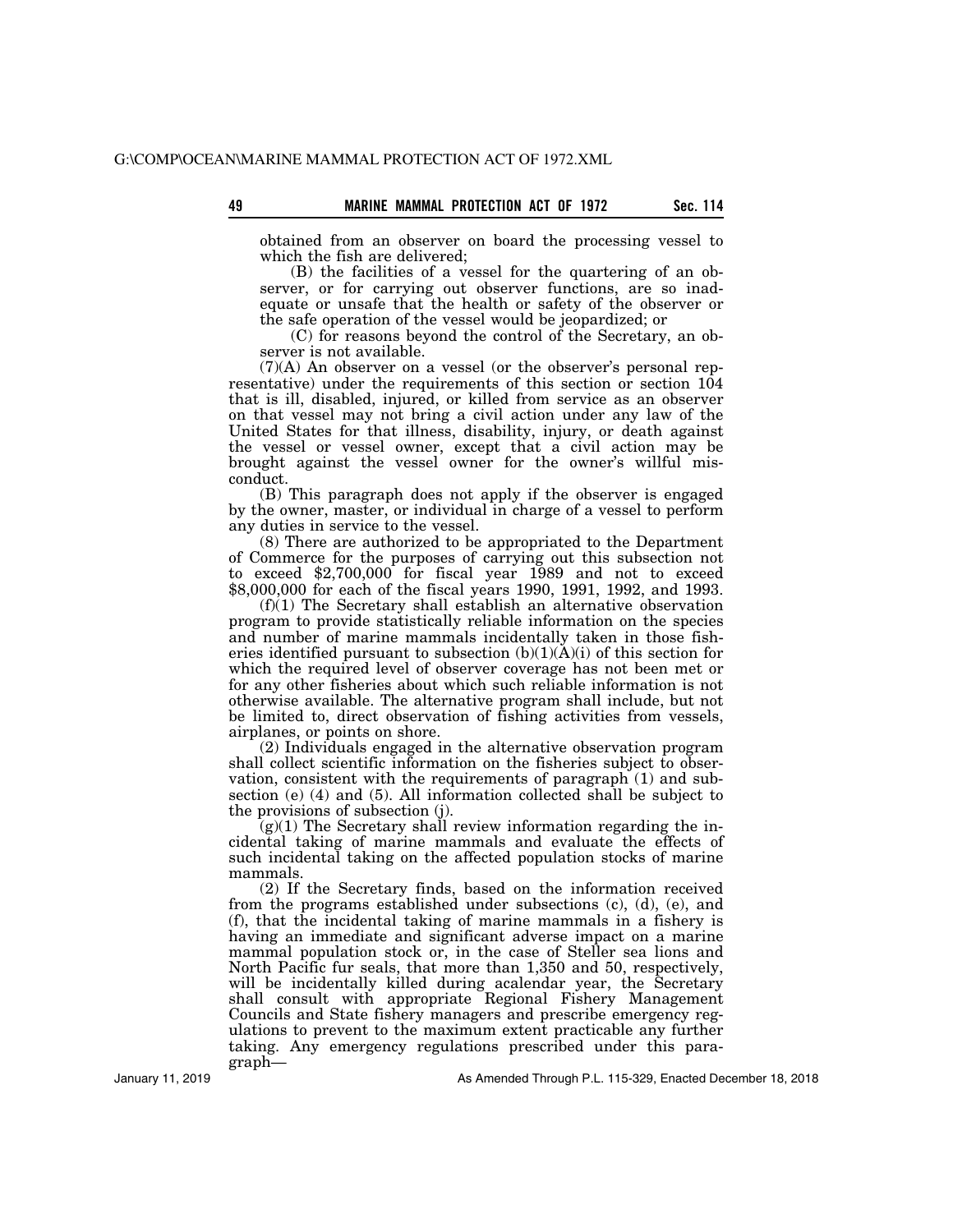## **Sec. 114 MARINE MAMMAL PROTECTION ACT OF 1972 50**

(A) shall, to the maximum extent practicable, avoid interfering with existing State or regional fishery management plans;

(B) shall be published in the Federal Register together with the reasons therefor;

(C) shall remain in effect for not more than one hundred and eighty days or until the end of the fishing season, whichever is earlier; and

(D) may be terminated by the Secretary at an earlier date by publication in the Federal Register of a notice of termination if the Secretary determines the reasons for the emergency regulations no longer exist.

In prescribing emergency regulations under this paragraph, the Secretary shall take into account the economics of the fishery concerned and the availability of existing technology to prevent or minimize incidental taking of marine mammals.

(3) If the Secretary finds, based on information received from the programs established under subsections (c), (d), (e), and (f), that incidental taking of marine mammals in a fishery is not having an immediate and significant adverse impact on a marine mammal population stock but that it will likely have a significant adverse impact over a period of time longer than one year, the Secretary shall request the appropriate Regional Fishery Management Council or State to initiate, recommend, or take such action within its authority as it considers necessary to mitigate the adverse impacts, including adjustments to requirements on fishing times or areas or the imposition of restrictions on the use of vessels or gear.

(4) The Secretary shall impose appropriate conditions and restrictions on an exemption granted under subsection (b) if—

(A) a Regional Fishery Management Council or State does not act in a reasonable period of time on a request made by the Secretary under paragraph (3); or

(B) if the Secretary determines after notice and opportunity for public comment that the purposes of this section would be better served by such action.

(h) The Secretary shall design and implement an information management system capable of processing and analyzing reports received from the programs established under subsections (c), (d), (e), and (f), and other relevant sources, including Federal and State enforcement authorities, marine mammal stranding networks, and the marine mammal researchers. The information shall be made accessible to the public on a continuing basis, but in any case no later than six months after it is received, subject to the provisions of subsection (j).

(i) When carrying out the Secretary's responsibilities under subsections (b), (d), (e), (f), and (h) of this section, the Secretary shall, to the maximum extent practicable, utilizethe services and programs of State agencies, Federal agencies (including programs established by Regional Fishery Management Councils), marine fisheries commissions, universities, and private entities, on a reimbursable basis or otherwise. The Secretary is authorized to enter into contracts and agreements to carry out his or her responsibilities and shall establish appropriate guidelines to ensure that other programs used or contracted for will meet the same standards as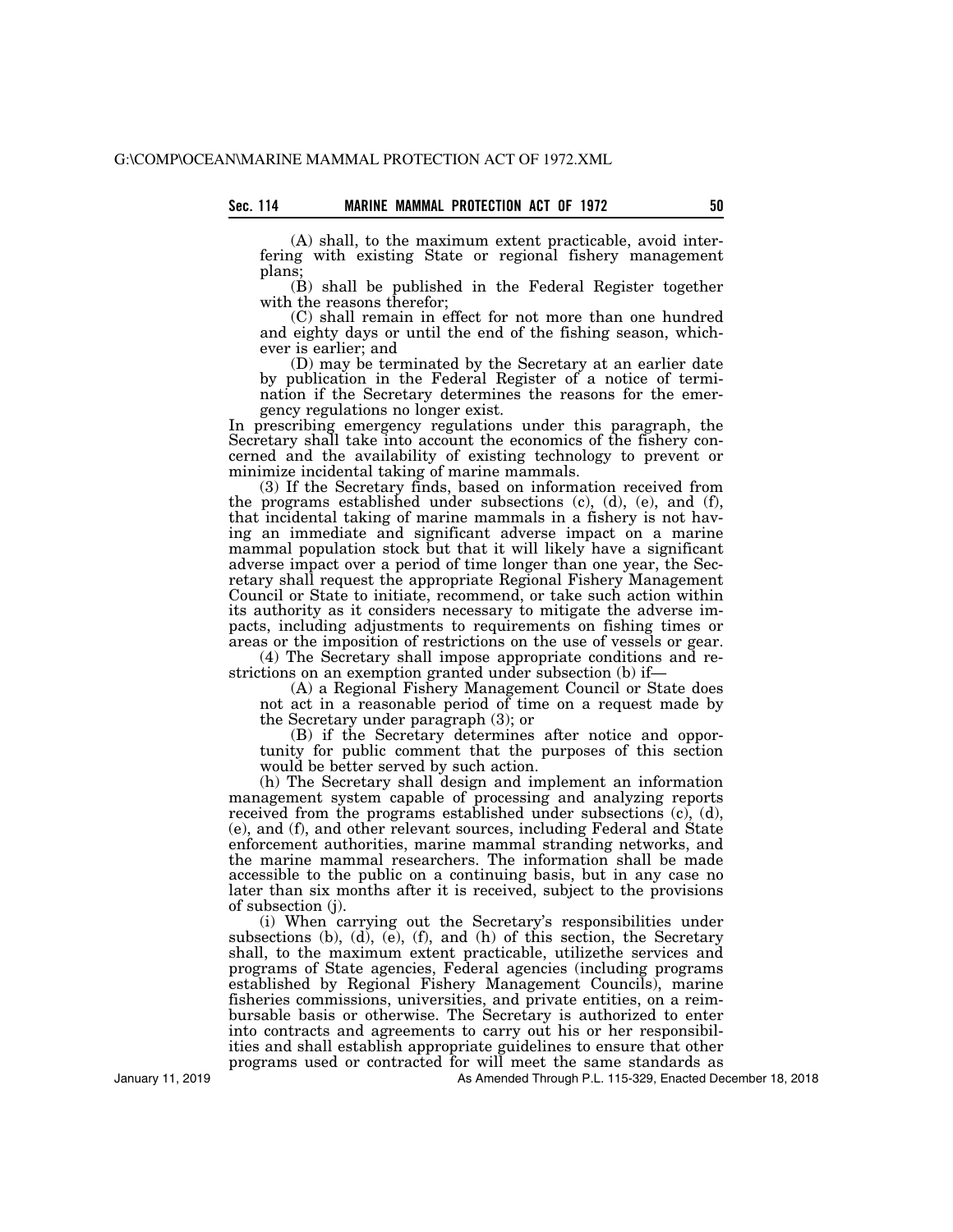a program established by the Secretary. A person contracting with the Secretary to provide observer services under subsection (e) of this section must provide evidence of financial responsibility in an amount and form prescribed by the Secretary to compensate employees (or their survivors) adequately for any illness, disability, injury, or death from service on a vessel.

 $(j)(1)$  Any information collected under subsection  $(c)$ ,  $(d)$ ,  $(e)$ ,  $(f)$ , or (h) of this section shall be confidential and shall not be disclosed except—

(A) to Federal employees whose duties require access to such information;

(B) to State employees pursuant to an agreement with the Secretary that prevents public disclosure of the identity or business of any person;

(C) when required by court order; or

(D) in the case of scientific information involving fisheries, to employees of Regional Fishery Management Councils who are responsible for fishery management plan development and monitoring.

(2) The Secretary shall prescribe such procedures as may be necessary to preserve such confidentiality, except that the Secretary shall release or make public any such information in aggregate, summary, or other form which does not directly or indirectly disclose the identity or business of any person.

(k) The Secretary, in consultation with any other Federal agency to the extent that such agency may be affected, shall prescribe such regulations as necessary and appropriate to carry out the purposes of this section.

(l)(1) The Chairman of the Marine Mammal Commission shall, after consultation with interested parties and not later than February 1, 1990, transmit to the Secretary and make available to the public recommended guidelines to govern the incidental taking of marine mammals in the course of commercial fishing operations, other than those subject to section 104(h)(2), after October 1, 1993. Such guidelines shall be developed by the Commission and its Committee of Scientific Advisers on Marine Mammals and shall—

(A) be designed to provide a scientific rationale and basis for determining how many marine mammals may be incidentally taken under a regime to be adopted to govern such taking after October 1, 1993;

(B) be based on sound principles of wildlife management, and be consistent with and in furtherance of the purposes and policies set forth in this Act; and

(C) to the maximum extent practicable, include as factors to be considered and utilized in determining permissible levels of such taking—

(i) the status and trends of the affected marine mammal population stocks;

(ii) the abundance and annual net recruitment of such stocks;

(iii) the level of confidence in the knowledge of the affected stocks; and

As Amended Through P.L. 115-329, Enacted December 18, 2018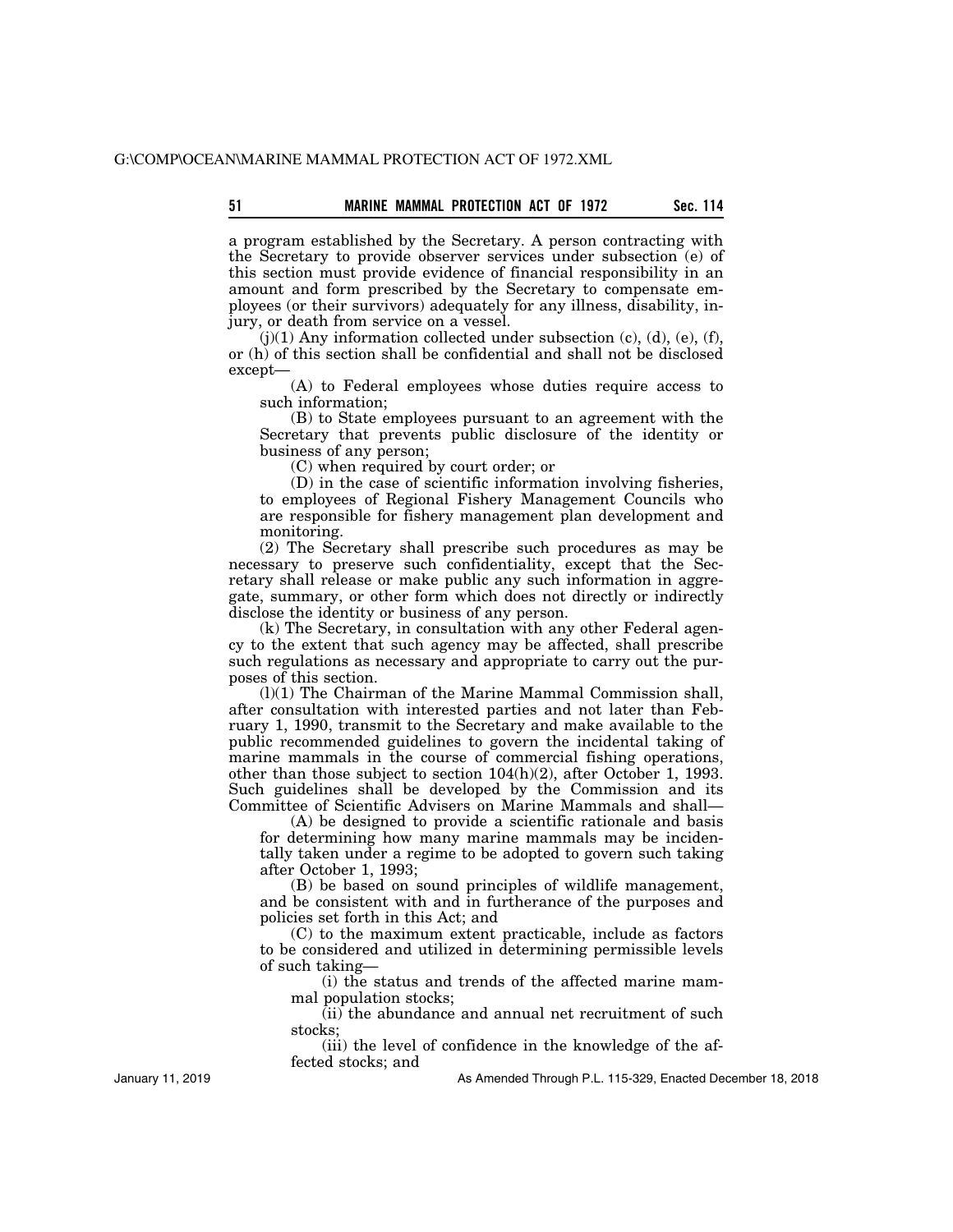(iv) the extent to which incidental taking will likely cause or contribute to their decline or prevent their recovery to optimum sustainable population levels.

(2) The Secretary shall advise the Chairman of the Commission in writing if the Secretary determines that any additional information or explanation of the Chairman's recommendations is needed, and the Chairman shall respond in writing to any such request by the Secretary.

(3) On or before February 1, 1991, the Secretary, after consultation with the Marine Mammal Commission, Regional Fishery Management Councils, and other interested governmental and nongovernmental organizations, shall publish in the Federal Register, for public comment, the suggested regime that the Secretary considers should, if authorized by enactment of any additional legislation, govern incidental taking of marine mammals, other than those subject to section  $104(h)(2)$ , after October 1, 1993. The suggested regime shall include—

(A) the scientific guidelines to be used in determining permissible levels of incidental taking;

(B) a description of the arrangements for consultation and cooperation with other Federal agencies, the appropriate Regional Fishery Management Councils and States, the commercial fishing industry, and conservation organizations; and

(C) a summary of such regulations and legislation as would be necessary to implement the suggested regime.

(4) On or before January 1, 1992, the Secretary, after consultation with the Marine Mammal Commission, and consideration of public comment, shall transmit to the Committee on Commerce, Science, and Transportation of the Senate and the Committee on Merchant Marine and Fisheries 15 of the House of Representatives recommendations pertaining to the incidental taking of marine mammals, other than those subject to section  $104(h)(2)$ , after October 1, 1993. The recommendations shall include—

(A) the suggested regime developed under paragraph (3) of this subsection as modified after comment and consultations;

(B) a proposed schedule for implementing the suggested regime; and

(C) such recommendations for additional legislation as the Secretary considers necessary or desirable to implement the suggested regime.

(m) The Secretary shall consult with the Secretary of the Interior prior to taking actions or making determinations under this section that affect or relate to species or population stocks of marine mammals for which the Secretary of the Interior is responsible under this title.

(n) For the purposes of this section, the owner of fixed or other commercial fishing gear that is deployed with or without the use of a vessel shall be deemed to be an owner of a vessel engaged in the fishery in which that gear is deployed.

January 11, 2019

<sup>15</sup>The Committee on Merchant Marine and Fisheries of the House of Representatives was abolished by House Resolution No. 6, One Hundred Fourth Congress, Jan. 4, 1995. The former<br>jurisdiction of such committee is divided among the Committee on Resources, the Committee<br>on Transportation and Infrastructure, and Representatives.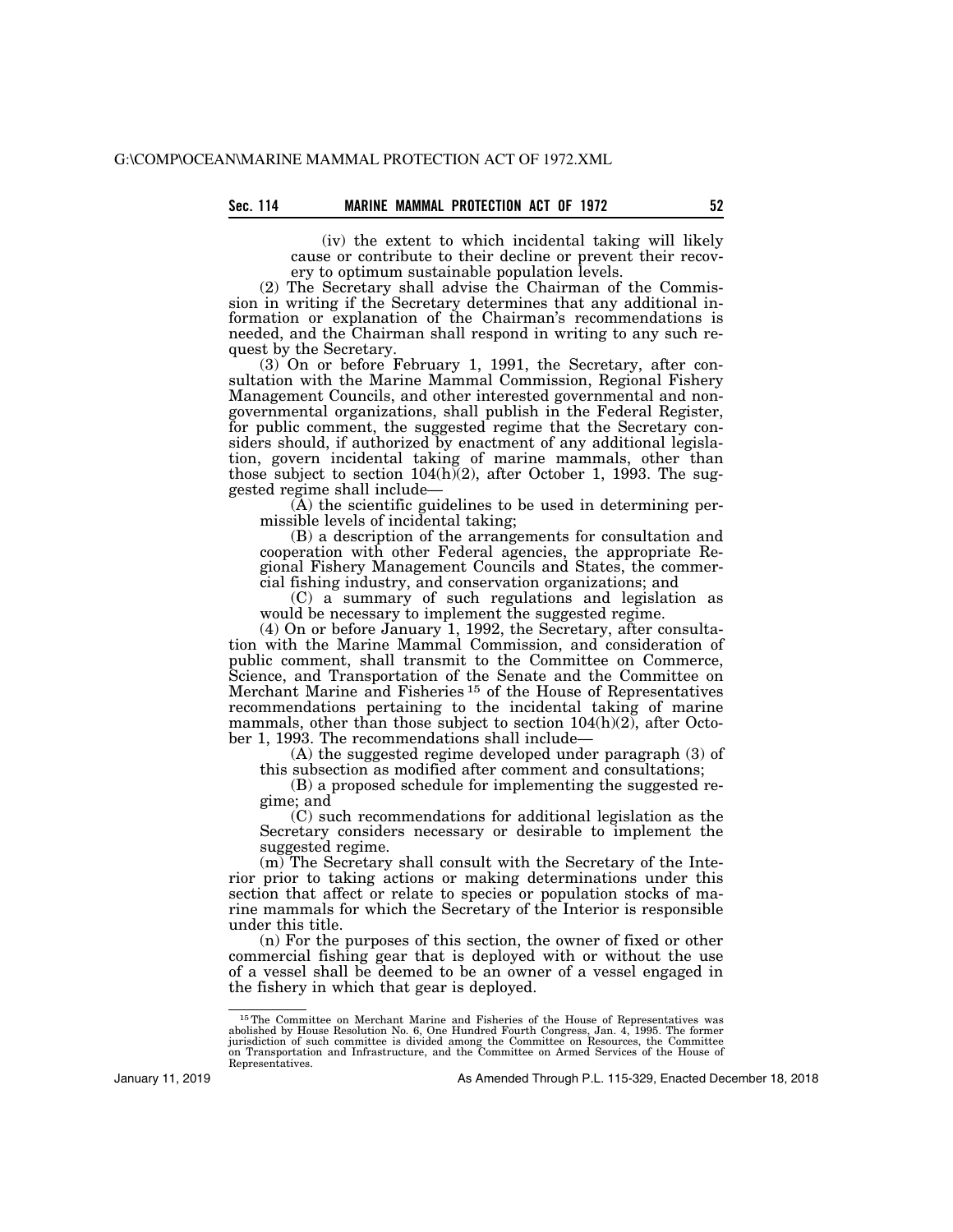(o) As used in this section—

(1) the term ''fishery'' has the same meaning as it does in section 3(8) of the Magnuson Fishery Conservation and Management Act (16 U.S.C. 1802(8)).

(2) the term ''Secretary'' means the Secretary of Commerce.

(3) the term ''vessel engaged in a fishery'' means a fishing vessel as defined in section 2101(12) of Title 46, United States Code, or a fish processing vessel as defined in section 2101(13) of that title, which is engaged in fishery.

(4) the term ''vessel of the United States'' has the same meaning as it does in section 3(27) of the Magnuson Fishery Conservation and Management Act (16 U.S.C. 1802(27)).

#### STATUS REVIEW; CONSERVATION PLANS

SEC. 115.  $[16 \text{ U.S.C. } 1383b]$  (a)(1) In any action by the Secretary to determine if a species or stock should be designated as depleted, or should no longer be designated as depleted, regardless of whether such action is taken on the initiative of the Secretary or in response to a petition for a status review, the Secretary shall only make such a determination by issuance of a rule, after notice and opportunity for public comment and after a call for information in accordance with paragraph (2).

(2) The Secretary shall make any determination described in paragraph (1) solely on the basis of the best scientific information available. Prior to the issuance of a proposed rule concerning any such determination, the Secretary shall publish in the Federal Register a call to assist the Secretary in obtaining scientific information from individuals and organizations concerned with the conservation of marine mammals, from persons in industry which might be affected by the determination, and from academic institutions. In addition, the Secretary shall utilize, to the extent the Secretary determines to be feasible, informal working groups of interested parties and other methods to gather the necessary information.

(3)(A) If the Secretary receives a petition for a status review as described in paragraph (1), the Secretary shall publish a notice in the Federal Register that such a petition has been received and is available for public review.

(B) Within sixty days after receipt of the petition, the Secretary shall publish a finding in the Federal Register as to whether the petition presents substantial information indicating that the petitioned action may be warranted.

(C) If the Secretary makes a positive finding under subparagraph (B), the Secretary shall include in the Federal Register notice, a finding that—

(i) a review of the status of the species or stock will be commenced promptly; or

(ii) a prompt review of the petition is precluded by other pending status determination petitions and that expeditious progress is being made to process pending status determination petitions under this title.

January 11, 2019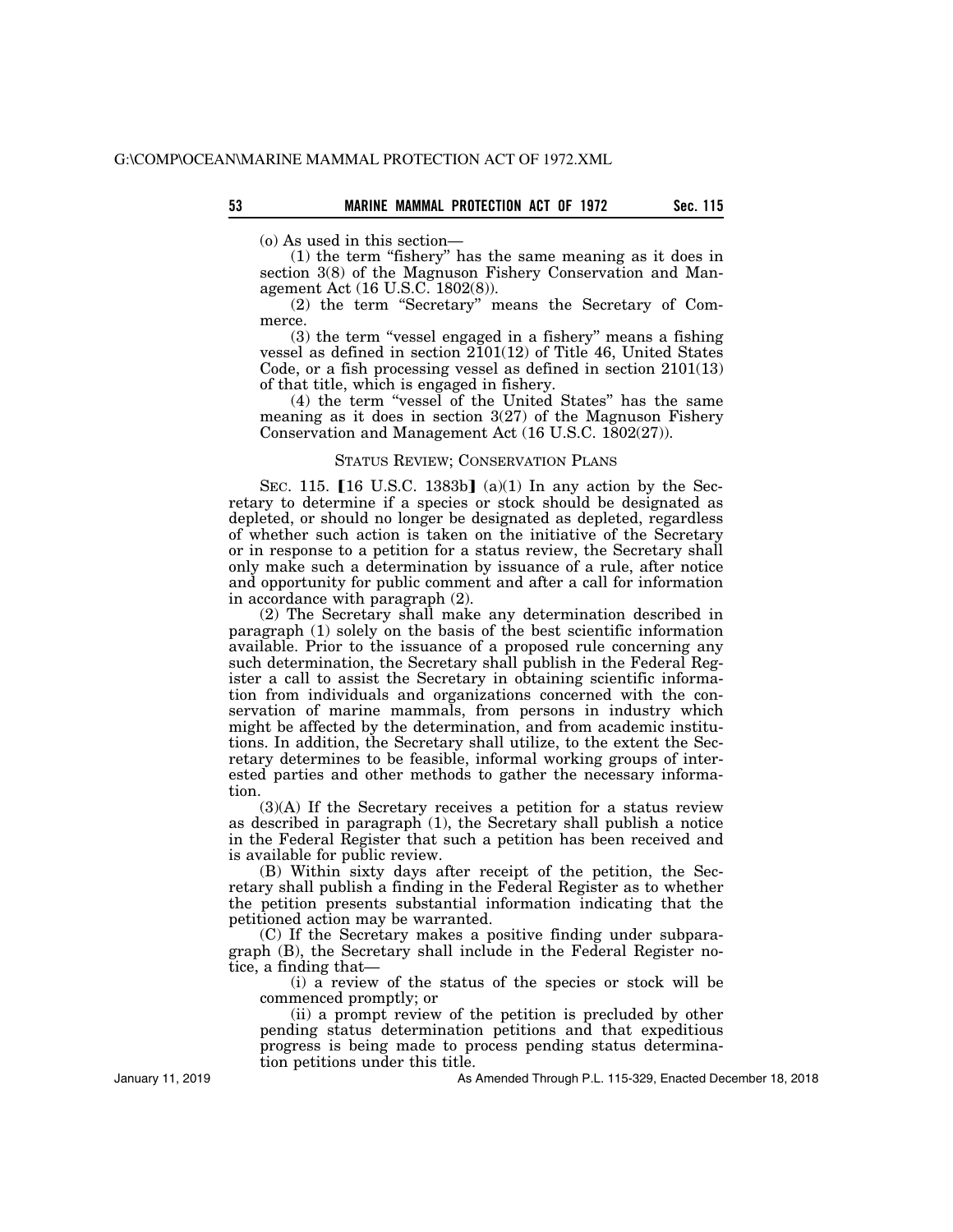## **Sec. 115 MARINE MAMMAL PROTECTION ACT OF 1972 54**

In no case after making a finding under this subparagraph shall the Secretary delay commencing a review of the status of a species or stock for more than one hundred and twenty days after receipt of the petition.

(D) No later than two hundred and ten days after the receipt of the petition, the Secretary shall publish in the Federal Register a proposed rule as to the status of the species or stock, along with the reasons underlying the proposed status determination. Persons shall have at least sixty days to submit comments on such a proposed rule.

(E) Not later than ninety days after the close of the comment period on a proposed rule issued under subparagraph (D), the Secretary shall issue a final rule on the status of the species or stock involved, along with the reasons for the status determination. If the Secretary finds with respect to such a proposed rule that there is substantial disagreement regarding the sufficiency or accuracy of the available information relevant to a status determination, the Secretary may delay the issuance of a final rule for a period of not more than six months for purposes of soliciting additional information.

(F) Notwithstanding subparagraphs (D) and (E) of this paragraph and section 553 of Title 5, United States Code, the Secretary may issue a final rule as to the status of a species or stock any time sixty or more days after a positive finding under subparagraph (B) if the Secretary determines there is substantial information available to warrant such final status determination and further delay would pose a significant risk to the well-being of any species or stock. Along with the final rule, the Secretary shall publish in the Federal Register detailed reasons for the expedited determination.

(b)(1) The Secretary shall prepare conservation plans—

(A) by December 31, 1989, for North Pacific fur seals;

(B) by December 31, 1990, for Steller sea lions; and

(C) as soon as possible, for any species or stock designated as depleted under this title, except that a conservation plan need not be prepared if the Secretary determines that it will not promote the conservation of the species or stock.

(2) Each plan shall have the purpose of conserving and restoring the species or stock to its optimum sustainable population. The Secretary shall model such plans on recovery plans required under section 4(f) of the Endangered Species Act of 1973 (16 U.S.C.  $1533(f)$ ).

(3) The Secretary shall act expeditiously to implement each conservation plan prepared under paragraph (1). Each year, the Secretary shall specify in the annual report prepared under section 103(f) of this title what measures have been taken to prepare and implement such plans.

(4) If the Secretary determines that a take reduction plan is necessary to reduce the incidental taking of marine mammals in the course of commercial fishing operations from a strategic stock, or for species or stocks which interact with a commercial fishery for which the Secretary has made a determination under section 118(f)(1), any conservation plan prepared under this subsection for

As Amended Through P.L. 115-329, Enacted December 18, 2018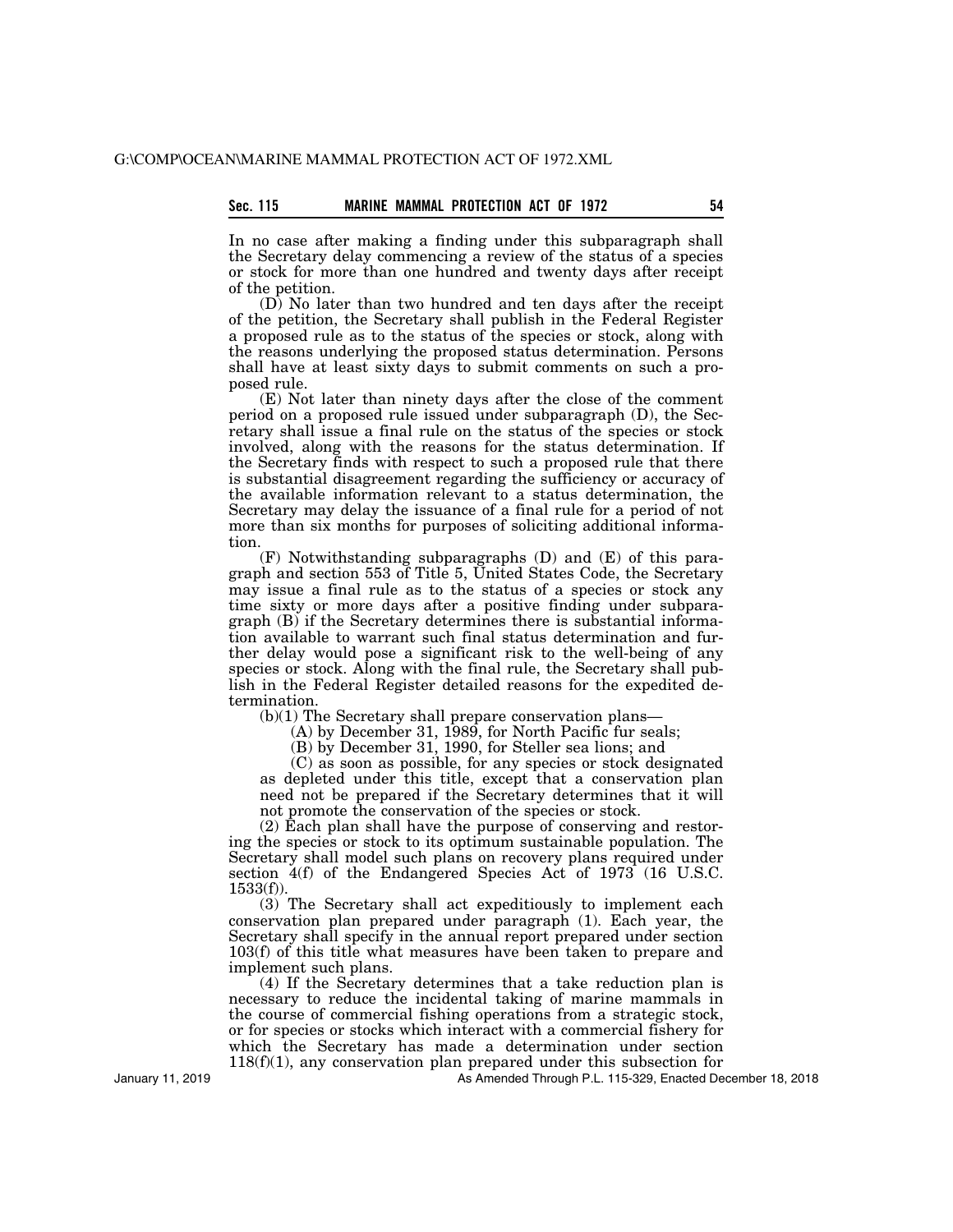such species or stock shall incorporate the take reduction plan required under section 118 for such species or stock.

# **SEC. 116. [16 U.S.C. 1384] AUTHORIZATION OF APPROPRIATIONS.**

(a) DEPARTMENT OF COMMERCE.—(1) There are authorized to be appropriated to the Department of Commerce, for purposes of carrying out its functions and responsibilities under this title (other than sections 117 and 118) and title IV, \$12,138,000 for fiscal year 1994, \$12,623,000 for fiscal year 1995, \$13,128,000 for fiscal year 1996, \$13,653,000 for fiscal year 1997, \$14,200,000 for fiscal year 1998, and \$14,768,000 for fiscal year 1999.

(2) There are authorized to be appropriated to the Department of Commerce, for purposes of carrying out sections 117 and 118, \$20,000,000 for each of the fiscal years 1994 through 1999.

(b) DEPARTMENT OF THE INTERIOR.—There are authorized to be appropriated to the Department of the Interior, for purposes of carrying out its functions and responsibilities under this title, \$8,000,000 for fiscal year 1994, \$8,600,000 for fiscal year 1995, \$9,000,000 for fiscal year 1996, \$9,400,000 for fiscal year 1997, \$9,900,000 for fiscal year 1998, and \$10,296,000 for fiscal year 1999.

## **SEC. 117. [16 U.S.C. 1386] STOCK ASSESSMENTS.**

(a) IN GENERAL.—Not later than August 1, 1994, the Secretary shall, in consultation with the appropriate regional scientific review group established under subsection (d), prepare a draft stock assessment for each marine mammal stock which occurs in waters under the jurisdiction of the United States. Each draft stock assessment, based on the best scientific information available, shall—

(1) describe the geographic range of the affected stock, including any seasonal or temporal variation in such range;

(2) provide for such stock the minimum population estimate, current and maximum net productivity rates, and current population trend, including a description of the information upon which these are based;

(3) estimate the annual human-caused mortality and serious injury of the stock by source and, for a strategic stock, other factors that may be causing a decline or impeding recovery of the stock, including effects on marine mammal habitat and prey;

(4) describe commercial fisheries that interact with the stock, including—

(A) the approximate number of vessels actively participating in each such fishery;

 $(\bar{B})$  the estimated level of incidental mortality and serious injury of the stock by each such fishery on an annual basis;

(C) seasonal or area differences in such incidental mortality or serious injury; and

(D) the rate, based on the appropriate standard unit of fishing effort, of such incidental mortality and serious injury, and an analysis stating whether such level is insignificant and is approaching a zero mortality and serious injury rate;

(5) categorize the status of the stock as one that either—

As Amended Through P.L. 115-329, Enacted December 18, 2018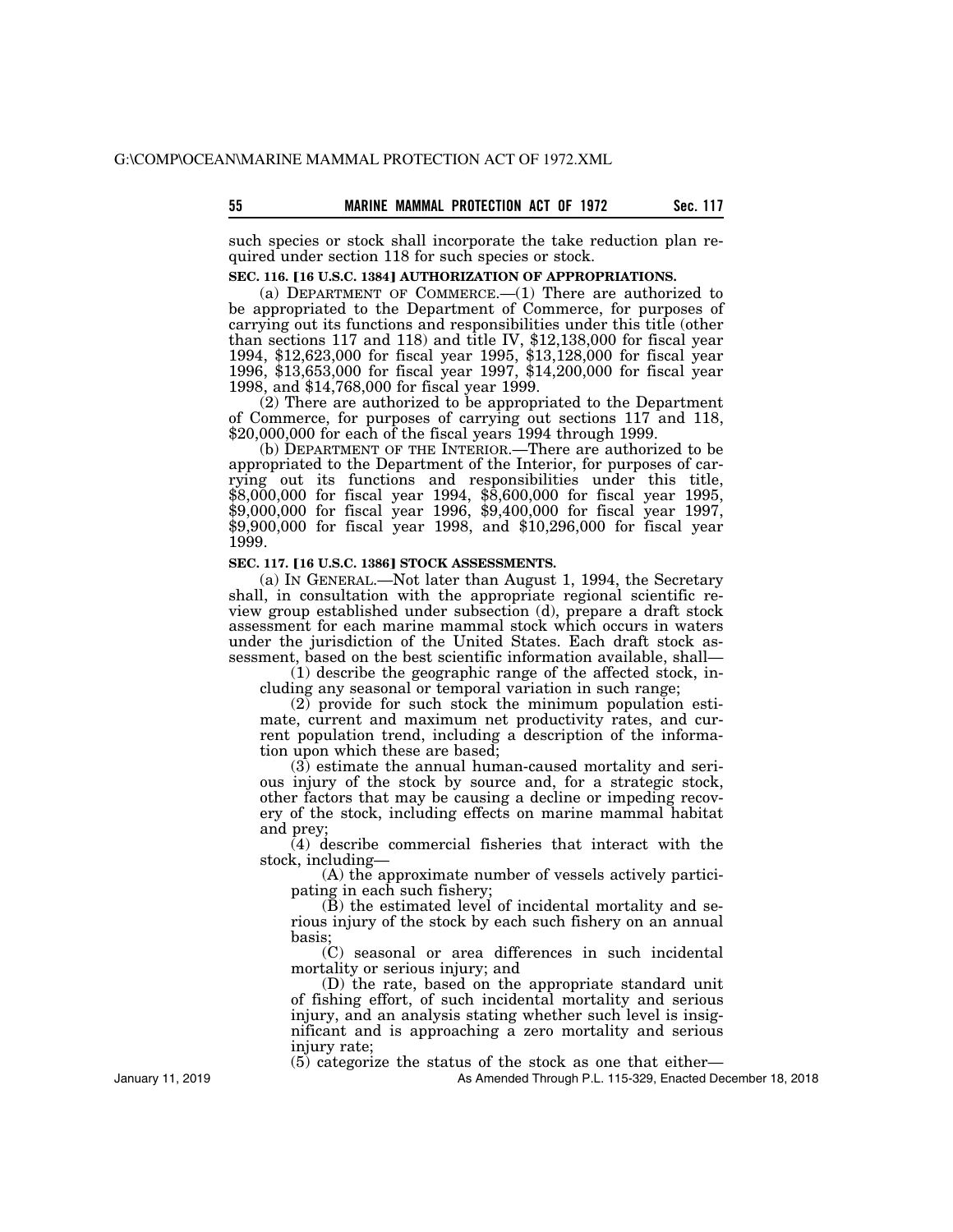| Sec. 117 | MARINE MAMMAL PROTECTION ACT OF 1972 |  | 56 |
|----------|--------------------------------------|--|----|
|----------|--------------------------------------|--|----|

(A) has a level of human-caused mortality and serious injury that is not likely to cause the stock to be reduced below its optimum sustainable population; or

(B) is a strategic stock, with a description of the reasons therefor; and

(6) estimate the potential biological removal level for the stock, describing the information used to calculate it, including the recovery factor.

(b) PUBLIC COMMENT.—(1) The Secretary shall publish in the Federal Register a notice of the availability of a draft stock assessment or any revision thereof and provide an opportunity for public review and comment during a period of 90 days. Such notice shall include a summary of the assessment and a list of the sources of information or published reports upon which the assessment is based.

(2) Subsequent to the notice of availability required under paragraph (1), if requested by a person to which section 101(b) applies, the Secretary shall conduct a proceeding on the record prior to publishing a final stock assessment or any revision thereof for any stock subject to taking under section 101(b).

(3) After consideration of the best scientific information available, the advice of the appropriate regional scientific review group established under subsection (d), and the comments of the general public, the Secretary shall publish in the Federal Register a notice of availability and a summary of the final stock assessment or any revision thereof, not later than 90 days after—

(A) the close of the public comment period on a draft stock assessment or revision thereof; or

(B) final action on an agency proceeding pursuant to paragraph (2).

 $\rm\tilde{c})$  REVIEW AND REVISION.— $(1)$  The Secretary shall review stock assessments in accordance with this subsection—

(A) at least annually for stocks which are specified as strategic stocks;

(B) at least annually for stocks for which significant new information is available; and

(C) at least once every 3 years for all other stocks.

(2) If the review under paragraph (1) indicates that the status of the stock has changed or can be more accurately determined, the Secretary shall revise the stock assessment in accordance with subsection  $(b)$ .

(d) REGIONAL SCIENTIFIC REVIEW GROUPS.—(1) Not later than 60 days after the date of enactment of this section, the Secretary of Commerce shall, in consultation with the Secretary of the Interior (with respect to marine mammals under that Secretary's jurisdiction), the Marine Mammal Commission, the Governors of affected adjacent coastal States, regional fishery and wildlife management authorities, Alaska Native organizations and Indian tribes, and environmental and fishery groups, establish three independent regional scientific review groups representing Alaska, the Pacific Coast (including Hawaii), and the Atlantic Coast (including the Gulf of Mexico), consisting of individuals with expertise in marine mammal biology and ecology, population dynamics and modeling, commercial fishing technology and practices, and stocks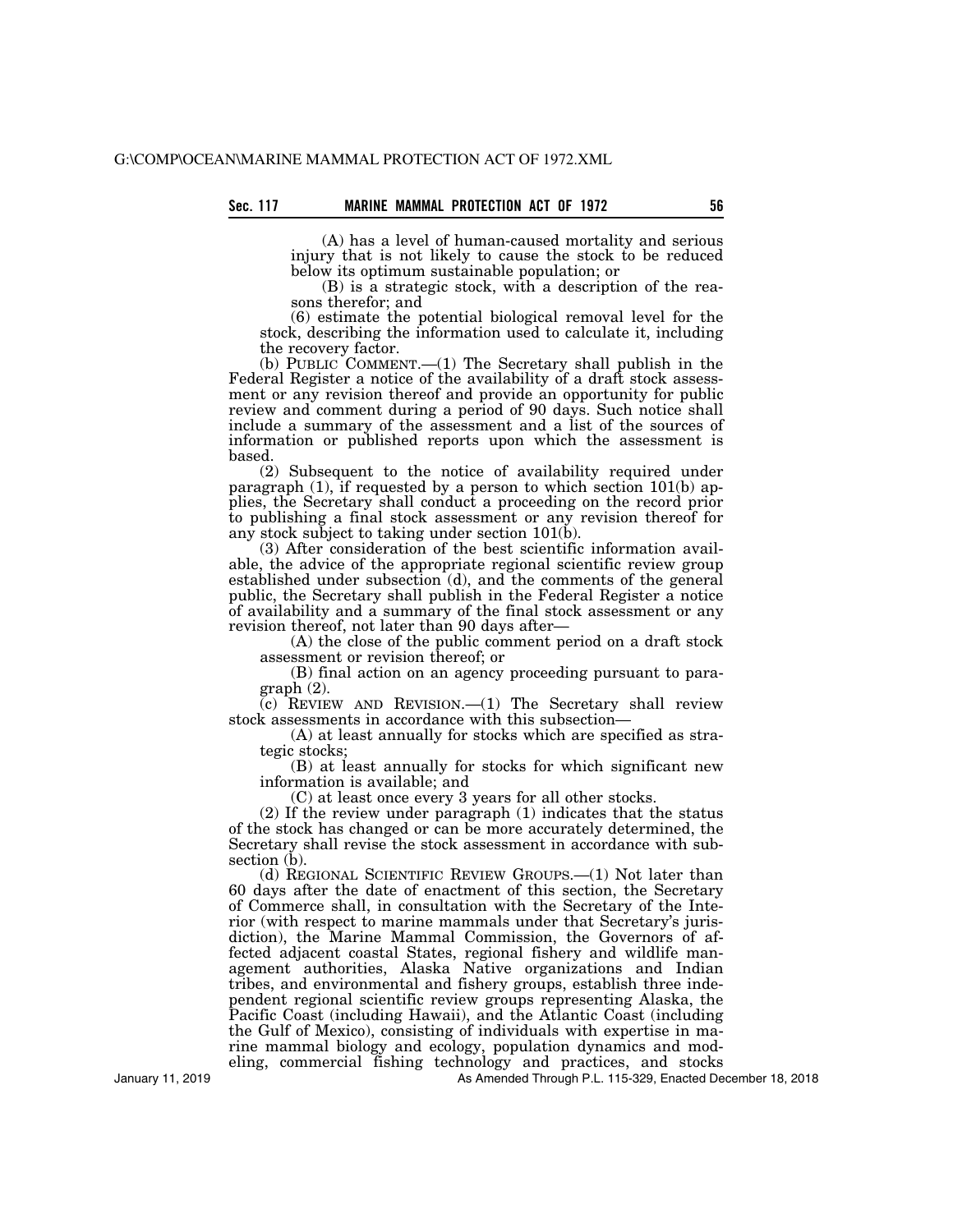taken under section 101(b). The Secretary of Commerce shall, to the maximum extent practicable, attempt to achieve a balanced representation of viewpoints among the individuals on each regional scientific review group. The regional scientific review groups shall advise the Secretary on—

(A) population estimates and the population status and trends of such stocks;

(B) uncertainties and research needed regarding stock separation, abundance, or trends, and factors affecting the distribution, size, or productivity of the stock;

(C) uncertainties and research needed regarding the species, number, ages, gender, and reproductive status of marine mammals;

(D) research needed to identify modifications in fishing gear and practices likely to reduce the incidental mortality and serious injury of marine mammals in commercial fishing operations;

(E) the actual, expected, or potential impacts of habitat destruction, including marine pollution and natural environmental change, on specific marine mammal species or stocks, and for strategic stocks, appropriate conservation or management measures to alleviate any such impacts; and

(F) any other issue which the Secretary or the groups consider appropriate.

(2) The scientific review groups established under this subsection shall not be subject to the Federal Advisory Committee Act (5 App. U.S.C.).

(3) Members of the scientific review groups shall serve without compensation, but may be reimbursed by the Secretary, upon request, for reasonable travel costs and expenses incurred in performing their obligations.

(4) The Secretary may appoint or reappoint individuals to the regional scientific review groups under paragraph (1) as needed.

 $(e)$  EFFECT ON SECTION 101(b).—This section shall not affect or otherwise modify the provisions of section 101(b).

#### **SEC. 118. [16 U.S.C. 1387] TAKING OF MARINE MAMMALS INCIDENTAL TO COMMERCIAL FISHING OPERATIONS.**

(a) IN GENERAL.—(1) Effective on the date of enactment of this section, and except as provided in section 114 and in paragraphs (2), (3), and (4) of this subsection, the provisions of this section shall govern the incidental taking of marine mammals in the course of commercial fishing operations by persons using vessels of the United States or vessels which have valid fishing permits issued by the Secretary in accordance with section  $204(b)$  of the Magnuson Fishery Conservation and Management Act (16 U.S.C.  $1824(b)$ ). In any event it shall be the immediate goal that the incidental mortality or serious injury of marine mammals occurring in the course of commercial fishing operations be reduced to insignificant levels approaching a zero mortality and serious injury rate within 7 years after the date of enactment of this section.

(2) In the case of the incidental taking of marine mammals from species or stocks designated under this Act as depleted on the basis of their listing as threatened species or endangered species

As Amended Through P.L. 115-329, Enacted December 18, 2018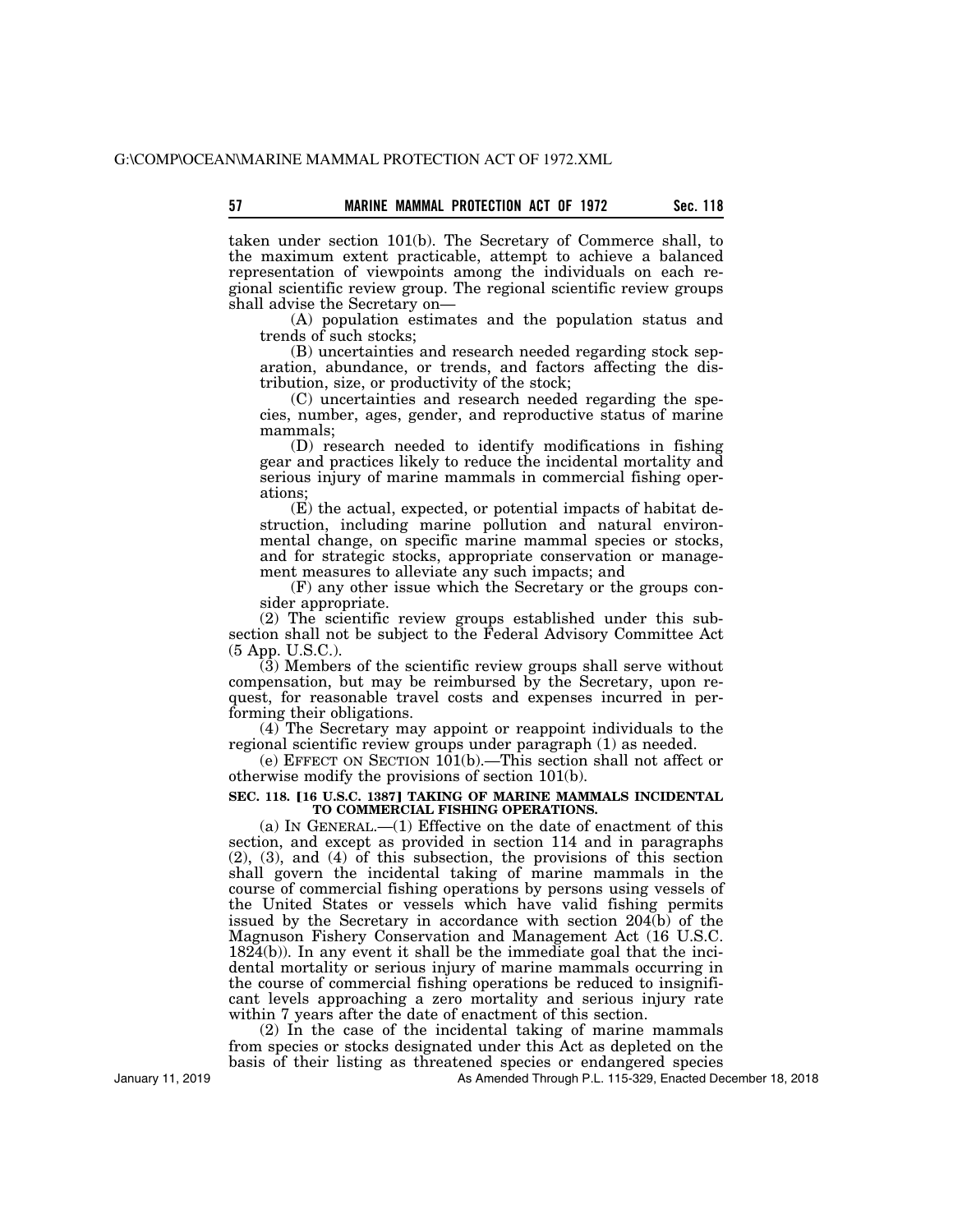under the Endangered Species Act of 1973 (16 U.S.C. 1531 et seq.), both this section and section  $101(a)(5)(E)$  of this Act shall apply.

(3) Sections 104(h) and title III, and not this section, shall govern the taking of marine mammals in the course of commercial purse seine fishing for yellowfin tuna in the eastern tropical Pacific Ocean.

(4) This section shall not govern the incidental taking of California sea otters and shall not be deemed to amend or repeal the Act of November 7, 1986 (Public Law 99–625; 100 Stat. 3500).

 $(5)$  Except as provided in section 101 $(c)$ , the intentional lethal take of any marine mammal in the course of commercial fishing operations is prohibited.

(6) Sections 103 and 104 shall not apply to the incidental taking of marine mammals under the authority of this section.

(b) ZERO MORTALITY RATE GOAL. $-(1)$  Commercial fisheries shall reduce incidental mortality and serious injury of marine mammals to insignificant levels approaching a zero mortality and serious injury rate within 7 years after the date of enactment of this section.

(2) Fisheries which maintain insignificant serious injury and mortality levels approaching a zero rate shall not be required to further reduce their mortality and serious injury rates.

(3) Three years after such date of enactment, the Secretary shall review the progress of all commercial fisheries, by fishery, toward reducing incidental mortality and serious injury to insignificant levels approaching a zero rate. The Secretary shall submit to the Committee on Commerce, Science, and Transportation of the Senate and the Committee on Merchant Marine and Fisheries 16 of the House of Representatives a report setting forth the results of such review within 1 year after commencement of the review. The Secretary shall note any commercial fishery for which additional information is required to accurately assess the level of incidental mortality and serious injury of marine mammals in the fishery.

(4) If the Secretary determines after review under paragraph (3) that the rate of incidental mortality and serious injury of marine mammals in a commercial fishery is not consistent with paragraph (1), then the Secretary shall take appropriate action under subsection (f).

(c) REGISTRATION AND AUTHORIZATION.—(1) The Secretary shall, within 90 days after the date of enactment of this section—

(A) publish in the Federal Register for public comment, for a period of not less than 90 days, any necessary changes to the Secretary's list of commercial fisheries published under section 114(b)(1) and which is in existence on March 31, 1994 (along with an explanation of such changes and a statement describing the marine mammal stocks interacting with, and the approximate number of vessels or persons actively involved in, each such fishery), with respect to commercial fisheries that have—

January 11, 2019

<sup>16</sup>The Committee on Merchant Marine and Fisheries of the House of Representatives was abolished by House Resolution No. 6, One Hundred Fourth Congress, Jan. 4, 1995. The former<br>jurisdiction of such committee is divided among the Committee on Resources, the Committee<br>on Transportation and Infrastructure, and Representatives.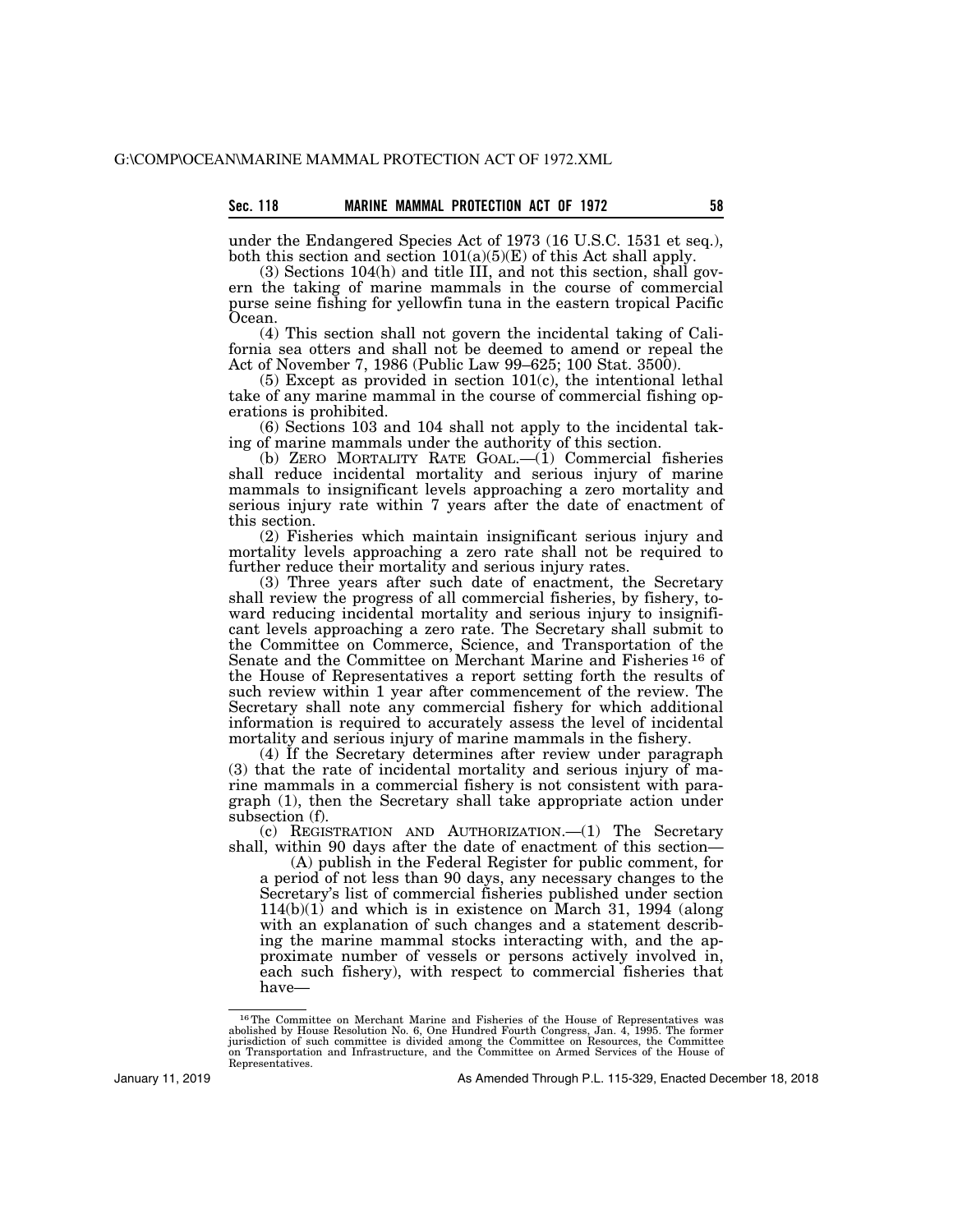(i) frequent incidental mortality and serious injury of marine mammals;

(ii) occasional incidental mortality and serious injury of marine mammals; or

(iii) a remote likelihood of or no known incidental mortality or serious injury of marine mammals;

(B) after the close of the period for such public comment, publish in the Federal Register a revised list of commercial fisheries and an update of information required by subparagraph (A), together with a summary of the provisions of this section and information sufficient to advise vessel owners on how to obtain an authorization and otherwise comply with the requirements of this section; and

(C) at least once each year thereafter, and at such other times as the Secretary considers appropriate, reexamine, based on information gathered under this Act and other relevant sources and after notice and opportunity for public comment, the classification of commercial fisheries and other determinations required under subparagraph (A) and publish in the Federal Register any necessary changes.

 $(2)(A)$  An authorization shall be granted by the Secretary in accordance with this section for a vessel engaged in a commercial fishery listed under paragraph  $(1)(A)$  (i) or (ii), upon receipt by the Secretary of a completed registration form providing the name of the vessel owner and operator, the name and description of the vessel, the fisheries in which it will be engaged, the approximate time, duration, and location of such fishery operations, and the general type and nature of use of the fishing gear and techniques used. Such information shall be in a readily usable format that can be efficiently entered into and utilized by an automated or computerized data processing system. A decal or other physical evidence that the authorization is current and valid shall be issued by the Secretary at the time an authorization is granted, and so long as the authorization remains current and valid, shall be reissued annually thereafter.

(B) No authorization may be granted under this section to the owner of a vessel unless such vessel—

(i) is a vessel of the United States; or

(ii) has a valid fishing permit issued by the Secretary in accordance with section 204(b) of the Magnuson Fishery Conservation and Management Act (16 U.S.C. 1824(b)).

(C) Except as provided in subsection (a), an authorization granted under this section shall allow the incidental taking of all species and stocks of marine mammals to which this Act applies.

(3)(A) An owner of a vessel engaged in any fishery listed under paragraph  $(1)(A)$  (i) or (ii) shall, in order to engage in the lawful incidental taking of marine mammals in a commercial fishery—

(i) have registered as required under paragraph  $(2)$  with the Secretary in order to obtain for each such vessel owned and used in the fishery an authorization for the purpose of incidentally taking marine mammals in accordance with this section, except that owners of vessels holding valid certificates of exemption under section 114 are deemed to have registered for

As Amended Through P.L. 115-329, Enacted December 18, 2018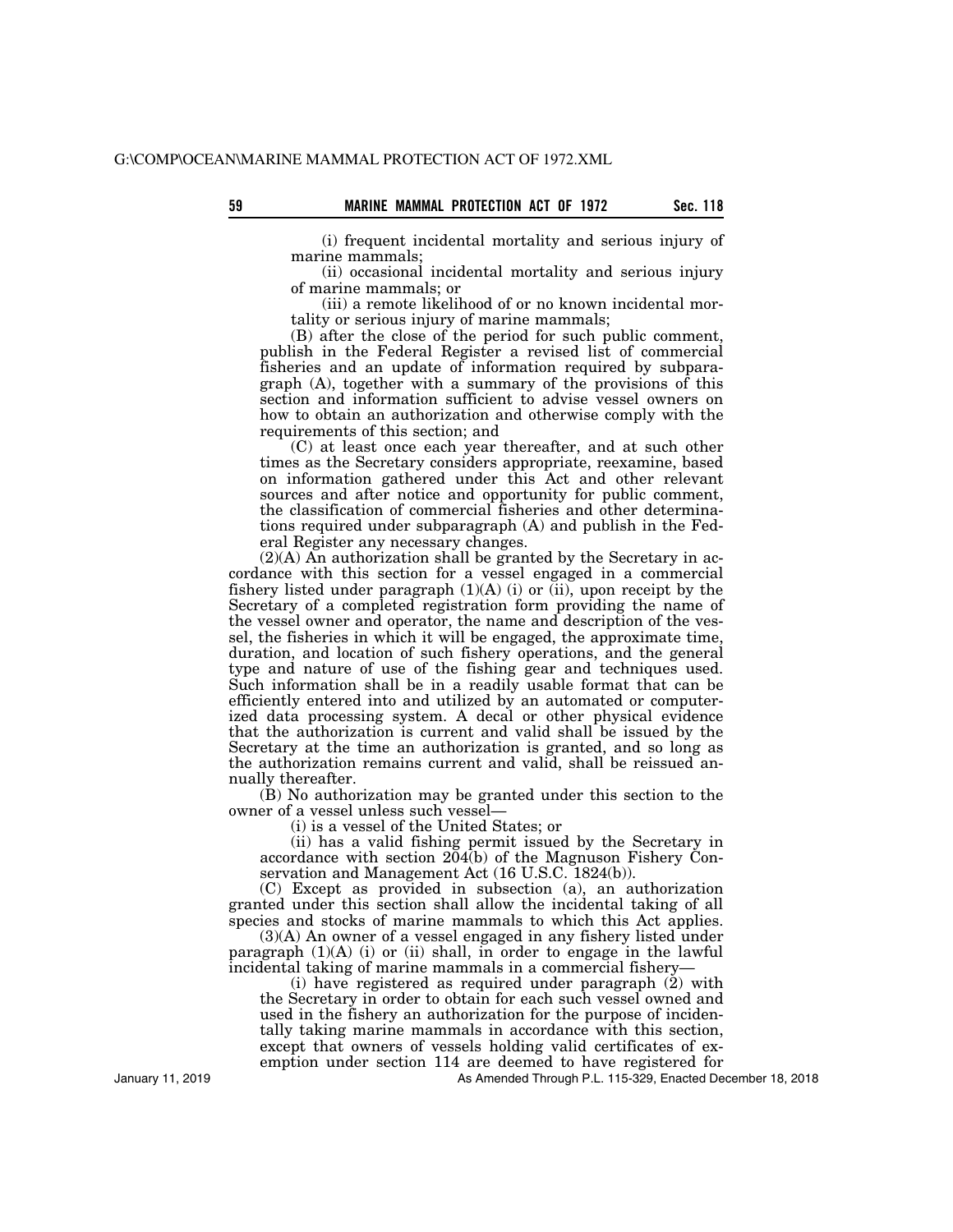purposes of this subsection for the period during which such exemption is valid;

(ii) ensure that a decal or such other physical evidence of a current and valid authorization as the Secretary may require is displayed on or is in the possession of the master of each such vessel;

(iii) report as required by subsection (e); and

(iv) comply with any applicable take reduction plan and emergency regulations issued under this section.

(B) Any owner of a vessel receiving an authorization under this section for any fishery listed under paragraph (1)(A) (i) or (ii) shall, as a condition of that authorization, take on board an observer if requested to do so by the Secretary.

(C) An owner of a vessel engaged in a fishery listed under paragraph  $(1)(A)$  (i) or (ii) who-

(i) fails to obtain from the Secretary an authorization for such vessel under this section;

(ii) fails to maintain a current and valid authorization for such vessel; or

(iii) fails to ensure that a decal or other physical evidence of such authorization issued by the Secretary is displayed on or is in possession of the master of the vessel,

and the master of any such vessel engaged in such fishery, shall be deemed to have violated this title, and for violations of clauses (i) and (ii) shall be subject to the penalties of this title, and for violations of clause (iii) shall be subject to a fine of not more than \$100 for each offense.

(D) If the owner of a vessel has obtained and maintains a current and valid authorization from the Secretary under this section and meets the requirements set forth in this section, including compliance with any regulations to implement a take reduction plan under this section, the owner of such vessel, and the master and crew members of the vessel, shall not be subject to the penalties set forth in this title for the incidental taking of marine mammals while such vessel is engaged in a fishery to which the authorization applies.

(E) Each owner of a vessel engaged in any fishery not listed under paragraph  $(1)(A)$  (i) or (ii), and the master and crew members of such a vessel, shall not be subject to the penalties set forth in this title for the incidental taking of marine mammals if such owner reports to the Secretary, in the form and manner required under subsection (e), instances of incidental mortality or injury of marine mammals in the course of that fishery.

(4)(A) The Secretary shall suspend or revoke an authorization granted under this section and shall not issue a decal or other physical evidence of the authorization for any vessel until the owner of such vessel complies with the reporting requirements under subsection (e) and such requirements to take on board an observer under paragraph (3)(B) as are applicable to such vessel. Previous failure to comply with the requirements of section 114 shall not bar authorization under this section for an owner who complies with the requirements of this section.

(B) The Secretary may suspend or revoke an authorization granted under this subsection, and may not issue a decal or other

As Amended Through P.L. 115-329, Enacted December 18, 2018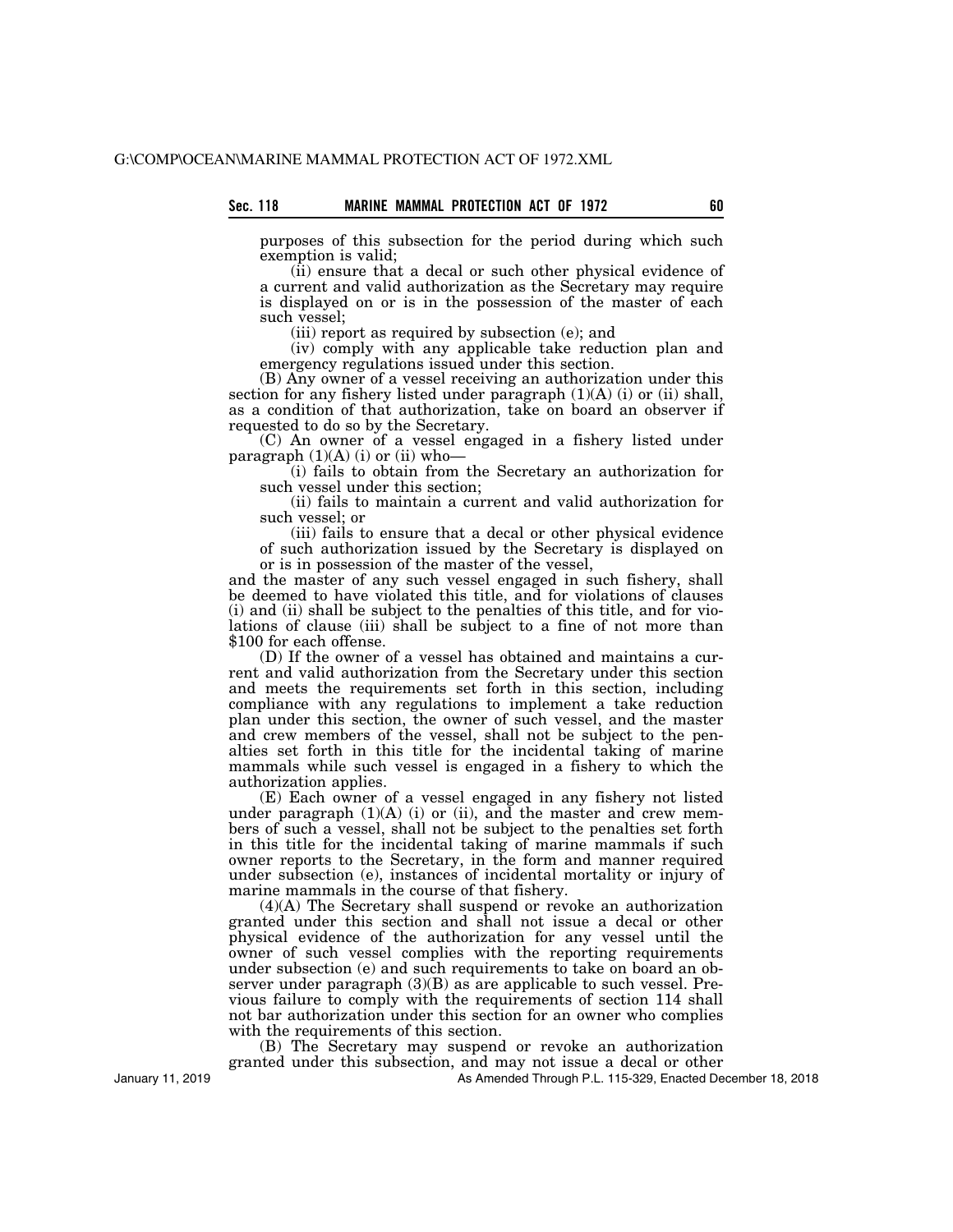physical evidence of the authorization for any vessel which fails to comply with a take reduction plan or emergency regulations issued under this section.

(C) The owner and master of a vessel which fails to comply with a take reduction plan shall be subject to the penalties of sections 105 and 107, and may be subject to section 106.

(5)(A) The Secretary shall develop, in consultation with the appropriate States, affected Regional Fishery Management Councils, and other interested persons, the means by which the granting and administration of authorizations under this section shall be integrated and coordinated, to the maximum extent practicable, with existing fishery licenses, registrations, and related programs.

(B) The Secretary shall utilize newspapers of general circulation, fishery trade associations, electronic media, and other means of advising commercial fishermen of the provisions of this section and the means by which they can comply with its requirements.

(C) The Secretary is authorized to charge a fee for the granting of an authorization under this section. The level of fees charged under this subparagraph shall not exceed the administrative costs incurred in granting an authorization. Fees collected under this subparagraph shall be available to the Under Secretary of Commerce for Oceans and Atmosphere for expenses incurred in the granting and administration of authorizations under this section.

(d) MONITORING OF INCIDENTAL TAKES.—(1) The Secretary shall establish a program to monitor incidental mortality and serious injury of marine mammals during the course of commercial fishing operations. The purposes of the monitoring program shall be to—

(A) obtain statistically reliable estimates of incidental mortality and serious injury;

(B) determine the reliability of reports of incidental mortality and serious injury under subsection (e); and

(C) identify changes in fishing methods or technology that may increase or decrease incidental mortality and serious injury.

(2) Pursuant to paragraph (1), the Secretary may place observers on board vessels as necessary, subject to the provisions of this section. Observers may, among other tasks—

(A) record incidental mortality and injury, or by catch of other nontarget species;

(B) record numbers of marine mammals sighted; and

(C) perform other scientific investigations.

(3) In determining the distribution of observers among commercial fisheries and vessels within a fishery, the Secretary shall be guided by the following standards:

(A) The requirement to obtain statistically reliable information.

(B) The requirement that assignment of observers is fair and equitable among fisheries and among vessels in a fishery.

(C) The requirement that no individual person or vessel, or group of persons or vessels, be subject to excessive or overly burdensome observer coverage.

(D) To the extent practicable, the need to minimize costs and avoid duplication.

January 11, 2019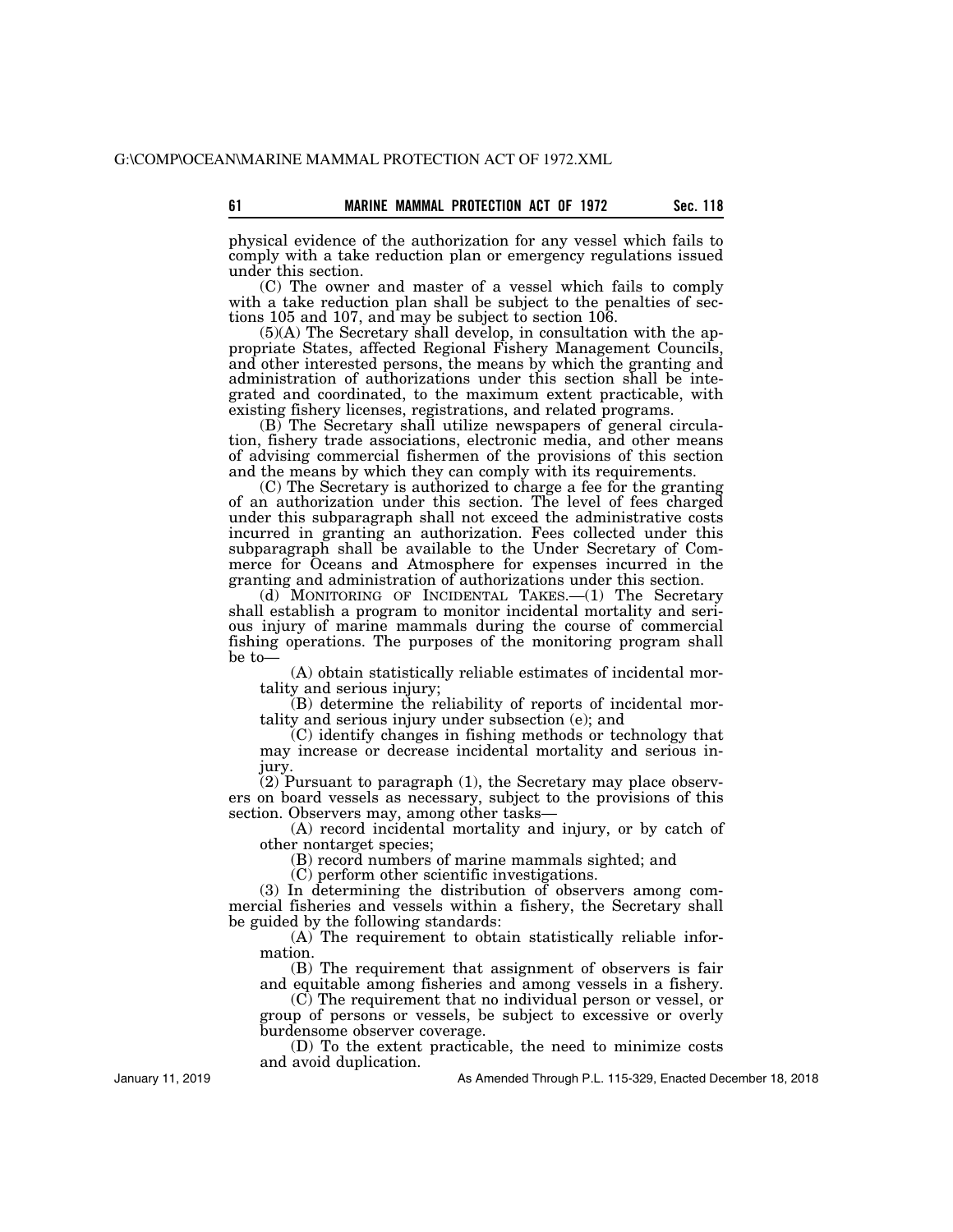(4) To the extent practicable, the Secretary shall allocate observers among commercial fisheries in accordance with the following priority:

(A) The highest priority for allocation shall be for commercial fisheries that have incidental mortality or serious injury of marine mammals from stocks listed as endangered species or threatened species under the Endangered Species Act of 1973 (16 U.S.C. 1531 et seq.).

(B) The second highest priority for allocation shall be for commercial fisheries that have incidental mortality and serious injury of marine mammals from strategic stocks.

(C) The third highest priority for allocation shall be for commercial fisheries that have incidental mortality or serious injury of marine mammals from stocks for which the level of incidental mortality and serious injury is uncertain.

(5) The Secretary may establish an alternative observer program to provide statistically reliable information on the species and number of marine mammals incidentally taken in the course of commercial fishing operations. The alternative observer program may include direct observation of fishing activities from vessels, airplanes, or points on shore.

(6) The Secretary is not required to place an observer on a vessel in a fishery if the Secretary finds that—

(A) in a situation in which harvesting vessels are delivering fish to a processing vessel and the catch is not taken on board the harvesting vessel, statistically reliable information can be obtained from an observer on board the processing vessel to which the fish are delivered;

(B) the facilities on a vessel for quartering of an observer, or for carrying out observer functions, are so inadequate or unsafe that the health or safety of the observer or the safe operation of the vessel would be jeopardized; or

(C) for reasons beyond the control of the Secretary, an observer is not available.

(7) The Secretary may, with the consent of the vessel owner, station an observer on board a vessel engaged in a fishery not listed under subsection  $(c)(1)(A)$  (i) or (ii).

(8) Any proprietary information collected under this subsection shall be confidential and shall not be disclosed except—

(A) to Federal employees whose duties require access to such information;

(B) to State or tribal employees pursuant to an agreement with the Secretary that prevents public disclosure of the identity or business of any person;

(C) when required by court order; or

(D) in the case of scientific information involving fisheries, to employees of Regional Fishery Management Councils who are responsible for fishery management plan development and monitoring.

(9) The Secretary shall prescribe such procedures as may be necessary to preserve such confidentiality, except that the Secretary shall release or make public upon request any such information in aggregate, summary, or other form which does not directly or indirectly disclose the identity or business of any person.

As Amended Through P.L. 115-329, Enacted December 18, 2018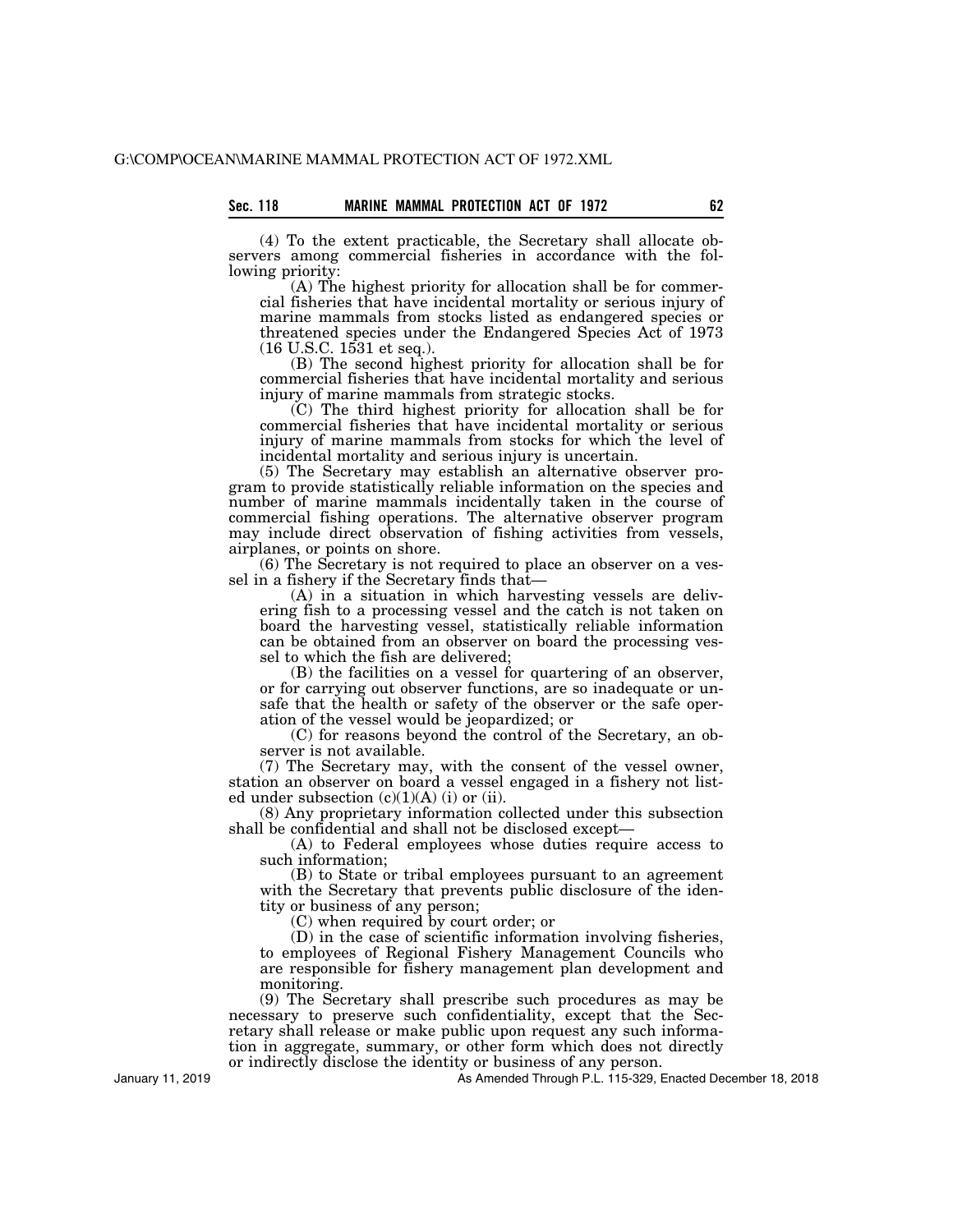(e) REPORTING REQUIREMENT.—The owner or operator of a commercial fishing vessel subject to this Act shall report all incidental mortality and injury of marine mammals in the course of commercial fishing operations to the Secretary by mail or other means acceptable to the Secretary within 48 hours after the end of each fishing trip on a standard postage-paid form to be developed by the Secretary under this section. Such form shall be capable of being readily entered into and usable by an automated or computerized data processing system and shall require the vessel owner or operator to provide the following:

(1) The vessel name, and Federal, State, or tribal registration numbers of the registered vessel.

(2) The name and address of the vessel owner or operator.

(3) The name and description of the fishery.

(4) The species of each marine mammal incidentally killed or injured, and the date, time, and approximate geographic location of such occurrence.

(f) TAKE REDUCTION PLANS.—(1) The Secretary shall develop and implement a take reduction plan designed to assist in the recovery or prevent the depletion of each strategic stock which interacts with a commercial fishery listed under subsection  $(c)(1)(A)$  (i) or (ii), and may develop and implement such a plan for any other marine mammal stocks which interact with a commercial fishery listed under subsection  $(c)(1)(A)(i)$  which the Secretary determines, after notice and opportunity for public comment, has a high level of mortality and serious injury across a number of such marine mammal stocks.

(2) The immediate goal of a take reduction plan for a strategic stock shall be to reduce, within 6 months of its implementation, the incidental mortality or serious injury of marine mammals incidentally taken in the course of commercial fishing operations to levels less than the potential biological removal level established for that stock under section 117. The long-term goal of the plan shall be to reduce, within 5 years of its implementation, the incidental mortality or serious injury of marine mammals incidentally taken in the course of commercial fishing operations to insignificant levels approaching a zero mortality and serious injury rate, taking into account the economics of the fishery, the availability of existing technology, and existing State or regional fishery management plans.

(3) If there is insufficient funding available to develop and implement a take reduction plan for all such stocks that interact with commercial fisheries listed under subsection  $(c)(1)(A)$  (i) or (ii), the Secretary shall give highest priority to the development and implementation of take reduction plans for species or stocks whose level of incidental mortality and serious injury exceeds the potential biological removal level, those that have a small population size, and those which are declining most rapidly.

(4) Each take reduction plan shall include—

(A) a review of the information in the final stock assessment published under section 117(b) and any substantial new information;

(B) an estimate of the total number and, if possible, age and gender, of animals from the stock that are being inciden-

As Amended Through P.L. 115-329, Enacted December 18, 2018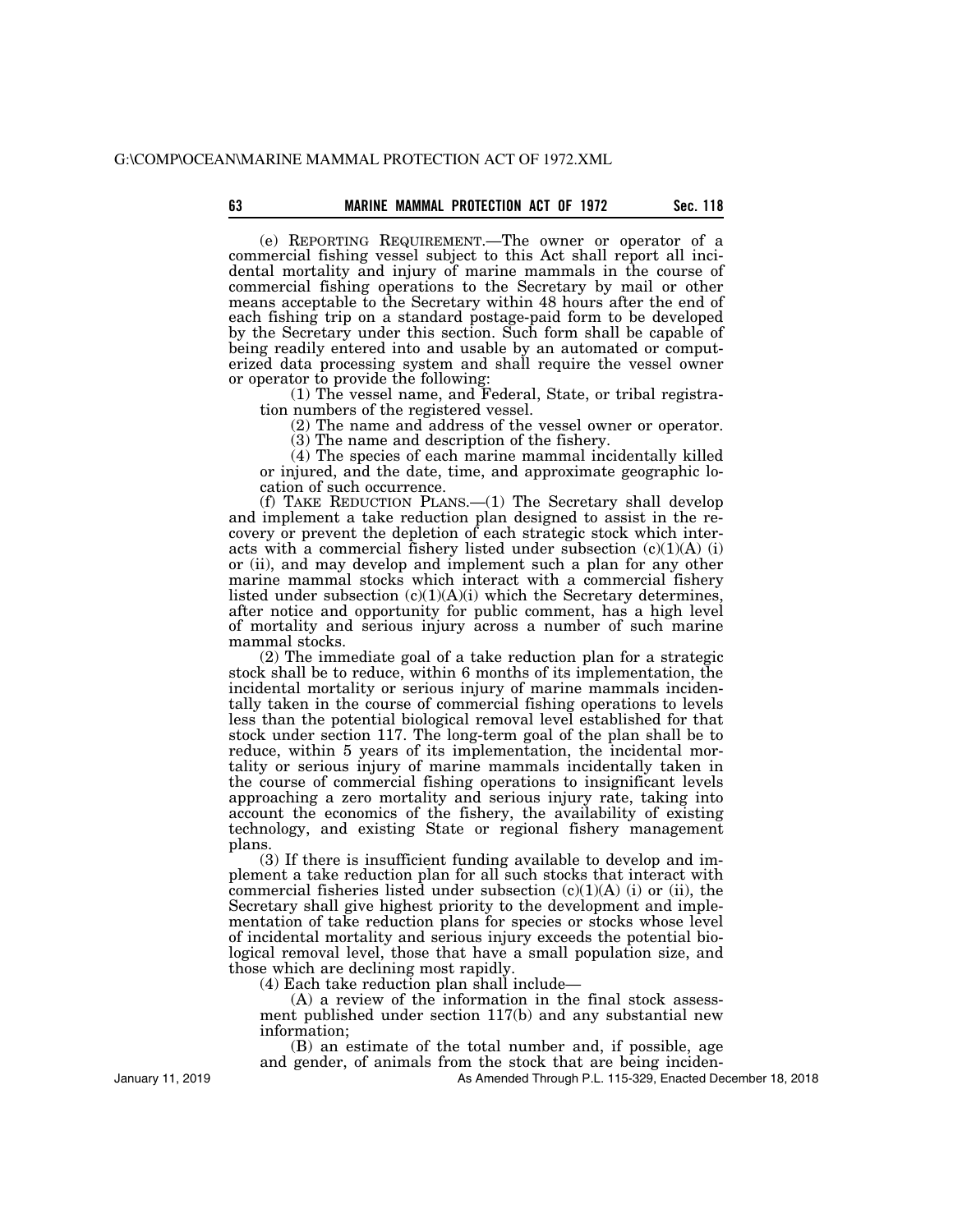tally lethally taken or seriously injured each year during the course of commercial fishing operations, by fishery;

(C) recommended regulatory or voluntary measures for the reduction of incidental mortality and serious injury; <sup>17</sup>

(D) recommended dates for achieving the specific objectives of the plan.

(5)(A) For any stock in which incidental mortality and serious injury from commercial fisheries exceeds the potential biological removal level established under section 117, the plan shall include measures the Secretary expects will reduce, within 6 months of the plan's implementation, such mortality and serious injury to a level below the potential biological removal level.

(B) For any stock in which human-caused mortality and serious injury exceeds the potential biological removal level, other than a stock to which subparagraph (A) applies, the plan shall include measures the Secretary expects will reduce, to the maximum extent practicable within 6 months of the plan's implementation, the incidental mortality and serious injury by such commercial fisheries from that stock. For purposes of this subparagraph, the term "maximum extent practicable" means to the lowest level that is feasible for such fisheries within the 6-month period.

(6)(A) At the earliest possible time (not later than 30 days) after the Secretary issues a final stock assessment under section 117(b) for a strategic stock, the Secretary shall, and for stocks that interact with a fishery listed under subsection  $(c)(1)(A)(i)$  for which the Secretary has made a determination under paragraph (1), the Secretary may—

(i) establish a take reduction team for such stock and appoint the members of such team in accordance with subparagraph (C); and

(ii) publish in the Federal Register a notice of the team's establishment, the names of the team's appointed members, the full geographic range of such stock, and a list of all commercial fisheries that cause incidental mortality and serious injury of marine mammals from such stock.

(B) The Secretary may request a take reduction team to address a stock that extends over one or more regions or fisheries, or multiple stocks within a region or fishery, if the Secretary determines that doing so would facilitate the development and implementation of plans required under this subsection.

(C) Members of take reduction teams shall have expertise regarding the conservation or biology of the marine mammal species which the take reduction plan will address, or the fishing practices which result in the incidental mortality and serious injury of such species. Members shall include representatives of Federal agencies, each coastal State which has fisheries which interact with the species or stock, appropriate Regional Fishery Management Councils, interstate fisheries commissions, academic and scientific organizations, environmental groups, all commercial and recreational fisheries groups and gear types which incidentally take the species or stock, Alaska Native organizations or Indian tribal organizations,

<sup>17</sup>Probably should be ''injury; and''. See section 11 of the Marine Mammal Protection Act Amendments of 1994 (P.L. 103–238, 108 Stat. 546).

As Amended Through P.L. 115-329, Enacted December 18, 2018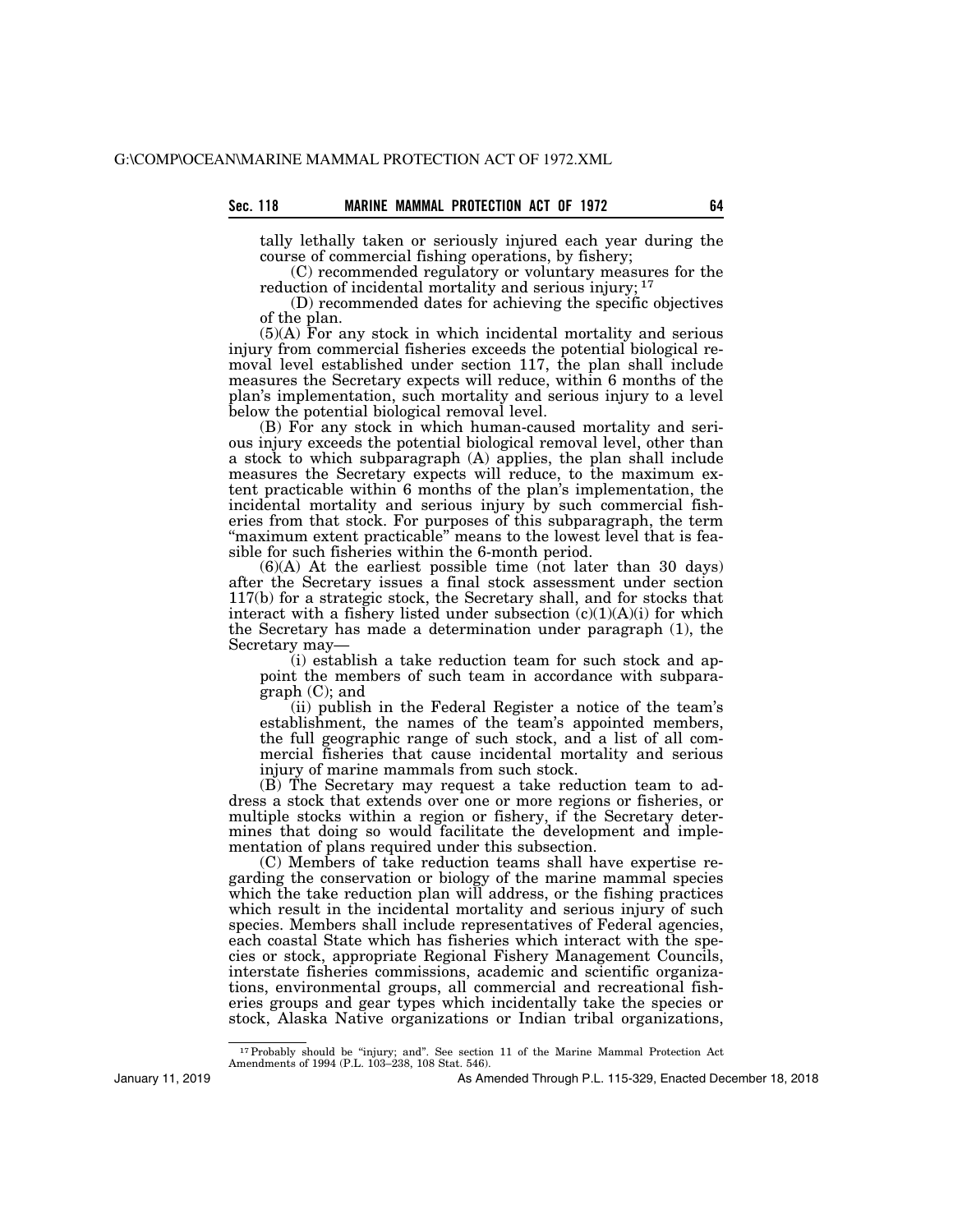and others as the Secretary deems appropriate. Take reduction teams shall, to the maximum extent practicable, consist of an equitable balance among representatives of resource user interests and nonuser interests.

(D) Take reduction teams shall not be subject to the Federal Advisory Committee Act (5 App. U.S.C.). Meetings of take reduction teams shall be open to the public, and prior notice of meetings shall be made public in a timely fashion.

(E) Members of take reduction teams shall serve without compensation, but may be reimbursed by the Secretary, upon request, for reasonable travel costs and expenses incurred in performing their duties as members of the team.

(7) Where the human-caused mortality and serious injury from a strategic stock is estimated to be equal to or greater than the potential biological removal level established under section 117 for such stock and such stock interacts with a fishery listed under subsection  $(c)(1)(A)$  (i) or (ii), the following procedures shall apply in the development of the take reduction plan for the stock:

 $(A)(i)$  Not later than 6 months after the date of establishment of a take reduction team for the stock, the team shall submit a draft take reduction plan for such stock to the Secretary, consistent with the other provisions of this section.

(ii) Such draft take reduction plan shall be developed by consensus. In the event consensus cannot be reached, the team shall advise the Secretary in writing on the range of possibilities considered by the team, and the views of both the majority and minority.

(B)(i) The Secretary shall take the draft take reduction plan into consideration and, not later than 60 days after the submission of the draft plan by the team, the Secretary shall publish in the Federal Register the plan proposed by the team, any changes proposed by the Secretary with an explanation of the reasons therefor, and proposed regulations to implement such plan, for public review and comment during a period of not to exceed 90 days.

(ii) In the event that the take reduction team does not submit a draft plan to the Secretary within 6 months, the Secretary shall, not later than 8 months after the establishment of the team, publish in the Federal Register a proposed take reduction plan and implementing regulations, for public review and comment during a period of not to exceed 90 days.

(C) Not later than 60 days after the close of the comment period required under subparagraph (B), the Secretary shall issue a final take reduction plan and implementing regulations, consistent with the other provisions of this section.

(D) The Secretary shall, during a period of 30 days after publication of a final take reduction plan, utilize newspapers of general circulation, fishery trade associations, electronic media, and other means of advising commercial fishermen of the requirements of the plan and how to comply with them.

(E) The Secretary and the take reduction team shall meet every 6 months, or at such other intervals as the Secretary determines are necessary, to monitor the implementation of the

As Amended Through P.L. 115-329, Enacted December 18, 2018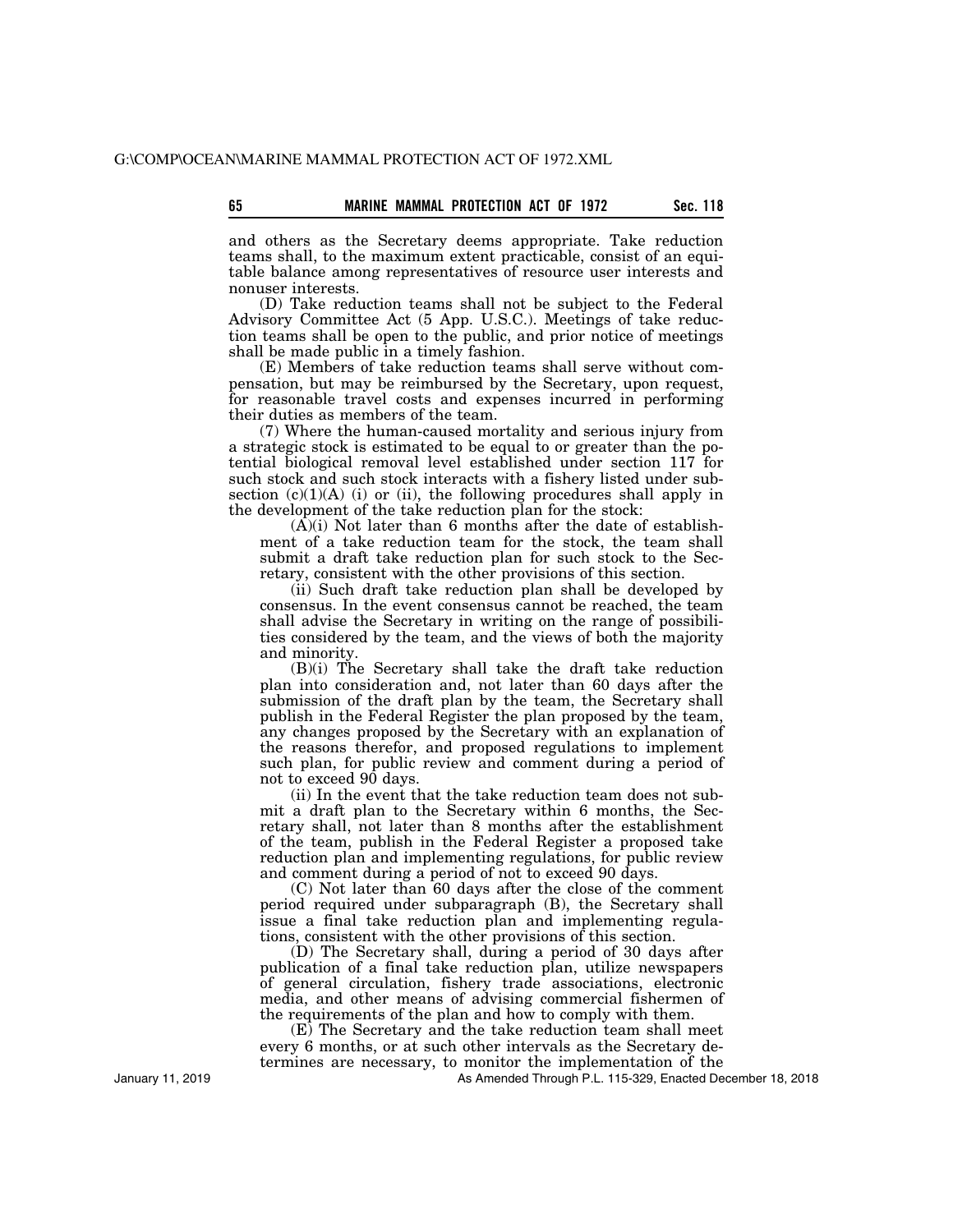# **Sec. 118 MARINE MAMMAL PROTECTION ACT OF 1972 66**

final take reduction plan until such time that the Secretary determines that the objectives of such plan have been met.

(F) The Secretary shall amend the take reduction plan and implementing regulations as necessary to meet the requirements of this section, in accordance with the procedures in this section for the issuance of such plans and regulations.

(8) Where the human-caused mortality and serious injury from a strategic stock is estimated to be less than the potential biological removal level established under section 117 for such stock and such stock interacts with a fishery listed under subsection  $(c)(1)(A)$ (i) or (ii), or for any marine mammal stocks which interact with a commercial fishery listed under subsection  $(c)(1)(A)(i)$  for which the Secretary has made a determination under paragraph (1), the following procedures shall apply in the development of the take reduction plan for such stock:

 $\tilde{A}(A)(i)$  Not later than 11 months after the date of establishment of a take reduction team for the stock, the team shall submit a draft take reduction plan for the stock to the Secretary, consistent with the other provisions of this section.

(ii) Such draft take reduction plan shall be developed by consensus. In the event consensus cannot be reached, the team shall advise the Secretary in writing on the range of possibilities considered by the team, and the views of both the majority and minority.

(B)(i) The Secretary shall take the draft take reduction plan into consideration and, not later than 60 days after the submission of the draft plan by the team, the Secretary shall publish in the Federal Register the plan proposed by the team, any changes proposed by the Secretary with an explanation of the reasons therefor, and proposed regulations to implement such plan, for public review and comment during a period of not to exceed 90 days.

(ii) In the event that the take reduction team does not submit a draft plan to the Secretary within 11 months, the Secretary shall, not later than 13 months after the establishment of the team, publish in the Federal Register a proposed take reduction plan and implementing regulations, for public review and comment during a period of not to exceed 90 days.

(C) Not later than 60 days after the close of the comment period required under subparagraph (B), the Secretary shall issue a final take reduction plan and implementing regulations, consistent with the other provisions of this section.

(D) The Secretary shall, during a period of 30 days after publication of a final take reduction plan, utilize newspapers of general circulation, fishery trade associations, electronic media, and other means of advising commercial fishermen of the requirements of the plan and how to comply with them.

(E) The Secretary and the take reduction team shall meet on an annual basis, or at such other intervals as the Secretary determines are necessary, to monitor the implementation of the final take reduction plan until such time that the Secretary determines that the objectives of such plan have been met.

(F) The Secretary shall amend the take reduction plan and implementing regulations as necessary to meet the require-

As Amended Through P.L. 115-329, Enacted December 18, 2018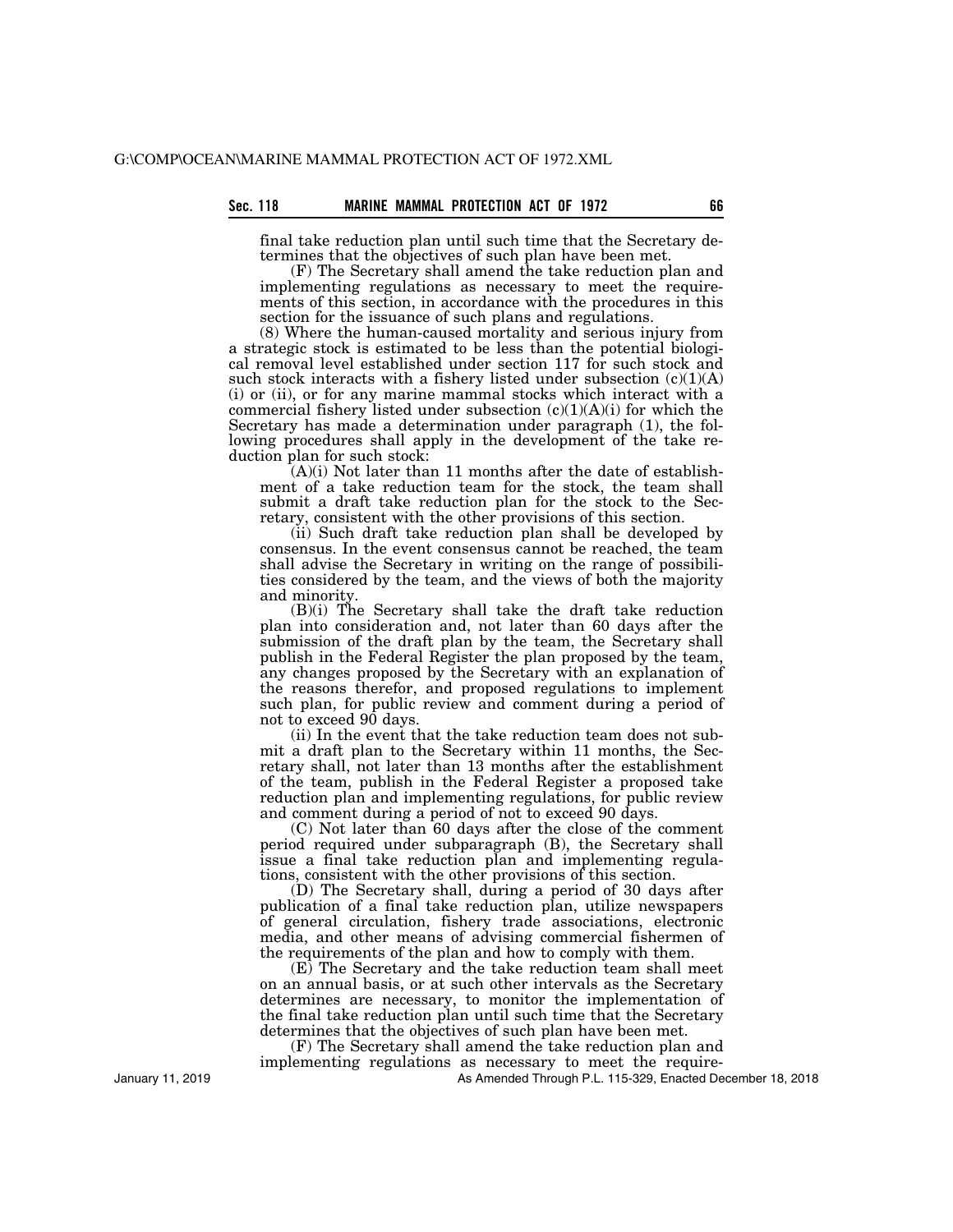ments of this section, in accordance with the procedures in this section for the issuance of such plans and regulations.

(9) In implementing a take reduction plan developed pursuant to this subsection, the Secretary may, where necessary to implement a take reduction plan to protect or restore a marine mammal stock or species covered by such plan, promulgate regulations which include, but are not limited to, measures to—

(A) establish fishery-specific limits on incidental mortality and serious injury of marine mammals in commercial fisheries or restrict commercial fisheries by time or area;

(B) require the use of alternative commercial fishing gear or techniques and new technologies, encourage the development of such gear or technology, or convene expert skippers' panels;

(C) educate commercial fishermen, through workshops and other means, on the importance of reducing the incidental mortality and serious injury of marine mammals in affected commercial fisheries; and

(D) monitor, in accordance with subsection (d), the effectiveness of measures taken to reduce the level of incidental mortality and serious injury of marine mammals in the course of commercial fishing operations.

(10)(A) Notwithstanding paragraph (6), in the case of any stock to which paragraph (1) applies for which a final stock assessment has not been published under section 117(b)(3) by April 1, 1995, due to a proceeding under section 117(b)(2), or any Federal court review of such proceeding, the Secretary shall establish a take reduction team under paragraph (6) for such stock as if a final stock assessment had been published.

(B) The draft stock assessment published for such stock under section  $117(b)(1)$  shall be deemed the final stock assessment for purposes of preparing and implementing a take reduction plan for such stock under this section.

(C) Upon publication of a final stock assessment for such stock under section 117(b)(3) the Secretary shall immediately reconvene the take reduction team for such stock for the purpose of amending the take reduction plan, and any regulations issued to implement such plan, if necessary, to reflect the final stock assessment or court action. Such amendments shall be made in accordance with paragraph  $(7)(F)$  or  $(8)(F)$ , as appropriate.

(D) A draft stock assessment may only be used as the basis for a take reduction plan under this paragraph for a period of not to exceed two years, or until a final stock assessment is published, whichever is earlier. If, at the end of the two-year period, a final stock assessment has not been published, the Secretary shall categorize such stock under section  $117(a)(5)(A)$  and shall revoke any regulations to implement a take reduction plan for such stock.

(E) Subparagraph (D) shall not apply for any period beyond two years during which a final stock assessment for such stock has not been published due to review of a proceeding on such stock assessment by a Federal court. Immediately upon final action by such court, the Secretary shall proceed under subparagraph (C).

(11) Take reduction plans developed under this section for a species or stock listed as a threatened species or endangered spe-

As Amended Through P.L. 115-329, Enacted December 18, 2018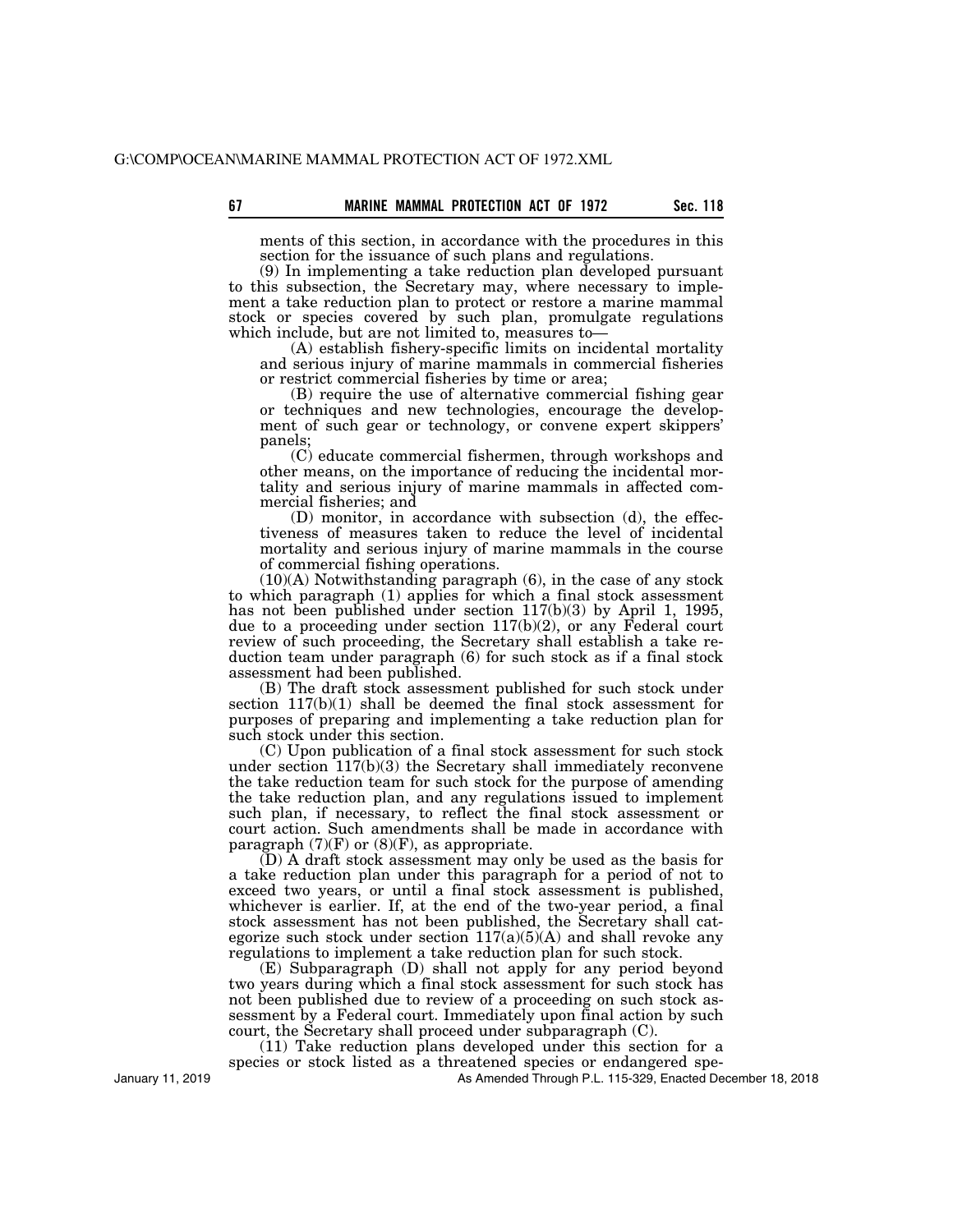# **Sec. 118 MARINE MAMMAL PROTECTION ACT OF 1972 68**

cies under the Endangered Species Act of 1973 (16 U.S.C. 1531 et seq.) shall be consistent with any recovery plan developed for such species or stock under section 4 of such Act.

(g) EMERGENCY REGULATIONS.—(1) If the Secretary finds that the incidental mortality and serious injury of marine mammals from commercial fisheries is having, or is likely to have, an immediate and significant adverse impact on a stock or species, the Secretary shall take actions as follows:

(A) In the case of a stock or species for which a take reduction plan is in effect, the Secretary shall—

(i) prescribe emergency regulations that, consistent with such plan to the maximum extent practicable, reduce incidental mortality and serious injury in that fishery; and

(ii) approve and implement, on an expedited basis, any amendments to such plan that are recommended by the take reduction team to address such adverse impact.

(B) In the case of a stock or species for which a take reduction plan is being developed, the Secretary shall—

(i) prescribe emergency regulations to reduce such incidental mortality and serious injury in that fishery; and

(ii) approve and implement, on an expedited basis, such plan, which shall provide methods to address such adverse impact if still necessary.

(C) In the case of a stock or species for which a take reduction plan does not exist and is not being developed, or in the case of a commercial fishery listed under subsection  $(c)(1)(A)(iii)$  which the Secretary believes may be contributing to such adverse impact, the Secretary shall 18—

(i) prescribe emergency regulations to reduce such incidental mortality and serious injury in that fishery, to the extent necessary to mitigate such adverse impact;

(ii) immediately review the stock assessment for such stock or species and the classification of such commercial fishery under this section to determine if a take reduction team should be established; and

(iii) may, 18 where necessary to address such adverse impact on a species or stock listed as a threatened species or endangered species under the Endangered Species Act of 1973 (16 U.S.C. 1531 et seq.), place observers on vessels in a commercial fishery listed under subsection  $(c)(1)(A)(iii)$ , if the Secretary has reason to believe such vessels may be causing the incidental mortality and serious injury to marine mammals from such stock.

(2) Prior to taking action under paragraph (1) (A), (B), or (C), the Secretary shall consult with the Marine Mammal Commission, all appropriate Regional Fishery Management Councils, State fishery managers, and the appropriate take reduction team (if established).

(3) Emergency regulations prescribed under this subsection—

(A) shall be published in the Federal Register, together with an explanation thereof;

January 11, 2019

 $18$ So in law. The relationship between "shall" in the matter preceding clause (i) and "may" in clause (iii) is not apparent.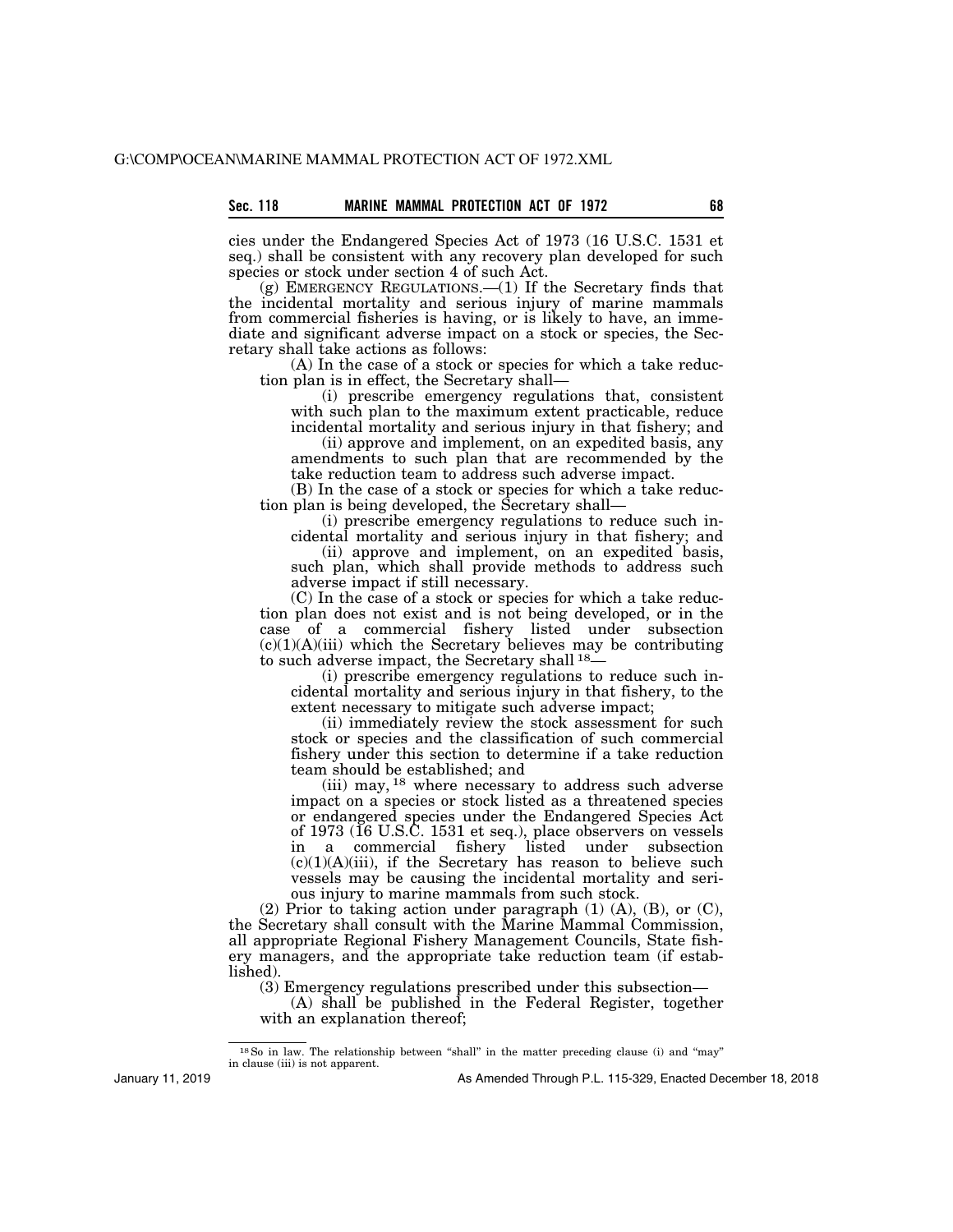(B) shall remain in effect for not more than 180 days or until the end of the applicable commercial fishing season, whichever is earlier; and

(C) may be terminated by the Secretary at an earlier date by publication in the Federal Register of a notice of termination, if the Secretary determines that the reasons for emergency regulations no longer exist.

(4) If the Secretary finds that incidental mortality and serious injury of marine mammals in a commercial fishery is continuing to have an immediate and significant adverse impact on a stock or species, the Secretary may extend the emergency regulations for an additional period of not more than 90 days or until reasons for the emergency no longer exist, whichever is earlier.

(h) PENALTIES.—Except as provided in subsection (c), any person who violates this section shall be subject to the provisions of sections 105 and 107, and may be subject to section 106 as the Secretary shall establish by regulations.

(i) ASSISTANCE.—The Secretary shall provide assistance to Regional Fishery Management Councils, States, interstate fishery commissions, and Indian tribal organizations in meeting the goal of reducing incidental mortality and serious injury to insignificant levels approaching a zero mortality and serious injury rate.

(j) CONTRIBUTIONS.—For purposes of carrying out this section, the Secretary may accept, solicit, receive, hold, administer, and use gifts, devises, and bequests.

(k) CONSULTATION WITH SECRETARY OF THE INTERIOR.—The Secretary shall consult with the Secretary of the Interior prior to taking actions or making determinations under this section that affect or relate to species or population stocks of marine mammals for which the Secretary of the Interior is responsible under this title.

(l) DEFINITIONS.—As used in this section and section  $101(a)(5)(E)$ , each of the terms "fishery" and "vessel of the United States'' has the same meaning it does in section 3 of the Magnuson Fishery Conservation and Management Act (16 U.S.C. 1802).

#### SEC. 119. [16 U.S.C. 1388] MARINE MAMMAL COOPERATIVE AGREE-**MENTS IN ALASKA.**

(a) IN GENERAL.—The Secretary may enter into cooperative agreements with Alaska Native organizations to conserve marine mammals and provide co-management of subsistence use by Alaska Natives.

(b) GRANTS.—Agreements entered into under this section may include grants to Alaska Native organizations for, among other purposes—

(1) collecting and analyzing data on marine mammal populations;

(2) monitoring the harvest of marine mammals for subsistence use;

(3) participating in marine mammal research conducted by the Federal Government, States, academic institutions, and private organizations; and

(4) developing marine mammal co-management structures with Federal and State agencies.

January 11, 2019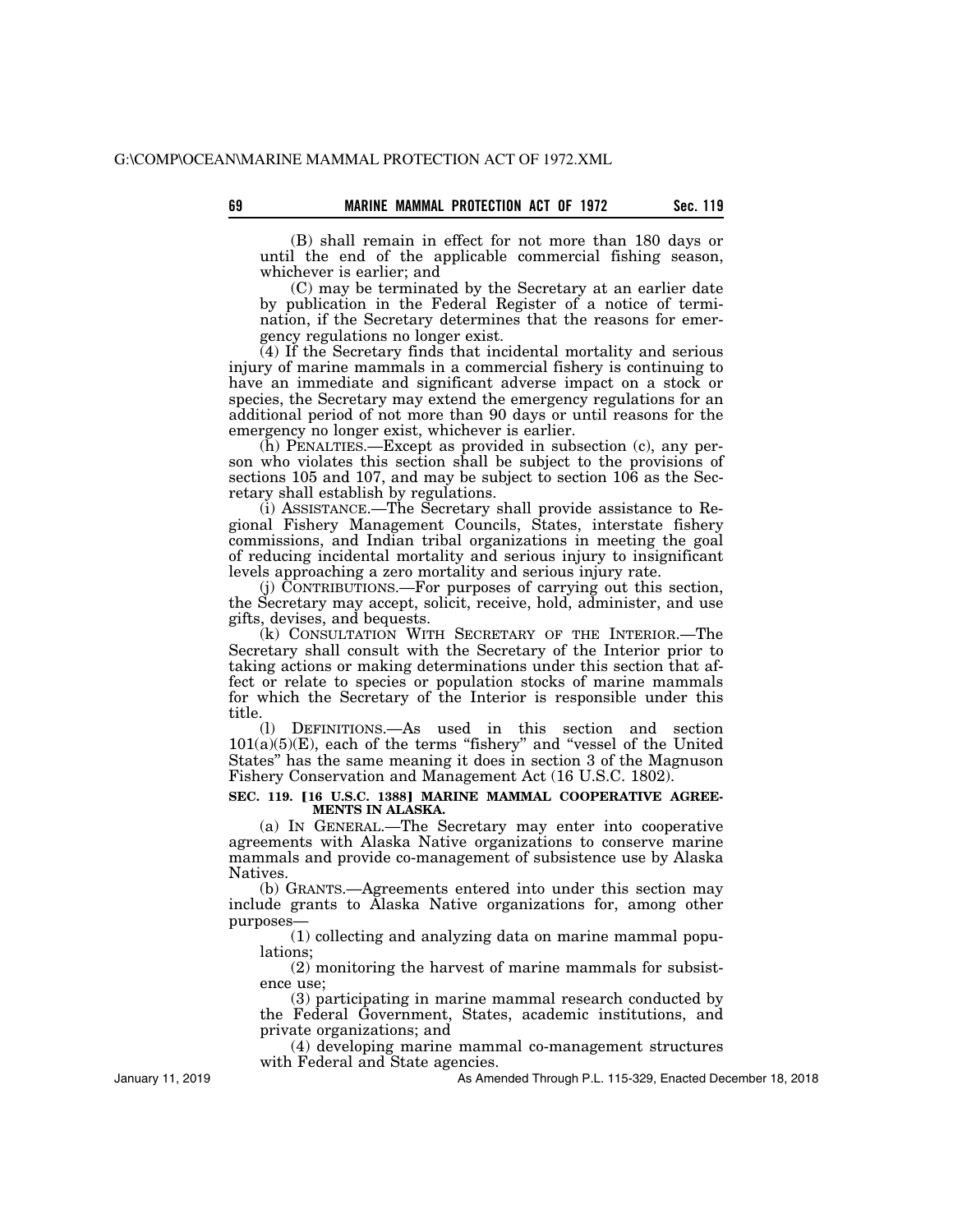(c) EFFECT OF JURISDICTION.—Nothing in this section is intended or shall be construed—

(1) as authorizing any expansion or change in the respective jurisdiction of Federal, State, or tribal governments over fish and wildlife resources; or

(2) as altering in any respect the existing political or legal status of Alaska Natives, or the governmental or jurisdictional status of Alaska Native communities or Alaska Native entities. (d) AUTHORIZATION OF APPROPRIATIONS.—There are authorized

to be appropriated for the purposes of carrying out this section— (1) \$1,500,000 to the Secretary of Commerce for each of the

fiscal years 1994, 1995, 1996, 1997, 1998, and 1999; and

(2) \$1,000,000 to the Secretary of the Interior for each of the fiscal years 1994, 1995, 1996, 1997, 1998, and 1999.

The amounts authorized to be appropriated under this subsection are in addition to the amounts authorized to be appropriated under section 116.

#### SEC. 120. [16 U.S.C. 1389] PACIFIC COAST TASK FORCE; GULF OF **MAINE.**

(a) PINNIPED REMOVAL AUTHORITY.—Notwithstanding any other provision of this title, the Secretary may permit the intentional lethal taking of pinnipeds in accordance with this section.

(b) APPLICATION.—(1)  $\overline{A}$  State may apply to the Secretary to authorize the intentional lethal taking of individually identifiable pinnipeds which are having a significant negative impact on the decline or recovery of salmonid fishery stocks which—

(A) have been listed as threatened species or endangered species under the Endangered Species Act of 1973 (16 U.S.C. 1531 et seq.);

(B) the Secretary finds are approaching threatened species or endangered species status (as those terms are defined in that Act); or

te through the Ballard Locks at Seattle, Washington.

(2) Any such application shall include a means of identifying the individual pinniped or pinnipeds, and shall include a detailed description of the problem interaction and expected benefits of the taking.

(c) ACTIONS IN RESPONSE TO APPLICATION.—(1) Within 15 days of receiving an application, the Secretary shall determine whether the application has produced sufficient evidence to warrant establishing a Pinniped-Fishery Interaction Task Force to address the situation described in the application. If the Secretary determines sufficient evidence has been provided, the Secretary shall establish a Pinniped-Fishery Interaction Task Force and publish a notice in the Federal Register requesting public comment on the application.

(2) A Pinniped-Fishery Interaction Task Force established under paragraph (1) shall consist of designated employees of the Department of Commerce, scientists who are knowledgeable about the pinniped interaction that the application addresses, representatives of affected conservation and fishing community organizations, Indian Treaty tribes, the States, and such other organizations as the Secretary deems appropriate.

January 11, 2019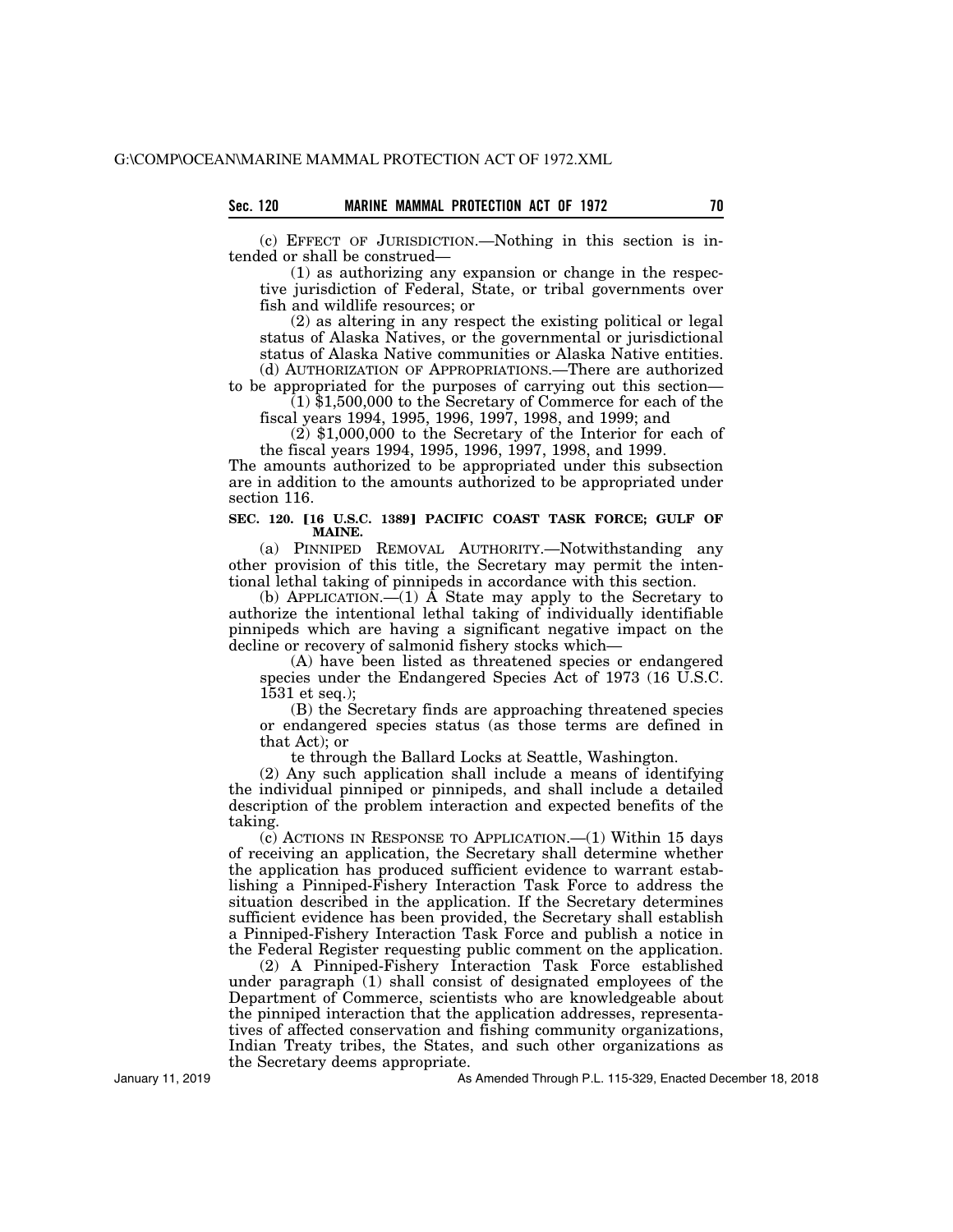(3) Within 60 days after establishment, and after reviewing public comments in response to the Federal Register notice under paragraph (1), the Pinniped-Fishery Interaction Task Force shall—

(A) recommend to the Secretary whether to approve or deny the proposed intentional lethal taking of the pinniped or pinnipeds, including along with the recommendation a description of the specific pinniped individual or individuals, the proposed location, time, and method of such taking, criteria for evaluating the success of the action, and the duration of the intentional lethal taking authority; and

(B) suggest nonlethal alternatives, if available and practicable, including a recommended course of action.

(4) Within 30 days after receipt of recommendations from the Pinniped-Fishery Interaction Task Force, the Secretary shall either approve or deny the application. If such application is approved, the Secretary shall immediately take steps to implement the intentional lethal taking, which shall be performed by Federal or State agencies, or qualified individuals under contract to such agencies.

(5) After implementation of an approved application, the Pinniped-Fishery Interaction Task Force shall evaluate the effectiveness of the permitted intentional lethal taking or alternative actions implemented. If implementation was ineffective in eliminating the problem interaction, the Task Force shall recommend additional actions. If the implementation was effective, the Task Force shall so advise the Secretary, and the Secretary shall disband the Task Force.

(d) CONSIDERATIONS.—In considering whether an application should be approved or denied, the Pinniped-Fishery Interaction Task Force and the Secretary shall consider—

(1) population trends, feeding habits, the location of the pinniped interaction, how and when the interaction occurs, and how many individual pinnipeds are involved;

(2) past efforts to nonlethally deter such pinnipeds, and whether the applicant has demonstrated that no feasible and prudent alternatives exist and that the applicant has taken all reasonable nonlethal steps without success;

(3) the extent to which such pinnipeds are causing undue injury or impact to, or imbalance with, other species in the ecosystem, including fish populations; and

(4) the extent to which such pinnipeds are exhibiting behavior that presents an ongoing threat to public safety.

(e) LIMITATION.—The Secretary shall not approve the intentional lethal taking of any pinniped from a species or stock that is—

(1) listed as a threatened species or endangered species under the Endangered Species Act of 1973 (16 U.S.C. 1531 et seq.);

(2) depleted under this Act; or

(3) a strategic stock.

(f) TEMPORARY MARINE MAMMAL REMOVAL AUTHORITY ON THE WATERS OF THE COLUMBIA RIVER OR ITS TRIBUTARIES.—

(1) REMOVAL AUTHORITY.—Notwithstanding any other pro-

vision of this Act, the Secretary may issue a permit to an eligible entity to authorize the intentional lethal taking on the

As Amended Through P.L. 115-329, Enacted December 18, 2018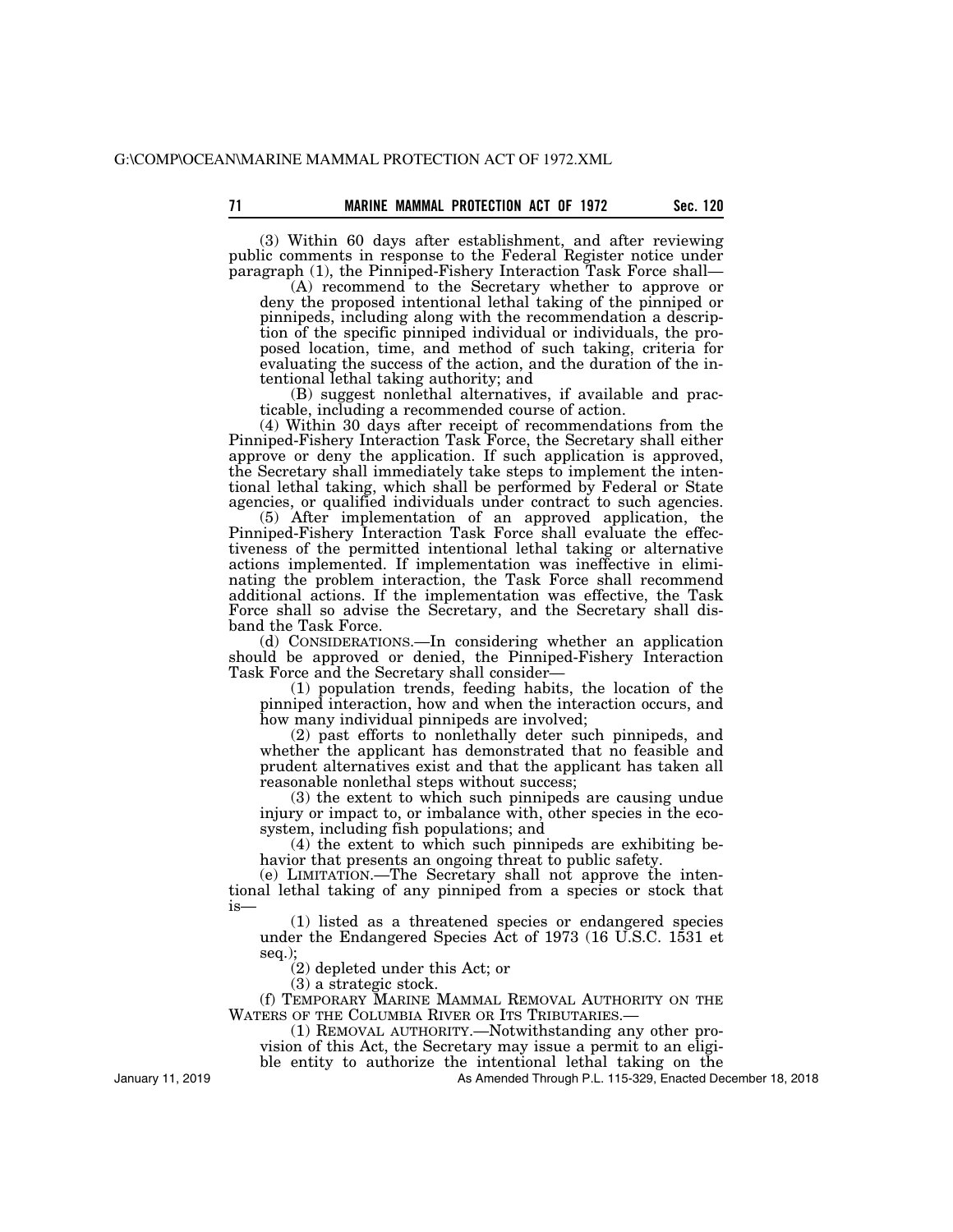waters of the Columbia River and its tributaries of individually identifiable sea lions that are part of a population or stock that is not categorized under this Act as depleted or strategic for the purpose of protecting—

(A) species of salmon, steelhead, or eulachon that are listed as endangered species or threatened species under the Endangered Species Act of 1973 (16 U.S.C. 1531 et seq.); and

(B) species of lamprey or sturgeon that are not so listed as endangered or threatened but are listed as a species of concern.<br>(2) PERMIT PROCESS.—

 $(A)$  In GENERAL.—An eligible entity may apply to the Secretary for a permit under this subsection.

(B) TIMELINES AND PROCEDURES OF APPLICATION.—The timelines and procedures described in subsection (c) shall apply to applications for permits under this subsection in the same manner such timelines apply to applications under subsection (b).

(C) COORDINATION.—The Secretary shall establish procedures to coordinate issuance of permits under this subsection, including application procedures and timelines, delegation and revocation of permits to and between eligible entities, monitoring, periodic review, and geographic, seasonal take, and species-specific considerations.

(D) DURATION OF PERMIT.—A permit under this subsection shall be effective for a period of not more than 5 years, and may be renewed by the Secretary.

(3) LIMITATIONS ON ANNUAL TAKINGS.—The Secretary shall apply the process for determining limitations on annual take of sea lions under subsection (c) to determinations on limitations under this subsection, and the cumulative number of sea lions authorized to be taken each year under all permits in effect under this subsection shall not exceed 10 percent of the annual potential biological removal level for sea lions.

(4) QUALIFIED INDIVIDUALS.—Intentional lethal takings under this subsection shall—

(A) be humane within the meaning of such term under section  $3(4)$ ;

(B) require that capture, husbandry, transportation, and euthanasia protocols are based on standards propagated by an Institutional Animal Care and Use Committee and that primary euthanasia be limited to humane chemical methods; and

(C) be implemented by agencies or qualified individuals described in subsection  $(c)(4)$ , or by individuals employed by the eligible entities described in paragraph (6).

 $(5)$  SUSPENSION OF PERMITTING AUTHORITY.—If, 5 years after the date of the enactment of the Endangered Salmon Predation Prevention Act, the Secretary, after consulting with State and tribal fishery managers, determines that lethal removal authority is no longer necessary to protect salmonid and other fish species from sea lion predation, the Secretary shall suspend the issuance of permits under this subsection.

As Amended Through P.L. 115-329, Enacted December 18, 2018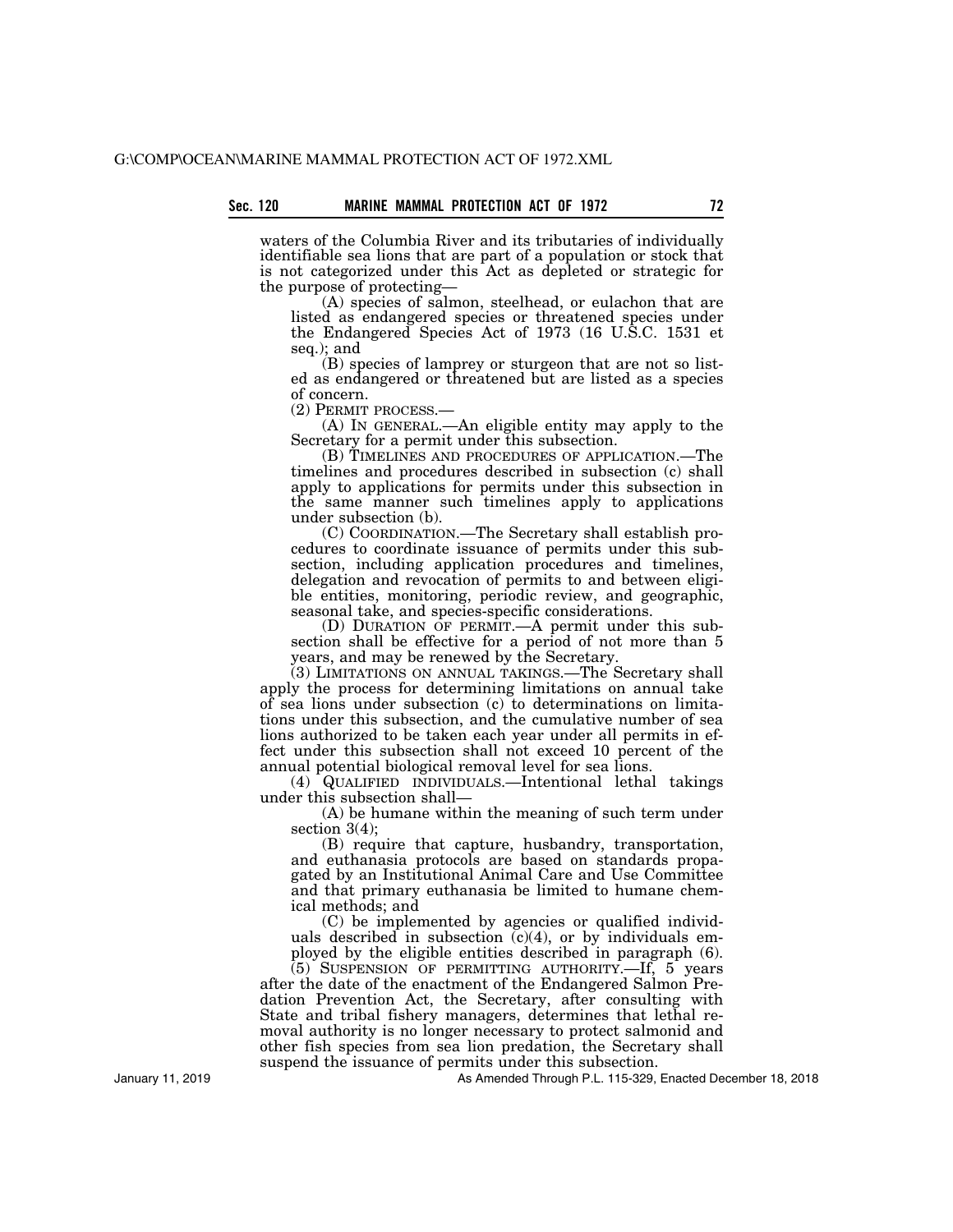(6) ELIGIBLE ENTITY DEFINED.—

(A) DEFINITION.—In this subsection, the term ''eligible entity'' means—

(i) with respect to removal in the mainstem of the Columbia River, from river mile 112 to the McNary Dam and its tributaries in the State of Washington, and its tributaries in the State of Oregon above Bonneville Dam, the State of Washington, the State of Oregon, and the State of Idaho;

(ii) with respect to removal in the mainstem Columbia River from river mile 112 to the McNary Dam and its tributaries within the State of Washington and in any of its tributaries above Bonneville Dam within the State of Oregon, the Nez Perce Tribe, the Confederated Tribes of the Umatilla Indian Reservation, the Confederated Tribes of the Warm Springs Reservation of Oregon, and the Confederated Tribes and Bands of the Yakama Nation; and

(iii) with respect to removal in the Willamette River and other tributaries of the Columbia River within the State of Oregon below Bonneville Dam, a committee recognized by the Secretary under subparagraph (D).

(B) DELEGATION AUTHORITY.—The Secretary may allow eligible entities described in clause (i) or (ii) of subparagraph (A) to delegate their authority under a permit under this subsection to the Columbia River Intertribal Fish Commission for removal in the mainstem of the Columbia River above river mile 112 and below McNary Dam, in the Columbia River tributaries in the State of Washington, or in tributaries within the State of Oregon above Bonneville Dam and below McNary Dam.

(C) ADDITIONAL DELEGATION AUTHORITY.—The Secretary may allow an eligible entity described in subparagraph (A)(i) to delegate its authority under a permit under this subsection to any entity described in subclause (i) or (ii) of subparagraph (A) with respect to removal in the mainstem of the Columbia River above river mile 112 and below McNary Dam, in the Columbia River tributaries in the State of Washington, or in tributaries in the State of Oregon above Bonneville Dam and below McNary Dam.

(D) COMMITTEE REQUIREMENTS.—

(i) IN GENERAL.—The Secretary shall recognize a committee established in accordance with this subparagraph as being eligible for a permit under this subsection, for purposes of subparagraph (A)(iii).

(ii) MEMBERSHIP.—A committee established under this subparagraph shall consist of the State of Oregon and each of the following:

(I) The Confederated Tribes of Siletz Indians or the Confederated Tribes of the Grand Ronde Community, or both.

As Amended Through P.L. 115-329, Enacted December 18, 2018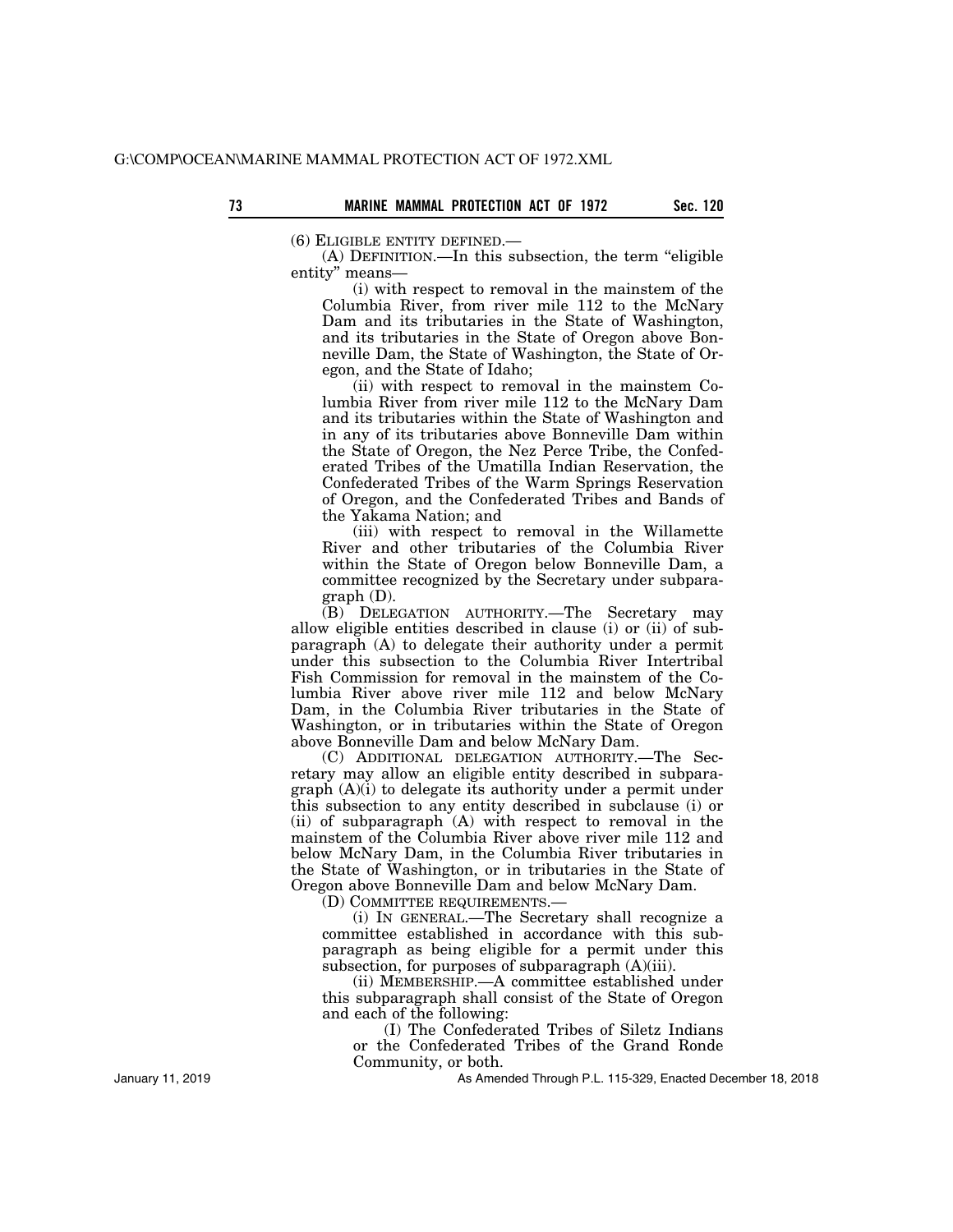(II) The Confederated Tribes of the Warm Springs or the Confederated Tribes of the Umatilla Reservation, or both.

(iii) MAJORITY AGREEMENT REQUIRED.—A committee established under this subparagraph may take action with respect to a permit application and removal under this subsection only with majority agreement by the committee members.

(iv) NONAPPLICABILITY OF FACA.—The Federal Advisory Committee Act (5 U.S.C. App.) shall not apply to a committee established under this subparagraph.

(7) INDIVIDUAL EXCEPTION.—For purposes of this subsection, any sea lion located upstream of river mile 112 and downstream of McNary Dam, or in any tributary to the Columbia River that includes spawning habitat of threatened or endangered salmon or steelhead is deemed to be individually identifiable.

(8) SIGNIFICANT NEGATIVE IMPACT EXCEPTION.—For purposes of this subsection, any sea lion located in the mainstem of the Columbia River upstream of river mile 112 and downstream of McNary Dam, or in any tributary to the Columbia River that includes spawning habitat of threatened or endangered salmon or steelhead is deemed to be having a significant negative impact, within the meaning of subsection  $(b)(1)$ .

(9) DEFINITION.—In this subsection, the term ''Indian tribe'' has the meaning given such term in section 4 of the Indian Self-Determination and Education Assistance Act (25 U.S.C. 5304).<br>(g) Regionwide Pinniped-Fishery Interaction Study.–

 $(1)$  The Secretary may conduct a study, of not less than three high predation areas in anadromous fish migration corridors within the Northwest Region of the National Marine Fisheries Service, on the interaction between fish and pinnipeds. In conducting the study, the Secretary shall consult with other State and Federal agencies with expertise in pinniped-fishery interaction. The study shall evaluate—

(A) fish behavior in the presence of predators generally;

(B) holding times and passage rates of anadromous fish stocks in areas where such fish are vulnerable to predation;

(C) whether additional facilities exist, or could be reasonably developed, that could improve escapement for anadromous fish; and

(D) other issues the Secretary considers relevant.

(2) Subject to the availability of appropriations, the Secretary may, not later than 18 months after the commencement of the study under this subsection, transmit a report on the results of the study to the Committee on Commerce, Science, and Transportation of the Senate and the Committee on Merchant Marine and Fisheries 19 of the House of Representatives.

jurisdiction of such committee is divided among the Committee on Resources, the Committee

<sup>&</sup>lt;sup>19</sup>The Committee on Merchant Marine and Fisheries of the House of Representatives was abolished by House Resolution No. 6, One Hundred Fourth Congress, Jan. 4, 1995. The former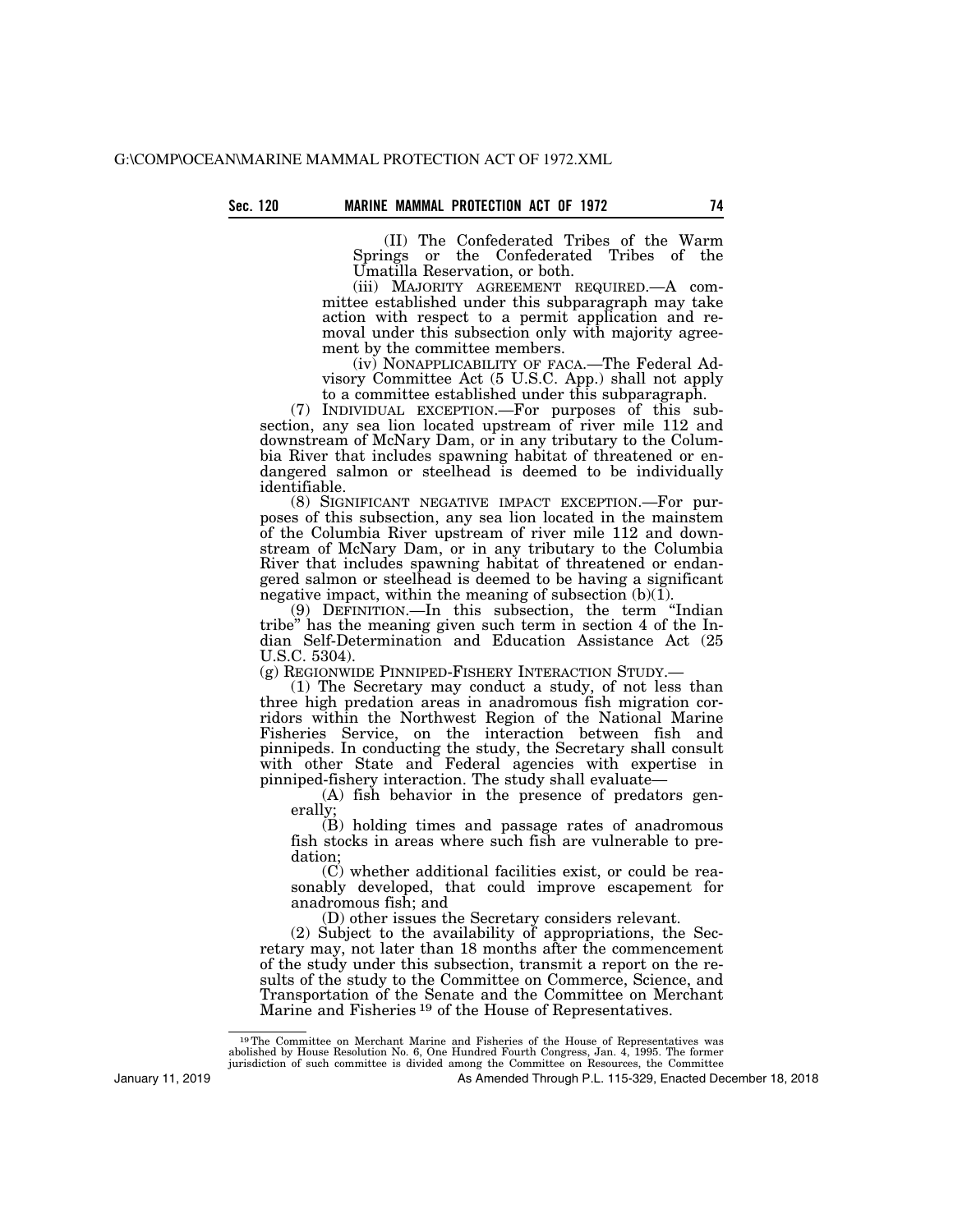(3) The study conducted under this subsection may not be used by the Secretary as a reason for delaying or deferring a determination or consideration under subsection (c) or (d).

(h) GULF OF MAINE TASK FORCE.—The Secretary shall establish a Pinniped-Fishery Interaction Task Force to advise the Secretary on issues or problems regarding pinnipeds interacting in a dangerous or damaging manner with aquaculture resources in the Gulf of Maine. No later than 2 years from the date of enactment of this section, the Secretary shall after notice and opportunity for public comment submit to the Committee on Merchant Marine and Fisheries 19 of the House of Representatives and the Committee on Commerce, Science, and Transportation of the Senate a report containing recommended available alternatives to mitigate such interactions.

(i) REQUIREMENTS APPLICABLE TO TASK FORCES.—(1) Any task force established under this section—

(A) shall to the maximum extent practicable, consist of an equitable balance among representatives of resource user interests and nonuser interests; and

(B) shall not be subject to the Federal Advisory Committee Act (5 App. U.S.C.).

(2) Meetings of any task force established under this section shall be open to the public, and prior notice of those meetings shall be given to the public by the task force in a timely fashion.

(j) GULF OF MAINE HARBOR PORPOISE.—(1) Nothing in section 117 shall prevent the Secretary from publishing a stock assessment for Gulf of Maine harbor porpoise in an expedited fashion.

(2) In developing and implementing a take reduction plan under section 118 for Gulf of Maine harbor porpoise, the Secretary shall consider all actions already taken to reduce incidental mortality and serious injury of such stock, and may, based on the recommendations of the take reduction team for such stock, modify the time period required for compliance with section  $118(f)(5)(A)$ , but in no case may such modification extend the date of compliance beyond April 1, 1997.

#### TITLE II—MARINE MAMMAL COMMISSION

### ESTABLISHMENT OF COMMISSION

SEC. 201.  $[16 \text{ U.S.C. } 1401]$  (a) There is hereby established the Marine Mammal Commission (hereafter referred to in this title as the "Commission").

(b)(1) Effective September 1, 1982, the Commission shall be composed of three members who shall be appointed by the President, by and with the advice and consent of the Senate. The President shall make his selection from a list of individuals knowledgeable in the fields of marine ecology and resource management, and who are not in a position to profit from the taking of marine mammals. Such list shall be submitted to him by the Chairman of the Council on Environmental Quality and unanimously agreed to by that Chairman, the Secretary of the Smithsonian Institution, the

January 11, 2019

on Transportation and Infrastructure, and the Committee on Armed Services of the House of Representatives.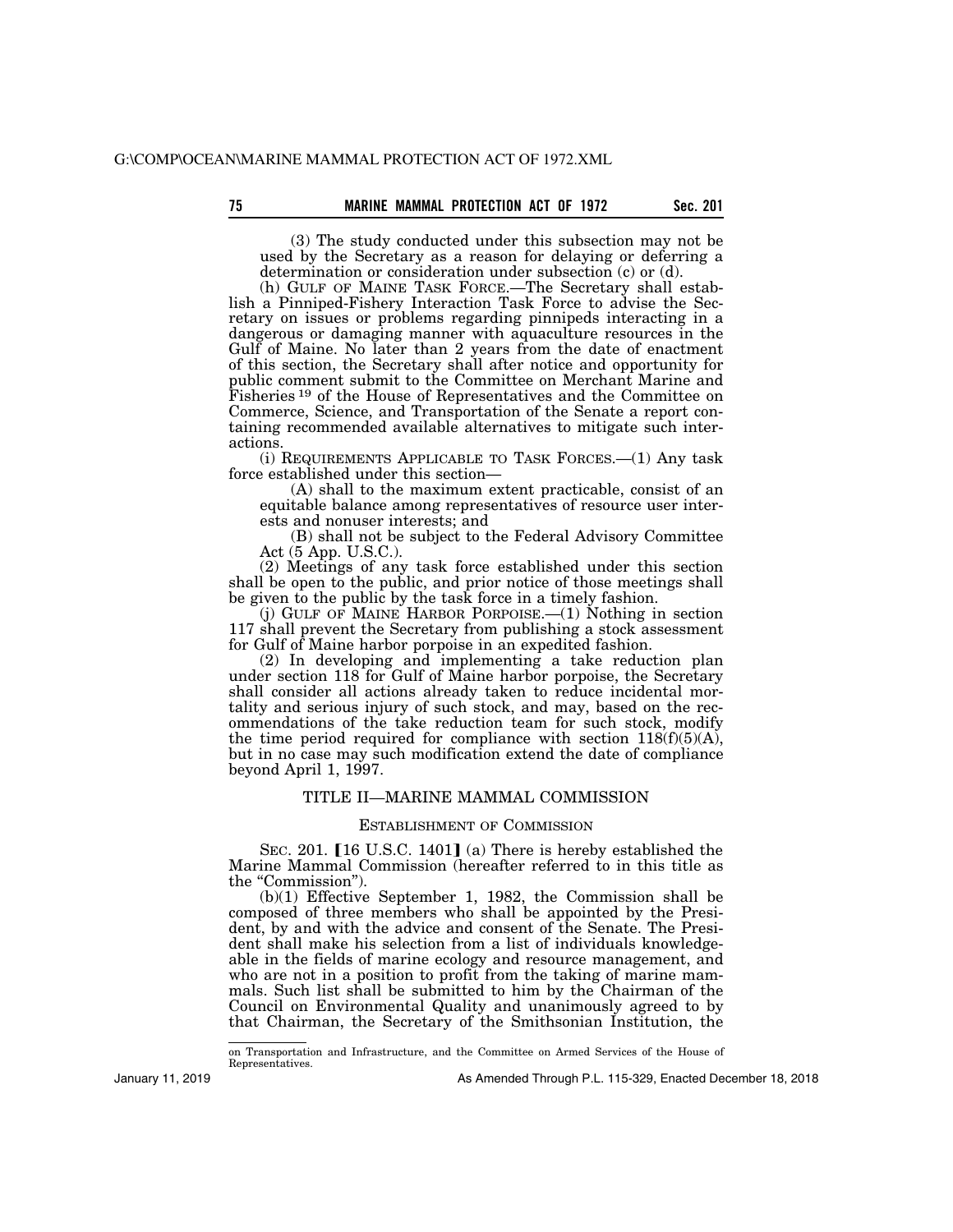# **Sec. 202 MARINE MAMMAL PROTECTION ACT OF 1972 76**

Director of the National Science Foundation and the Chairman of the National Academy of Sciences. No member of the Commission may, during his period of service on the Commission, hold any other position as an officer or employee of the United States except as a retired officer or retired civilian employee of the United States.

(2) The term of office for each member shall be three years; except that of the members initially appointed to the Commission, the term of one member shall be for one year, the term of one member shall be for two years, and the term of one member shall be for three years. No member is eligible for reappointment; except that any member appointed to fill a vacancy occurring before the expiration of the term for which his predecessor was appointed (A) shall be appointed for the remainder of such term, and  $(B)$  is eligible for reappointment for one full term. A member may serve after the expiration of his term until his successor has taken office.

 $(c)$  The President shall designate a Chairman of the Commission (hereafter referred to in this title as the ''Chairman'') from among its members.

(d) Members of the Commission shall each be compensated at a rate equal to the daily equivalent of the rate for GS–18 of the General Schedule under section 5332 of Title 5, United States Code, for each day such member is engaged in the actual performance of duties vested in the Commission. Each member shall be reimbursed for travel expenses, including per diem in lieu of subsistence, as authorized by section 5703 of Title 5, United States Code, for persons in Government service employed intermittently.

(e) The Commission shall have an Executive Director, who shall be appointed (without regard to the provisions of Title 5, United States Code, governing appointments in the competitive service) by the Chairman with the approval of the Commission and shall be paid at a rate not in excess of the rate for GS–18 of the General Schedule under section 5332 of Title 5, United States Code. The Executive Director shall have such duties as the Chairman may assign.

# DUTIES OF COMMISSION

SEC. 202. [16 U.S.C. 1402] (a) The Commission shall-

(1) undertake a review and study of the activities of the United States pursuant to existing laws and international conventions relating to marine mammals, including, but not limited to, the International Convention for the Regulation of Whaling, the Whaling Convention Act of 1949, the Interim Convention on the Conservation of North Pacific Fur Seals, and the Fur Seal Act of 1966;

(2) conduct a continuing review of the condition of the stocks of marine mammals, of methods for their protection and conservation, of humane means of taking marine mammals, of research programs conducted or proposed to be conducted under the authority of this Act, and of all applications for permits for scientific research, public display, or enhancing the survival or recovery of a species or stock;

As Amended Through P.L. 115-329, Enacted December 18, 2018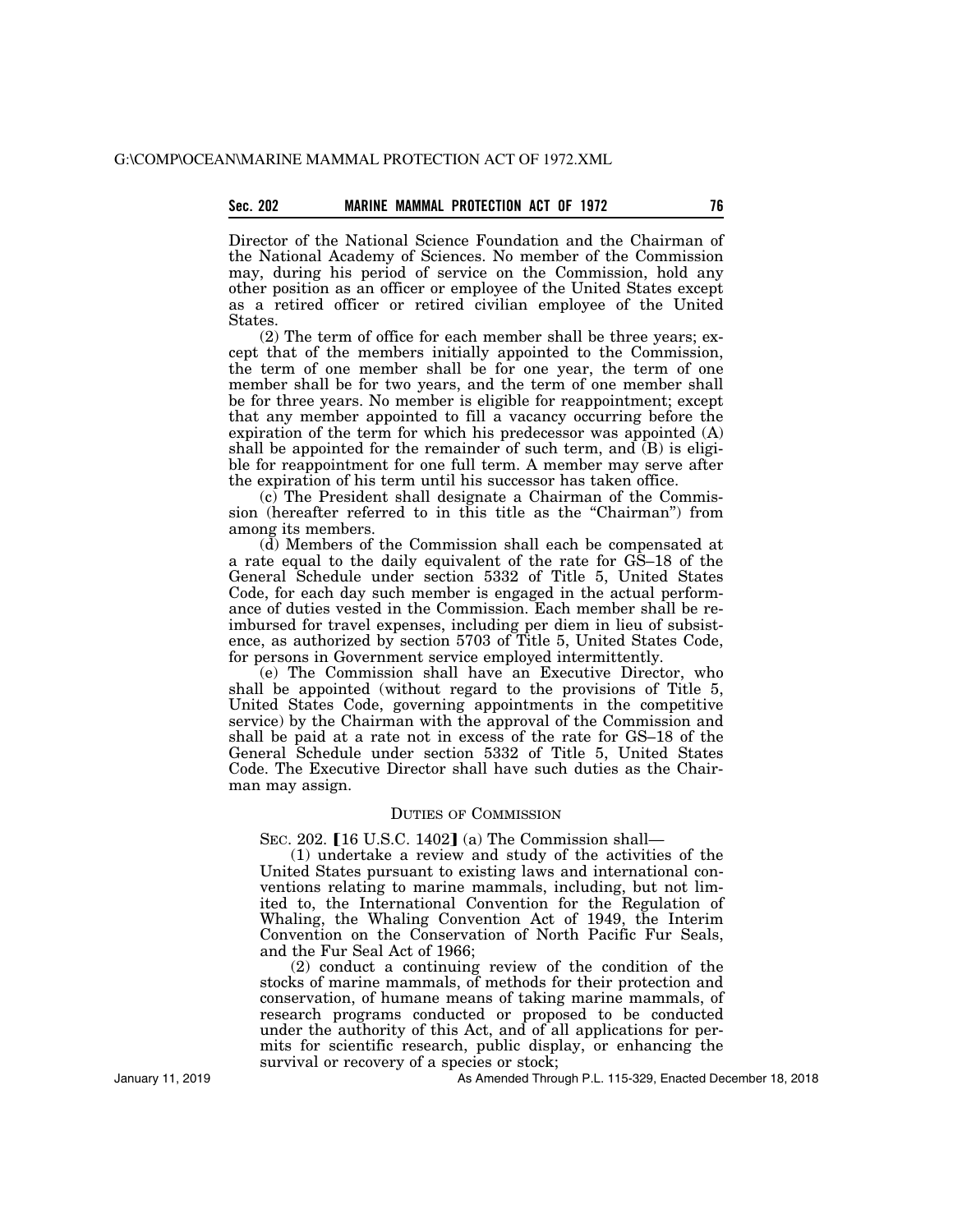(3) undertake or cause to be undertaken such other studies as it deems necessary or desirable in connection with its assigned duties as to the protection and conservation of marine mammals;

(4) recommend to the Secretary and to other Federal officials such steps as it deems necessary or desirable for the protection and conservation of marine mammals;

(5) recommend to the Secretary of State appropriate policies regarding existing international arrangements for the protection and conservation of marine mammals, and suggest appropriate international arrangements for the protection and conservation of marine mammals;

(6) recommend to the Secretary such revisions of the endangered species list and threatened species list published pursuant to section  $4(c)(1)$  of the Endangered Species Act of 1973, as may be appropriate with regard to marine mammals; and

(7) recommend to the Secretary, other appropriate Federal officials, and Congress such additional measures as it deems necessary or desirable to further the policies of this Act, including provisions for the protection of the Indians, Eskimos, and Aleuts whose livelihood may be adversely affected by actions taken pursuant to this Act.

(b) The Commission shall consult with the Secretary at such intervals as it or he may deem desirable, and shall provide each annual report required under section 204, before submission to Congress, to the Secretary for comment.

(c) The reports and recommendations which the Commission makes shall be matters of public record and shall be available to the public at all reasonable times. All other activities of the Commission shall be matters of public record and available to the public in accordance with the provisions of section 552 of Title 5, United States Code.

(d) Any recommendations made by the Commission to the Secretary and other Federal officials shall be responded to by those individuals within one hundred and twenty days after receipt thereof. Any recommendations which are not followed or adoptedshall be referred to the Commission together with a detailed explanation of the reasons why those recommendations were not followed or adopted.

## COMMITTEE OF SCIENTIFIC ADVISORS ON MARINE MAMMALS

SEC. 203.  $[16 \text{ U.S.C. } 1403]$  (a) The Commission shall establish, within ninety days after its establishment, a Committee of Scientific Advisors on Marine Mammals (hereafter referred to in this title as the "Committee"). Such Committee shall consist of nine scientists knowledgeable in marine ecology and marine mammal affairs appointed by the Chairman after consultation with the Chairman of the Council on Environmental Quality, the Secretary of the Smithsonian Institution, the Director of the National Science Foundation, and the Chairman of the National Academy of Sciences.

(b) Except for United States Government employees, members of the Committee shall each be compensated at a rate equal to the daily equivalent of the rate for GS–18 of the General Schedule

As Amended Through P.L. 115-329, Enacted December 18, 2018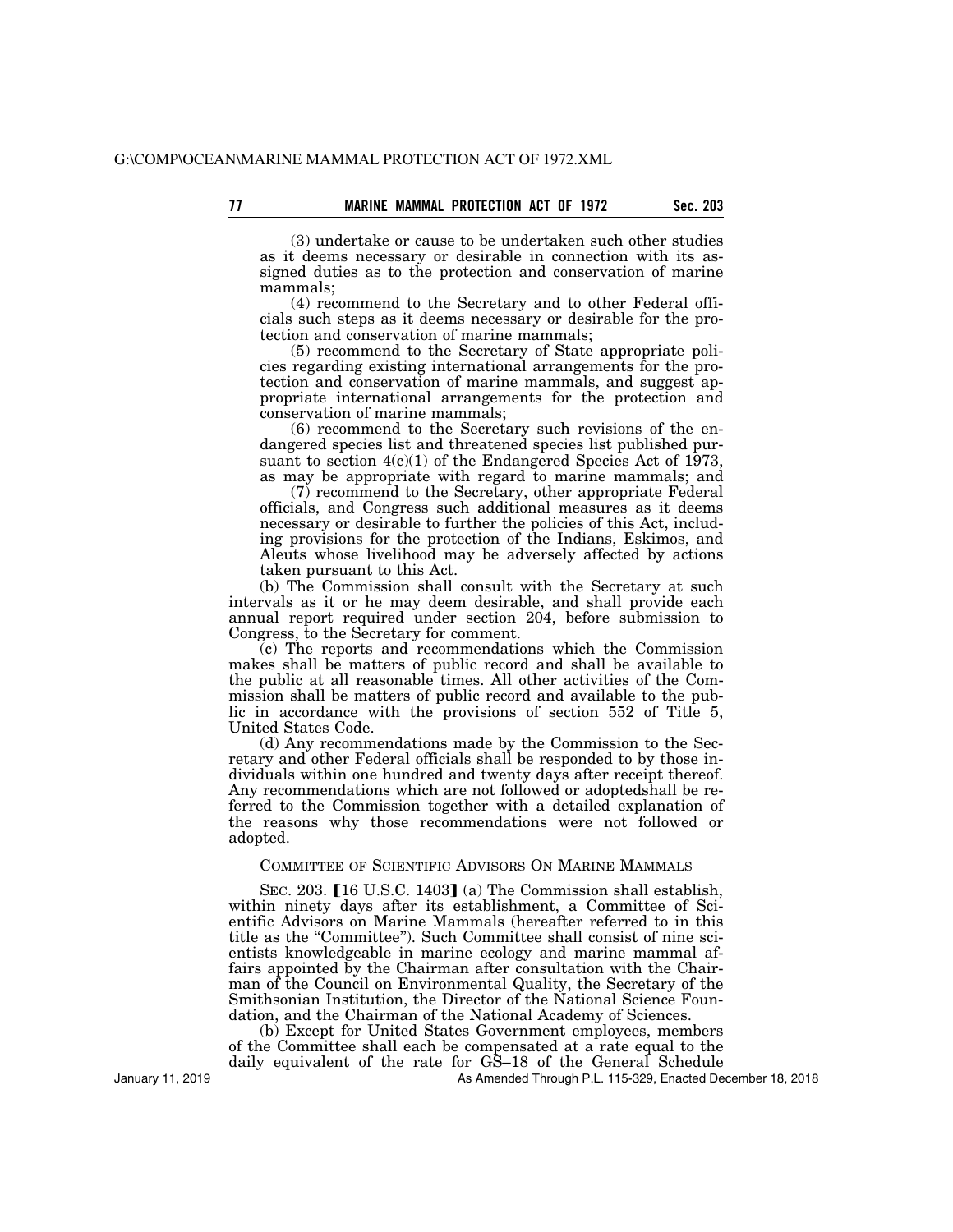## Sec. 204 **MARINE MAMMAL PROTECTION ACT OF 1972** 78

under section 5332 of Title 5, United States Code, for each day such member is engaged in the actual performance of duties vested in the Committee. Each member shall be reimbursed for travel expenses, including per diem in lieu of subsistence, as authorized by section 5703 of Title 5, United States Code, for persons in Government service employed intermittently.

(c) The Commission shall consult with the Committee on all studies and recommendations which it may propose to make or has made, on research programs conducted or proposed to be conducted under the authority of this Act, and on all applications for permits for scientific research. Any recommendations made by the Committee or any of its members which are not adopted by the Commission shall be transmitted by the Commission to the appropriate Federal agency and to the appropriate committees of Congress with a detailed explanation of the Commission's reasons for not accepting such recommendations.

#### COMMISSION REPORTS

SEC. 204. [16 U.S.C. 1404] The Commission shall transmit to Congress, by January 31 of each year, a report which shall include—

(1) a description of the activities and accomplishments of the Commission during the immediately preceding year; and

(2) all the findings and recommendations made by and to the Commission pursuant to section 202 of this Act together with the responses made to these recommendations.

#### COORDINATION WITH OTHER FEDERAL AGENCIES

SEC. 205. [16 U.S.C. 1405] The Commission shall have access to all studies and data compiled by Federal agencies regarding marine mammals. With the consent of the appropriate Secretary or Agency head, the Commission may also utilize the facilities or services of any Federal agency and shall take every feasible step to avoid duplication of research and to carry out the purposes of this Act.

#### ADMINISTRATION OF COMMISSION

SEC. 206. [16 U.S.C. 1406] The Commission, in carrying out its responsibilities under this title, may—

(1) employ and fix the compensation of such personnel;

(2) acquire, furnish, and equip such office space;

(3) enter into such contracts or agreements with, or provide such grants to, other organizations, both public and private;

(4) procure the services of such experts or consultants or an organization thereof as is authorized under section 3109 of Title 5, United States Code (but at rates for individuals not to exceed \$100 per diem); and

(5) incur such necessary expenses and exercise such other powers, as are consistent with and reasonably required to perform its functions under this title; except that no fewer than 11 employees must be employed under paragraph (1) at any

As Amended Through P.L. 115-329, Enacted December 18, 2018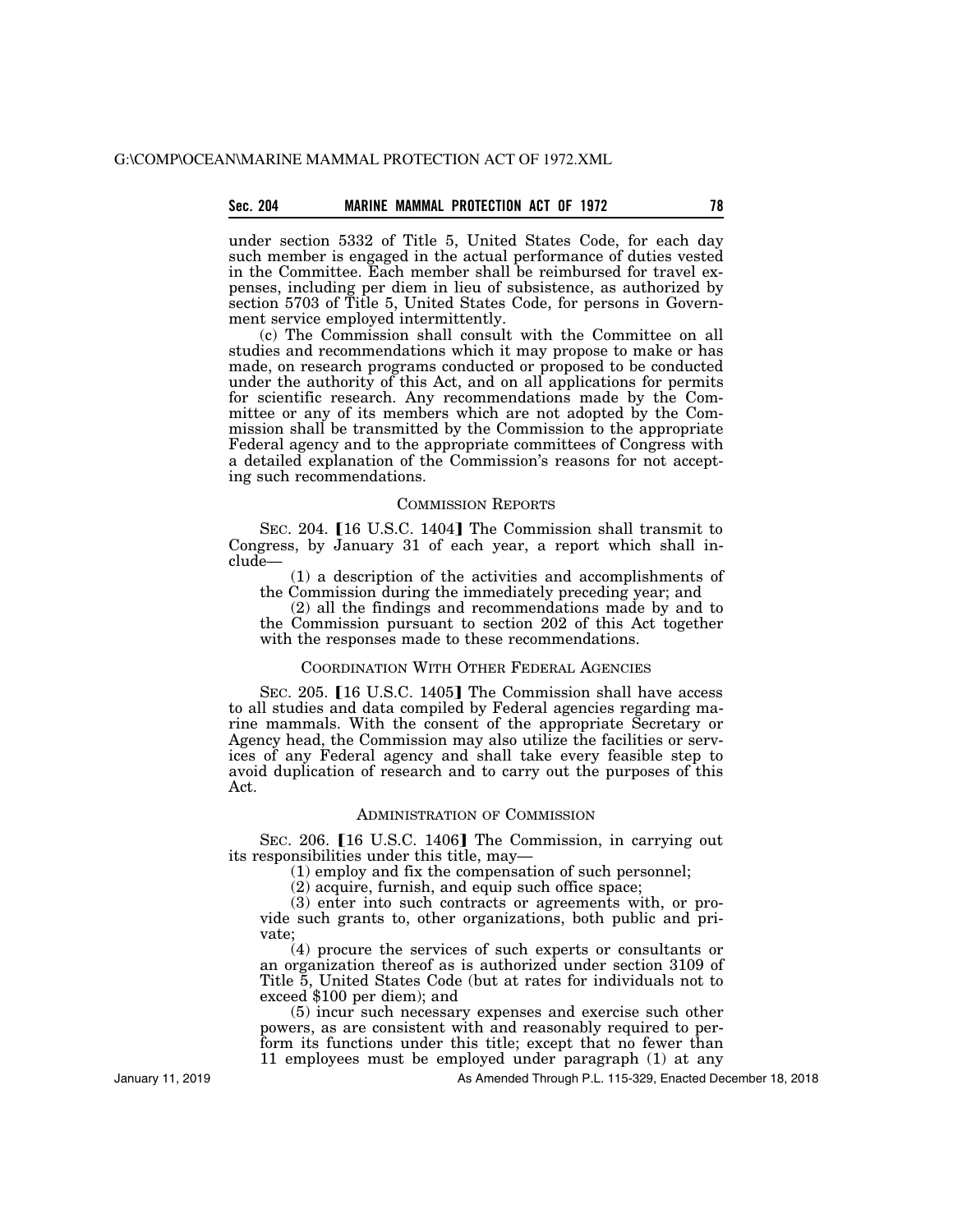### **79 MARINE MAMMAL PROTECTION ACT OF 1972** Sec. 301

time. 20 Financial and administrative services (including those related to budgeting, accounting, financial reporting, personnel, and procurement) shall be provided the Commission by the General Services Administration, for which payment shall be made in advance, or by reimbursement from funds of the Commission in such amounts as may be agreed upon by the Chairman and the Administrator of General Services.

# **SEC. 207. [16 U.S.C. 1407] AUTHORIZATION OF APPROPRIATIONS.**

There are authorized to be appropriated to the Marine Mammal Commission, for purposes of carrying out this title, \$1,500,000 for fiscal year 1994, \$1,550,000 for fiscal year 1995, \$1,600,000 for fiscal year 1996, \$1,650,000 for fiscal year 1997, \$1,700,000 for fiscal year 1998, and \$1,750,000 for fiscal year 1999.

## TITLE III—INTERNATIONAL DOLPHIN CONSERVATION PROGRAM

# **SEC. 301. [16 U.S.C. 1411] FINDINGS AND POLICY.**

(a) FINDINGS.—The Congress finds the following:

(1) The yellowfin tuna fishery of the eastern tropical Pacific Ocean has resulted in the deaths of millions of dolphins.

(2) Significant awareness and increased concern for the health and safety of dolphin populations has encouraged a change in fishing methods worldwide.

(3) United States tuna fishing vessels have led the world in the development of fishing methods to reduce dolphin mortalities in the eastern tropical Pacific Ocean and United States tuna processing companies have voluntarily promoted the marketing of tuna that is dolphin safe.

(4) Nations harvesting yellowfin tuna in the eastern tropical Pacific Ocean have demonstrated their willingness to participate in appropriate multilateral agreements to reduce dolphin mortality progressively to a level approaching zero through the setting of annual limits, with the goal of eliminating dolphin mortality in that fishery. Recognition of the International Dolphin Conservation Program will assure that the existing trend of reduced dolphin mortality continues; that individual stocks of dolphins are adequately protected; and that the goal of eliminating all dolphin mortality continues to be a priority.

(b) POLICY.—It is the policy of the United States to—

(1) eliminate the marine mammal mortality resulting from the intentional encirclement of dolphins and other marine mammals in tuna purse seine fisheries;

(2) support the International Dolphin Conservation Program and efforts within the Program to reduce, with the goal of eliminating, the mortality referred to in paragraph (1);

(3) ensure that the market of the United States does not act as an incentive to the harvest of tuna caught with driftnets or caught by purse seine vessels in the eastern tropical Pacific

January 11, 2019

<sup>&</sup>lt;sup>20</sup> So in law. The sentence beginning "Financial and administrative services..." should probably begin as a flush sentence on the next line.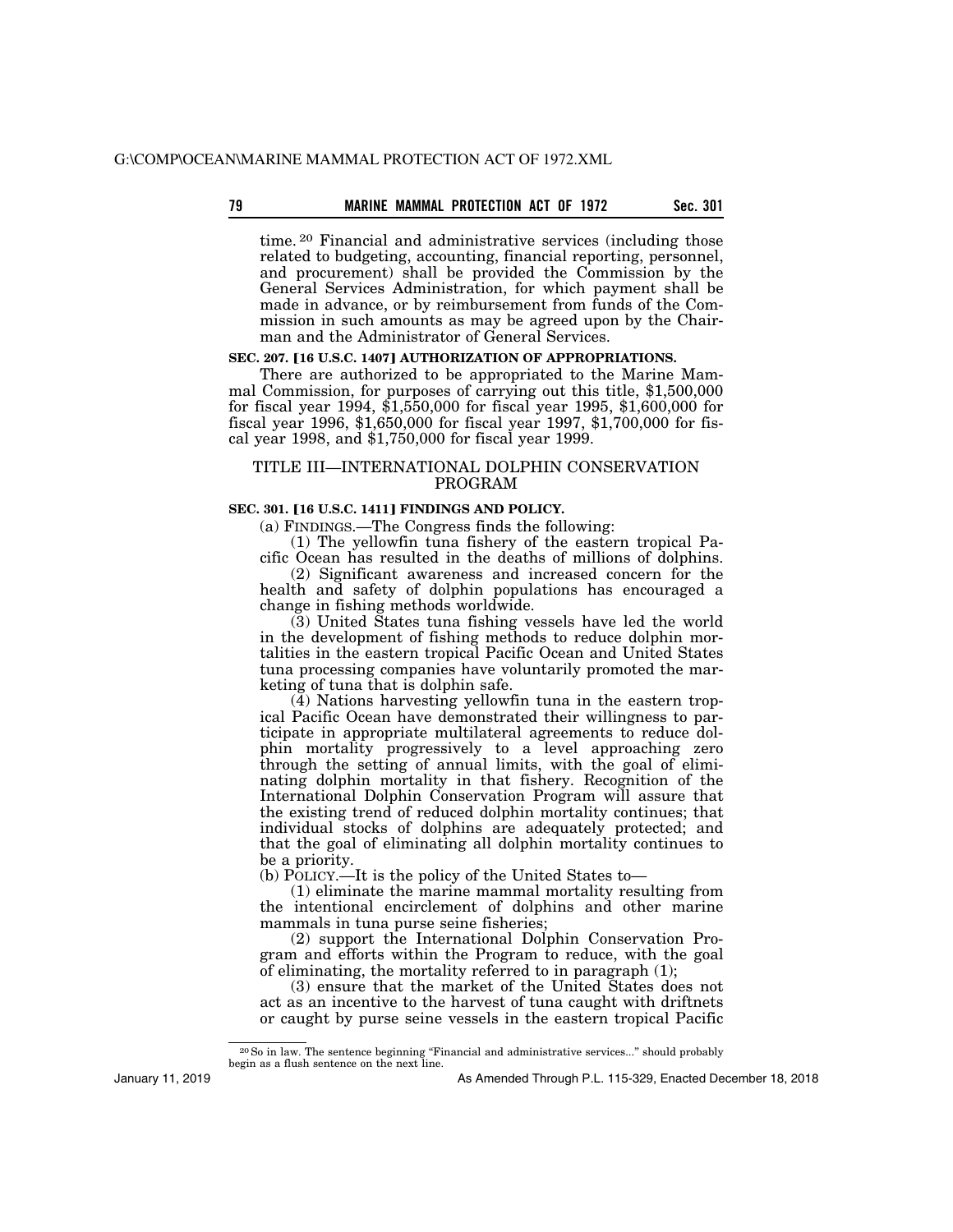## **Sec. 302 MARINE MAMMAL PROTECTION ACT OF 1972 80**

Ocean not operating in compliance with the International Dolphin Conservation Program;

(4) secure appropriate multilateral agreements to ensure that United States tuna fishing vessels shall have continued access to productive tuna fishing grounds in the South Pacific Ocean and elsewhere; and

(5) encourage observer coverage on purse seine vessels fishing for tuna outside of the eastern tropical Pacific Ocean in a fishery in which the Secretary has determined that a regular and significant association occurs between marine mammals and tuna, and in which tuna is harvested through the use of purse seine nets deployed on or to encircle marine mammals.

#### **SEC. 302. [16 U.S.C. 1412] INTERNATIONAL DOLPHIN CONSERVATION PROGRAM.**

The Secretary of State, in consultation with the Secretary, shall seek to secure a binding international agreement to establish an International Dolphin Conservation Program that requires—

(1) that the total annual dolphin mortality in the purse seine fishery for yellowfin tuna in the eastern tropical Pacific Ocean shall not exceed 5,000 animals with a commitment and objective to progressively reduce dolphin mortality to a level approaching zero through the setting of annual limits;

(2) the establishment of a per-stock per-year dolphin mortality limit, to be in effect through calendar year 2000, at a level between 0.2 percent and 0.1 percent of the minimum population estimate, as calculated, revised, or approved by the Secretary;

(3) the establishment of a per-stock per-year dolphin mortality limit, beginning with the calendar year 2001, at a level less than or equal to 0.1 percent of the minimum population estimate as calculated, revised, or approved by the Secretary;

(4) that if a dolphin mortality limit is exceeded under—

(A) paragraph (1), all sets on dolphins shall cease for the applicable fishing year; and

(B) paragraph (2) or (3), all sets on the stocks covered under paragraph (2) or (3) and any mixed schools that contain any of those stocks shall cease for the applicable fishing year;

(5) a scientific review and assessment to be conducted in calendar year 1998 to—

(A) assess progress in meeting the objectives set for calendar year 2000 under paragraph (2); and

(B) as appropriate, consider recommendations for meeting these objectives;

(6) a scientific review and assessment to be conducted in calendar year 2000—

 $(A)$  to review the stocks covered under paragraph  $(3)$ ; and

(B) as appropriate to consider recommendations to further the objectives set under that paragraph;

(7) the establishment of a per vessel maximum annual dol-

phin mortality limit consistent with the established per-year

As Amended Through P.L. 115-329, Enacted December 18, 2018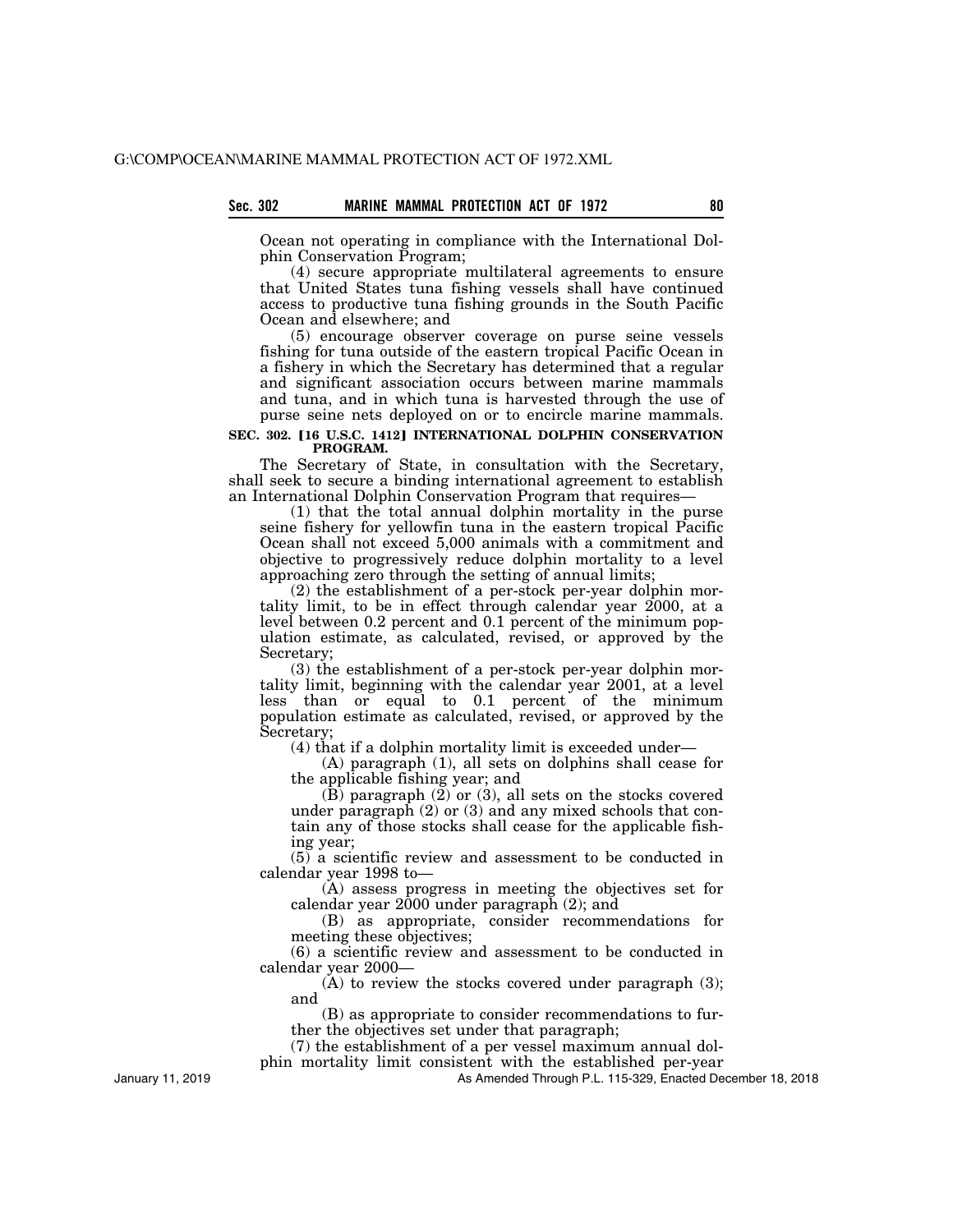mortality limits, as determined under paragraphs (1) through (3); and

(8) the provision of a system of incentives to vessel captains to continue to reduce dolphin mortality, with the goal of eliminating dolphin mortality.

# SEC. 303. [16 U.S.C. 1413] REGULATORY AUTHORITY OF THE SEC-RETARY.

(a) REGULATIONS.— (1) The Secretary shall issue regulations, and revise those regulations as may be appropriate, to implement the International Dolphin Conservation Program.

(2)(A) The Secretary shall issue regulations to authorize and govern the taking of marine mammals in the eastern tropical Pacific Ocean, including any species of marine mammal designated as depleted under this Act but not listed as endangered or threatened under the Endangered Species Act (16 U.S.C. 1531 et seq.), by vessels of the United States participating in the International Dolphin Conservation Program.

(B) Regulations issued under this section shall include provisions—

(i) requiring observers on each vessel;

(ii) requiring use of the backdown procedure or other procedures equally or more effective in avoiding mortality of, or serious injury to, marine mammals in fishing operations;

(iii) prohibiting intentional sets on stocks and schools in accordance with the International Dolphin Conservation Program;

(iv) requiring the use of special equipment, including dolphin safety panels in nets, monitoring devices as identified by the International Dolphin Conservation Program to detect unsafe fishing conditions that may cause high incidental dolphin mortality before nets are deployed by a tuna vessel, operable rafts, speedboats with towing bridles, floodlights in operable condition, and diving masks and snorkels;

(v) ensuring that the backdown procedure during sets of purse seine net on marine mammals is completed and rolling of the net to sack up has begun no later than 30 minutes before sundown;

(vi) banning the use of explosive devices in all purse seine operations;

(vii) establishing per vessel maximum annual dolphin mortality limits, total dolphin mortality limits and per-stock per-year mortality limits in accordance with the International Dolphin Conservation Program;

(viii) preventing the making of intentional sets on dolphins after reaching either the vessel maximum annual dolphin mortality limits, total dolphin mortality limits, or per-stock per-year mortality limits;

(ix) preventing the fishing on dolphins by a vessel without an assigned vessel dolphin mortality limit;

(x) allowing for the authorization and conduct of experimental fishing operations, under such terms and condi-

As Amended Through P.L. 115-329, Enacted December 18, 2018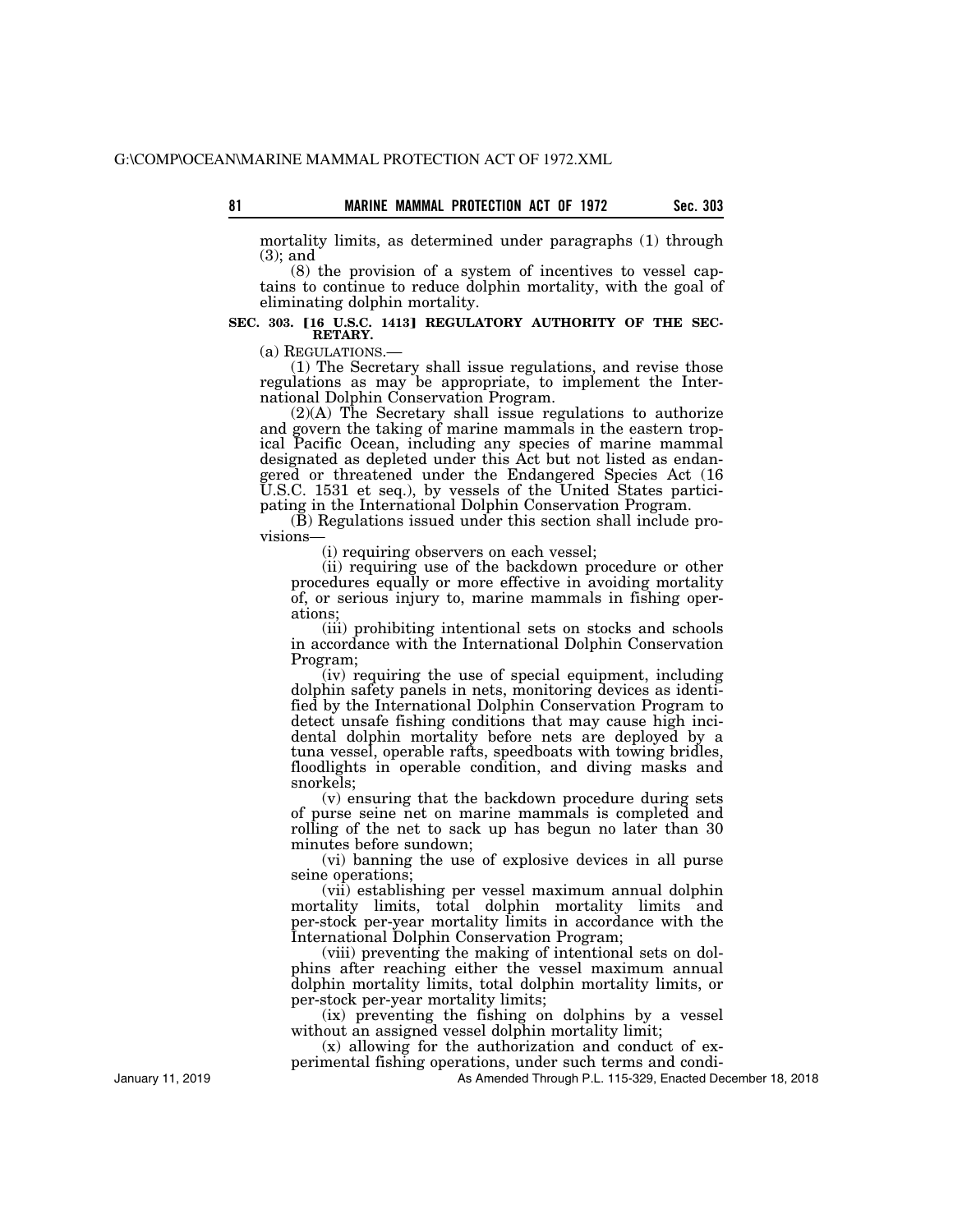#### **Sec. 303 MARINE MAMMAL PROTECTION ACT OF 1972 82**

tions as the Secretary may prescribe, for the purpose of testing proposed improvements in fishing techniques and equipment that may reduce or eliminate dolphin mortality or serious injury do not require the encirclement of dolphins in the course of commercial yellowfin tuna fishing;

(xi) authorizing fishing within the area covered by the International Dolphin Conservation Program by vessels of the United States without the use of special equipment or nets if the vessel takes an observer and does not intentionally deploy nets on, or encircle, dolphins, under such terms and conditions as the Secretary may prescribe; and

(xii) containing such other restrictions and requirements as the Secretary determines are necessary to implement the International Dolphin Conservation Program with respect to vessels of the United States.

(C) ADJUSTMENTS TO REQUIREMENTS.—The Secretary may make such adjustments as may be appropriate to requirements of subparagraph (B) that pertain to fishing gear, vessel equipment, and fishing practices to the extent the adjustments are consistent with the International Dolphin Conservation Program.

(b) CONSULTATION.—In developing any regulation under this section, the Secretary shall consult with the Secretary of State, the Marine Mammal Commission, and the United States Commissioners to the Inter-American Tropical Tuna Commission appointed under section 3 of the Tuna Conventions Act of 1950 (16 U.S.C. 952).

(c) EMERGENCY REGULATIONS.—

(1) If the Secretary determines, on the basis of the best scientific information available (including research conducted under section 304 and information obtained under the International Dolphin Conservation Program) that the incidental mortality and serious injury of marine mammals authorized under this title is having, or is likely to have, a significant adverse impact on a marine mammal stock or species, the Secretary shall—

(A) notify the Inter-American Tropical Tuna Commission of his or her determination, along with recommendations to the Commission as to actions necessary to reduce incidental mortality and serious injury and mitigate such adverse impact; and

(B) prescribe emergency regulations to reduce incidental mortality and serious injury and mitigate such adverse impact.

(2) Before taking action under subparagraph (A) or (B) of paragraph (1), the Secretary shall consult with the Secretary of State, the Marine Mammal Commission, and the United States Commissioners to the Inter-American Tropical Tuna Commission.

(3) Emergency regulations prescribed under this subsection—

(A) shall be published in the Federal Register, together with an explanation thereof;

As Amended Through P.L. 115-329, Enacted December 18, 2018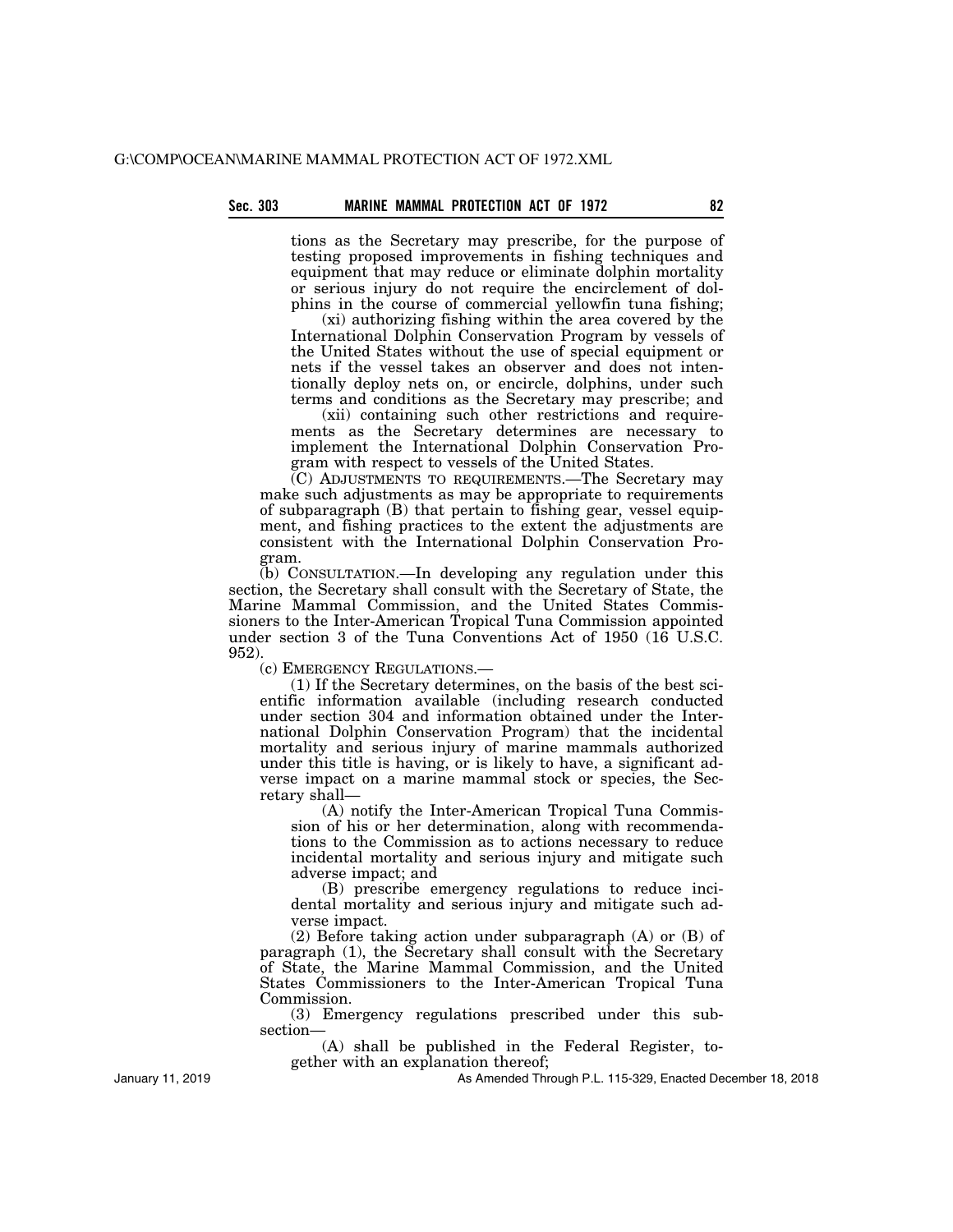(B) shall remain in effect for the duration of the applicable fishing year; and

(C) may be terminated by the Secretary at an earlier date by publication in the Federal Register of a notice of termination if the Secretary determines that the reasons for the emergency action no longer exist.

(4) If the Secretary finds that the incidental mortality and serious injury of marine mammals in the yellowfin tuna fishery in the eastern tropical Pacific Ocean is continuing to have a significant adverse impact on a stock or species, the Secretary may extend the emergency regulations for such additional periods as may be necessary.

(5) Within 120 days after the Secretary notifies the United States Commissioners to the Inter-American Tropical Tuna Commission of the Secretary's determination under paragraph (1)(A), the United States Commissioners shall call for a special meeting of the Commission to address the actions necessary to reduce incidental mortality and serious injury and mitigate the adverse impact which resulted in the determination. The Commissioners shall report the results of the special meeting in writing to the Secretary and to the Secretary of State. In their report, the Commissioners shall—

(A) include a description of the actions taken by the harvesting nations or under the International Dolphin Conservation Program to reduce the incidental mortality and serious injury and measures to mitigate the adverse impact on the marine mammal species or stock;

(B) indicate whether, in their judgment, the actions taken address the problem adequately; and

(C) if they indicate that the actions taken do not address the problem adequately, include recommendations of such additional action to be taken as may be necessary.

## **SEC. 304. [16 U.S.C. 1414a] RESEARCH.**

(a) REQUIRED RESEARCH.—

(1) IN GENERAL.—The Secretary shall, in consultation with the Marine Mammal Commission and the Inter-American Tropical Tuna Commission, conduct a study of the effect of intentional encirclement (including chase) on dolphins and dolphin stocks incidentally taken in the course of purse seine fishing for yellowfin tuna in the eastern tropical Pacific Ocean. The study, which shall commence on October 1, 1997, shall consist of abundance surveys as described in paragraph (2) and stress studies as described in paragraph (3), and shall address the question of whether such encirclement is having a significant adverse impact on any depleted dolphin stock in the eastern tropical Pacific Ocean.

(2) POPULATION ABUNDANCE SURVEYS.—The abundance surveys under this subsection shall survey the abundance of such depleted stocks and shall be conducted during each of the calendar years 1998, 1999, and 2000.

(3) STRESS STUDIES.—The stress studies under this subsection shall include—

As Amended Through P.L. 115-329, Enacted December 18, 2018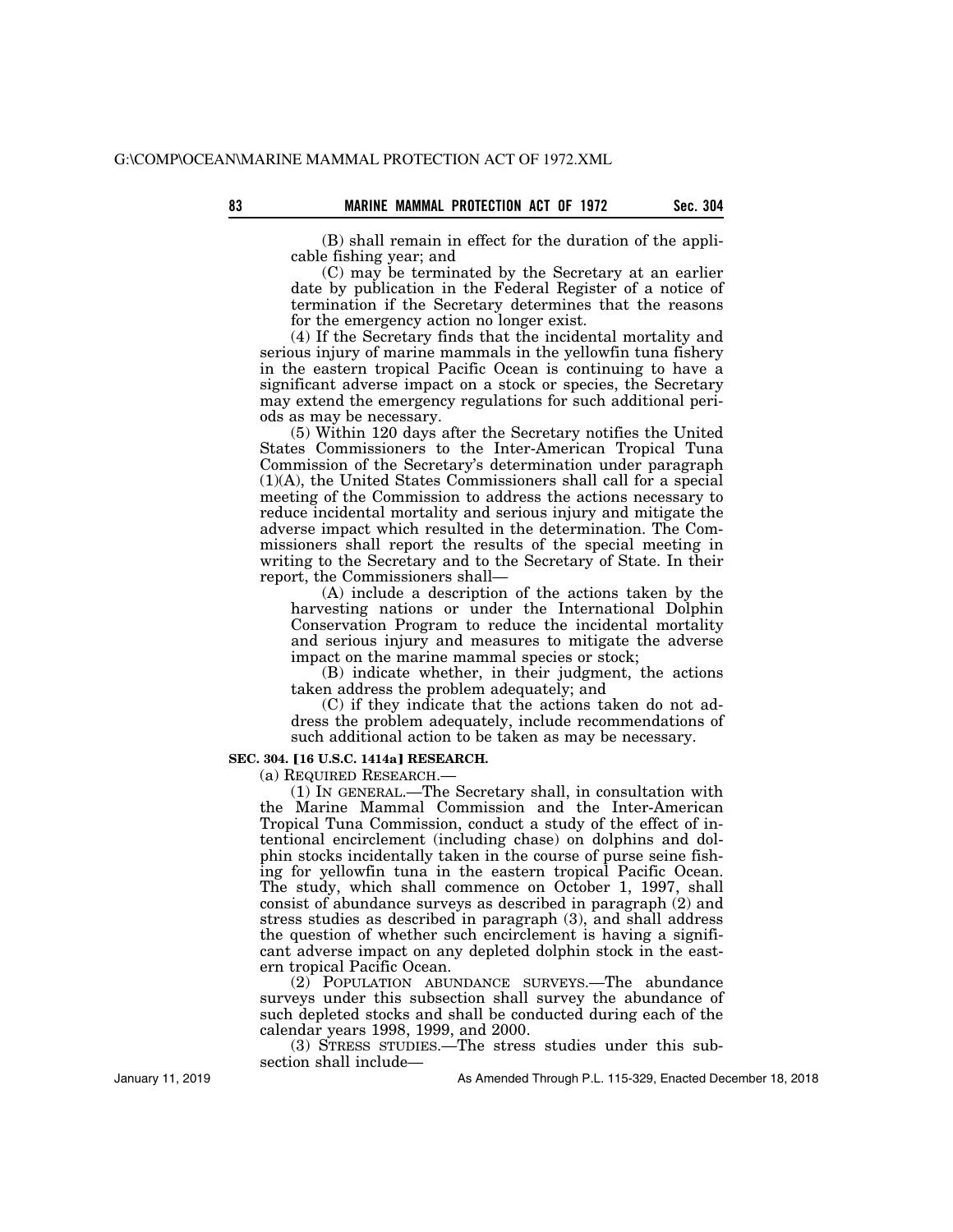| Sec. | 304 |
|------|-----|
|      |     |

(A) a review of relevant stress-related research and a 3-year series of necropsy samples from dolphins obtained by commercial vessels;

(B) a 1-year review of relevant historical demographic and biological data related to dolphins and dolphin stocks referred to in paragraph (1); and

(C) an experiment involving the repeated chasing and capturing of dolphins by means of intentional encirclement.

(4) REPORT.—No later than 90 days after publishing the finding under subsection  $(g)(2)$  of the Dolphin Protection Consumer Information Act, the Secretary shall complete and submit a report containing the results of the research described in this subsection to the United States Senate Committee on Commerce, Science, and Transportation and the United States House of Representatives Committees on Resources and on Commerce, and to the Inter-American Tropical Tuna Commission.<br>(b) OTHER RESEARCH.—

 $(1)$  In GENERAL.—In addition to conducting the research described in subsection (a), the Secretary shall, in consultation with the Marine Mammal Commission and in cooperation with the nations participating in the International Dolphin Conservation Program and the Inter-American Tropical Tuna Commission, undertake or support appropriate scientific research to further the goals of the International Dolphin Conservation Program.

(2) SPECIFIC AREAS OF RESEARCH.—Research carried out under paragraph (1) may include—

(A) projects to devise cost-effective fishing methods and gear so as to reduce, with the goal of eliminating, the incidental mortality and serious injury of marine mammals in connection with commercial purse seine fishing in the eastern tropical Pacific Ocean;

(B) projects to develop cost-effective methods of fishing for mature yellowfin tuna without setting nets on dolphins or other marine mammals;

(C) projects to carry out stock assessments for those marine mammal species and marine mammal stocks taken in the purse seine fishery for yellowfin tuna in the eastern tropical Pacific Ocean, including species or stocks not within waters under the jurisdiction of the United States; and

(D) projects to determine the extent to which the incidental take of nontarget species, including juvenile tuna, occurs in the course of purse seine fishing for yellowfin tuna in the eastern tropical Pacific Ocean, the geographic location of the incidental take, and the impact of that incidental take on tuna stocks and nontarget species.

(c) AUTHORIZATION OF APPROPRIATIONS.—

(1) There are authorized to be appropriated to the Secretary the following amounts, to be used by the Secretary to carry out the research described in subsection (a): (A) \$4,000,000 for fiscal year 1998.

(B) \$3,000,000 for fiscal year 1999.

As Amended Through P.L. 115-329, Enacted December 18, 2018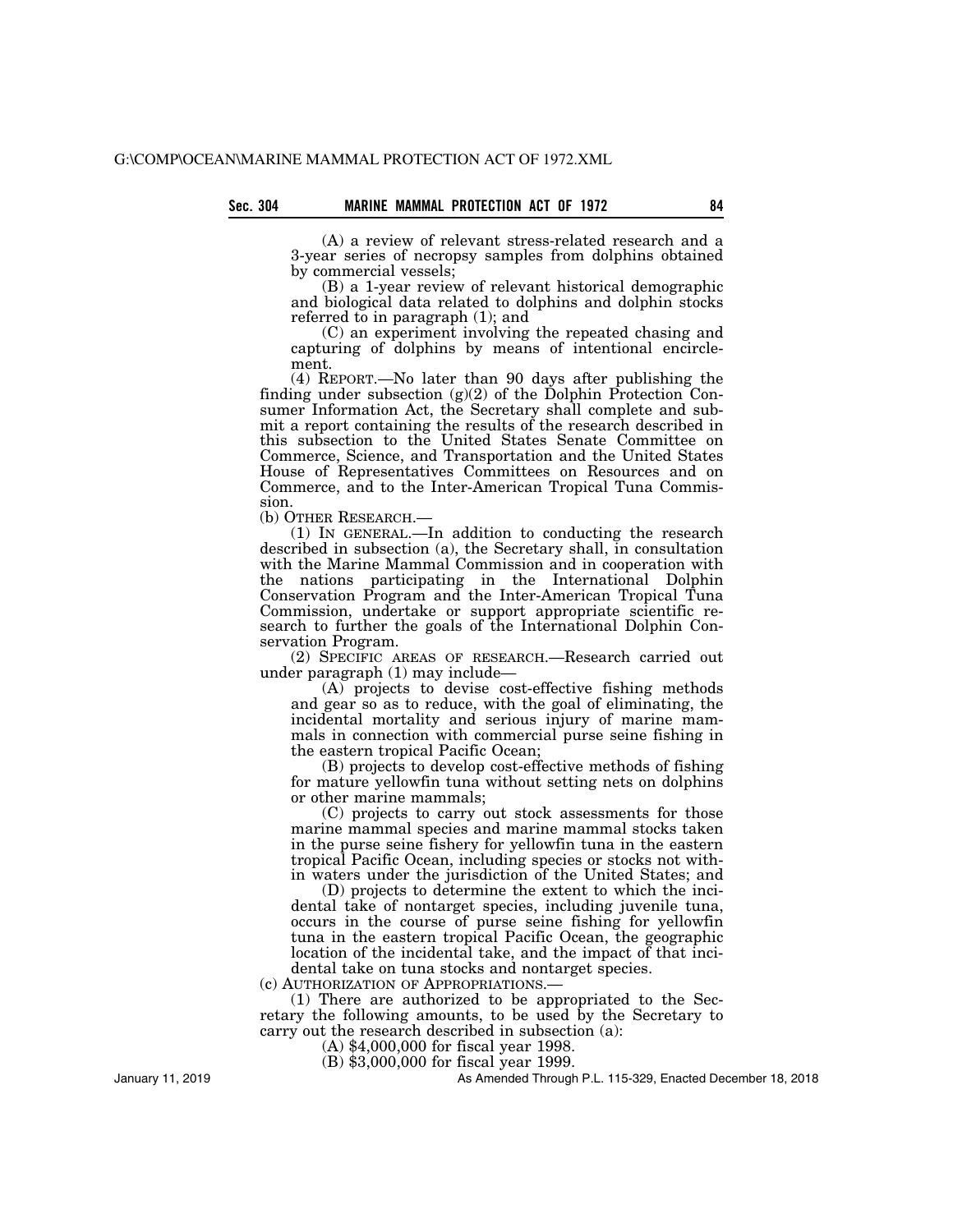(C) \$4,000,000 for fiscal year 2000.

(D) \$1,000,000 for fiscal year 2001.

(2) In addition to the amount authorized to be appropriated under paragraph (1), there are authorized to be appropriated to the Secretary for carrying out this section \$3,000,000 for each of the fiscal years 1998, 1999, 2000, and 2001.

# **SEC. 305. [16 U.S.C. 1415] REPORTS BY THE SECRETARY.**

Notwithstanding section 103(f), the Secretary shall submit annual reports to the Congress which include—

(1) results of research conducted pursuant to section 304;

(2) a description of the status and trends of stocks of tuna;

(3) a description of the efforts to assess, avoid, reduce, and minimize the bycatch of juvenile yellowfin tuna and bycatch of nontarget species;

(4) a description of the activities of the International Dolphin Conservation Program and of the efforts of the United States in support of the Program's goals and objectives, including the protection of dolphin stocks in the eastern tropical Pacific Ocean, and an assessment of the effectiveness of the Program;

(5) actions taken by the Secretary under section  $101(a)(2)(B)$  and section  $101(d)$ ;

(6) copies of any relevant resolutions and decisions of the Inter-American Tropical Tuna Commission, and any regulations promulgated by the Secretary under this title; and

(7) any other information deemed relevant by the Secretary.

#### **SEC. 306. [16 U.S.C. 1416] PERMITS.**

(a) IN GENERAL.—

(1) Consistent with the regulations issued pursuant to section 303, the Secretary shall issue a permit to a vessel of the United States authorizing participation in the International Dolphin Conservation Program and may require a permit for the person actually in charge of and controlling the fishing operation of the vessel. The Secretary shall prescribe such procedures as are necessary to carry out this subsection, including requiring the submission of—

(A) the name and official number or other identification of each fishing vessel for which a permit is sought, together with the name and address of the owner thereof; and

(B) the tonnage, hold capacity, speed, processing equipment, and type and quantity of gear, including an inventory of special equipment required under section 303, with respect to each vessel.

(2) The Secretary is authorized to charge a fee for granting an authorization and issuing a permit under this section. The level of fees charged under this paragraph may not exceed the administrative cost incurred in granting an authorization and issuing a permit. Fees collected under this paragraph shall be available to the Under Secretary of Commerce for Oceans and

As Amended Through P.L. 115-329, Enacted December 18, 2018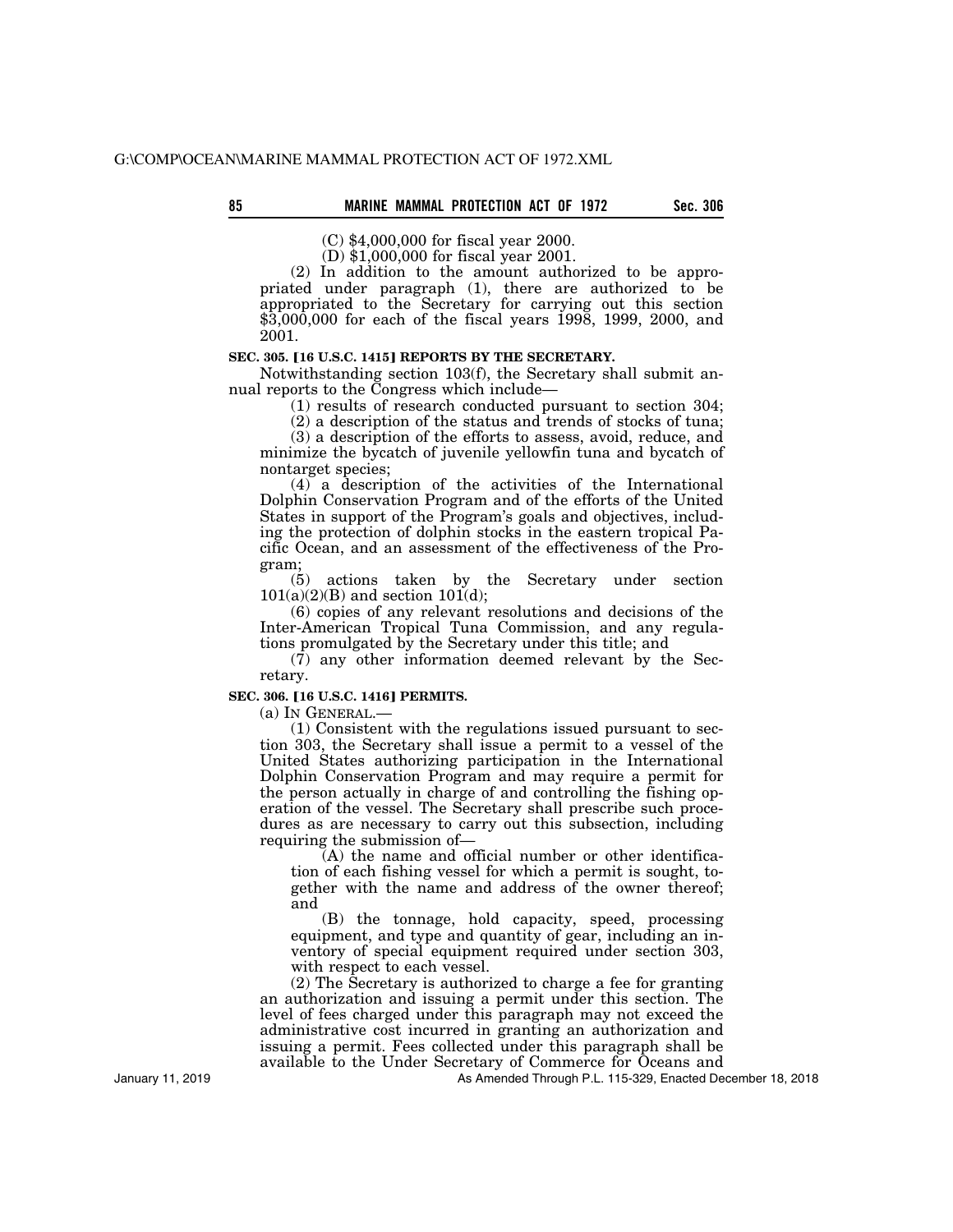Atmosphere for expenses incurred in granting authorizations and issuing permits under this section.

(3) After the effective date of the International Dolphin Conservation Program Act, no vessel of the United States shall operate in the yellowfin tuna fishery in the eastern tropical Pacific Ocean without a valid permit issued under this section. (b) PERMIT SANCTIONS.—

(1) In any case in which—

(A) a vessel for which a permit has been issued under this section has been used in the commission of an act prohibited under section 307;

(B) the owner or operator of any such vessel or any other person who has applied for or been issued a permit under this section has acted in violation of section 307; or

(C) any civil penalty or criminal fine imposed on a vessel, owner or operator of a vessel, or other person who has applied for or been issued a permit under this section has not been paid or is overdue,

the Secretary may—

(i) revoke any permit with respect to such vessel, with or without prejudice to the issuance of subsequent permits;

(ii) suspend such permit for a period of time considered by the Secretary to be appropriate;

(iii) deny such permit; or

(iv) impose additional conditions or restrictions on any permit issued to, or applied for by, any such vessel or person under this section.

(2) In imposing a sanction under this subsection, the Secretary shall take into account—

(A) the nature, circumstances, extent, and gravity of the prohibited acts for which the sanction is imposed; and

(B) with respect to the violator, the degree of culpability, any history of prior offenses, and other such matters as justice requires.

(3) Transfer of ownership of a vessel, by sale or otherwise, shall not extinguish any permit sanction that is in effect or is pending at the time of transfer of ownership. Before executing the transfer of ownership of a vessel, by sale or otherwise, the owner shall disclose in writing to the prospective transferee the existence of any permit sanction that will be in effect or pending with respect to the vessel at the time of transfer.

(4) In the case of any permit that is suspended for the failure to pay a civil penalty or criminal fine, the Secretary shall reinstate the permit upon payment of the penalty or fine and interest thereon at the prevailing rate.

(5) No sanctions shall be imposed under this section unless there has been a prior opportunity for a hearing on the facts underlying the violation for which the sanction is imposed, either in conjunction with a civil penalty proceeding under this title or otherwise.

As Amended Through P.L. 115-329, Enacted December 18, 2018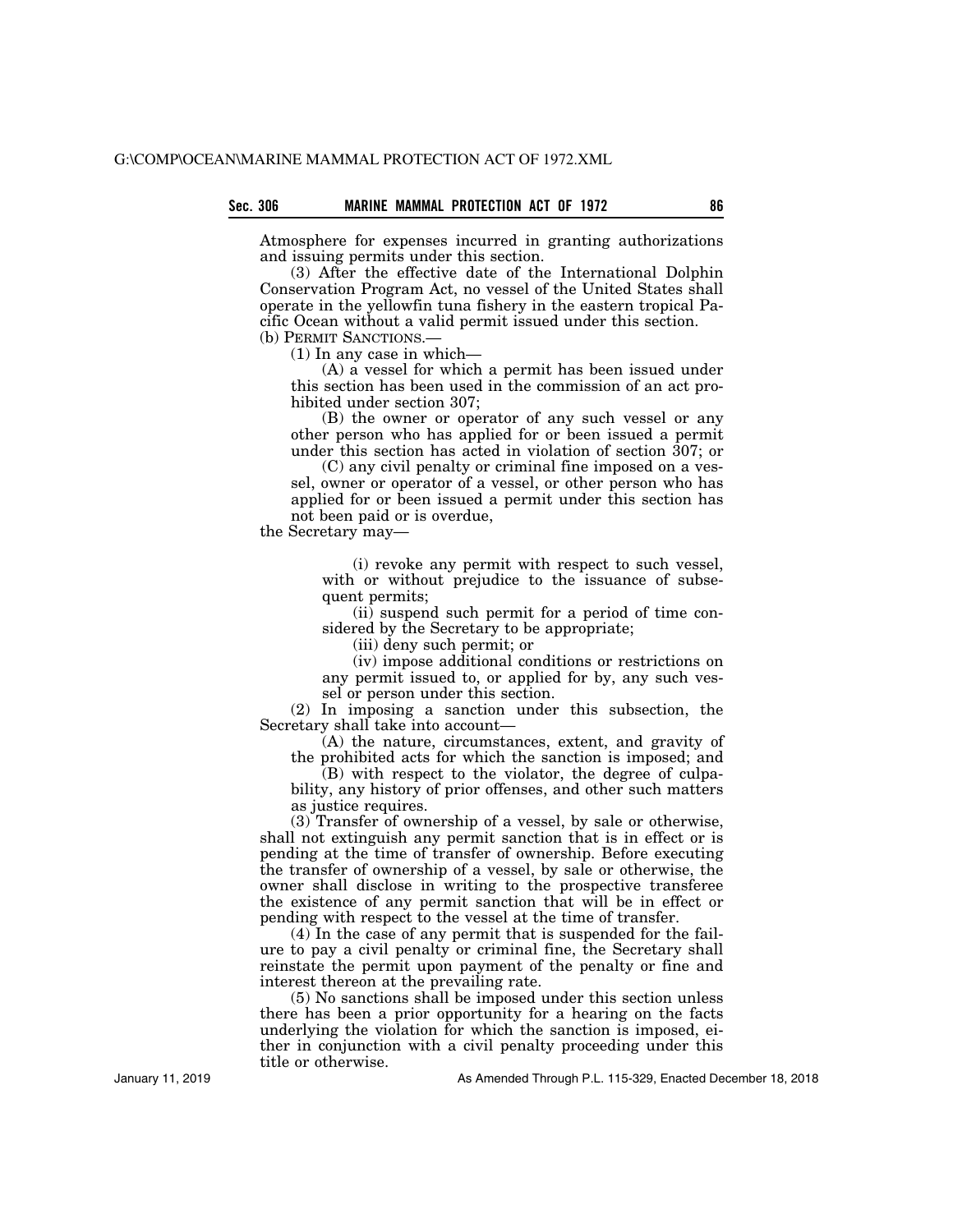## **SEC. 307. [16 U.S.C. 1417] PROHIBITIONS.**

(a) IN GENERAL.—It is unlawful—

(1) for any person to sell, purchase, offer for sale, transport, or ship, in the United States, any tuna or tuna product unless the tuna or tuna product is either dolphin safe or has been harvested in compliance with the International Dolphin Conservation Program by a country that is a member of the Inter-American Tropical Tuna Commission or has initiated and within 6 months thereafter completed all steps required of applicant nations in accordance with Article V, paragraph 3 of the Convention establishing the Inter-American Tropical Tuna Commission, to become a member of that organization;

(2) except as provided for in subsection 101(d), for any person or vessel subject to the jurisdiction of the United States intentionally to set a purse seine net on or to encircle any marine mammal in the course of tuna fishing operations in the eastern tropical Pacific Ocean except in accordance with this title and regulations issued pursuant to this title; and 21

(3) for any person to import any yellowfin tuna or yellowfin tuna product or any other fish or fish product in violation of a ban on importation imposed under section  $101(a)(2)$ ;

(4) for any person to violate any regulation promulgated under this title;

(5) for any person to refuse to permit any duly authorized officer to board a vessel subject to that person's control for purposes of conducting any search or inspection in connection with the enforcement of this title; and

(6) for any person to assault, resist, oppose, impede, intimidate, or interfere with any such authorized officer in the conduct of any search or inspection described in paragraph (5).<br>(b) PENALTIES.—

 $(1)$  CIVIL PENALTY.—A person that knowingly and willfully violates subsection (a)  $(1)$ ,  $(2)$ ,  $(3)$ ,  $(4)$ , or  $(5)$  shall be subject to a civil penalty under section 105(a).

(2) CRIMINAL PENALTY.—A person that knowingly and willfully violates subsection  $(a)(5)$  or  $(a)(6)$  shall be subject to a criminal penalty under section 105(b).

(c) CIVIL FORFEITURES.—Any vessel (including its fishing gear, appurtenances, stores, and cargo) used, and any fish (or its fair market value) taken or retained, in any manner, in connection with or as a result of the commission of any act prohibited by this section shall be subject to forfeiture to the United States in the manner provided in section 310 of the Magnuson Fishery Conservation and Management Act.

## **TITLE IV—MARINE MAMMAL HEALTH AND STRANDING RESPONSE**

#### **SEC. 401. [16 U.S.C. 1421] ESTABLISHMENT OF PROGRAM.**

(a) ESTABLISHMENT.—The Secretary shall, in consultation with the Secretary of the Interior, the Marine Mammal Commission, and individuals with knowledge and experience in marine science, marine mammal science, marine mammal veterinary and hus-

January 11, 2019

<sup>&</sup>lt;sup>21</sup> So in law. Probably "and" should be deleted.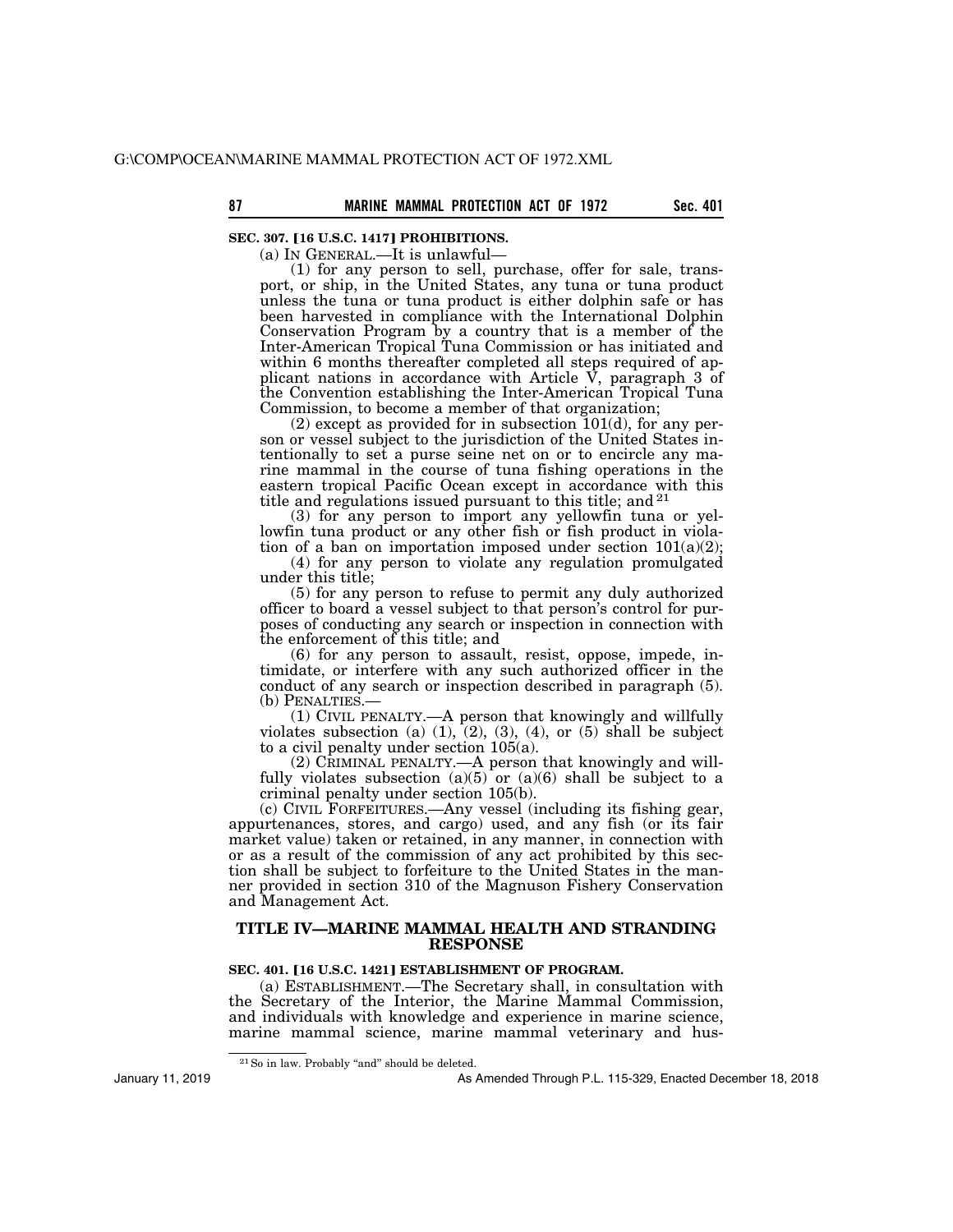## **Sec. 402 MARINE MAMMAL PROTECTION ACT OF 1972 88**

bandry practices, and marine conservation, including stranding network participants, establish a program to be known as the ''Marine Mammal Health and Stranding Response Program''.

(b) PURPOSES.—The purposes of the Program shall be to—

(1) facilitate the collection and dissemination of reference data on the health of marine mammals and health trends of marine mammal populations in the wild;

(2) correlate the health of marine mammals and marine mammal populations, in the wild, with available data on physical, chemical, and biological environmental parameters; and

(3) coordinate effective responses to unusual mortality events by establishing a process in the Department of Commerce in accordance with section 404.

### **SEC. 402. [16 U.S.C. 1421a] DETERMINATION; DATA COLLECTION AND DISSEMINATION.**

(a) DETERMINATION FOR RELEASE.—The Secretary shall, in consultation with the Secretary of the Interior, the Marine Mammal Commission, and individuals with knowledge and experience in marine science, marine mammal science, marine mammal veterinary and husbandry practices, and marine conservation, including stranding network participants, develop objective criteria, after an opportunity for public review and comment, to provide guidance for determining at what point a rehabilitated marine mammal is releasable to the wild.

(b) COLLECTION.—The Secretary shall, in consultation with the Secretary of the Interior, collect and update, periodically, existing information on—

(1) procedures and practices for—

(A) rescuing and rehabilitating stranded marine mammals, including criteria used by stranding network participants, on a species-by-species basis, for determining at what point a marine mammal undergoing rescue and rehabilitation is returnable to the wild; and

(B) collecting, preserving, labeling, and transporting marine mammal tissues for physical, chemical, and biological analyses;

(2) appropriate scientific literature on marine mammal health, disease, and rehabilitation;

(3) strandings, which the Secretary shall compile and analyze, by region, to monitor species, numbers, conditions, and causes of illnesses and deaths of stranded marine mammals; and

(4) other life history and reference level data, including marine mammal tissue analyses, that would allow comparison of the causes of illness and deaths in stranded marine mammals with physical, chemical, and biological environmental parameters.

(c) AVAILABILITY.—The Secretary shall make information collected under this section available to stranding network participants and other qualified scientists.

January 11, 2019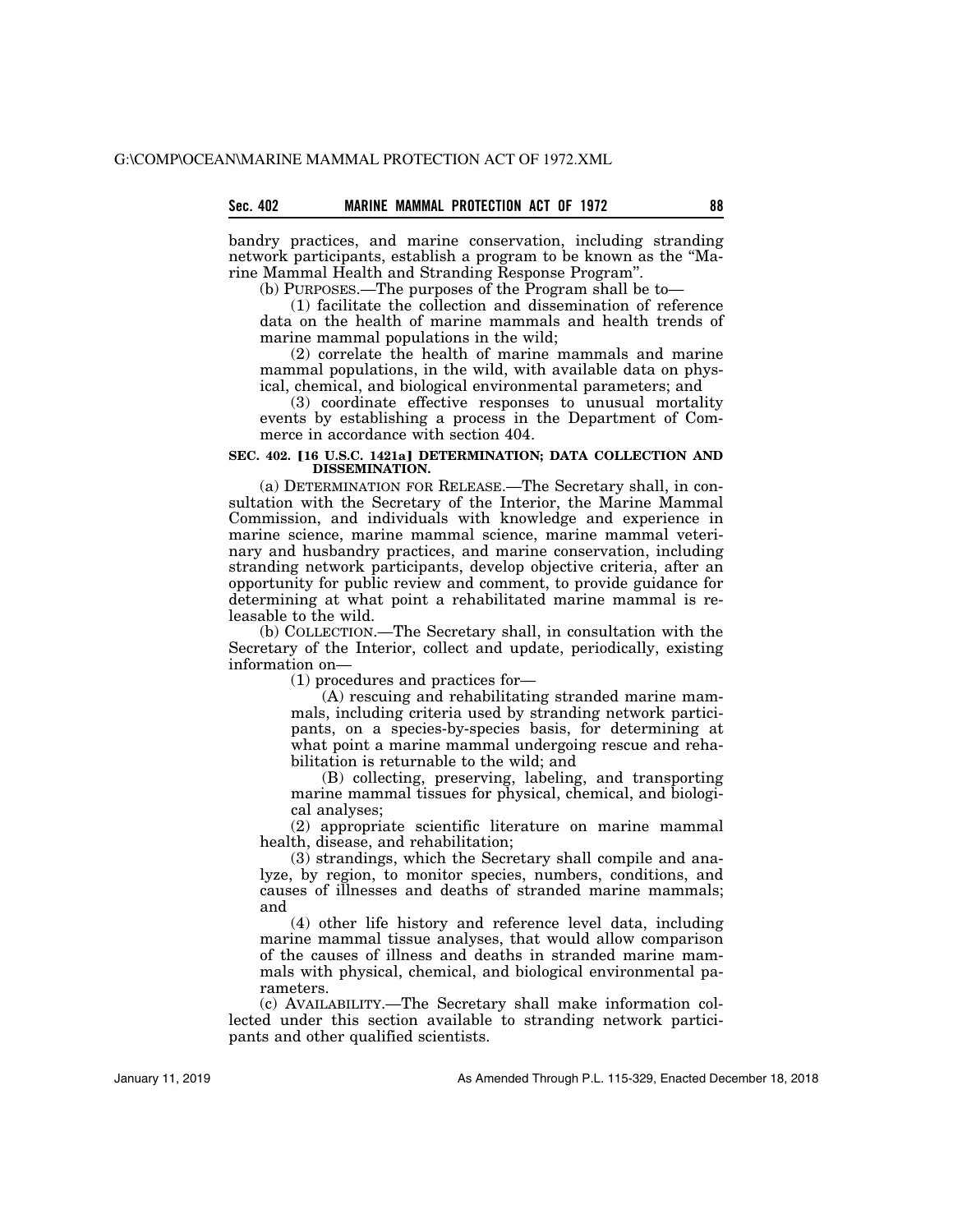### **SEC. 403. [16 U.S.C. 1421b] STRANDING RESPONSE AGREEMENTS.**

(a) IN GENERAL.—The Secretary may enter into an agreement under section 112(c) with any person to take marine mammals under section  $109(h)(1)$  in response to a stranding.

(b) REQUIRED PROVISION.—An agreement authorized by subsection (a) shall—

(1) specify each person who is authorized to perform activities under the agreement; and

(2) specify any terms and conditions under which a person so specified may delegate that authority to another person.

(c) REVIEW.—The Secretary shall periodically review agreements under section 112(c) that are entered into pursuant to this title, for performance adequacy and effectiveness.

# **SEC. 404. [16 U.S.C. 1421c] UNUSUAL MORTALITY EVENT RESPONSE.** (a) RESPONSE.

(1) WORKING GROUP.—<br>(A) The Secretary, acting through the Office, shall establish, in consultation with the Secretary of the Interior, a marine mammal unusual mortality event working group, consisting of individuals with knowledge and experience in marine science, marine mammal science, marine mammal veterinary and husbandry practices, marine conservation, and medical science, to provide guidance to the Secretary and the Secretary of the Interior for—

(i) determining whether an unusual mortality event is occurring;

(ii) determining, after an unusual mortality event has begun, if response actions with respect to that event are no longer necessary; and

(iii) developing the contingency plan in accordance with subsection (b), to assist the Secretary in responding to unusual mortality events.

(B) The Federal Advisory Committee Act (5 App. U.S.C.) shall not apply to the marine mammal unusual mortality event working group established under this paragraph.

(2) RESPONSE TIMING.—The Secretary, in consultation with the Secretary of the Interior, shall to the extent necessary and practicable—

(A) within 24 hours after receiving notification from a stranding network participant that an unusual mortality event might be occurring, contact as many members as is possible of the unusual mortality event working group for guidance; and

(B) within 48 hours after receiving such notification—

(i) make a determination as to whether an unusual mortality event is occurring;

(ii) inform the stranding network participant of that determination; and

(iii) if the Secretary has determined an unusual mortality event is occurring, designate an Onsite Coordinator for the event, in accordance with subsection (c).

(b) CONTINGENCY PLAN.—

As Amended Through P.L. 115-329, Enacted December 18, 2018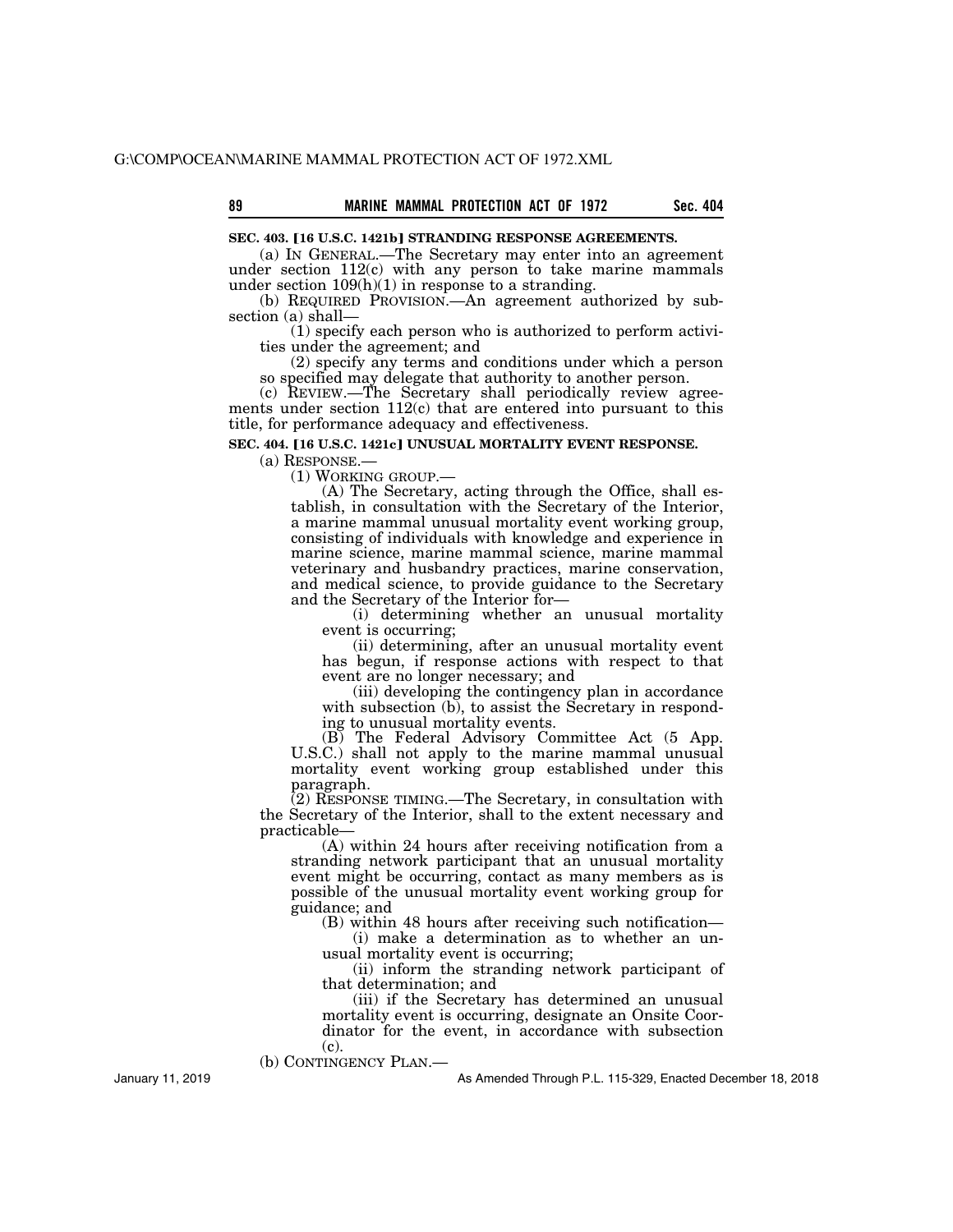(1) IN GENERAL.—The Secretary shall, in consultation with the Secretary of the Interior and the unusual mortality event working group, and after an opportunity for public review and comment, issue a detailed contingency plan for responding to any unusual mortality event.

(2) CONTENTS.—The contingency plan required under this subsection shall include—

(A) a list of persons, including stranding network participants, at a regional, State, and local level, who can assist the Secretary in implementing a coordinated and effective response to an unusual mortality event;

(B) the types of marine mammal tissues and analyses necessary to assist in diagnosing causes of unusual mortality events;

(C) training, mobilization, and utilization procedures for available personnel, facilities, and other resources necessary to conduct a rapid and effective response to unusual mortality events; and

(D) such requirements as are necessary to—

(i) minimize death of marine mammals in the wild and provide appropriate care of marine mammals during an unusual mortality event;

(ii) assist in identifying the cause or causes of an unusual mortality event;

(iii) determine the effects of an unusual mortality event on the size estimates of the affected populations of marine mammals; and

(iv) identify any roles played in an unusual mortality event by physical, chemical, and biological factors, including contaminants.

(c) ONSITE COORDINATORS.— (1) DESIGNATION.—

(A) The Secretary shall, in consultation with the Secretary of the Interior, designate one or more Onsite Coordinators for an unusual mortality event, who shall make immediate recommendations to the stranding network participants on how to proceed with response activities.

(B) An Onsite Coordinator so designated shall be one or more appropriate Regional Directors of the National Marine Fisheries Service or the United States Fish and Wildlife Service, or their designees.

(C) If, because of the wide geographic distribution, multiple species of marine mammals involved, or magnitude of an unusual mortality event, more than one Onsite Coordinator is designated, the Secretary shall, in consultation with the Secretary of the Interior, designate which of the Onsite Coordinators shall have primary responsibility with respect to the event.

 $(2)$  FUNCTIONS.

(A) An Onsite Coordinator designated under this subsection shall coordinate and direct the activities of all persons responding to an unusual mortality event in accordance with the contingency plan issued under subsection (b), except that—

As Amended Through P.L. 115-329, Enacted December 18, 2018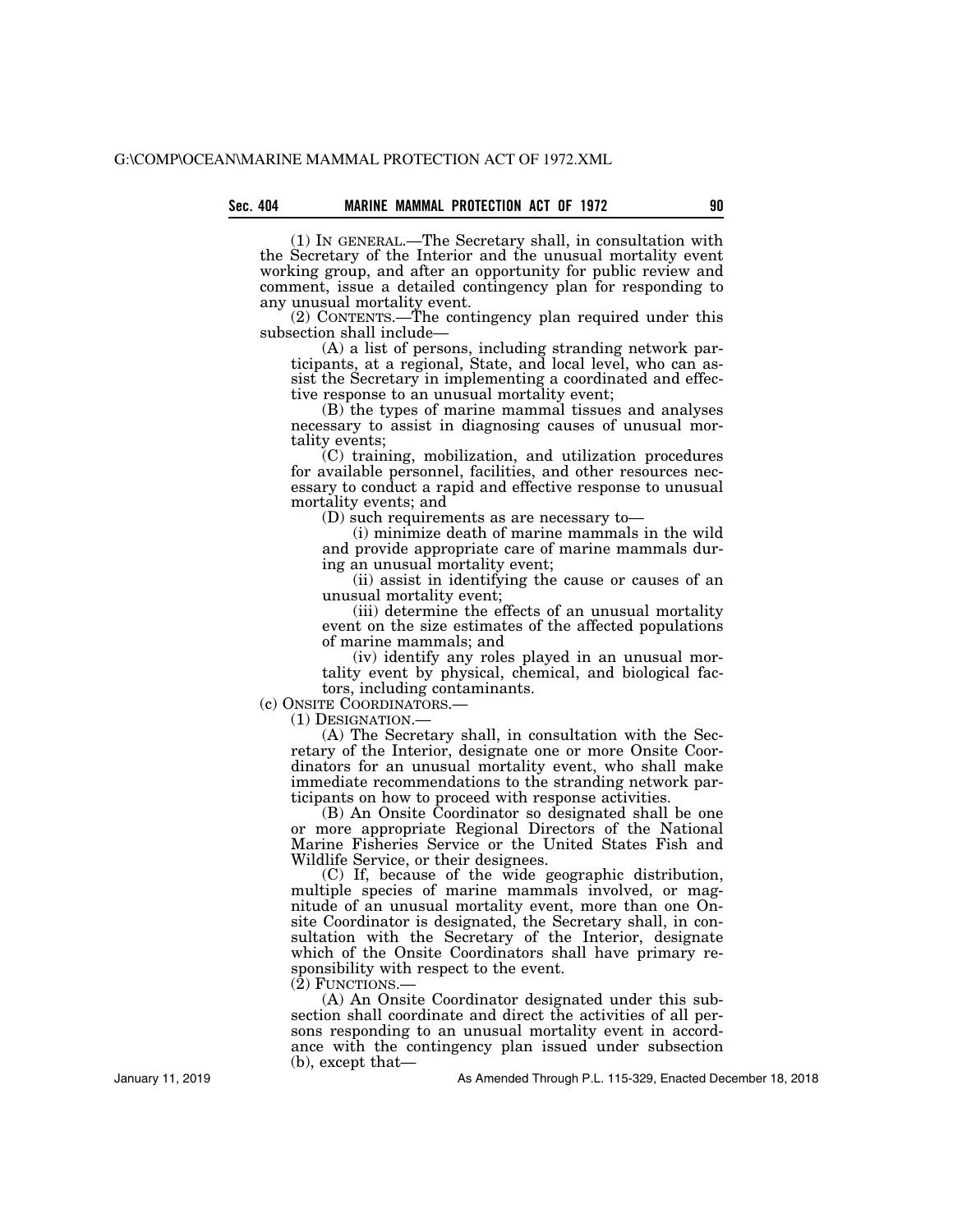(i) with respect to any matter that is not covered by the contingency plan, an Onsite Coordinator shall use his or her best professional judgment; and

(ii) the contingency plan may be temporarily modified by an Onsite Coordinator, consulting as expeditiously as possible with the Secretary, the Secretary of the Interior, and the unusual mortality event working group.

(B) An Onsite Coordinator may delegate to any qualified person authority to act as an Onsite Coordinator under this title.

#### SEC. 405. [16 U.S.C. 1421d] UNUSUAL MORTALITY EVENT ACTIVITY **FUNDING.**

(a) ESTABLISHMENT OF FUND.—There is established in the Treasury an interest bearing fund to be known as the ''Marine Mammal Unusual Mortality Event Fund'', which shall consist of amounts deposited into the Fund under subsection  $(c)$ .<br>(b) USES.—

 $(1)$  In GENERAL.—Amounts in the Fund—

(A) shall be available only for use by the Secretary, in consultation with the Secretary of the Interior—

(i) to compensate persons for special costs incurred in acting in accordance with the contingency plan issued under section 404(b) or under the direction of an Onsite Coordinator for an unusual mortality event;

(ii) for reimbursing any stranding network participant for costs incurred in preparing and transporting tissues collected with respect to an unusual mortality event for the Tissue Bank; and

(iii) 22 for care and maintenance of marine mammal seized under section  $104(c)(2)(D)$ ; and

(B) shall remain available until expended.

(2) PENDING CLAIMS.—If sufficient amounts are not available in the Fund to satisfy any authorized pending claim, such claim shall remain pending until such time as sufficient amounts are available. All authorized pending claims shall be satisfied in the order received.

(c) DEPOSITS INTO THE FUND.—There shall be deposited into the Fund—

(1) amounts appropriated to the Fund;

(2) other amounts appropriated to the Secretary for use with respect to unusual mortality events; and

(3) amounts received by the United States in the form of gifts, devises, and bequests under subsection (d).

(d) ACCEPTANCE OF DONATIONS.—For purposes of carrying out this title and section  $104(c)(2)(D)$ , the Secretary may accept, solicit, and use the services of volunteers, and may accept, solicit, receive, hold, administer, and use gifts, devises, and bequests.

#### **SEC. 406. [16 U.S.C. 1421e] LIABILITY.**

(a) IN GENERAL.—A person who is authorized to respond to a stranding pursuant to an agreement entered into under section

22So in original. Public Law 103–238 (sec. 6, 108 Stat. 542) added this new clause with the wrong indentation.

January 11, 2019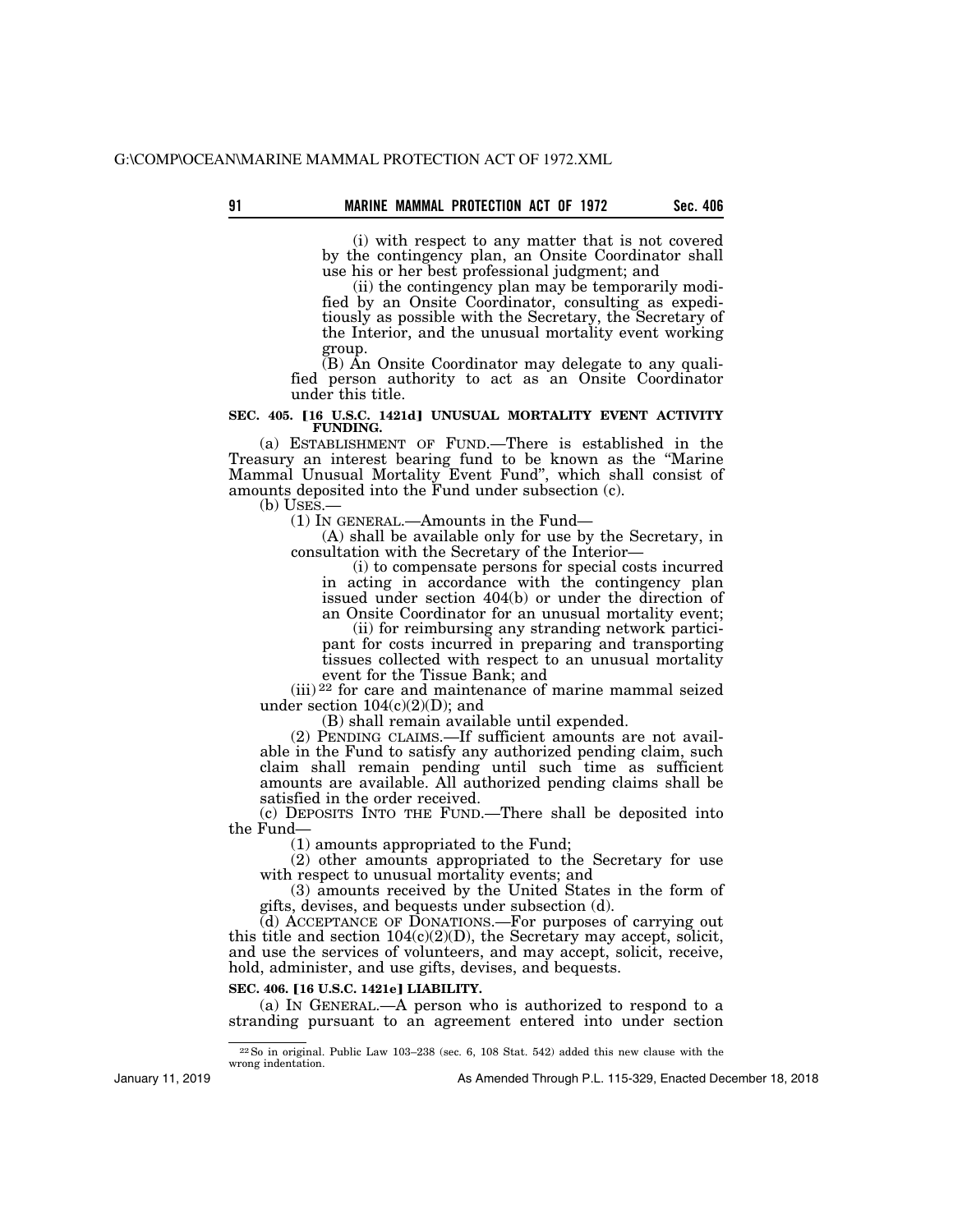$112(c)$  is deemed to be an employee of the government <sup>23</sup> for purposes of chapter 171 of title 28, United States Code, with respect to actions of the person that are—

(1) in accordance with the agreement; and

(2) in the case of an unusual mortality event, in accordance with—

(A) the contingency plan issued under section 404(b);

(B) the instructions of an Onsite Coordinator designated under section 404(c); or

(C) the best professional judgment of an Onsite Coordinator, in the case of any matter that is not covered by the contingency plan.

(b) LIMITATION.—Subsection (a) does not apply to actions of a person described in that subsection that are grossly negligent or that constitute willful misconduct.

# **SEC. 407. [16 U.S.C. 1421f] NATIONAL MARINE MAMMAL TISSUE BANK AND TISSUE ANALYSIS.**

(a) TISSUE BANK.— (1) IN GENERAL.—The Secretary shall make provision for the storage, preparation, examination, and archiving of marine mammal tissues. Tissues archived pursuant to this subsection shall be known as the ''National Marine Mammal Tissue

Bank".<br>(2) GUIDANCE FOR MARINE MAMMAL TISSUE COLLECTION, PREPARATION, AND ARCHIVING.—The Secretary shall, in consultation with individuals with knowledge and expertise in marine science, marine mammal science, marine mammal veterinary and husbandry practices, and marine conservation, issue guidance, after an opportunity for public review and comment, for marine mammal tissue collection, preparation, archiving, and quality control procedures, regarding—

(A) appropriate and uniform methods and standards for those activities to provide confidence in marine mammal tissue samples used for research; and

(B) documentation of procedures used for collecting, preparing, and archiving those samples.

(3) SOURCE OF TISSUE.—In addition to tissues taken during marine mammal unusual mortality events, the Tissue Bank shall incorporate tissue samples taken from other sources in the wild, including—

(A) samples from marine mammals taken incidental to commercial fishing operations;

(B) samples from marine mammals taken for subsistence purposes;

(C) biopsy samples; and

(D) any other samples properly collected.

(b) TISSUE ANALYSIS.—The Secretary shall, in consultation with the Marine Mammal Commission, the Secretary of the Interior, and individuals with knowledge and experience in marine science, marine mammal science, marine mammal veterinary and husbandry practices, and marine conservation, issue guidance, after an opportunity for public review and comment, for analyzing

<sup>23</sup>So in law. Probably should be ''Government''.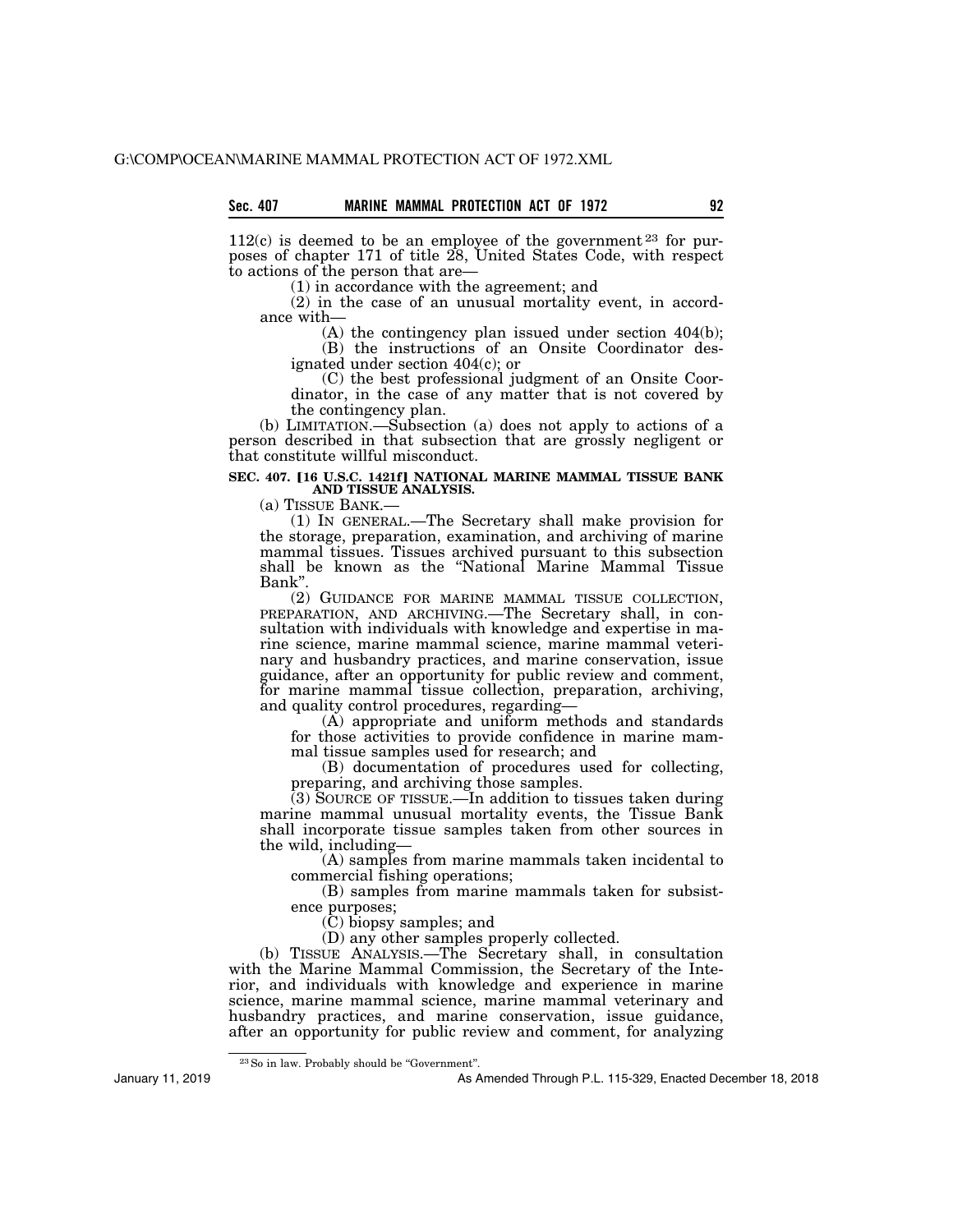tissue samples (by use of the most effective and advanced diagnostic technologies and tools practicable) as a means to monitor and measure overall health trends in representative species or populations of marine mammals, including—

(1) the levels of, and if possible, the effects of, potentially harmful contaminants; and

(2) the frequency of, and if possible, the causes and effects of abnormal lesions or anomalies.

(c) DATA BASE.—

(1) IN GENERAL.—The Secretary shall maintain a central data base which provides an effective means for tracking and accessing data on marine mammals, including relevant data on marine mammal tissues collected for and maintained in the Tissue Bank.

(2) CONTENTS.—The data base established under this subsection shall include—

(A) reference data on the health of marine mammals and populations of marine mammals; and

(B) data on species of marine mammals that are subject to unusual mortality events.

(d) ACCESS.—The Secretary shall, in consultation with the Secretary of the Interior, establish criteria, after an opportunity for public review and comment, for access to—

(1) marine mammal tissues in the Tissue Bank;

(2) analyses conducted pursuant to subsection (b); and

(3) marine mammal data in the data base maintained under subsection (c);

which provide for appropriate uses of the tissues, analyses, and data by qualified scientists, including stranding network participants.

#### SEC. 408. [16 U.S.C. 1421f-1] JOHN H. PRESCOTT MARINE MAMMAL RES-**CUE ASSISTANCE GRANT PROGRAM.**

(a) IN GENERAL,  $-(1)$  Subject to the availability of appropriations, the Secretary shall conduct a grant program to be known as the John H. Prescott Marine Mammal Rescue Assistance Grant Program, to provide grants to eligible stranding network participants for the recovery or treatment of marine mammals, the collection of data from living or dead stranded marine mammals for scientific research regarding marine mammal health, and facility operation costs that are directly related to those purposes.

(2)(A) The Secretary shall ensure that, to the greatest extent practicable, funds provided as grants under this subsection are distributed equitably among the stranding regions designated as of the date of the enactment of the Marine Mammal Rescue Assistance Act of 2000, and in making such grants shall give preference to those facilities that have established records for rescuing or rehabilitating sick and stranded marine mammals in each of the respective regions, or subregions.

(B) In determining priorities among such regions, the Secretary may consider—

(i) any episodic stranding or any mortality event other than an event described in section 410(6), that occurred in any region in the preceding year;

January 11, 2019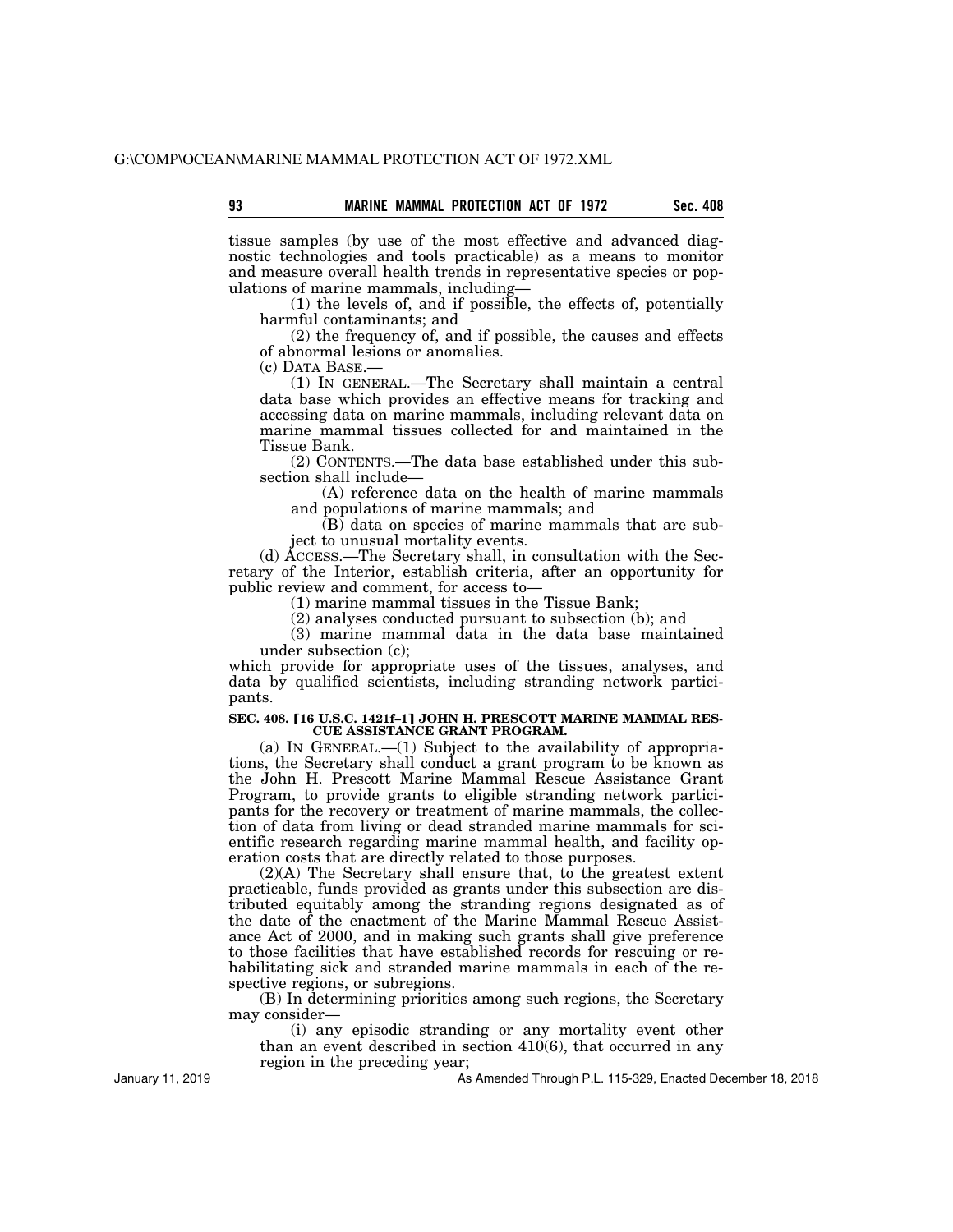# **Sec. 409 MARINE MAMMAL PROTECTION ACT OF 1972 94**

(ii) data regarding average annual strandings and mortality events per region; and

(iii) the size of the marine mammal populations inhabiting a geographic area within such a region.

(b) APPLICATION.—To receive a grant under this section, a stranding network participant shall submit an application in such form and manner as the Secretary may prescribe.

(c) CONSULTATION.—The Secretary shall consult with the Marine Mammal Commission, a representative from each of the designated stranding regions, and other individuals who represent public and private organizations that are actively involved in rescue, rehabilitation, release, scientific research, marine conservation, and forensic science regarding stranded marine mammals, regarding the development of criteria for the implementation of the grant program and the awarding of grants under the program.

(d) LIMITATION.—The amount of a grant under this section shall not exceed \$100,000.

(e) MATCHING REQUIREMENT.—

(1) IN GENERAL.—The non-Federal share of the costs of an activity conducted with a grant under this section shall be 25 percent of such costs.

(2) IN-KIND CONTRIBUTIONS.—The Secretary may apply to the non-Federal share of an activity conducted with a grant under this section the amount of funds, and the fair market value of property and services, provided by non-Federal sources and used for the activity.

(f) ADMINISTRATIVE EXPENSES.—Of amounts available each fiscal year to carry out this section, the Secretary may expend not more than 6 percent or \$80,000, whichever is greater, to pay the administrative expenses necessary to carry out this section.

(g) DEFINITIONS.—In this section:

(1) DESIGNATED STRANDING REGION.—The term ''designated stranding region'' means a geographic region designated by the Secretary for purposes of administration of this title.

(2) SECRETARY.—The term ''Secretary'' has the meaning given that term in section  $3(12)(A)$ .

(h) AUTHORIZATION OF APPROPRIATIONS.—There are authorized to be appropriated to carry out this section \$5,000,000 for each of fiscal years 2001 through 2003, to remain available until expended, of which—

(1) \$4,000,000 may be available to the Secretary of Commerce; and

(2) \$1,000,000 may be available to the Secretary of the Interior.

**SEC. 409. [16 U.S.C. 1421g] AUTHORIZATION OF APPROPRIATIONS.** 

There is authorized to be appropriated—

(1) to the Secretary for carrying out this title (other than sections 405 and 407) \$250,000 for each of fiscal years 1993 and 1994;

(2) to the Secretary for carrying out section 407, \$250,000 for each of fiscal years 1993 and 1994; and

(3) to the Fund, \$500,000 for fiscal year 1993.

As Amended Through P.L. 115-329, Enacted December 18, 2018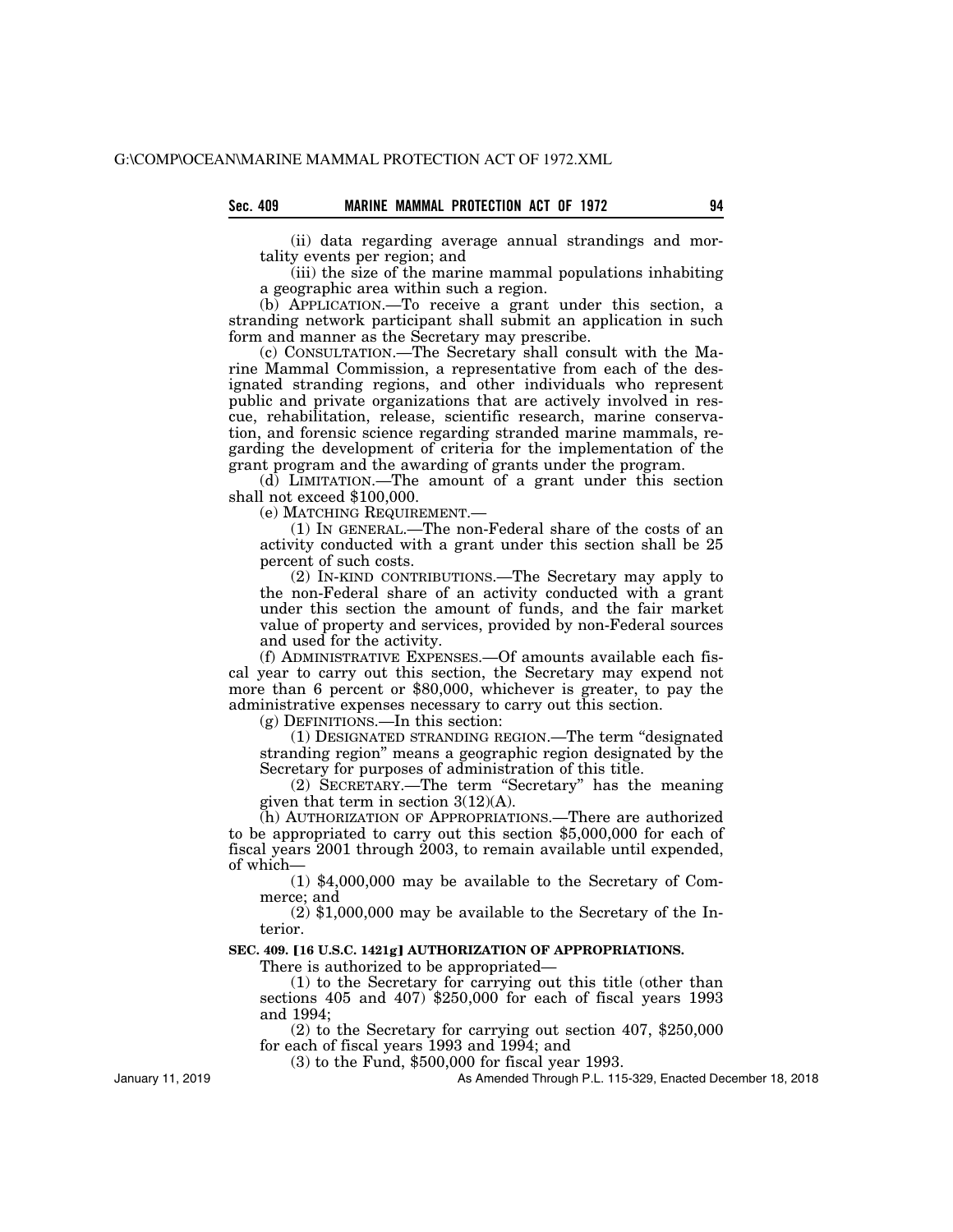# **SEC. 410. [16 U.S.C. 1421h] DEFINITIONS.**

In this title, the following definitions apply:

(1) The term ''Fund'' means the Marine Mammal Unusual Mortality Event Fund established by section 405(a).

(2) The term ''Office'' means the Office of Protected Resources, in the National Marine Fisheries Service.

(3) The term ''stranding'' means an event in the wild in which—

(A) a marine mammal is dead and is—

(i) on a beach or shore of the United States; or

(ii) in waters under the jurisdiction of the United States (including any navigable waters); or

(B) a marine mammal is alive and is—

(i) on a beach or shore of the United States and unable to return to the water;

(ii) on a beach or shore of the United States and, although able to return to the water, is in need of apparent medical attention; or

(iii) in the waters under the jurisdiction of the United States (including any navigable waters), but is unable to return to its natural habitat under its own power or without assistance.

(4) The term ''stranding network participant'' means a person who is authorized by an agreement under section  $112(c)$  to take marine mammals as described in section 109(h)(1) in response to a stranding.

(5) The term ''Tissue Bank'' means the National Marine Tissue Bank provided for under section 407(a).

(6) The term ''unusual mortality event'' means a stranding that—

(A) is unexpected;

(B) involves a significant die-off of any marine mammal population; and

(C) demands immediate response.

# **TITLE V—POLAR BEARS**

#### **SEC. 501. [16 U.S.C. 1423] DEFINITIONS.**

In this title:

(1) AGREEMENT.—The term "Agreement" means the Agreement Between the Government of the United States of America and the Government of the Russian Federation on the Conservation and Management of the Alaska-Chukotka Polar Bear Population, signed at Washington, D.C., on October 16, 2000.

(2) ALASKA NANUUQ COMMISSION.—The term ''Alaska Nanuuq Commission'' means the Alaska Native entity, in existence on the date of enactment of the United States-Russia Polar Bear Conservation and Management Act of 2006, that represents all villages in the State of Alaska that engage in the annual subsistence taking of polar bears from the Alaska-Chukotka population and any successor entity.

(3) IMPORT.—The term ''import'' means to land on, bring into, or introduce into, or attempt to land on, bring into, or in-

As Amended Through P.L. 115-329, Enacted December 18, 2018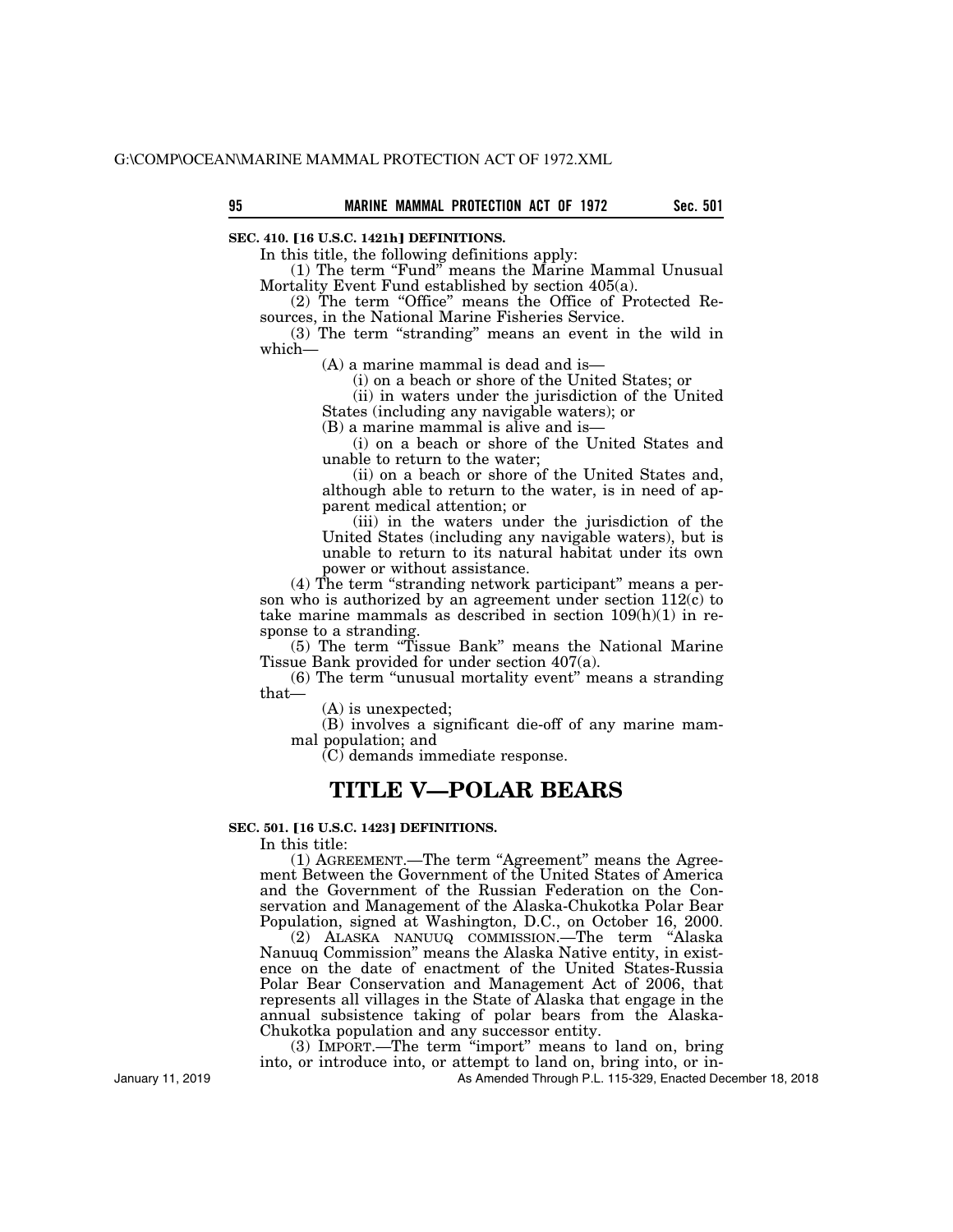troduce into, any place subject to the jurisdiction of the United States, without regard to whether the landing, bringing, or introduction constitutes an importation within the meaning of the customs laws of the United States.

(4) POLAR BEAR PART OR PRODUCT.—The term ''part or product of a polar bear'' means any polar bear part or product, including the gall bile and gall bladder.

(5) SECRETARY.—The term ''Secretary'' means the Secretary of the Interior.

(6) TAKING.—The term ''taking'' has the meaning given the term in the Agreement.

(7) COMMISSION.—The term ''Commission'' means the commission established under article 8 of the Agreement.

## **SEC. 502. [16 U.S.C. 1423a] PROHIBITIONS.**

(a) IN GENERAL.—It is unlawful for any person who is subject to the jurisdiction of the United States or any person in waters or on lands under the jurisdiction of the United States—

(1) to take any polar bear in violation of the Agreement;

(2) to take any polar bear in violation of the Agreement or any annual taking limit or other restriction on the taking of polar bears that is adopted by the Commission pursuant to the Agreement;

(3) to import, export, possess, transport, sell, receive, acquire, or purchase, exchange, barter, or offer to sell, purchase, exchange, or barter any polar bear, or any part or product of a polar bear, that is taken in violation of paragraph (2);

(4) to import, export, sell, purchase, exchange, barter, or offer to sell, purchase, exchange, or barter, any polar bear gall bile or polar bear gall bladder;

(5) to attempt to commit, solicit another person to commit, or cause to be committed, any offense under this subsection; or

(6) to violate any regulation promulgated by the Secretary to implement any of the prohibitions established in this subsection.

(b) EXCEPTIONS.—For the purpose of forensic testing or any other law enforcement purpose, the Secretary, and Federal law enforcement officials, and any State or local law enforcement official authorized by the Secretary, may import a polar bear or any part or product of a polar bear.

## **SEC. 503. [16 U.S.C. 1423b] ADMINISTRATION.**

(a) IN GENERAL.—The Secretary, acting through the Director of the United States Fish and Wildlife Service, shall do all things necessary and appropriate, including the promulgation of regulations, to implement, enforce, and administer the provisions of the Agreement on behalf of the United States. The Secretary shall consult with the Secretary of State and the Alaska Nanuuq Commission on matters involving the implementation of the Agreement.

(b) UTILIZATION OF OTHER GOVERNMENT RESOURCES AND AU-THORITIES.—

(1) OTHER GOVERNMENT RESOURCES.—The Secretary may utilize by agreement, with or without reimbursement, the personnel, services, and facilities of any other Federal agency, any

As Amended Through P.L. 115-329, Enacted December 18, 2018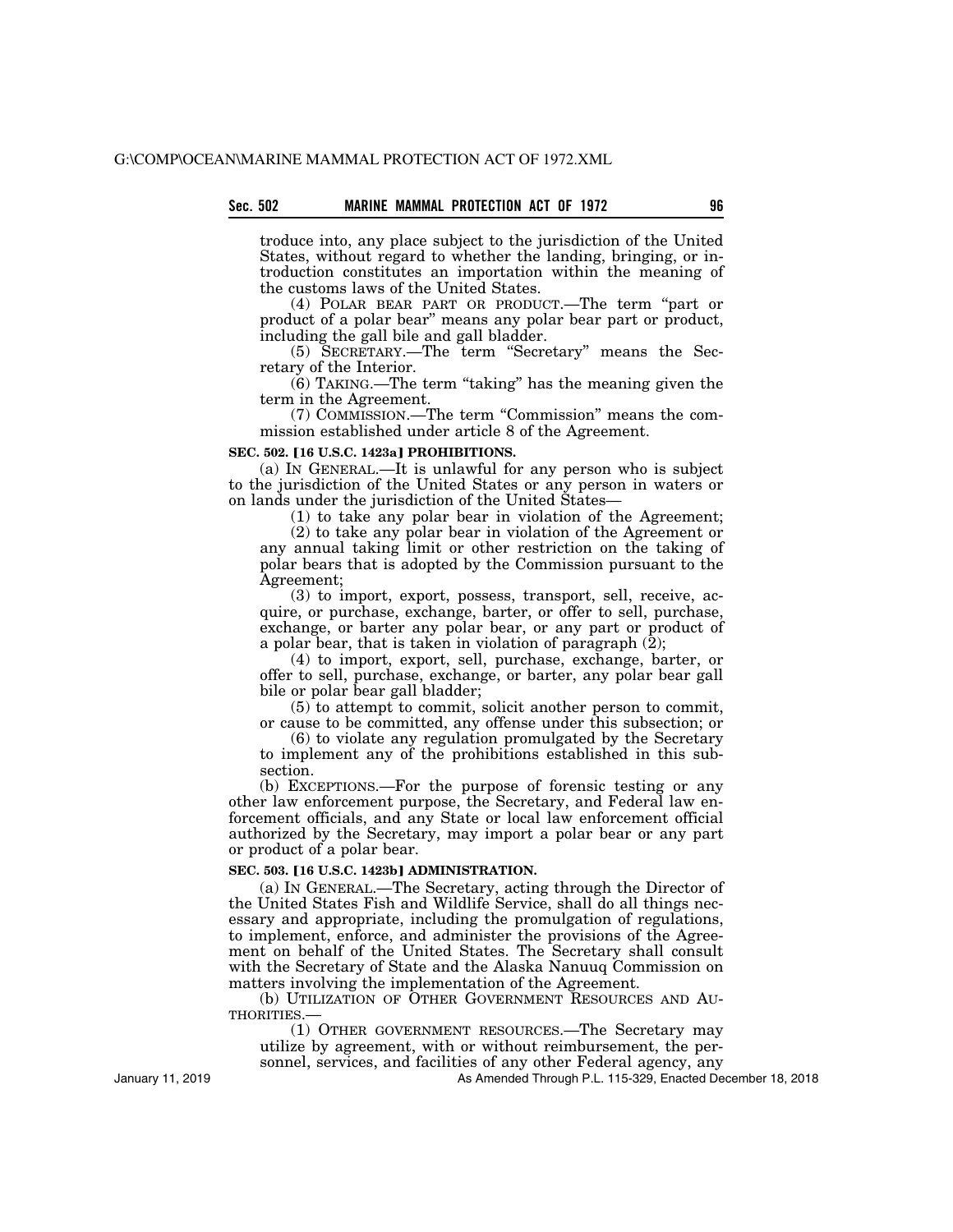State agency, or the Alaska Nanuuq Commission for purposes of carrying out this title or the Agreement.

(2) OTHER POWERS AND AUTHORITIES.—Any person authorized by the Secretary under this subsection to enforce this title or the Agreement shall have the authorities that are enumerated in section 6(b) of the Lacey Act Amendments of 1981 (16 U.S.C. 3375(b)).<br>(c) ENSURING COMPLIANCE.—

 $(1)$  TITLE I AUTHORITIES.— The Secretary may use authorities granted under title I for enforcement, imposition of penalties, and the seizure of cargo for violations under this title, provided that any polar bear or any part or product of a polar bear taken, imported, exported, possessed, transported, sold, received, acquired, purchased, exchanged, or bartered, or offered for sale, purchase, exchange, or barter in violation of this title, shall be subject to seizure and forfeiture to the United States without any showing that may be required for assessment of a civil penalty or for criminal prosecution under this Act.

(2) ADDITIONAL AUTHORITIES.—Any gun, trap, net, or other equipment used, and any vessel, aircraft, or other means of transportation used, to aid in the violation or attempted violation of this title shall be subject to seizure and forfeiture under section 106.<br>(d) REGULATIONS.—

 $(1)$  In GENERAL.—The Secretary shall promulgate such regulations as are necessary to carry out this title and the Agreement.

(2) ORDINANCES AND REGULATIONS.—If necessary to carry out this title and the Agreement, and to improve compliance with any annual taking limit or other restriction on taking adopted by the Commission and implemented by the Secretary in accordance with this title, the Secretary may promulgate regulations that adopt any ordinance or regulation that restricts the taking of polar bears for subsistence purposes if the ordinance or regulation has been promulgated by the Alaska Nanuuq Commission.

#### **SEC. 504. [16 U.S.C. 1423c] COOPERATIVE MANAGEMENT AGREEMENT; AUTHORITY TO DELEGATE ENFORCEMENT AUTHORITY.**

(a) IN GENERAL.—The Secretary, acting through the Director of the United States Fish and Wildlife Service, may share authority under this title for the management of the taking of polar bears for subsistence purposes with the Alaska Nanuuq Commission if such commission is eligible under subsection (b).

(b) DELEGATION.—To be eligible for the management authority described in subsection (a), the Alaska Nanuuq Commission shall—

(1) enter into a cooperative agreement with the Secretary under section 119 for the conservation of polar bears;

(2) meaningfully monitor compliance with this title and the Agreement by Alaska Natives; and

(3) administer its co-management program for polar bears in accordance with—

(A) this title; and

(B) the Agreement.

January 11, 2019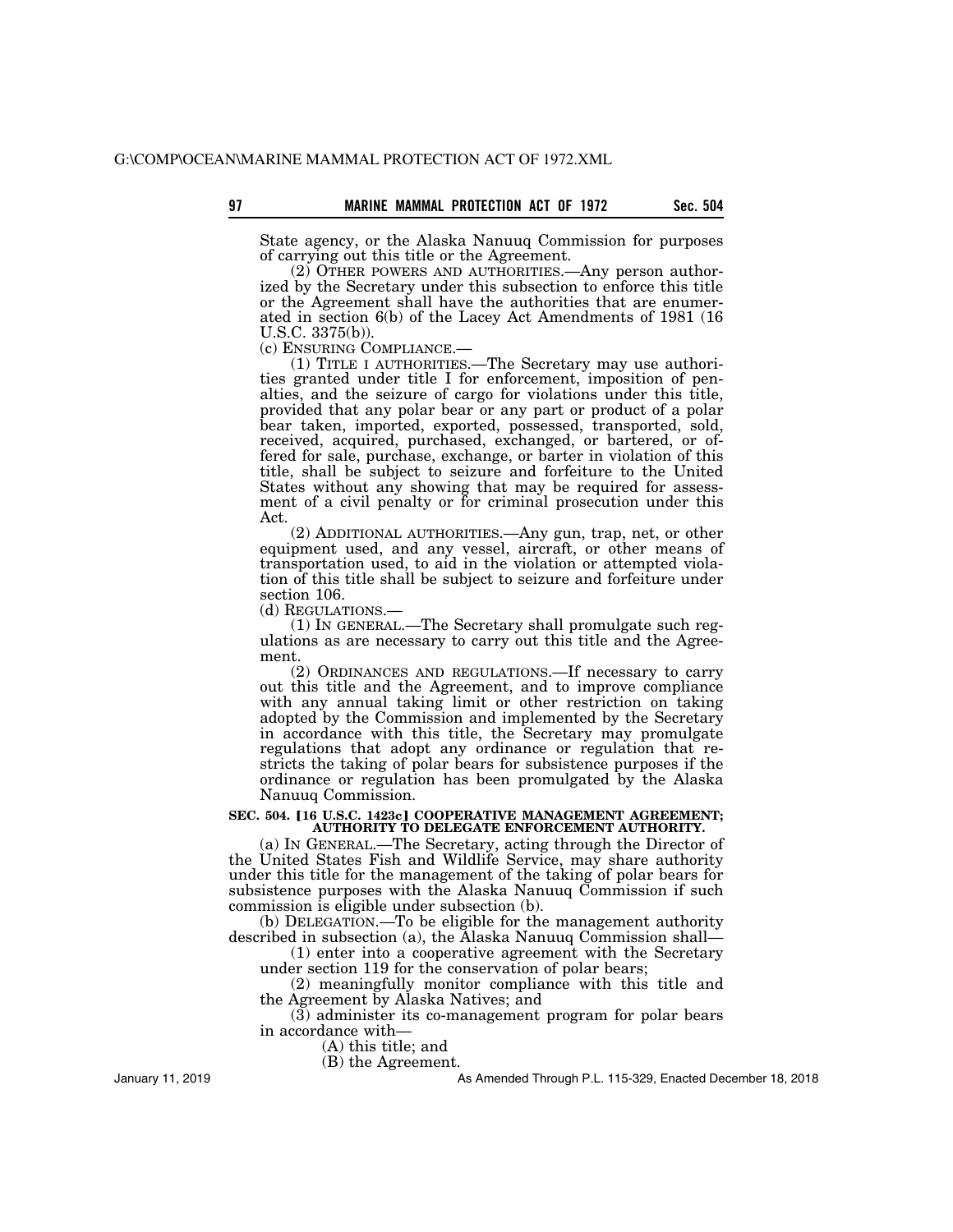### SEC. 505. [16 U.S.C. 1423d] COMMISSION APPOINTMENTS; COMPENSA-**TION, TRAVEL EXPENSES, AND CLAIMS.**

(a) APPOINTMENT OF UNITED STATES COMMISSIONERS.—

(1) APPOINTMENT.—The United States commissioners on the Commission shall be appointed by the President, in accordance with paragraph 2 of article 8 of the Agreement, after taking into consideration the recommendations of—

(A) the Secretary;

(B) the Secretary of State; and

(C) the Alaska Nanuuq Commission.

(2) QUALIFICATIONS.—With respect to the United States commissioners appointed under this subsection, in accordance with paragraph 2 of article 8 of the Agreement—

 $(A)$  1 United States commissioner shall be an official of the Federal Government;

(B) 1 United States commissioner shall be a representative of the Native people of Alaska, and, in particular, the Native people for whom polar bears are an integral part of their culture; and

(C) both commissioners shall be knowledgeable of, or have expertise in, polar bears.

(3) SERVICE AND TERM.—Each United States commissioner shall serve—

(A) at the pleasure of the President; and

(B) for an initial 4-year term and such additional terms as the President shall determine.

(4) VACANCIES.—

(A) IN GENERAL.—Any individual appointed to fill a vacancy occurring before the expiration of any term of office of a United States commissioner shall be appointed for the remainder of that term.

(B) MANNER.—Any vacancy on the Commission shall be filled in the same manner as the original appointment. (b) ALTERNATE COMMISSIONERS.—

(1) IN GENERAL.—The Secretary, in consultation with the Secretary of State and the Alaska Nanuuq Commission, shall designate an alternate commissioner for each member of the United States section.

(2) DUTIES.—In the absence of a United States commissioner, an alternate commissioner may exercise all functions of the United States commissioner at any meetings of the Commission or of the United States section.

(3) REAPPOINTMENT.—An alternate commissioner—

(A) shall be eligible for reappointment by the President; and

(B) may attend all meetings of the United States section.

(c) DUTIES.—The members of the United States section may carry out the functions and responsibilities described in article 8 of the Agreement in accordance with this title and the Agreement.

(d) COMPENSATION AND EXPENSES.—

(1) COMPENSATION.—A member of the United States section shall serve without compensation.

January 11, 2019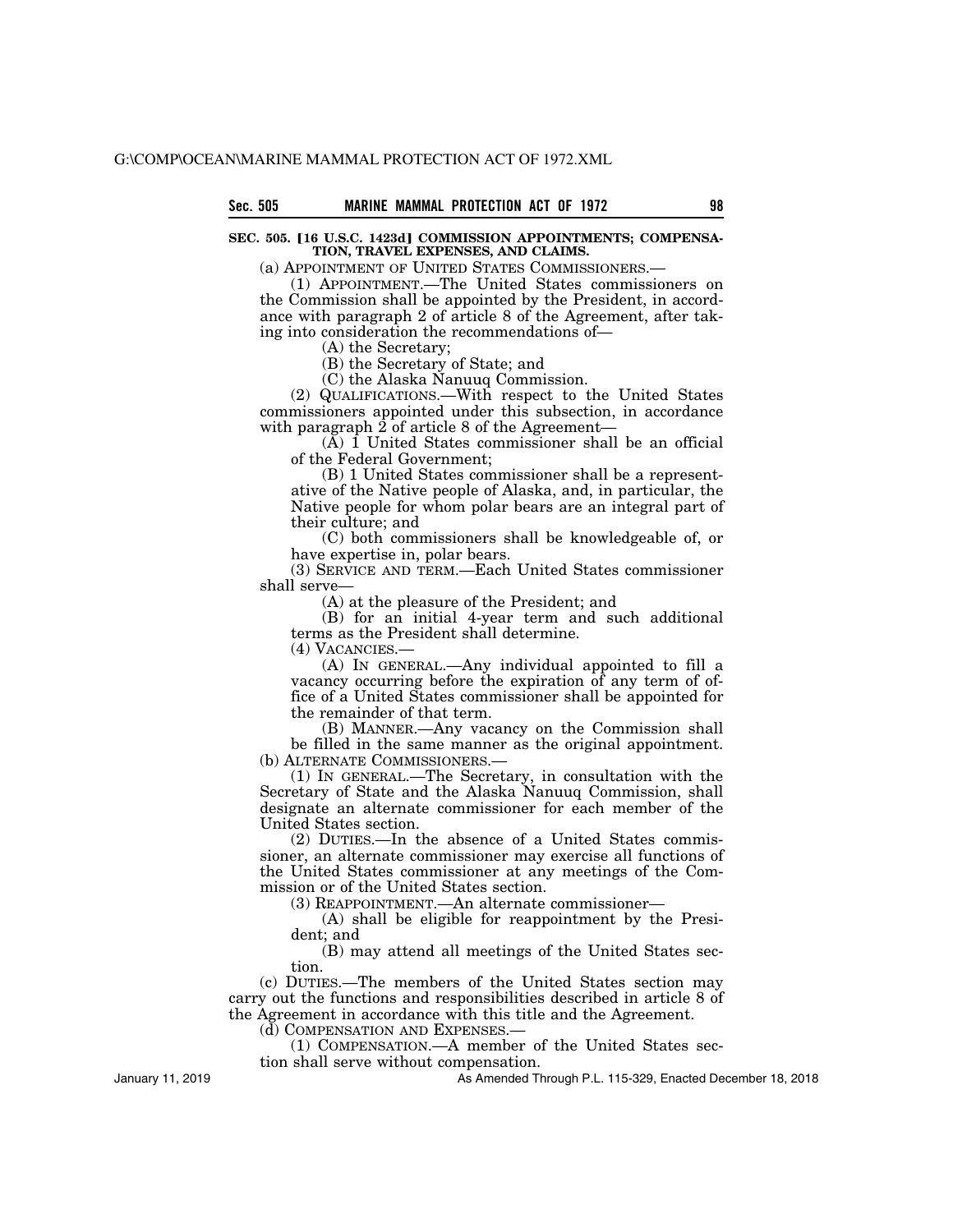(2) TRAVEL EXPENSES.—A member of the United States section shall be allowed travel expenses, including per diem in lieu of subsistence, at rates authorized for an employee of an agency under subchapter I of chapter 57 of title 5, United States Code, while away from the home or regular place of business of the member in the performance of the duties of the United States-Russia Polar Bear Commission.

(e) AGENCY DESIGNATION.—The United States section shall, for the purpose of title 28, United States Code, relating to claims against the United States and tort claims procedure, be considered to be a Federal agency.

#### SEC. 506. [16 U.S.C. 1423e] VOTES TAKEN BY THE UNITED STATES SEC-**TION ON MATTERS BEFORE THE COMMISSION.**

In accordance with paragraph 3 of article 8 of the Agreement, the United States section, made up of commissioners appointed by the President, shall vote on any issue before the United States-Russia Polar Bear Commission only if there is no disagreement between the United States commissioners regarding the vote.

#### **SEC. 507. [16 U.S.C. 1423f] IMPLEMENTATION OF ACTIONS TAKEN BY THE COMMISSION.**

(a) IN GENERAL.—The Secretary shall take all necessary actions to implement the decisions and determinations of the Commission under paragraph 7 of article 8 of the Agreement.

(b) TAKING LIMITATION.—Not later than 60 days after the date on which the Secretary receives notice of the determination of the Commission of an annual taking limit, or of the adoption by the Commission of other restriction on the taking of polar bears for subsistence purposes, the Secretary shall publish a notice in the Federal Register announcing the determination or restriction.

## **SEC. 508. [16 U.S.C. 1423g] APPLICATION WITH OTHER TITLES OF ACT.**

(a) IN GENERAL.—The authority of the Secretary under this title is in addition to, and shall not affect—

(1) the authority of the Secretary under other titles of this Act or the Lacey Act Amendments of 1981 (16 U.S.C. 3371 et seq.) or the exemption for Alaskan natives under section 101(b) of this Act as applied to other marine mammal populations; or

(2) the authorities provided under title II of this Act.

(b) CERTAIN PROVISIONS INAPPLICABLE.—The provisions of titles I through IV of this Act do not apply with respect to the implementation or administration of this title, except as specified in section 503.

### **SEC. 509. [16 U.S.C. 1423h] AUTHORIZATION OF APPROPRIATIONS.**

(a) IN GENERAL.—There are authorized to be appropriated to the Secretary to carry out the functions and responsibilities of the Secretary under this title and the Agreement \$1,000,000 for each of fiscal years 2006 through 2010.

(b) COMMISSION.—There are authorized to be appropriated to the Secretary to carry out functions and responsibilities of the United States Section \$150,000 for each of fiscal years 2006 through 2010.

(c) ALASKAN COOPERATIVE MANAGEMENT PROGRAM.—There are authorized to be appropriated to the Secretary to carry out this

As Amended Through P.L. 115-329, Enacted December 18, 2018